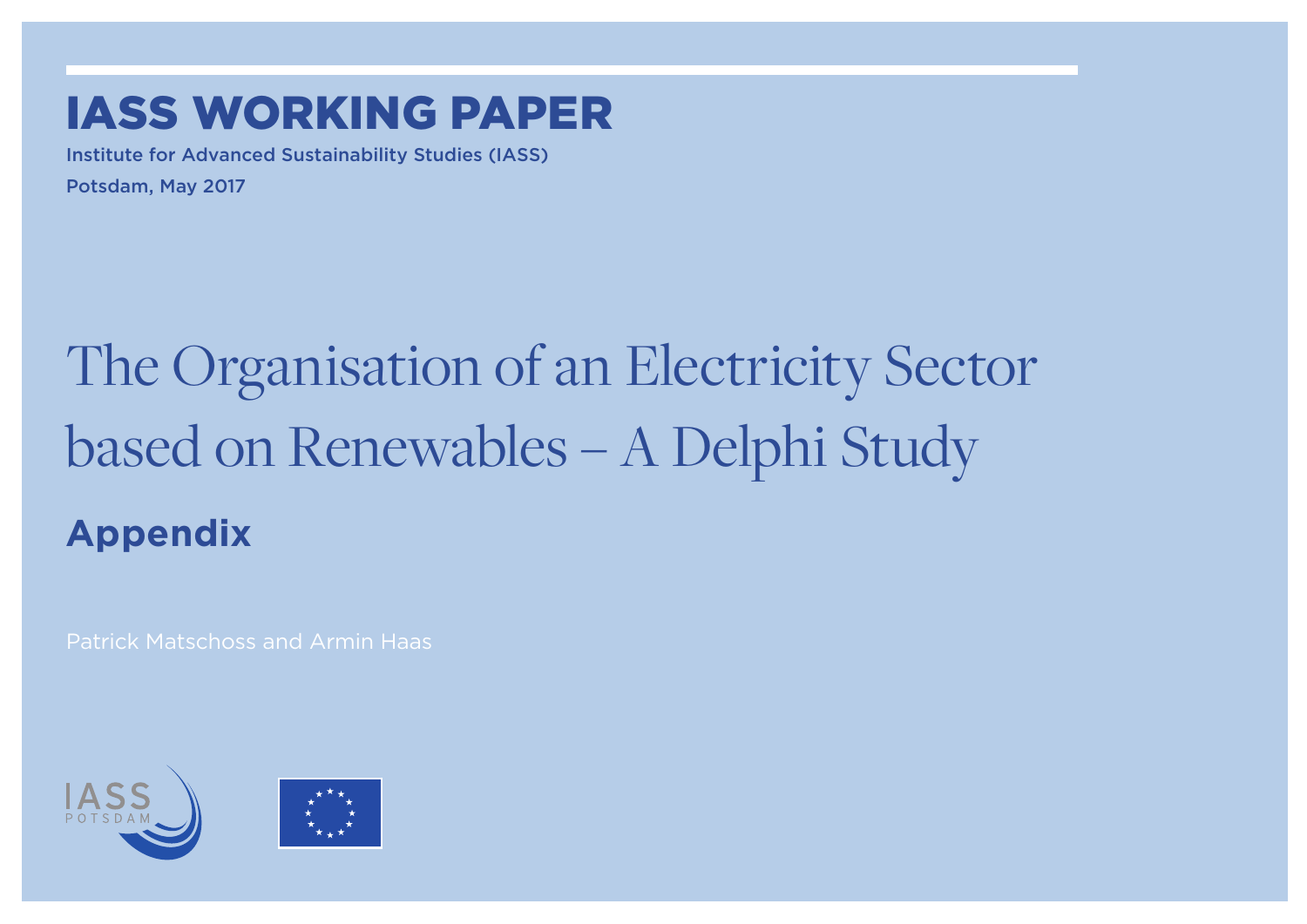### **The Organisation of an Electricity Sector based on Renewables – A Delphi Study Appendix**

Patrick Matschoss & Armin Haas

#### **Content of This Document**

This document contains the responses of the participants of our Delphi study entitled *The Organisation of an Electricity Sector based on Renewables.* The study is a follow-up to our workshop "The Organisation of Electricity – A Multi-perspective Inquiry" that was held at the IASS on 8 and 9 January 2015. In total, 26 experts participated in the Delphi exercise. The report on our Delphi can be retrieved under the following Digital Object Identifier (DOI): 10.2312/iass.2017.012

We posed the following five questions:

- Question 1: What should be the division, if any, between primarily market-based and primarily regulatory-based parts of the system?
- Question 2: Who should have responsibility for planning each part of the system? Who should have the responsibility for planning the system as a whole?
- Question 3: How should the interaction between the responsible actors/institutions be governed so as to ensure an efficient and effective overall coordination among the components of the system?
- Questions 4 and 5: After having answered the questions above, please tell us how you think your suggested scheme would perform in a scenario in which both households and industry each produce (Q4) 25% and (Q5) 50% of their own electricity consumption?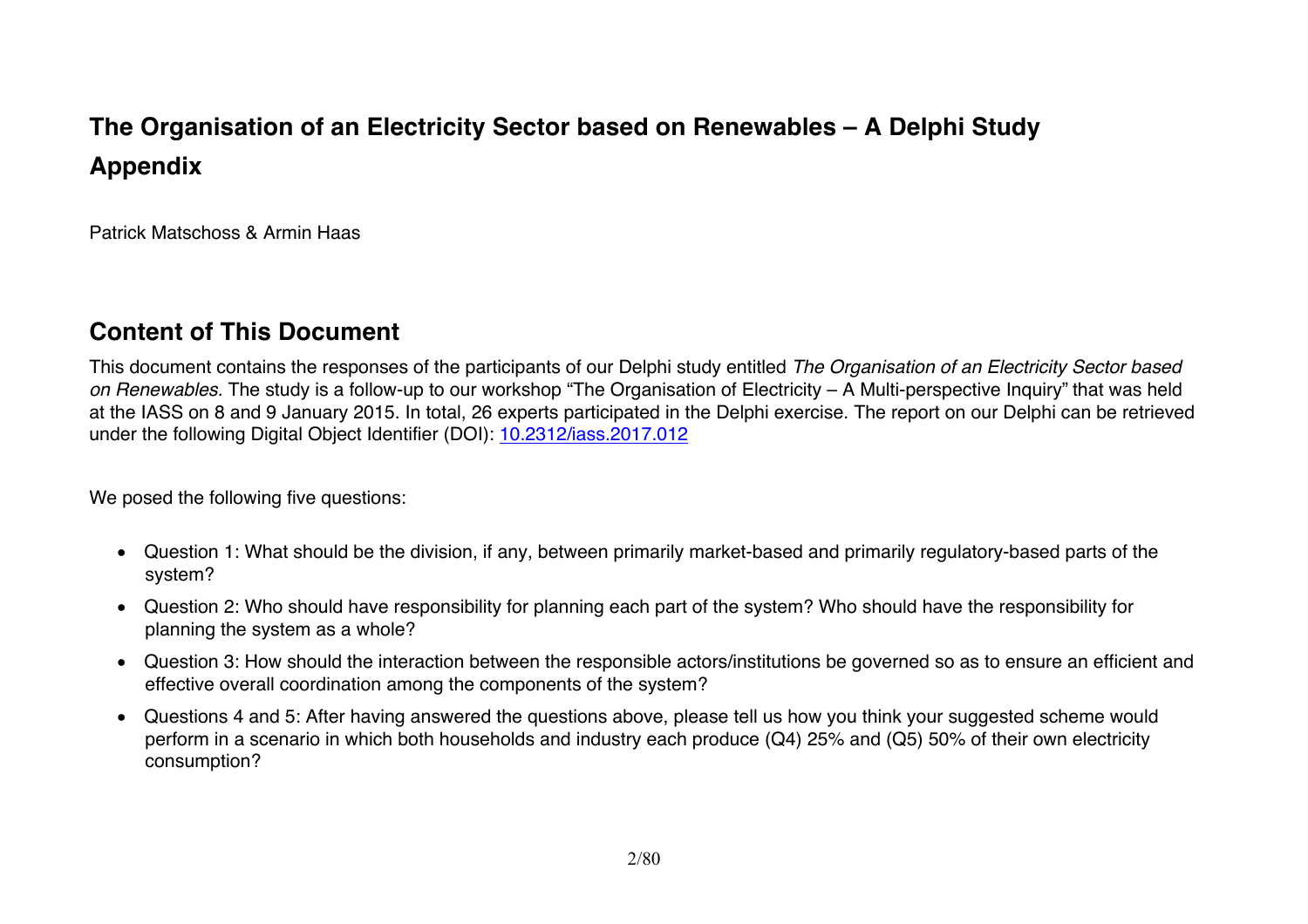The answers are organised in two respective appendices. In appendix 1, they are sorted by questions; in appendix 2, they are sorted by respondents.

All answers are tagged with individual identifiers for easy reference. The format used is A.R, where A is the answer to the respective question, and R is the respondent. For example, 3.15 is the answer to question 3 given by respondent 15. Where an answer or general remark was given without tagging it to a specific question, we use the XX.R format.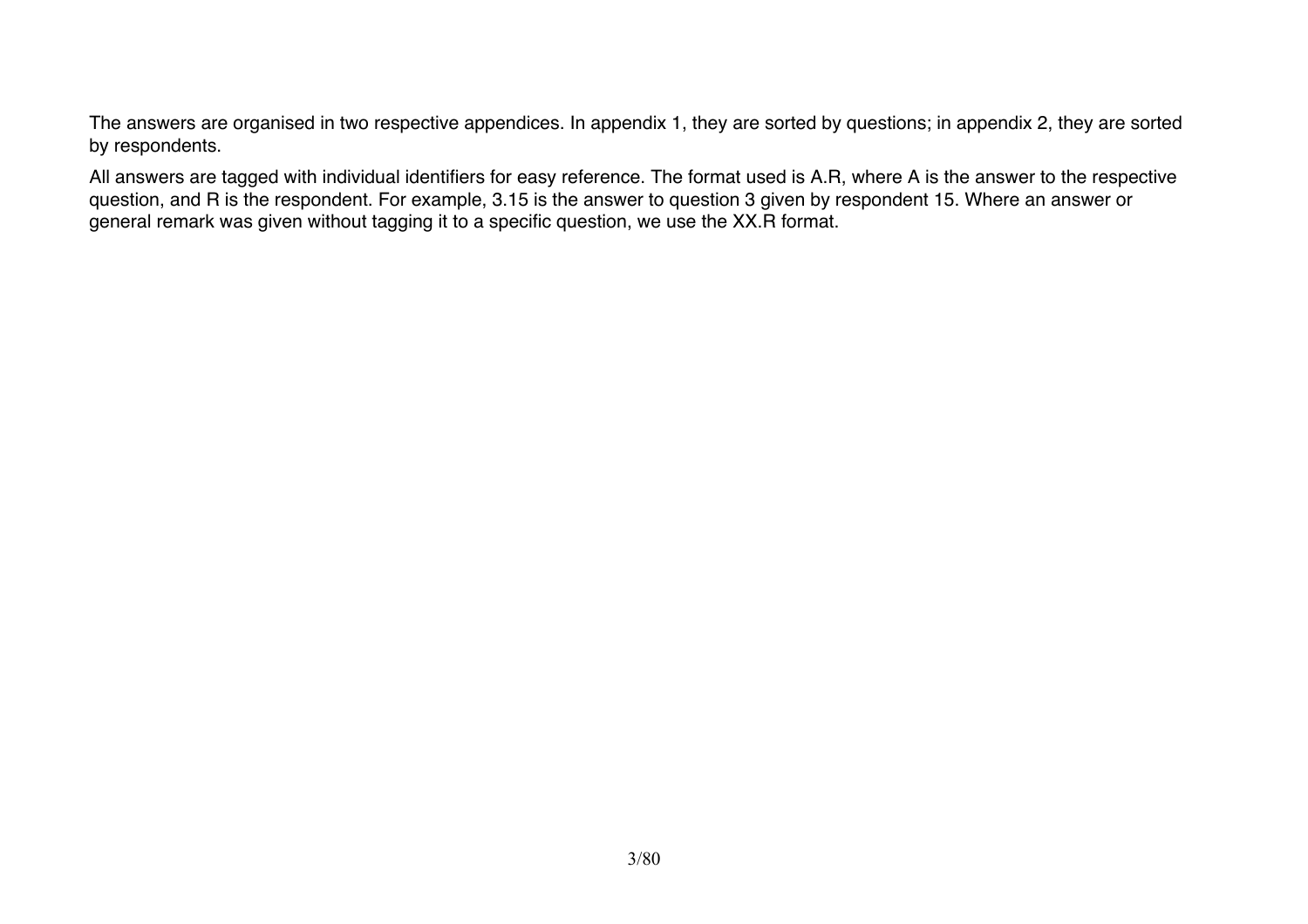#### **Appendix 1: Responses to Rounds 1 and 2 – Sorted by Questions**

All answers are tagged with individual identifiers for easy reference. The format used is A.R, where A is the answer to the respective question, and R is the respondent. For example, 3.15 is the answer to question 3 given by respondent 15. Where an answer or general remark was given without tagging it to a specific question, we use the XX.R format.

| Ident.<br>(A.R)                                                                                                             | <b>Answers sorted by Questions</b><br>$n.a. = no answer; own remarks$                                                                                                                                                                                                                            |                |
|-----------------------------------------------------------------------------------------------------------------------------|--------------------------------------------------------------------------------------------------------------------------------------------------------------------------------------------------------------------------------------------------------------------------------------------------|----------------|
|                                                                                                                             | Round 1                                                                                                                                                                                                                                                                                          | <b>Round 2</b> |
|                                                                                                                             |                                                                                                                                                                                                                                                                                                  |                |
| Q1: What should be the division, if any, between primarily market-based and primarily regulatory-based parts of the system? |                                                                                                                                                                                                                                                                                                  |                |
| 01.01                                                                                                                       | Grid as natural monopoly should be regulated, the rest of the value<br>chain market-based.                                                                                                                                                                                                       |                |
| 01.02                                                                                                                       | Infrastructure, i.e. the grids as well as technical system operation<br>(ensuring stable and reliable operation of the entire system) should be<br>regulated, energy business and provision of services using either<br>generation or demand resources should be market-based.                   |                |
| 01.03                                                                                                                       | generation(all kinds), supply and trade- market-based; TSO-system,<br>DSO- system, storage, transformation between electricity, gas and<br>heat, controlling of load, real-time communication and data transfer,<br>prevention and all aspects of security of supply (SoS)- regulatory-<br>based |                |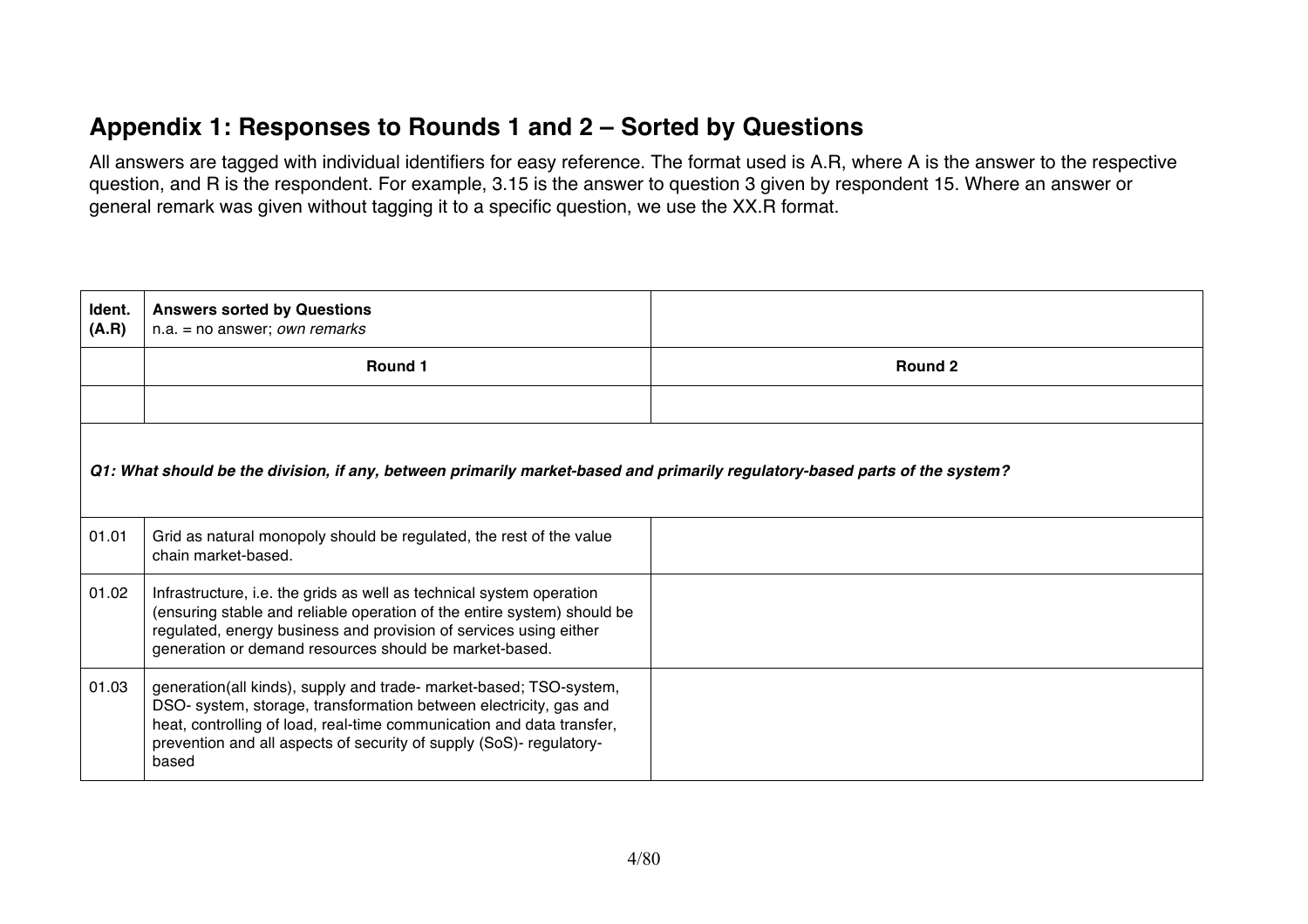| 01.04 | The electricity system is composed of the following elements:<br>hardware: generation plants/units and transmission and distribution<br>networks including metering devices; generation plants/units system<br>contributions: electricity, capacity, system services for security of<br>supply; system arrangements: wholesale markets / power exchanges -<br>OTC arrangements, retail markets / non-discriminatory access to the<br>grids; balancing markets; TSO responsibilities for system services;<br>network regulationa) market-based parts of the system: As long as we<br>have generation plants/units with different marginal costs larger than<br>zero we need wholesale markets/power exchanges in order to<br>determine which of them should be used. Beside this the regulator<br>might decide that market arrangements can provide certain well-<br>defined products and services efficiently and effectively. This holds true<br>today for the balancing markets, and it might hold true in the future<br>eventually for reserve and/or capacity markets as well as for<br>renewables, CHP plants and storages ("auctions"). I doubt whether the<br>price signal of the wholesale market will ever provide a stable<br>investment signal for renewables, CHP plants, storages or backup<br>capacities. In principle markets are blind with respect to long-term<br>necessities, so the framework for well-defined market arrangements is<br>essential. b) regulatory-based parts of the system: Networks as natural<br>monopolies will always be regulated. The same holds true for ensuring<br>security of supply because this must be seen as a public good<br>("meritorisches Gut"). Balancing accounts ("Bilanzkreise") of the<br>suppliers/retailers will have to be regulated as well. Beside this market<br>design for special markets and auctions is always a regulatory task. |  |
|-------|----------------------------------------------------------------------------------------------------------------------------------------------------------------------------------------------------------------------------------------------------------------------------------------------------------------------------------------------------------------------------------------------------------------------------------------------------------------------------------------------------------------------------------------------------------------------------------------------------------------------------------------------------------------------------------------------------------------------------------------------------------------------------------------------------------------------------------------------------------------------------------------------------------------------------------------------------------------------------------------------------------------------------------------------------------------------------------------------------------------------------------------------------------------------------------------------------------------------------------------------------------------------------------------------------------------------------------------------------------------------------------------------------------------------------------------------------------------------------------------------------------------------------------------------------------------------------------------------------------------------------------------------------------------------------------------------------------------------------------------------------------------------------------------------------------------------------------------------------------------------------------------------------------|--|
| 01.05 | I do not know enough about the German electricity system to give the<br>kind of detailed answers that I think your questions require. I don't think<br>they can be answered concisely. In general, I advocate that the new<br>German regulatory system follow the older US cost-of-service based<br>regulatory system with something equivalent to a US Public Utility<br>Commission being the appropriate authority to plan the system, set<br>electricity rates for consumers, etc. I don't think markets for electricity<br>are needed, perhaps with an exception being a long-term electricity<br>supply contract market. Obviously, given all the municipal electric<br>systems in Germany, the new "PUC" type agency will need to                                                                                                                                                                                                                                                                                                                                                                                                                                                                                                                                                                                                                                                                                                                                                                                                                                                                                                                                                                                                                                                                                                                                                                  |  |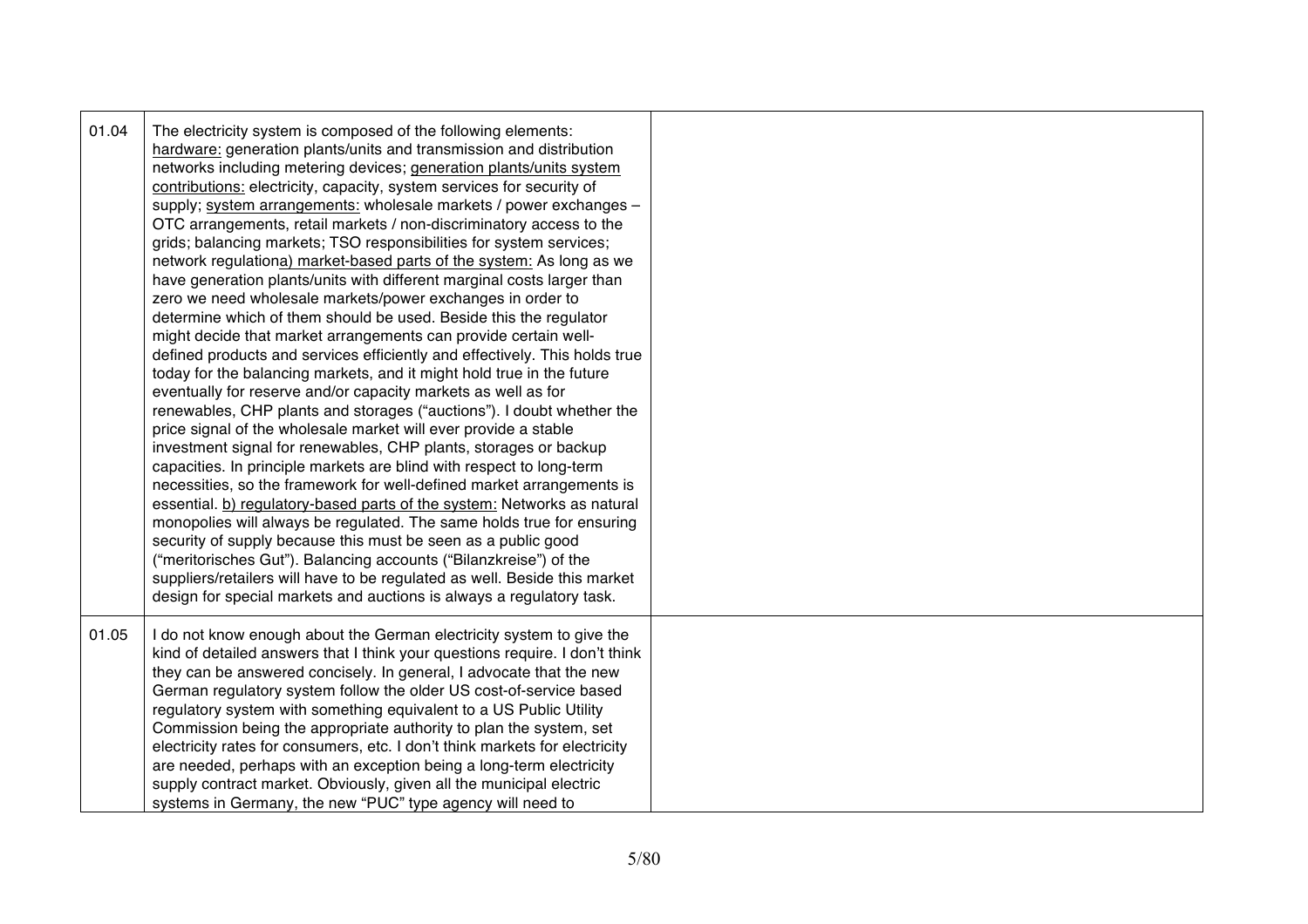|       | coordinate very closely with each municipal utility. But I don't know<br>what kinds of new laws consistent with overall German law would be<br>required to make that happen.                                                                                                                                                                                                                                                                                                                                                                                                                                                                                                                                                                                                                                                                                                                                                                                                                                                                                                                                                                                                                                                                                                                                                                                                                                                                                                                                                                                                                                                                                                                                                                                                                                                                                                                                                                                                                                                                                                                                                                                                                                                     |  |
|-------|----------------------------------------------------------------------------------------------------------------------------------------------------------------------------------------------------------------------------------------------------------------------------------------------------------------------------------------------------------------------------------------------------------------------------------------------------------------------------------------------------------------------------------------------------------------------------------------------------------------------------------------------------------------------------------------------------------------------------------------------------------------------------------------------------------------------------------------------------------------------------------------------------------------------------------------------------------------------------------------------------------------------------------------------------------------------------------------------------------------------------------------------------------------------------------------------------------------------------------------------------------------------------------------------------------------------------------------------------------------------------------------------------------------------------------------------------------------------------------------------------------------------------------------------------------------------------------------------------------------------------------------------------------------------------------------------------------------------------------------------------------------------------------------------------------------------------------------------------------------------------------------------------------------------------------------------------------------------------------------------------------------------------------------------------------------------------------------------------------------------------------------------------------------------------------------------------------------------------------|--|
| 01.06 | Only ownership should be market-based the rest should be regulated.                                                                                                                                                                                                                                                                                                                                                                                                                                                                                                                                                                                                                                                                                                                                                                                                                                                                                                                                                                                                                                                                                                                                                                                                                                                                                                                                                                                                                                                                                                                                                                                                                                                                                                                                                                                                                                                                                                                                                                                                                                                                                                                                                              |  |
| 01.07 | As energy supply has features of a public good, it is necessary to have<br>a division between market-based and regulatory-based elements in the<br>design of the energy sector. From a banking perspective, the division<br>between market- and regulatory-based elements is primarily important<br>as is bears implications for the assessment of risks and thus - the<br>costs and conditions of finance. In general, regulatory-based<br>instruments bear political risks, while market-based instruments bear<br>competitive risks. An assessment of regulatory risks needs to take into<br>consideration the prevailing contextual arrangements. Take for<br>example the regulation of RE-advancement. In Germany, the political<br>risks of the FIT scheme - the EEG - have been relatively low. The<br>EEG provided RE-producers with guaranteed prices and banks with<br>highly predictable cash-flows, making highly standardised non-<br>recourse project finance solutions possible that were an important<br>backbone of the growth-story of German RE. The political risks of the<br>Spanish FIT, however, turned out to be much higher. The retrograde<br>price adjustments in Spain destroyed a lot of trust in the regulatory<br>framework and in the predictability of RE-development. An assessment<br>of the preferability of regulation in general - or even FIT-regimes in<br>particular - is therefore difficult. What matters is predictability; the<br>higher the predictability of the regulatory framework, the lower the risks<br>and the better the conditions for finance. Market risks on the other<br>hand are in general borne with unpredictability and therefore often<br>require different forms of finance. As cash-flows are not as predictable<br>as under FIT-schemes, non-recourse structures often require different<br>forms of mitigants – such as price hedges, guarantees or variable<br>obligations. Another option to mitigate market risks is more collateral,<br>which may give classical on-balance finance an advantage. A switch<br>towards on-balance products would also implies a change in the loan<br>periods: non-recourse project finance contracts typically provide |  |
|       | maturities up to 17 years while corporate loans usually have durations                                                                                                                                                                                                                                                                                                                                                                                                                                                                                                                                                                                                                                                                                                                                                                                                                                                                                                                                                                                                                                                                                                                                                                                                                                                                                                                                                                                                                                                                                                                                                                                                                                                                                                                                                                                                                                                                                                                                                                                                                                                                                                                                                           |  |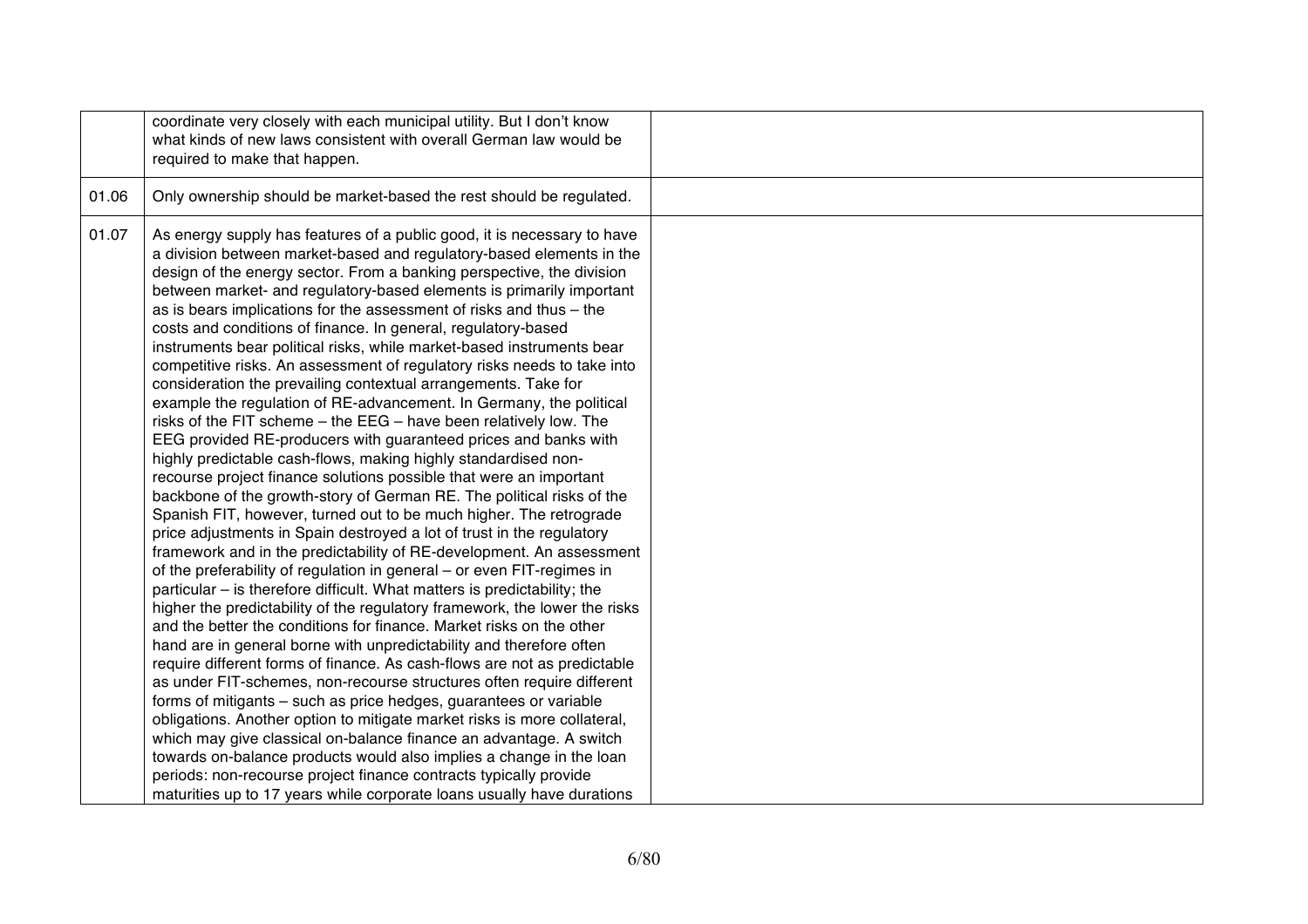|       | between 5 to 7 years. In the end, such changes may have lasting<br>effects on both, the composition of market players and the growth<br>dynamics of the sector as a whole. From a banking perspective, there<br>is no preference for a general division between market- and regulatory<br>elements. This choice remains political. What matters for the bank is<br>the particular design of the measures and their implications for the risk<br>assessment. Regulatory elements being predictable and safe bear low<br>risks and hence allow for beneficial conditions of finance; market<br>elements tend to increase complexity and thus may lead to alterations<br>in the availability and conditions of debt. As such implications may<br>change the composition and dynamics of the electricity sector -<br>political agents should take these assessments into account when<br>planning new measures of the future electricity market design. |                                                                                                                                                                                                                                                                                                                                                                                                                                                                                                                                                                                                                                                       |
|-------|-----------------------------------------------------------------------------------------------------------------------------------------------------------------------------------------------------------------------------------------------------------------------------------------------------------------------------------------------------------------------------------------------------------------------------------------------------------------------------------------------------------------------------------------------------------------------------------------------------------------------------------------------------------------------------------------------------------------------------------------------------------------------------------------------------------------------------------------------------------------------------------------------------------------------------------------------------|-------------------------------------------------------------------------------------------------------------------------------------------------------------------------------------------------------------------------------------------------------------------------------------------------------------------------------------------------------------------------------------------------------------------------------------------------------------------------------------------------------------------------------------------------------------------------------------------------------------------------------------------------------|
| 01.08 | The question is not clear enough for me or I have too little knowledge<br>about it. If the solutions were totally market-based, there wouldn't be<br>any regulations at all. However, there will always be regulatory<br>component, because the electricity system works inside the country,<br>it's connected with other countries' system, it's taxed etc.                                                                                                                                                                                                                                                                                                                                                                                                                                                                                                                                                                                        | Having seen the other answers this question is now clearer to me. Thank you<br>for sending the summarised replies. Anyway, I agree with the European<br>paradigm of electricity market liberalisation, however I think that power<br>generation should stay regulated to some extent, because there are big<br>differences in power production between different European states. Without a<br>proper coordination and regulation only market-based instruments will not<br>solve all problems. Transmission and distribution should remain regulated;<br>however, once again it requires strong collaboration between different actors<br>in Europe. |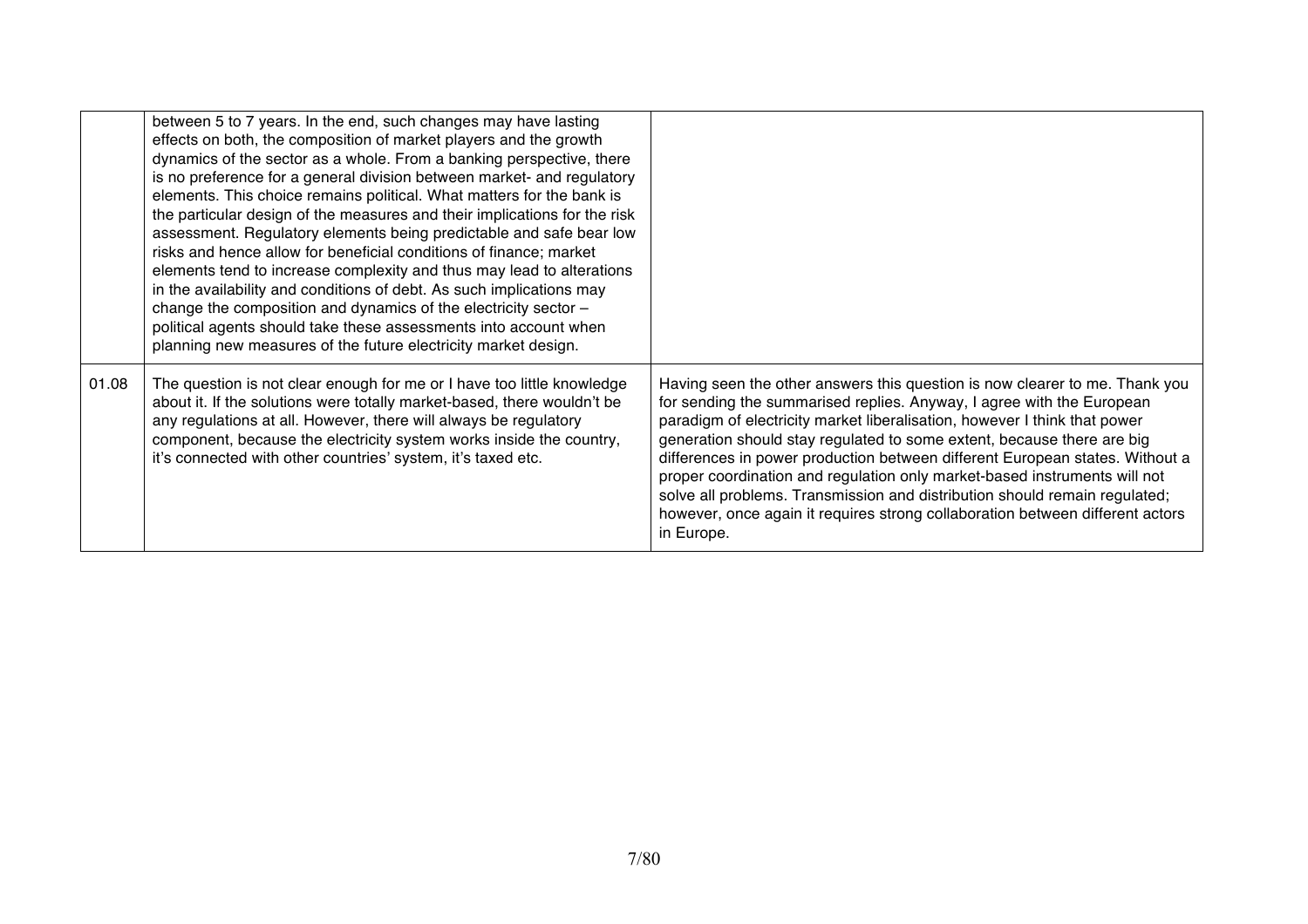| 01.09 | The transmission (I would include distribution grid as well in this<br>category) part, which is deemed to be natural monopoly, could be<br>regulatory-based. That is, the regulatory body and the operation of<br>transmission bodies (companies or other agencies) should be bundling<br>to make sure that the tariff was set in a reasonable way and the access<br>of the third parties.<br>Other parts of the system, including the generation and retail, which<br>could be market-based and with multi-sellers and multi-buyers.<br>The dispatching center would be one part of the competition in<br>generation system. | (1.19 & XX.24) Inspired from some peer comments, I would like to add a<br>temporal limit on the consensus (market-based for generation/retails, and<br>natural monopoly for the transmission), limited to short- to medium- term. In<br>fact, as the original idea, the natural monopoly means that one single supplier<br>can provide the lowest price due to the rising return to scale (paralleled lines<br>impossible and infeasible economically). But this might be invalid and<br>outdated with the technology progress (e.g. in the communication sector), or<br>competition in some other forms, or beyond the "power line" sector. In a future<br>world with enough large prosumers and suppliers, if (!) this is true, I would<br>tend to believe that the competition between the grid and the consumers on<br>the reliability of electricity supply (with means of storage, interruptible supply<br>with the grid ancillary service) would exist. This is reflected in the worrying of<br>future role of grid as "Death spiral", where a condition of the grid service in<br>which costs rapidly increase as a result of changes in the covered electricity<br>volume. So the grid part of the system will be exposed into the competition,<br>and it will not need to be regulated in some degree. Grid might not disappear,<br>but also can't do strategic market behaviour as now.<br>Of course, this change is very radical and only possible in a long-term<br>horizon. This paper analysed this balance development between solar PV<br>system and grid from overall cost perspective<br>(www.sciencedirect.com/science/article/pii/S0301421515001111). It could be<br>a foundation for some further more detailed and data-oriented discussion. |
|-------|-------------------------------------------------------------------------------------------------------------------------------------------------------------------------------------------------------------------------------------------------------------------------------------------------------------------------------------------------------------------------------------------------------------------------------------------------------------------------------------------------------------------------------------------------------------------------------------------------------------------------------|---------------------------------------------------------------------------------------------------------------------------------------------------------------------------------------------------------------------------------------------------------------------------------------------------------------------------------------------------------------------------------------------------------------------------------------------------------------------------------------------------------------------------------------------------------------------------------------------------------------------------------------------------------------------------------------------------------------------------------------------------------------------------------------------------------------------------------------------------------------------------------------------------------------------------------------------------------------------------------------------------------------------------------------------------------------------------------------------------------------------------------------------------------------------------------------------------------------------------------------------------------------------------------------------------------------------------------------------------------------------------------------------------------------------------------------------------------------------------------------------------------------------------------------------------------------------------------------------------------------------------------------------------------------------------------------------------------------------------------------------------------------------|
| 01.10 | Primarily market-based: Dispatch decision of electricity market<br>(conventionals, renewables, flexibility options). Capacity payments<br>based on market-based auctions, while capacity needs estimated by a<br>central authority (regulated). Liberalised end-consumer tariffs. Primarily<br>regulation-based: Network operation & planning, Renewables<br>promotion scheme organisation                                                                                                                                                                                                                                    | Primarily regulation-based: Network operation & planning, renewables<br>promotion scheme organisation (if promotion scheme is necessary. However<br>promotion scheme itself can be market-based, only scheme design needs<br>regulation), regulated inclusion of externalities of electricity generation<br>(nuclear hazard&waste, air pollution, health issues).                                                                                                                                                                                                                                                                                                                                                                                                                                                                                                                                                                                                                                                                                                                                                                                                                                                                                                                                                                                                                                                                                                                                                                                                                                                                                                                                                                                                   |
| 01.11 | In general: market-based. Exemptions: Natural monopoly (grid), market<br>failure/distortion (eg domination), market introduction (RES-support),<br>disproportion between private and public benefit (RES-support)                                                                                                                                                                                                                                                                                                                                                                                                             |                                                                                                                                                                                                                                                                                                                                                                                                                                                                                                                                                                                                                                                                                                                                                                                                                                                                                                                                                                                                                                                                                                                                                                                                                                                                                                                                                                                                                                                                                                                                                                                                                                                                                                                                                                     |
| 01.12 | A combination of energy-only market and focused (!) capacity market,<br>combined with increasing energy tax or ETS. Actors who produce own<br>electricity should nevertheless contribute to necessary system                                                                                                                                                                                                                                                                                                                                                                                                                  |                                                                                                                                                                                                                                                                                                                                                                                                                                                                                                                                                                                                                                                                                                                                                                                                                                                                                                                                                                                                                                                                                                                                                                                                                                                                                                                                                                                                                                                                                                                                                                                                                                                                                                                                                                     |

 $\mathbf{r}$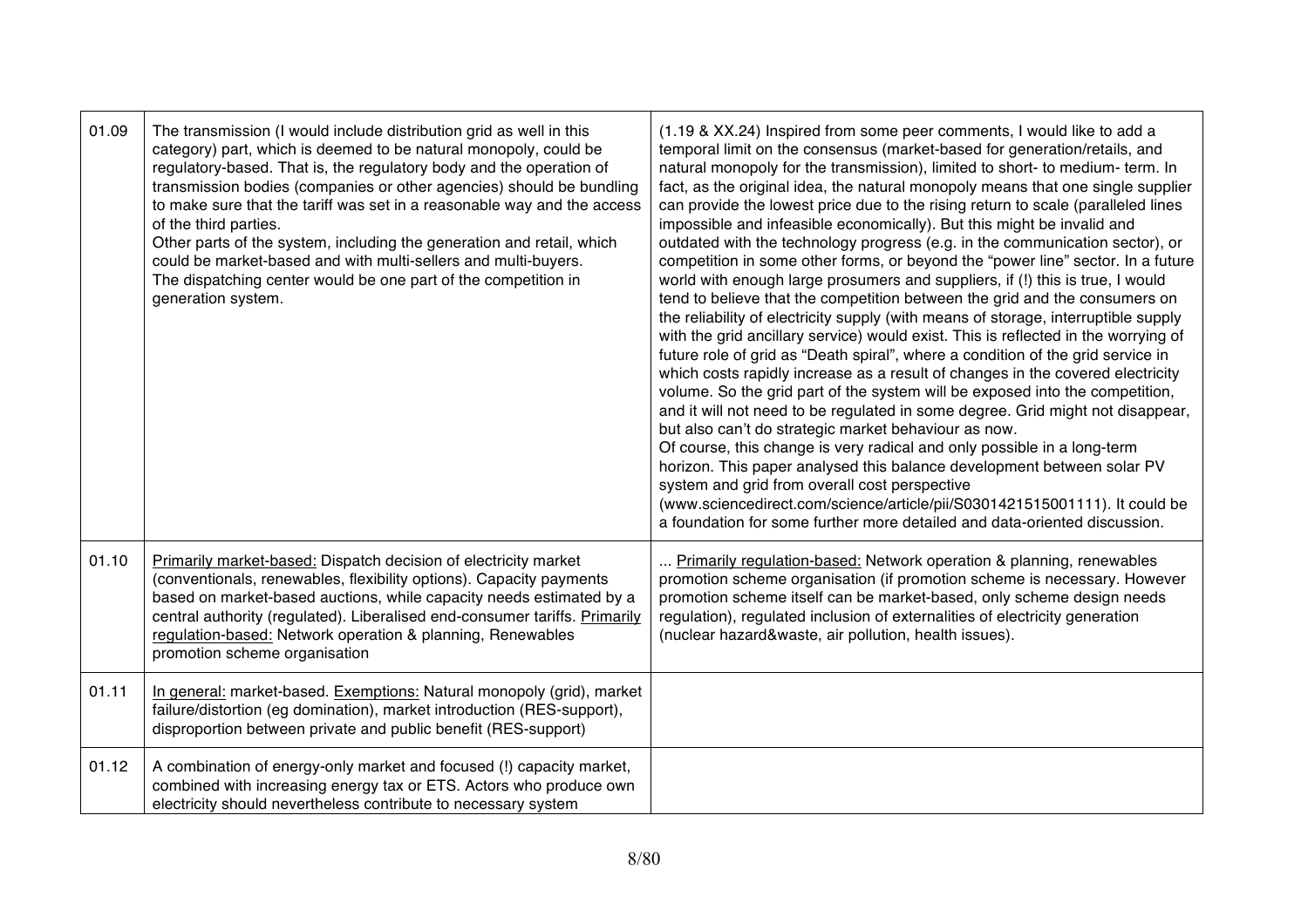|       | services.                                                                                                                                                                                                                                                                                                                                                                                                                                                                                                                                                                                                                                                                                                                                                                                           |                                                                                                                                                                                                                                                                                                                                                                                                                                                                                                                                                                                                                                                                                                                                                                                                                                                                                                                                                                                                                                                                                                                                                                                                                                                                                                                                                                                                                                                                                                                                                                                                                                                                                                                                                                                    |
|-------|-----------------------------------------------------------------------------------------------------------------------------------------------------------------------------------------------------------------------------------------------------------------------------------------------------------------------------------------------------------------------------------------------------------------------------------------------------------------------------------------------------------------------------------------------------------------------------------------------------------------------------------------------------------------------------------------------------------------------------------------------------------------------------------------------------|------------------------------------------------------------------------------------------------------------------------------------------------------------------------------------------------------------------------------------------------------------------------------------------------------------------------------------------------------------------------------------------------------------------------------------------------------------------------------------------------------------------------------------------------------------------------------------------------------------------------------------------------------------------------------------------------------------------------------------------------------------------------------------------------------------------------------------------------------------------------------------------------------------------------------------------------------------------------------------------------------------------------------------------------------------------------------------------------------------------------------------------------------------------------------------------------------------------------------------------------------------------------------------------------------------------------------------------------------------------------------------------------------------------------------------------------------------------------------------------------------------------------------------------------------------------------------------------------------------------------------------------------------------------------------------------------------------------------------------------------------------------------------------|
| 01.13 | Policy sets targets and rules, regulation monitors them, and the market<br>fulfils them.                                                                                                                                                                                                                                                                                                                                                                                                                                                                                                                                                                                                                                                                                                            | The first question was about the division between market-based and<br>regulatory-based parts of the system. As we know there is no general optimal<br>setup of institutions. On the one hand institutions have to regard proper<br>incentives so that decision-making is channeled into the direction wanted, on<br>the other hand cultural traditions to a large extent are important as to what<br>kind of setup of institutions will lead to success. The present setup of<br>institutions regarding the promotion of renewable energy has led to a number<br>of follow-up problems that need to be considered when we discuss the future<br>institutional setup. At present the addition of renewable energy plants is not<br>synchronised with necessary infrastructure. This is like producing cars in a<br>country where there are no roads. In addition the stability of the electricity<br>system is in danger because fluctuations in the renewable segment need to<br>be compensated by other plants guaranteeing stability. The price disparity<br>between renewable plants and other plants makes stabilising plants more and<br>more uneconomic and thus the system stability is in danger. But in the future<br>the twofold market structure (legally fixed prices for renewables and open<br>market for all others) has to be changed towards a unified market system.<br>Regulation is necessary to make sure that infrastructure develops in line with<br>the increase in renewable production and in order to make sure that<br>renewables grow according to targets. As mentioned there is no optimum<br>setup of institutions. What is much more important is a learning process so<br>that the rules of the game are adjusted whenever this seems necessary. |
| 01.14 | In my opinion the division should be determined on the one hand by<br>the type of (technology) supply market and system service under<br>consideration/investigation and on the other hand on the costs and<br>lifetime characteristics of the infrastructure entity. For example:<br>Technologies with high investment but barley marginal cost on the one<br>hand and longtime economical and technological lifetimes (wind, PV,<br>grid and sometimes storage and base-load technologies) suffer from<br>high financing risks in a liberalised and therefore more or less<br>unpredictable future development of (wholesale) market prices and<br>regulation frameworks. In these cases risks can be decreased by being<br>hedged by some kind off accountable and big insurance institution the | In Principle I stick to my answer of the $1st$ round, that the definition of the<br>devision between market and regulated based parts should be determined by<br>the type and cost structure of the technologies in the market. Real capital-<br>intensive technologies like RES as well as Nuclear will never be able to<br>handle the high financing risks on the completely free and liberalised market<br>without hedging the investment risked though high risk premiums (compare<br>historic or current investment decisions in RES and nuclear, where no<br>investments would have been undertake without the takeover of risks by the<br>state or end consumer (see EEG mechanism or contract for differences and<br>the state guarantee of payment of a loan for the new build Hinkley Point C<br>Nuclear Power Plant in UK). In the end high risk premiums makes the system                                                                                                                                                                                                                                                                                                                                                                                                                                                                                                                                                                                                                                                                                                                                                                                                                                                                                              |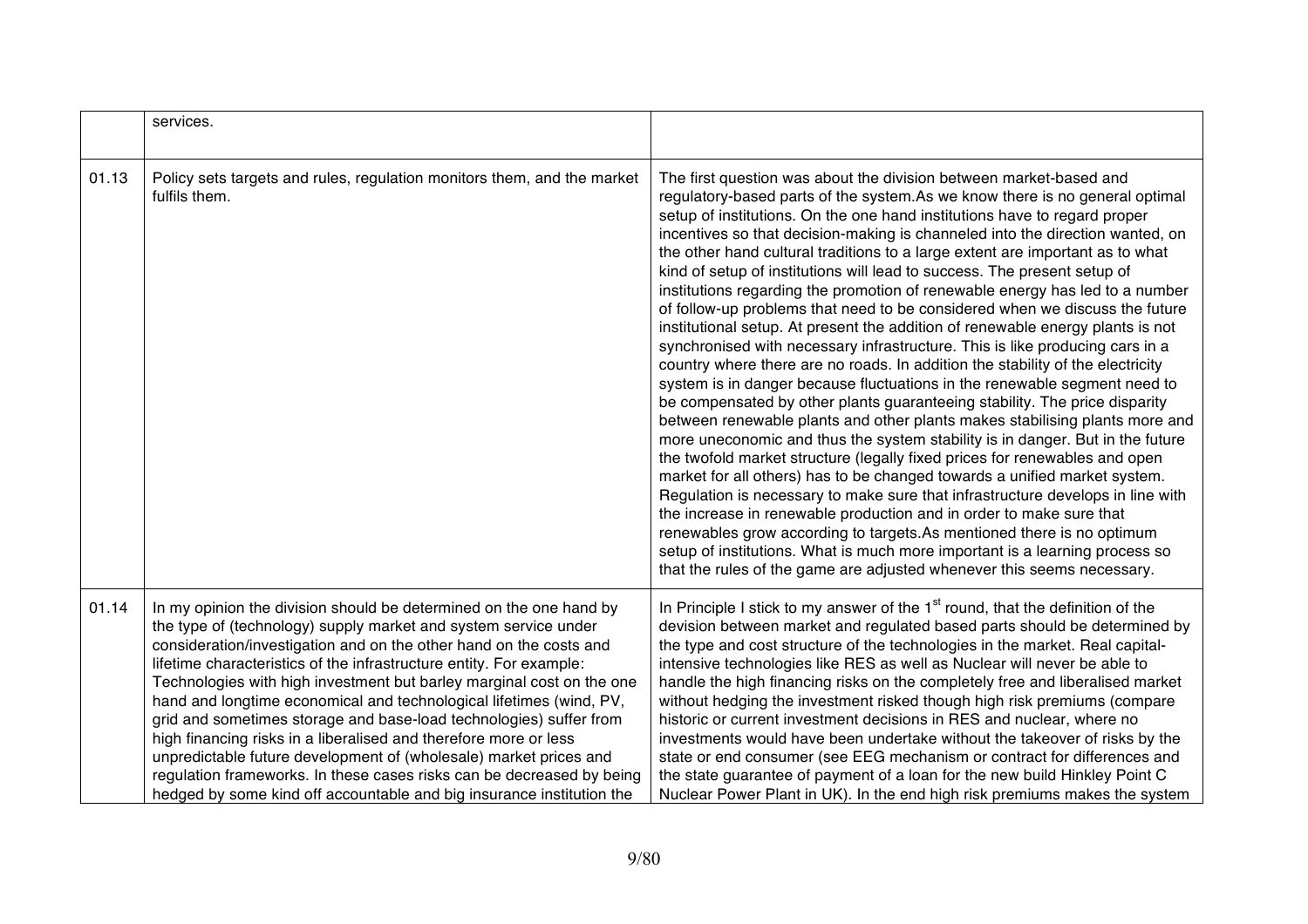| best (e.g. the state) or by a widespread diversification of the risk    | unnecessarily expensive from a macro-economic perspective. Therefore I           |
|-------------------------------------------------------------------------|----------------------------------------------------------------------------------|
| through many risk takers (e.g. the millions of end consumers). By doing | would agree with the answer of other respondents that generation sector can      |
|                                                                         |                                                                                  |
| so, cost of capital (and therefor the "system costs") can be kept low.  | (in principle) be organised market-based but only to a certain extent. And that  |
| This would probably lead to the lowest macro-economic costs.            | the market-based area also require a certain amount of regulation, especially    |
|                                                                         | if there is the political will to transform the system to a renewable-based one  |
|                                                                         | with high share of volatile RES (VRE) with high capital cost. So yes,            |
|                                                                         | development/deployment of RE would require a more regulated environment          |
|                                                                         | (1.10, 1.11, 1.16, 1.17) on the generation sector. I think that the need for the |
|                                                                         | grid sector as natural monopoly to be completely regulated is                    |
|                                                                         | unquestioned. The retail sector though can be organised by a liberalised         |
|                                                                         | market. Although local RES direct marketing and prosumer concepts do not         |
|                                                                         | require a "market" at all.I also agree with other respondents that IF the        |
|                                                                         | generation sector is completely market-based we will probably need some          |
|                                                                         | kind of capacity payments in the future (with high share of RES), but not yet!   |
|                                                                         |                                                                                  |
|                                                                         | And that's for the same reason as mentioned above: Probably no one will          |
|                                                                         | invest in capital-intensive technologies in a market environment with no         |
|                                                                         | possibility of long-term price development predictions as well as very volatile  |
|                                                                         | short-term price developments because of high shares of VRE in the               |
|                                                                         | systems. A capacity market could lower the involved risks. So in the end I stick |
|                                                                         | to my general opinion, that it is all about handling the risk to attract new     |
|                                                                         | capital for investment. But I am not able the determine in the end weather the   |
|                                                                         | marked-based or the political-based induced risks will play a more important     |
|                                                                         | role. Although for now I tended to believe that market risks are more complex    |
|                                                                         | and expansive to handle.                                                         |
|                                                                         |                                                                                  |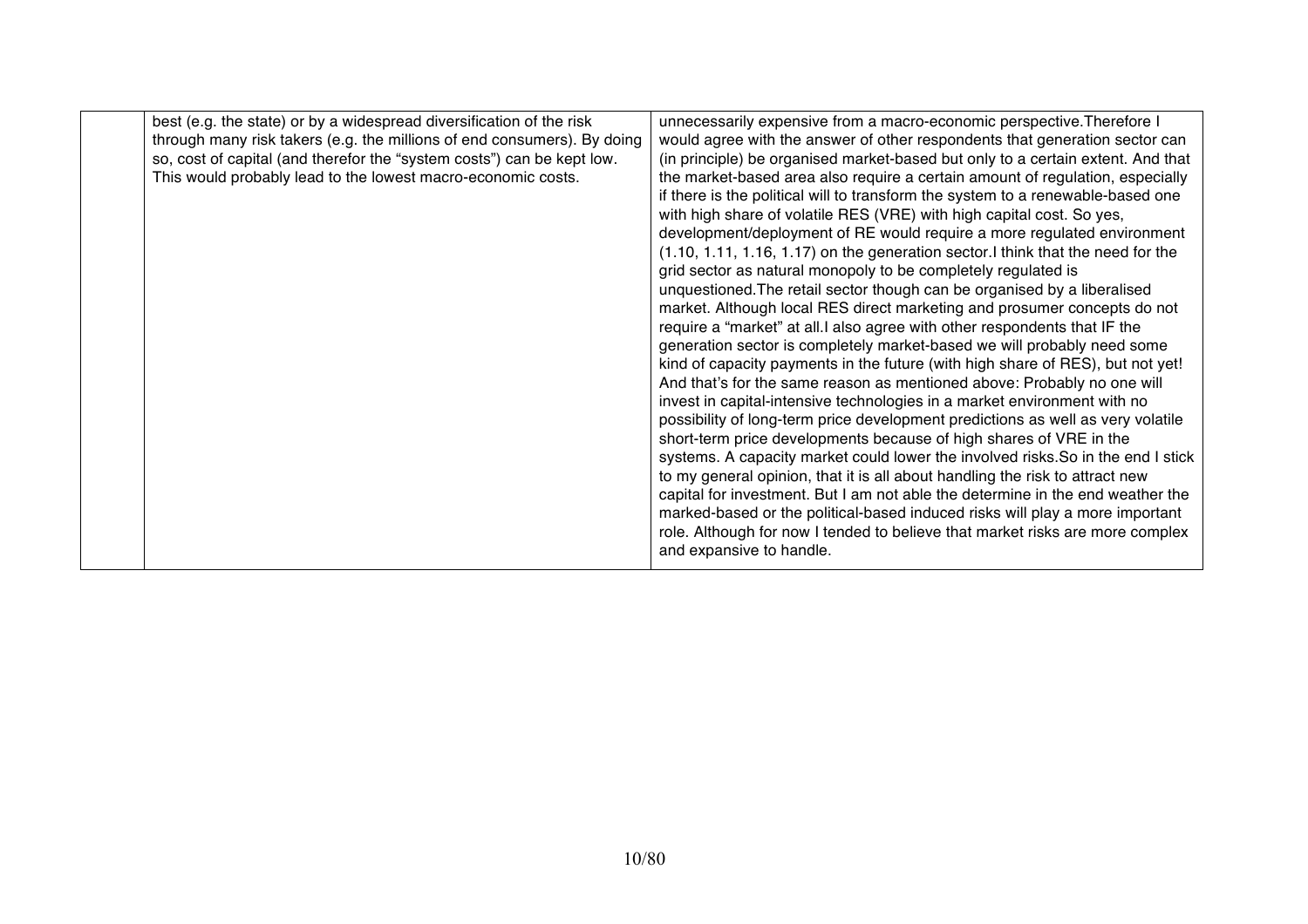| 01.15 | In short: the overall direction will most probably be regulatory-based,<br>but the execution should be market-based wherever possible.<br>Examples: Generation: the general direction in generation mix will be<br>determined by society and thus by politics/regulation, since a pure<br>market-based choice without any restrictions would possibly neglect<br>societal goals such as climate protection or preference for renewables.<br>Also an adequate mechanism to ensure that the technologies of choice<br>are being built needs to be in place. However, the execution can be<br>market-based, via e.g. tender processes/auctions for new-built and the<br>present merit-order system for optimal operation of the generation<br>park. Decentral generation (i.e. beyond the meter on a customers<br>premise): regulation (e.g. via tariffs, i.e. mix of kW/kWh-based) should<br>be set up in a way, so that the right investments from a societal<br>viewpoint are being enticed. Currently not the case! Grid: networks are<br>and should remain a natural monopoly, since it is not desirable to have<br>parallel network structures, neither from an economic nor from an<br>acceptance viewpoint (although in gas we have parallel systems).<br>However, performance incentive regulation and possibly other<br>mechanisms ensure efficiency. | Some thoughts on question 1: from a commercial point of view, PV (even in<br>combination with home battery) are already reaching competitiveness today<br>on the basis of grid parity (i.e. w/o FIT). However, from an economic point,<br>this is due to the market distortion immanent in the system, which is based on<br>the present situation that with PV on your roof you can save a lot of money<br>due to the high (EEG, tax etc. loaded) cost per kWh, while the savings in the<br>overall system are only a very small fraction of this, since the system is<br>dominated by fixed cost, while the tariffs are still largely variable cost. This is<br>a state, which cannot be continued ad ultimo, because then less and less<br>consumers with decentral generation (and still relying on the system as<br>backup or feed-in) would not pay for the system any more, leaving the burden<br>to those w/o the opportunity to generate decentrally. |
|-------|--------------------------------------------------------------------------------------------------------------------------------------------------------------------------------------------------------------------------------------------------------------------------------------------------------------------------------------------------------------------------------------------------------------------------------------------------------------------------------------------------------------------------------------------------------------------------------------------------------------------------------------------------------------------------------------------------------------------------------------------------------------------------------------------------------------------------------------------------------------------------------------------------------------------------------------------------------------------------------------------------------------------------------------------------------------------------------------------------------------------------------------------------------------------------------------------------------------------------------------------------------------------------------------------------------------------------------------------------------------|---------------------------------------------------------------------------------------------------------------------------------------------------------------------------------------------------------------------------------------------------------------------------------------------------------------------------------------------------------------------------------------------------------------------------------------------------------------------------------------------------------------------------------------------------------------------------------------------------------------------------------------------------------------------------------------------------------------------------------------------------------------------------------------------------------------------------------------------------------------------------------------------------------------------------------------------------------------|
| 01.16 | Generation and distribution of electricity should be primarily market-<br>based (except for the generation of renewable technologies which is<br>excluded from the market due to the government goal of achieving a<br>share of 80 percent to 2050). Transportation of electricity should be<br>primarily regulatory-based due to its character as a natural monopoly.                                                                                                                                                                                                                                                                                                                                                                                                                                                                                                                                                                                                                                                                                                                                                                                                                                                                                                                                                                                       |                                                                                                                                                                                                                                                                                                                                                                                                                                                                                                                                                                                                                                                                                                                                                                                                                                                                                                                                                               |
| 01.17 | The RES-E development should be determined by the government<br>including the support mechanism (Main reason: Political balance of<br>public acceptance of infrastructures and cost is required.). Grid needs<br>to be planned by the regulator (Main reason: political balance of public<br>acceptance of infrastructures and cost) Leave the rest to the market<br>since it is more efficient than a regulator. (Acceptance issues between<br>the remaining generation, storage and flexibility options may not be as<br>important in these cases)                                                                                                                                                                                                                                                                                                                                                                                                                                                                                                                                                                                                                                                                                                                                                                                                         |                                                                                                                                                                                                                                                                                                                                                                                                                                                                                                                                                                                                                                                                                                                                                                                                                                                                                                                                                               |
| 01.18 | The electricity system has many subsystems that must be addressed<br>in different ways. So the answer cannot be such simple. Also you can                                                                                                                                                                                                                                                                                                                                                                                                                                                                                                                                                                                                                                                                                                                                                                                                                                                                                                                                                                                                                                                                                                                                                                                                                    | ADDED: I wondered, what was meant with "the system". By breaking the<br>system into subsystem, what many respondents did, it is easier/possibly to                                                                                                                                                                                                                                                                                                                                                                                                                                                                                                                                                                                                                                                                                                                                                                                                            |

┱

e.

 $\mathsf{r}$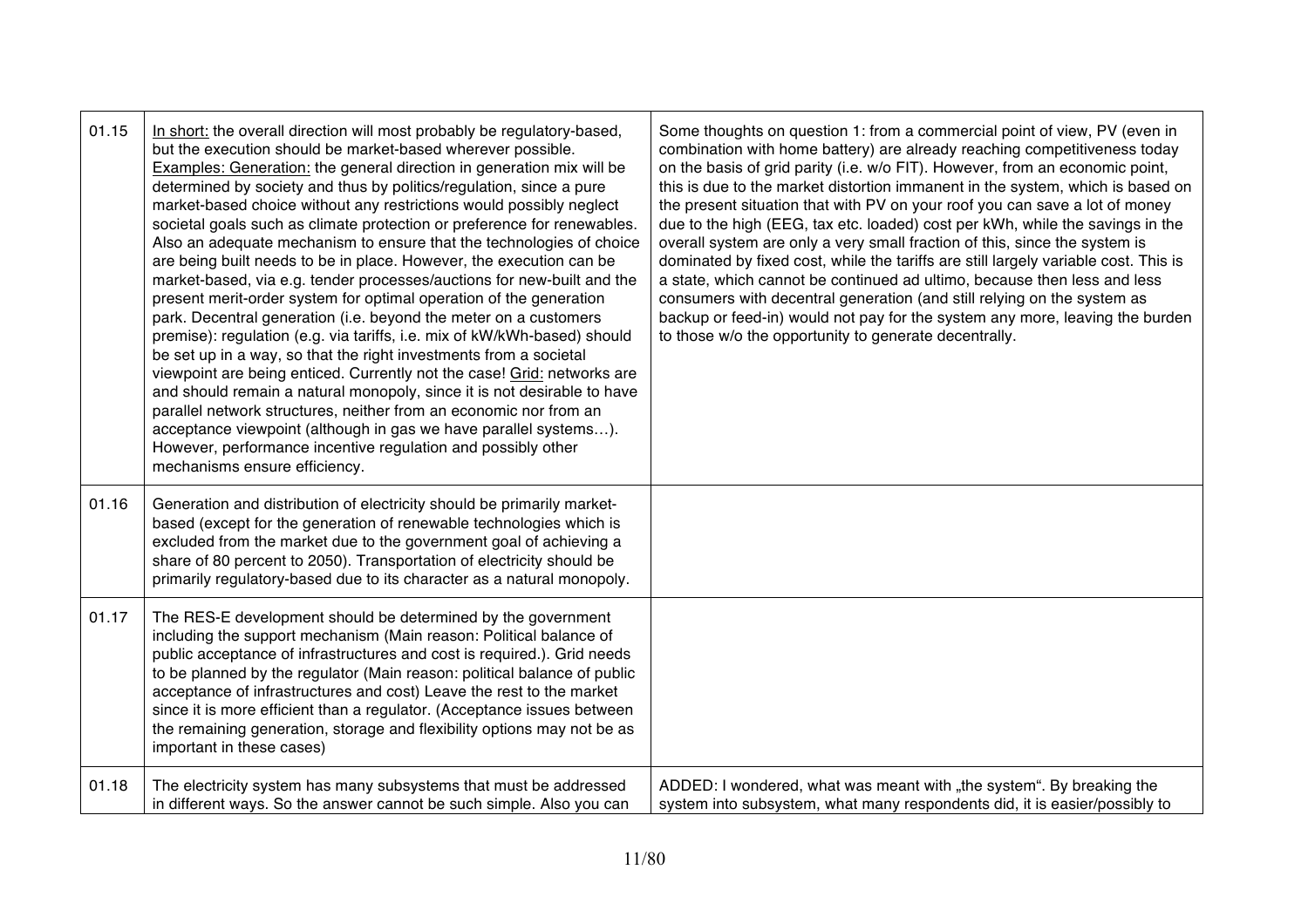|       | move to a market-based system from a regulatory-based subsystem<br>without changing the system very much (i.e. going from feed-in tariffs<br>to auctioning/"Ausschreibungsmodell"), while others may not change<br>the label of the subsystem (market vs. regulatory) but will change the<br>subsystem drastically.                                                                                                                                                                                                                                                                                                                                                                                                                                                                                                                                                                                                                                                                                                                                                                                                                                                                                                                                                                                                                                                                                                                                                                                                                                                                                                                                                                                                                                                                                                                                                                                 | answer. But then I still have problems - any market-based solution (even so-<br>called free markets) needs a regulatory setting. There are several limitations<br>that have to be adressed (lack of storage, need to serve full demand,), so<br>that you definitely need a strong regulatory setting. Anyway, you may have<br>subcomponents that can be labeled "primarily market-based" - but in a larger<br>context, the subsystem won't. |
|-------|-----------------------------------------------------------------------------------------------------------------------------------------------------------------------------------------------------------------------------------------------------------------------------------------------------------------------------------------------------------------------------------------------------------------------------------------------------------------------------------------------------------------------------------------------------------------------------------------------------------------------------------------------------------------------------------------------------------------------------------------------------------------------------------------------------------------------------------------------------------------------------------------------------------------------------------------------------------------------------------------------------------------------------------------------------------------------------------------------------------------------------------------------------------------------------------------------------------------------------------------------------------------------------------------------------------------------------------------------------------------------------------------------------------------------------------------------------------------------------------------------------------------------------------------------------------------------------------------------------------------------------------------------------------------------------------------------------------------------------------------------------------------------------------------------------------------------------------------------------------------------------------------------------|---------------------------------------------------------------------------------------------------------------------------------------------------------------------------------------------------------------------------------------------------------------------------------------------------------------------------------------------------------------------------------------------------------------------------------------------|
| 01.19 | The first issue to address is, if this governance scheme is supposed to<br>a) facilitate the transition to such a system or b) sustain a new steady<br>state once the transition has been made. Let's start with b. If we<br>assume that we have a steady state at high shares of (Variable)<br>Renewable Energy, such a system will need to have sufficient flexible<br>resources to be cost-effective. In the presence of storage and DSM, a<br>lot of the problems articulated today about marginal cost pricing will<br>actually be less pertinent - electricity markets will become much more<br>like normal commodity markets where demand responds to price and<br>demand and supply need not be balanced each second. Also, once we<br>are 'locked into' such a system, the regulatory uncertainty, which is a<br>large factor in paralyzing market-based investments today, will go<br>away. What remains in terms of market-based vs regulatory-based is<br>the question of natural monopolies or public/common goods (the most<br>relevant component here is grid infrastructure). Turning to option a). If<br>the question is about a design that gets us to such a system, I am<br>convinced that a purely market-based system is bound to fail, because<br>there is uncertainty about the level of ambition (what will be the price<br>per tonne or the cap by when etc) and path (CCS yes/no, nuke yes/no)<br>of decarbonisation. Also, CO <sub>2</sub> pricing is extremely challenging to<br>implement. As such, technology specific instruments appear the best<br>choice and these do rely on a great deal of regulatory intervention. It<br>appears that a hybrid price/quantity approach is becoming the<br>mainstream choice (either via banded certificate schemes of<br>FITs/premiums that have caps in terms of total funds committed or<br>capacity allocated (tenders)). |                                                                                                                                                                                                                                                                                                                                                                                                                                             |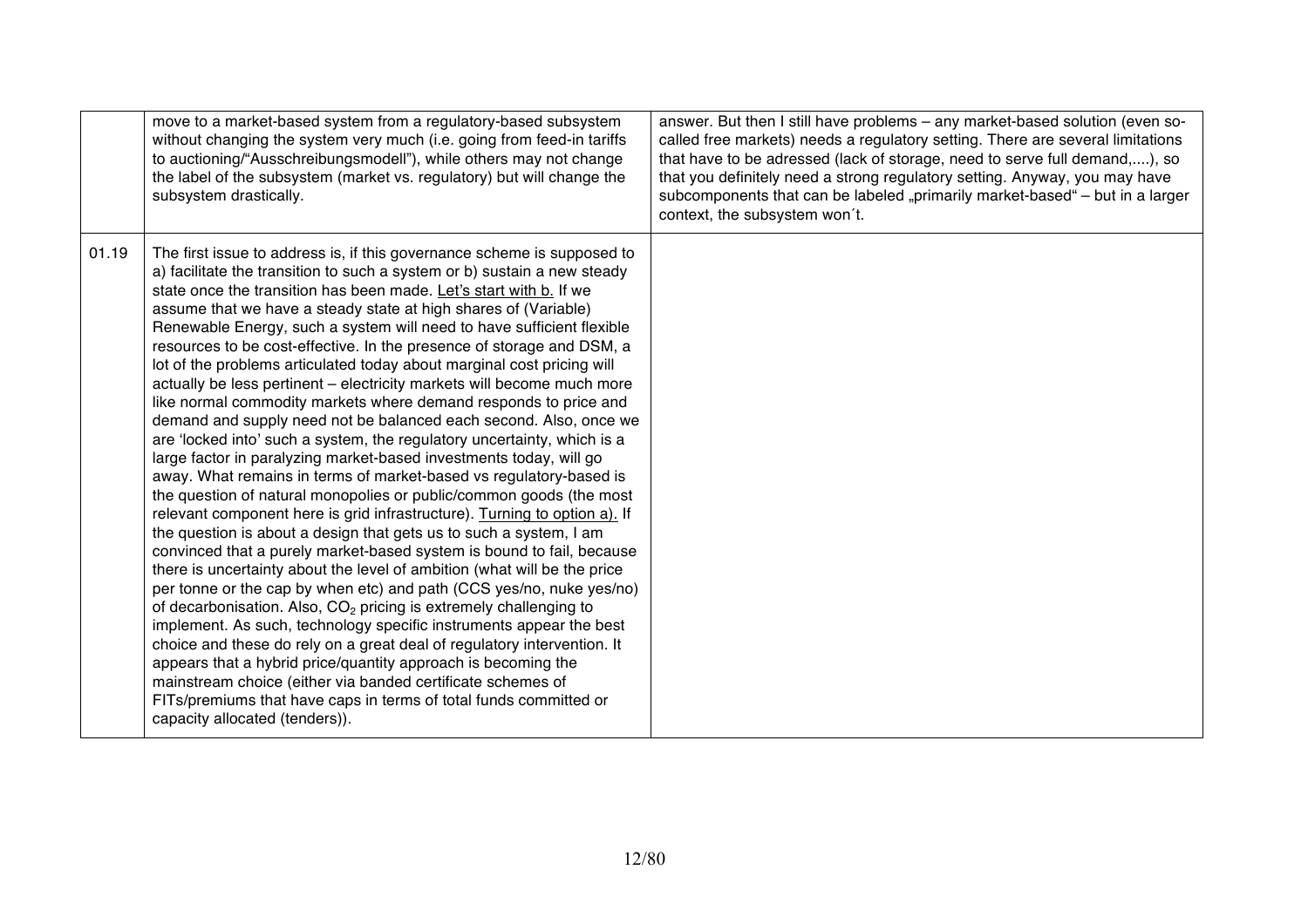| 01.20 | First, I do not believe that any part of a large-scale electricity system<br>(whether renewables are part of that system or not) can be primarily<br>market-based and free of regulation in the same way that markets for<br>other products or commodities are. We now have lots of experience<br>showing that lightly regulated markets for both generation and<br>transmission are either too easily manipulated; provide poor signals for<br>investment; or both. I may be convinced to change this view if large<br>amounts of distributed storage are deployed, along with market price<br>signals, so that individuals could have some ability to shift consumption<br>between local and grid-provided sources.<br>That being said, with appropriate regulation it may be the case that<br>generation decisions could be made in a more decentralised manner.<br>Having large amounts of zero-marginal cost generation does not really<br>change this, but new regulatory frameworks would be required that<br>reflect imperfections in forecasting output from variable energy<br>producers like wind and solar. It may be possible for multiple<br>transmission companies to exist within the same planning footprint (as<br>happens right now in the US), but particularly with respect to high<br>levels of renewable integration some level of coordination on the<br>transmission side seems necessary. | That being said, with appropriate regulation it may be the case that<br>generation decisions could be made in a more decentralised manner. There<br>is a basic risk-reward calculus here, however, that would require some<br>coordination between generating companies and consumer interests (as well<br>as an independent grid operator if one exists). Because of the presence of<br>various externalities related to power generation and because risk<br>preferences between generating companies and other interests (customers or<br>grid operators) may not be identical, I could easily see how decentralised<br>power generation decisions could lead to various undesirable outcomes.<br>Having large amounts |
|-------|---------------------------------------------------------------------------------------------------------------------------------------------------------------------------------------------------------------------------------------------------------------------------------------------------------------------------------------------------------------------------------------------------------------------------------------------------------------------------------------------------------------------------------------------------------------------------------------------------------------------------------------------------------------------------------------------------------------------------------------------------------------------------------------------------------------------------------------------------------------------------------------------------------------------------------------------------------------------------------------------------------------------------------------------------------------------------------------------------------------------------------------------------------------------------------------------------------------------------------------------------------------------------------------------------------------------------------------------------------------------------------------------------------------------|---------------------------------------------------------------------------------------------------------------------------------------------------------------------------------------------------------------------------------------------------------------------------------------------------------------------------------------------------------------------------------------------------------------------------------------------------------------------------------------------------------------------------------------------------------------------------------------------------------------------------------------------------------------------------------------------------------------------------|
| 01.21 | The key question is on the meaning of market-based and regulatory-<br>based. My definition refers to prices: If prices are set by the regulator I<br>would describe this as an regulatory-based approach, if prices are set<br>by competitive processes which identifies the equilibrium between<br>demand and supply (irrespectively of who defines the demand) I<br>describe this as a market-based approach. In the long term I would two<br>parts of the system: (1) the market-base part: fossil power<br>generation/generators, renewable power generation/generators,<br>demand response (including power-to-heat, power-to-X), storage; (2)<br>the regulatory-based part: network infrastructurel see however in the<br>market-based part different segments: (1a) a segment driven by<br>consumer demand: the energy-only-markt, based on short-term<br>contracts, (1b) a segments driven by demand created by the regulator:<br>the system service markets, based on short-term contracts, (1c) two or<br>three segment driven by demand created by the regulator: (1ci)<br>markets for firm and flexible capacity (including storage) and demand                                                                                                                                                                                                                                                         |                                                                                                                                                                                                                                                                                                                                                                                                                                                                                                                                                                                                                                                                                                                           |

 $\mathbf{r}$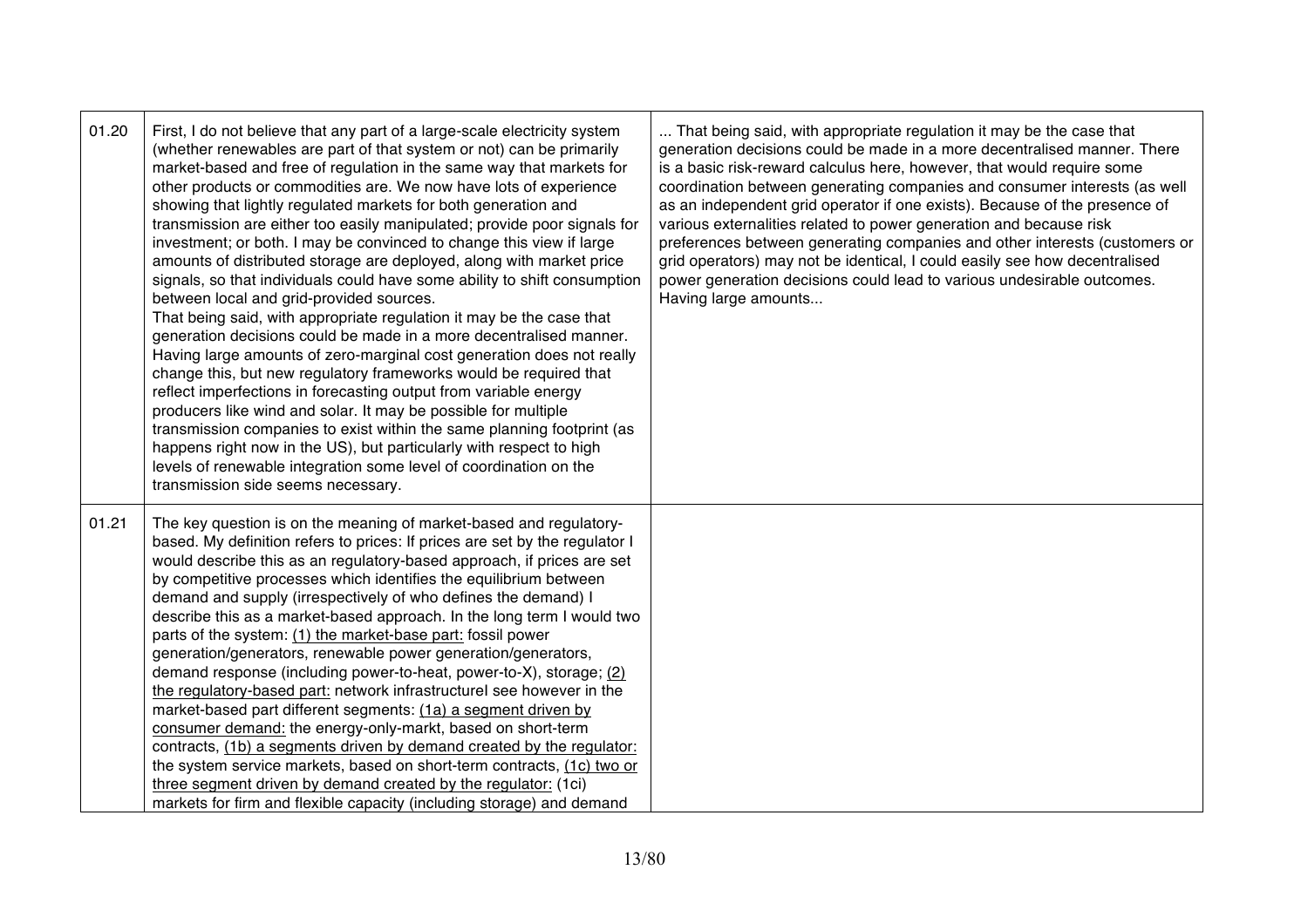|       | response/flexibility and (1cii) renewable capacity, based on longer-term<br>contracts Last but not least, one should not forget two additional market<br>segments which will play a significant role for the system and the<br>system transformation: (1d) the market segment for clean dispatch aka<br>the EU ETS, (1e) the market segment for energy efficiency (which will<br>be indispensable in a world dominated by zero-marginal cost<br>options) The main functions are: Ensuring the coordination of the<br>system: 1a, 1b, 1d; Ensuring investments at appropriate risks: 1ci, 1cii,<br>1e; Ensuring the appropriate infrastructural basis which also provides<br>some flexibility for the range of transition pathways: 2                                                                                                                                                                                                                                            |  |
|-------|---------------------------------------------------------------------------------------------------------------------------------------------------------------------------------------------------------------------------------------------------------------------------------------------------------------------------------------------------------------------------------------------------------------------------------------------------------------------------------------------------------------------------------------------------------------------------------------------------------------------------------------------------------------------------------------------------------------------------------------------------------------------------------------------------------------------------------------------------------------------------------------------------------------------------------------------------------------------------------|--|
| 01.22 | It is economic orthodoxy that the natural monopoly of the grid<br>infrastructure is primarely regulatory-based while there is $-$ in the<br>interest of efficiency and innovation - no reason to deviate from<br>market-based approaches where there is no such market failure<br>(generation, retail, services).                                                                                                                                                                                                                                                                                                                                                                                                                                                                                                                                                                                                                                                               |  |
| 01.23 | Cannot be answered in general. It's not about whether we use market-<br>based components or other forms of regulation (market instruments<br>are a form of regulation as much as regulations impede markets) $-$ it is<br>about how well these instruments are designed and how well they play<br>together in the policy mix. Think effectiveness, efficiency, fairness, etc.<br>as guiding principles.                                                                                                                                                                                                                                                                                                                                                                                                                                                                                                                                                                         |  |
| 01.24 | Multiple division points are possible. In the US alone, entirely<br>regulated, and almost entirely market-based, grids are functioning<br>physically. The key question is the understood purpose of the grid. If it<br>is a physical purpose, then logically one regulates any monopoly link in<br>the functioning of the grid, and allows the rest to function on a purely<br>market basis. But a principal purpose of the grid's original design was<br>capital formation - utilities historically were the capital formation<br>engines of the community energy grid, with two functions: 1) aggregate<br>chaotic disaggregated short-term demand into stable, creditworthy,<br>long-term demand that could support long-term finance, and 2) thereby<br>reduce the cost of capital and with it the cost of energy, making long-<br>term infrastructure affordable and keeping energy rates fair and<br>affordable. It's worth examining whether purely market-based systems |  |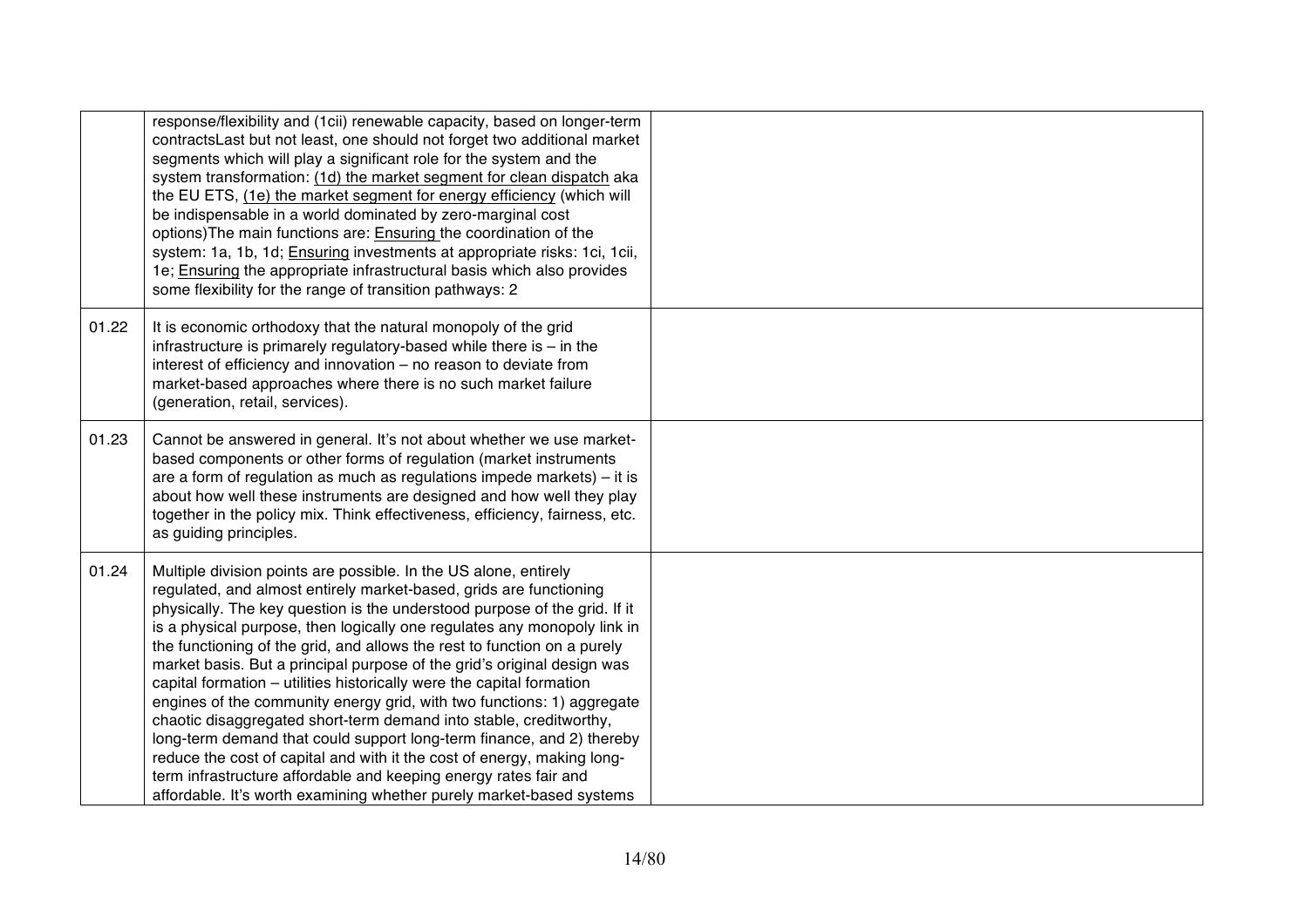|       | have replicated the historical ability of rate compact utilities to<br>accomplish these functions. |                                                                                                                                                                                                                                                                                                                                                                                                                                                                                                                                                                                                                                                                                                                                                                                 |
|-------|----------------------------------------------------------------------------------------------------|---------------------------------------------------------------------------------------------------------------------------------------------------------------------------------------------------------------------------------------------------------------------------------------------------------------------------------------------------------------------------------------------------------------------------------------------------------------------------------------------------------------------------------------------------------------------------------------------------------------------------------------------------------------------------------------------------------------------------------------------------------------------------------|
| 01.25 |                                                                                                    | Monopoly and competition: Heutige Entscheidung (die ich schlüssig finde)<br>Netz-Monopol, der Rest im Markt. Nur bei Zählern könnte man streiten                                                                                                                                                                                                                                                                                                                                                                                                                                                                                                                                                                                                                                |
| 01.26 |                                                                                                    | agree with 01.12. As the system becomes more decentralised we need to<br>ensure that all producers of energy contribute to the grid (even though<br>investment in the distribution grid could become less necessary when smart,<br>ICT-driven solutions are put in place). The whole system is and should stay<br>highly regulated. Even though EU should check whether regulation is still fit<br>for the Energiewende and the current investment needs (is unbundling<br>blocking private investment?). Mechanisms like the ETS should be<br>strengthened. To ensure there is enough backup capacity (and investment in<br>backup capacity) in a mostly renewable system, we need focused capacity<br>mechanisms that are in line with the climate goals. (I agree with 1.12) |

*Q2: Who should have responsibility for planning each part of the system? Who should have the responsibility for planning the system as a whole?*

| 02.01 | Those who take the financial risk in case of failure to make profits.                                                                                                                                                                                                                                                                                                                                                                                                                                                                                                                                                                                                       | Those should have the responsibilities who take the financial risk in case of<br>failure / losses instead of profits. If the government would stop to intervene<br>into the market (beyond providing information and continuing the emission<br>cap and trade system, the system as a whole will work because most actors<br>are able to quickly adapt to new situations.                     |
|-------|-----------------------------------------------------------------------------------------------------------------------------------------------------------------------------------------------------------------------------------------------------------------------------------------------------------------------------------------------------------------------------------------------------------------------------------------------------------------------------------------------------------------------------------------------------------------------------------------------------------------------------------------------------------------------------|-----------------------------------------------------------------------------------------------------------------------------------------------------------------------------------------------------------------------------------------------------------------------------------------------------------------------------------------------------------------------------------------------|
| 02.02 | As the infrastructure is not a business case in itself but enabling other<br>businesses this part of the system requires external supervision and<br>also planning. Governments or other suitable public authorities, such as<br>regulators, should be in charge for this. In the market-based part of the<br>system I would not talk about one party having the responsibility of<br>planning – this is the task of the individual market players for their<br>enterprises. But a public authority should monitor whether the<br>competitive market provides sufficient capacity and uses the<br>infrastructure efficiently and take counteractions by adapting the market | In the light of the responses from the first round of this study I would like to<br>emphasise that monitoring the competitive market explicitly includes<br>surveillance of generation adequacy and the interference between positioning<br>power plants and grid requirements (a task which is addressed in vertically<br>integrated systems by integrated planning of generation and grid). |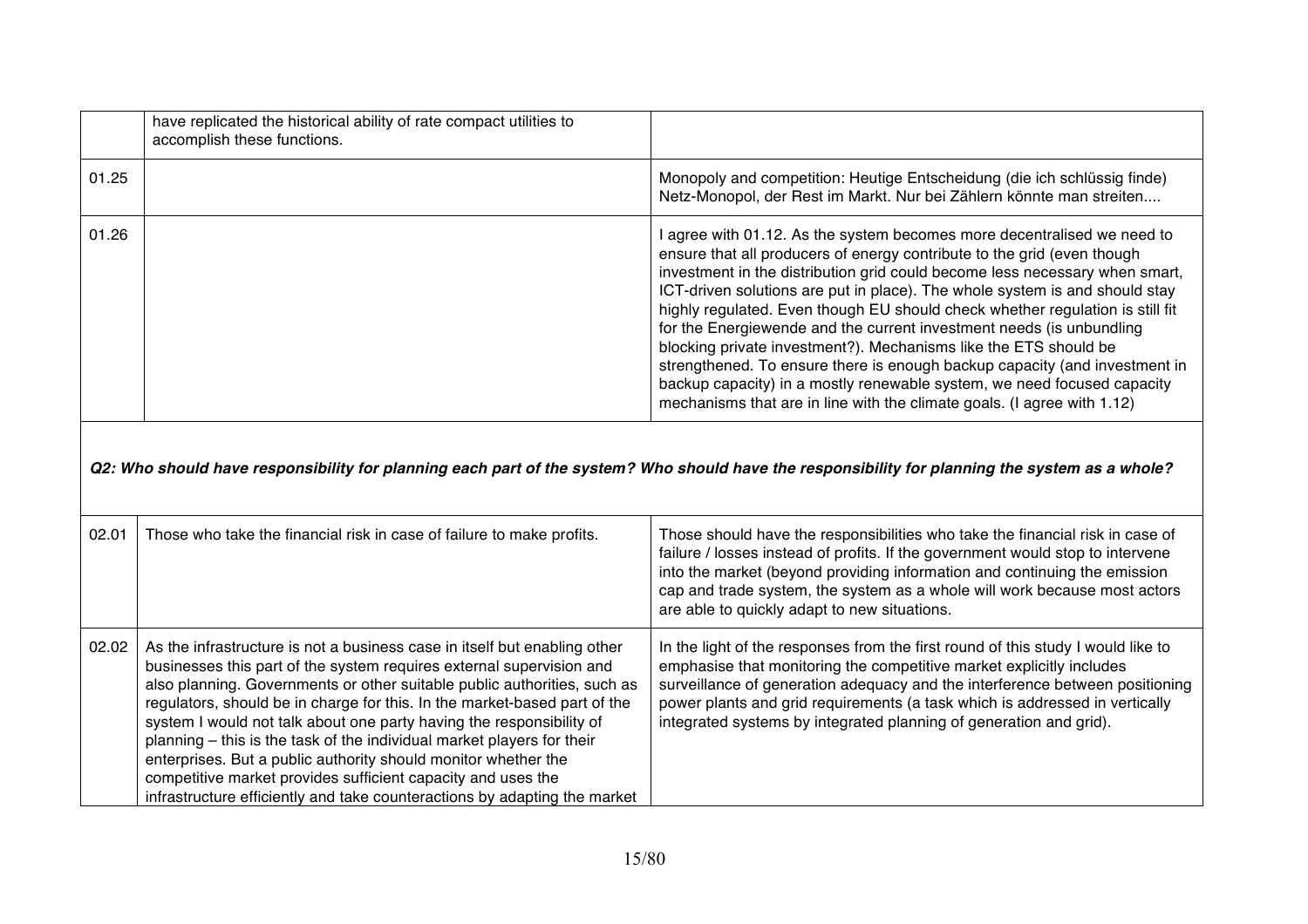|       | rules in case this does not apply.                                                                                                                                                                                                                                                                                                                                                                                                                                                                                                                                                                                                                                                                                                                                                                                                                                                                                                                                                                                                  |  |
|-------|-------------------------------------------------------------------------------------------------------------------------------------------------------------------------------------------------------------------------------------------------------------------------------------------------------------------------------------------------------------------------------------------------------------------------------------------------------------------------------------------------------------------------------------------------------------------------------------------------------------------------------------------------------------------------------------------------------------------------------------------------------------------------------------------------------------------------------------------------------------------------------------------------------------------------------------------------------------------------------------------------------------------------------------|--|
| 02.03 | In general- Federal Ministry for Economic Affairs and Energy (BMWi)<br>under control of a new committee of the Bundestag (realisation of<br>Energiewende), For coordination with Europe and in Germany: A new<br>federal authority for coordination of energy aspects, esp. electricity, gas,<br>heat, storage and energy-based communication (including the current<br>departments of BNetzA) and realisation of Energiewende. The<br>responsibility for the system as whole, esp. for the frequency, the<br>general SoS, all voltages higher 220 kV, the coordination and<br>cooperation with the European partners is given direct by the new<br>federal authority (in cooperation with the national TSO's). The<br>responsibility for the local SoS, all other voltages, DSM, local<br>communication between all players, real-time communication,<br>transparency of all data is given by the energy authority of the federal<br>states (in close cooperation with the national new authority for energy<br>and Energiewende). |  |
| 02.04 | Networks: Bundesnetzagentur plus TSOs and DSOs; Security of supply:<br>Bundesnetzagentur plus TSOs and DSOs; renewables targets:<br>Government / Ministry for Economic Affairs; CHP/cogeneration targets:<br>Government / Ministry for Economic Affairs; Other backup capacities:<br>wholesale market plus eventually a decentralised capacity market<br>and/or a reserve market plus "Bilanzkreisausgleich" of the<br>suppliers/retailers.<br>The monitoring of the system as a whole including security of supply<br>should be with the government / Federal Ministry for Economic Affairs<br>and Energy and the Bundesnetzagentur on a yearly basis. "Monitoring"<br>is not "planning", but the authorities should have the instruments to<br>intervene if security of supply is at risk or if certain political targets will<br>obviously be missed.                                                                                                                                                                            |  |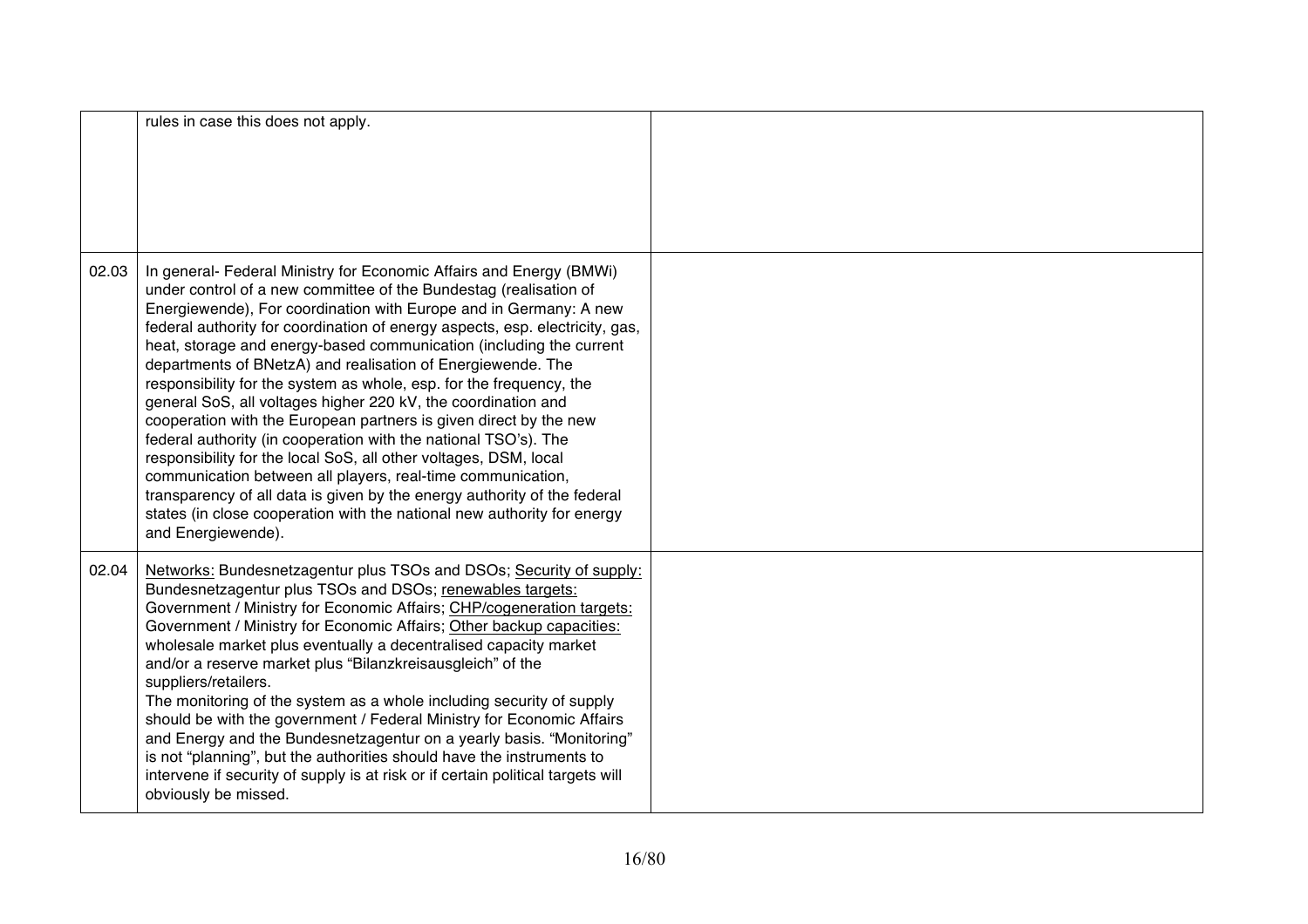| 02.05 | See Answer 01.05 above                                                                                                                                                                                                                                                                                                                                                                                                                                                                                                                                                                                                                                                                                                                                                                                                                                                                                                                                                                                                                                                                                                                                                                                                                                   |                                                                                                                             |
|-------|----------------------------------------------------------------------------------------------------------------------------------------------------------------------------------------------------------------------------------------------------------------------------------------------------------------------------------------------------------------------------------------------------------------------------------------------------------------------------------------------------------------------------------------------------------------------------------------------------------------------------------------------------------------------------------------------------------------------------------------------------------------------------------------------------------------------------------------------------------------------------------------------------------------------------------------------------------------------------------------------------------------------------------------------------------------------------------------------------------------------------------------------------------------------------------------------------------------------------------------------------------|-----------------------------------------------------------------------------------------------------------------------------|
| 02.06 | An independent system operator should do the planning.                                                                                                                                                                                                                                                                                                                                                                                                                                                                                                                                                                                                                                                                                                                                                                                                                                                                                                                                                                                                                                                                                                                                                                                                   |                                                                                                                             |
| 02.07 | The political planning of the diverse parts of the electricity sector should<br>focus on the setting-up of an adequate regulatory framework under<br>which market dynamics can prosper. To set up such a framework, the<br>legislator should involve private stakeholders. Such private stakeholders<br>should include manufacturers, producers, grid operators, distributers,<br>consumers and financiers. Such a broad range of addressees is<br>important as the dynamics of each part of the system are intertwined<br>with all the other parts.<br>As the electricity grid is a natural monopoly, an eligible regulatory body<br>(i.e. BNetzA) should have a central role in the planning of the system. It<br>is important to note, however, that legally, this part of the system needs<br>to be unbundled from the other parts since the liberalisation of the<br>European energy sectors. A close collaboration with ministries, utilities<br>and regional bodies is nevertheless advisable to maintain requisite<br>information about the system as a whole. A concentration of<br>responsibilities, such as the implementation of the German Ministerium<br>für Wirtschaft und Energie, may help to acquire additional legislative<br>impact. |                                                                                                                             |
| 02.08 | State should have responsibility for planning the system as a whole,<br>however state should do it in close cooperation with DSO's, TSO's and<br>representatives of civic society. It tackles the issue of governance,<br>financial support for developing technologies, environmental protection<br>and energy security.                                                                                                                                                                                                                                                                                                                                                                                                                                                                                                                                                                                                                                                                                                                                                                                                                                                                                                                                |                                                                                                                             |
| 02.09 | The owners of the corresponding property have the responsibility to<br>plan its future, and they would do that by themselves.<br>Typically, the TSO have the responsibility to invest on the grid system,<br>and maintain a working balance capacity market.<br>The government is responsible for planning the system as a whole, but<br>to what degree this plan involves is an open question. It can include (but<br>not limited) in rules, market framework (e.g. capacity market), and<br>spatially-relevant usage plan, and large-scale, cross-border projects,                                                                                                                                                                                                                                                                                                                                                                                                                                                                                                                                                                                                                                                                                     | No change. To what extend the planning needed and with which criteria<br>(value standard) to plan seems very controversial. |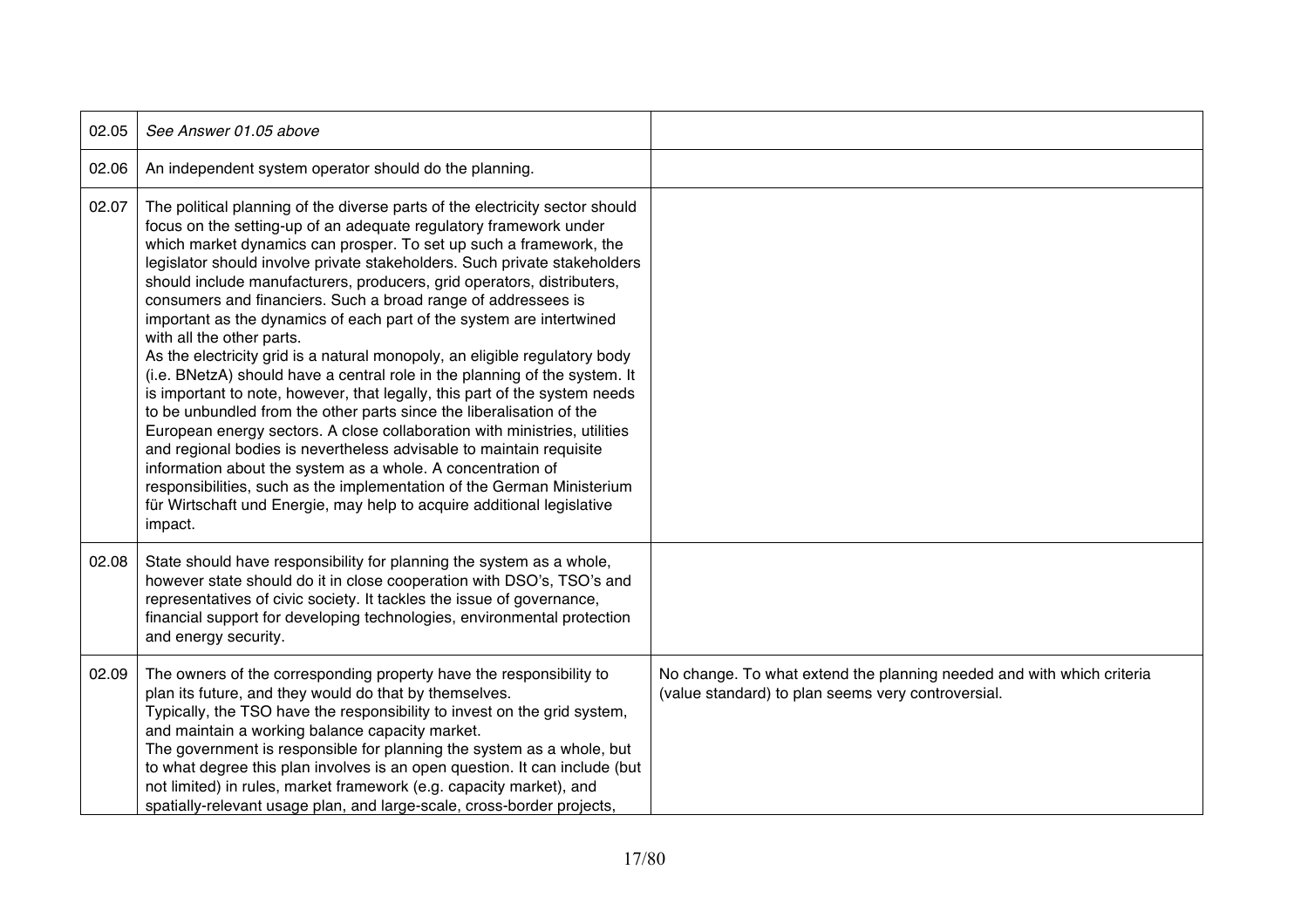|       | nationalisation of some assets etc.                                                                                                                                                                                                                                                                                                                                                                                                                                                                                                                                                                                                                                                                                                                                            |                                                                                                                                                                                                                                                                                                                                                                                                                                                                                                                                                                                                                                                          |
|-------|--------------------------------------------------------------------------------------------------------------------------------------------------------------------------------------------------------------------------------------------------------------------------------------------------------------------------------------------------------------------------------------------------------------------------------------------------------------------------------------------------------------------------------------------------------------------------------------------------------------------------------------------------------------------------------------------------------------------------------------------------------------------------------|----------------------------------------------------------------------------------------------------------------------------------------------------------------------------------------------------------------------------------------------------------------------------------------------------------------------------------------------------------------------------------------------------------------------------------------------------------------------------------------------------------------------------------------------------------------------------------------------------------------------------------------------------------|
| 02.10 | Capacity needs: a central authority that estimates the needed capacity<br>to ensure security of supply in respective year for which capacity<br>auction is held. Renewables promotion: a central authority needs to<br>organise auctions (if auction-based promotion scheme) or needs to set<br>the levels of the feed-in tariffs (if FIT scheme). Network operation &<br>planning: a central authority needs to regulate the network companies<br>(natural monopolies) and check network expansion plans. Dispatch,<br>end-consumer tariffs: planned and organised by market participants.<br>Overall system planning: The federal ministry responsible for energy<br>should be responsible for planning the system as a whole, e.g. setting<br>the market design rules, etc. | Overall system planning: The federal ministry responsible for energy<br>should be responsible for planning the system as a whole, e.g. setting the<br>market design rules, etc, based on climate targets being the result of an<br>international political process.                                                                                                                                                                                                                                                                                                                                                                                      |
| 02.11 | Each individual part should be subject to private governance; only the<br>exemptions should be managed by regulatory authorities; the system as<br>a whole has to be managed by private parties and regulatory authorities<br>on a well-balanced level-playing field which has to be granted as a<br>framework by the state.                                                                                                                                                                                                                                                                                                                                                                                                                                                   |                                                                                                                                                                                                                                                                                                                                                                                                                                                                                                                                                                                                                                                          |
| 02.12 | State (and related actors) should introduce climate targets, standard for<br>grid stability, renewable energy targets, energy efficiency target and<br>tools, focused capacity market. Market should decide the rest - but in a<br>way that individuals, co-operatives have a fair access to market place.                                                                                                                                                                                                                                                                                                                                                                                                                                                                     |                                                                                                                                                                                                                                                                                                                                                                                                                                                                                                                                                                                                                                                          |
| 02.13 | Producers of renewable and non-renewable plan their investment and<br>production. Competition by auctioning investment slots. Production on<br>the basis of merit order. TSOs plan network investment. DSOs plan<br>network investment. A central agency is needed to coordinate<br>investment plans by producers and TSOs, could be the regulator. DSOs<br>need to develop IT tools and incentives to coordinate autoproduction<br>(virtual generation)                                                                                                                                                                                                                                                                                                                       | The second question was about responsibility within the system and for the<br>system as a whole. In order to synchronise infrastructure development and the<br>development of renewable production it may be a good idea to auction slots<br>for additional renewable production where ever infrastructure is available or<br>can be made available. This could be the task of the TSO's. Either under<br>supervision of the regulator or directly done by the regulator. A certain<br>amount of independence from direct government intervention seems<br>necessary so that direct interference by interested groups can be at least<br>partly avoided. |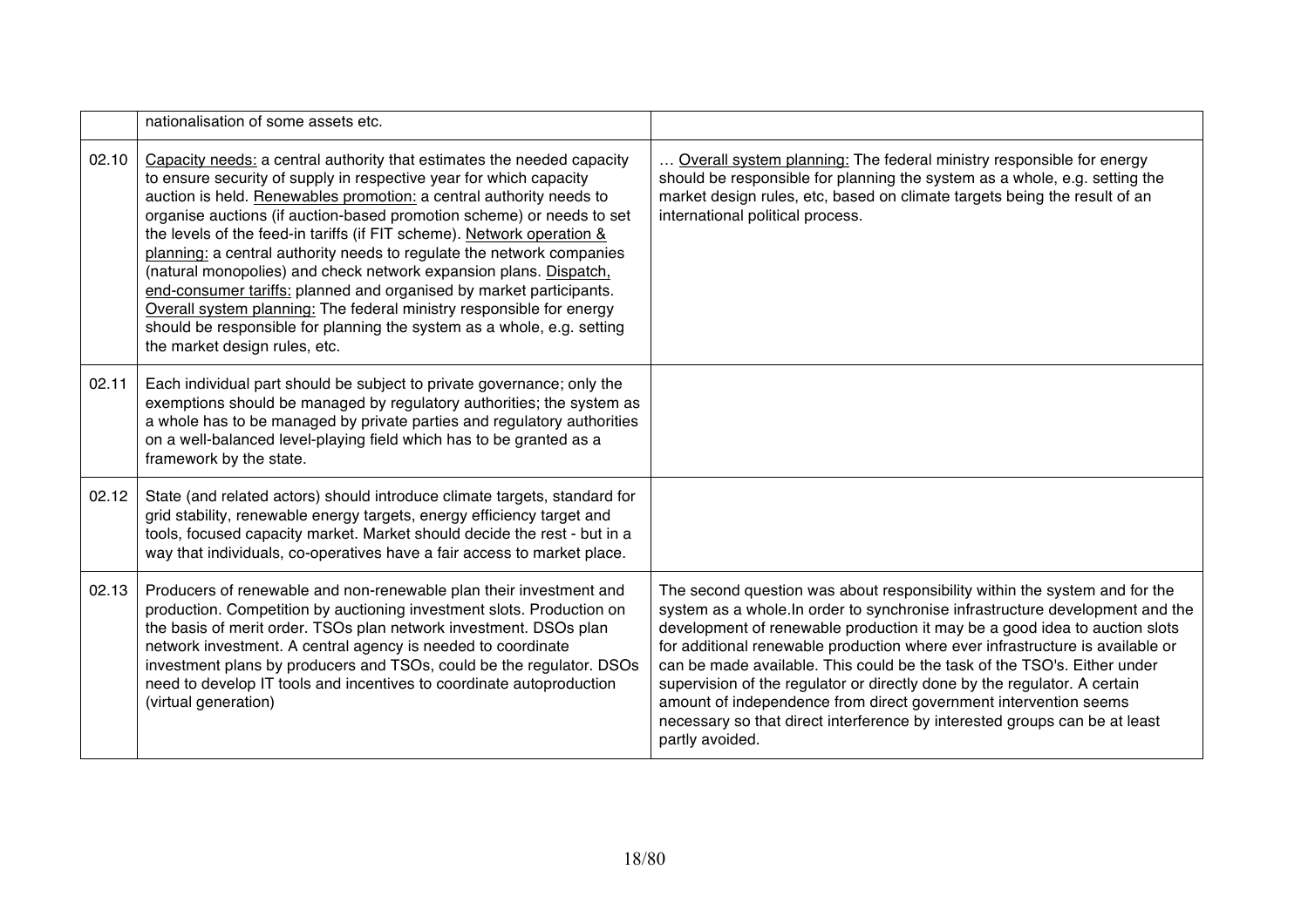| 02.14 | This question depends on (a) the kind of system one wants do have, (b)<br>at within which time frame the system should undergo a transition path<br>and (c) the (spatial) boundary definition of the system under discussion.<br>If we follow a normative goal like being formulated in the German<br>energy concept of 2011, the transition of the system and be accelerated<br>if 'innovation niches' for specific technologies, business models and<br>(new) consumer behavior are being created by specific "economic<br>development zones" (e.g. the EEG, direct marketing of RES-E via the<br>former 'green electricity privilege'). Therefore the answer is: - As long as<br>we have no "level-playing-field" (e.g. in the generation sector by not<br>internalised external costs), the regulator needs to intervene with<br>specific instruments to at least converge to fair market conditions for<br>every market participant.- The grid is generally accepted of been a<br>natural monopoly and must therefore be regulated at all times.- The<br>supply side can be organised by market forces as long as there are no<br>unequal market entry and market participation conditions (e.g. if there<br>are fair market conditions in place, e.g. by enforced EU directives). | For the second questions I also stick to my previous answers of the 1 <sup>st</sup> round.<br>Although I deeply think that the security of supply should be a public good, or<br>public service respectively. But I am not sure if capacity needs should be<br>determined [only] by regulatory-based processes (1.10). What do I mean by<br>that?1) In my opinion the state needs to ensure every end consumer to have<br>the level of security of supply (SoS) he wants and that the general<br>assumption/obligation about the level should be the need for almost 100% of<br>SoS around the clock.2) But I believe that we can lower the total system<br>(backup) costs, if we leave the decision of really requiring a 100% SoS-level<br>to the end consumer itself. So in the end every end consumer can refrain<br>from the 100% level and offer a lower level on needed SoS to its utility<br>company in exchange to a lower tariff, DSM measures of storage<br>usage. Therefore some mixture of regulated and market-based approach<br>would be helpful to reach SoS a the lowest costs (e.g. similar to the<br>decentralised capacity market concept). Furthermore, I would go along with<br>respondent (2.19), who mentions the need to keep grid and generation<br>planning together. Especially with higher shares of VRE the need for more<br>regulated approaches or a hybrid approach of price and quantity instruments<br>(1.19) is necessary in my opinion. But this does not mean that the deployment<br>of RES should follow the speed of grid extension, but rather to better<br>harmonise the process in total.I also go along with the tree respondents (2.7,<br>2.8, 2.11) to explicitly including stakeholder participation as well as an explicit<br>need for target setting, either "governmental" for RE, CHP, (2.4, 2.5, 2.9,<br>2.10, 2.12, 2.16, 2.17, 2.21), but NOT for DSM! |
|-------|-----------------------------------------------------------------------------------------------------------------------------------------------------------------------------------------------------------------------------------------------------------------------------------------------------------------------------------------------------------------------------------------------------------------------------------------------------------------------------------------------------------------------------------------------------------------------------------------------------------------------------------------------------------------------------------------------------------------------------------------------------------------------------------------------------------------------------------------------------------------------------------------------------------------------------------------------------------------------------------------------------------------------------------------------------------------------------------------------------------------------------------------------------------------------------------------------------------------------------------------------------------------------------------------|--------------------------------------------------------------------------------------------------------------------------------------------------------------------------------------------------------------------------------------------------------------------------------------------------------------------------------------------------------------------------------------------------------------------------------------------------------------------------------------------------------------------------------------------------------------------------------------------------------------------------------------------------------------------------------------------------------------------------------------------------------------------------------------------------------------------------------------------------------------------------------------------------------------------------------------------------------------------------------------------------------------------------------------------------------------------------------------------------------------------------------------------------------------------------------------------------------------------------------------------------------------------------------------------------------------------------------------------------------------------------------------------------------------------------------------------------------------------------------------------------------------------------------------------------------------------------------------------------------------------------------------------------------------------------------------------------------------------------------------------------------------------------------------------------------------------------------------------------------------------------------------------------------------|
| 02.15 | In short: Planning/execution for each plant/component of the system<br>should be in the hand of market players. However, adequate<br>supervisory mechanisms need to be in place in order to ensure esp.<br>security of supply and the adequate design of the overarching<br>infrastructure lay-out (esp. high-voltage grid).<br>- Supervisory mechanisms: responsibility can be given to either the<br>TSOs/DSOs or also to other market players (e.g. retailers) to ensure<br>sufficient capability to fulfil their supply contracts.<br>- Overarching: governmental bodies (on regional, national and EU-level)<br>need to plan iteratively and set guidelines that over time a well<br>functioning system develops.                                                                                                                                                                                                                                                                                                                                                                                                                                                                                                                                                                  |                                                                                                                                                                                                                                                                                                                                                                                                                                                                                                                                                                                                                                                                                                                                                                                                                                                                                                                                                                                                                                                                                                                                                                                                                                                                                                                                                                                                                                                                                                                                                                                                                                                                                                                                                                                                                                                                                                              |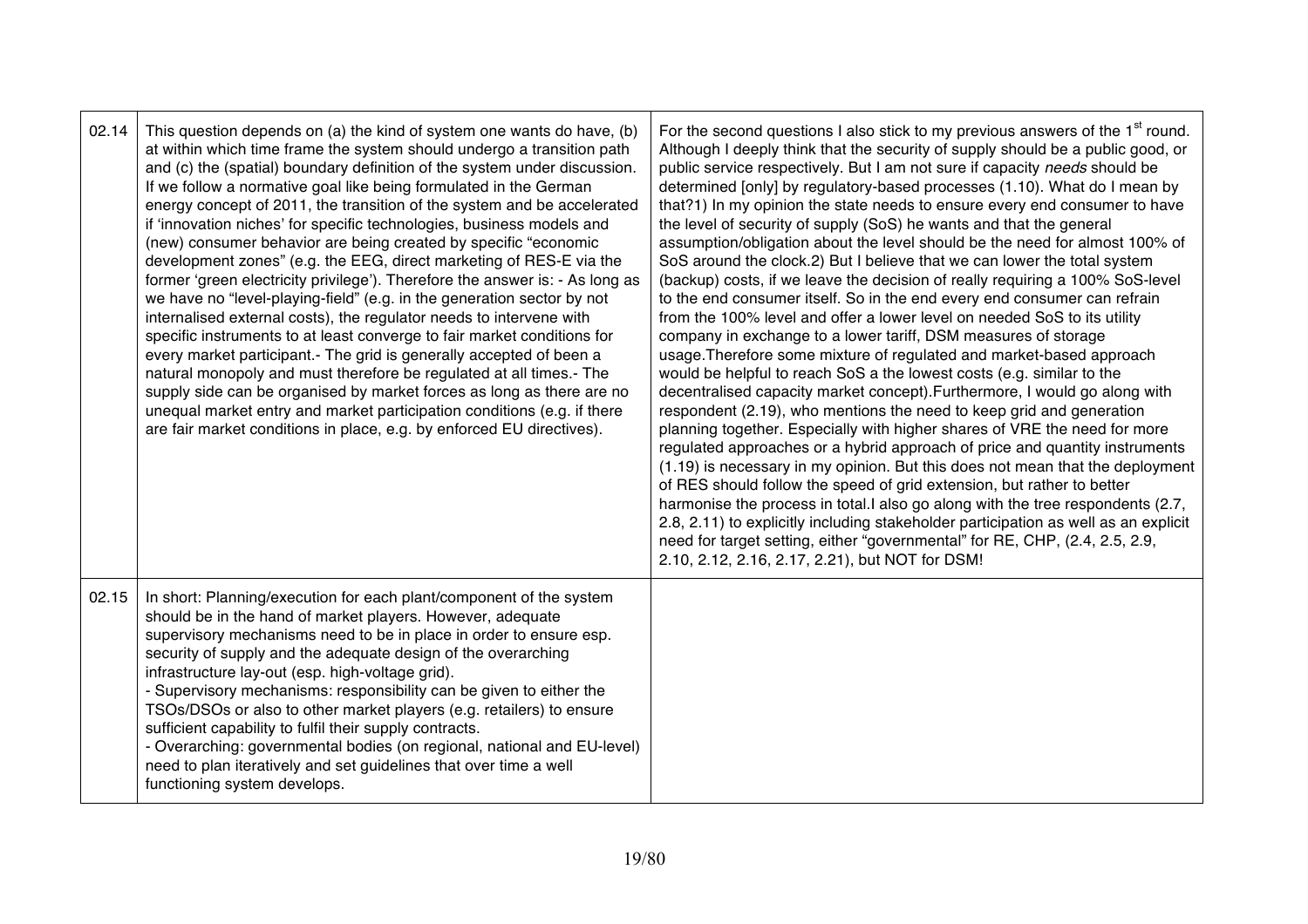| 02.16 | Market-based parts of the system cannot (or should not) be planned<br>explicitly due to their complexity. This is the reason why the<br>responsibility for "planning" is delegated to the individual market<br>participants. Electricity generation from renewable technologies should<br>be planned by the government (or parliament) - at least with regard to<br>quantities, kind of technology and subsidies). This is due to the societal<br>relevance of renewable technologies and the societal goal of achieving<br>a share of 80 percent to 2050. The transportation system should be<br>planned by the regulatory authority. As higher the percentage the share<br>of renewables becomes, as more flexibility is required also on the level<br>of European electricity exchange. The energy system as a whole should<br>be coordinated by the government. |  |
|-------|---------------------------------------------------------------------------------------------------------------------------------------------------------------------------------------------------------------------------------------------------------------------------------------------------------------------------------------------------------------------------------------------------------------------------------------------------------------------------------------------------------------------------------------------------------------------------------------------------------------------------------------------------------------------------------------------------------------------------------------------------------------------------------------------------------------------------------------------------------------------|--|
| 02.17 | The government (EU/Country) needs to set the targets for GHG-<br>emissions, RES-E development and the required support mechanism.<br>These targets need to be set by the government since they are part of<br>the political balance of public acceptance of infrastructures and cost.<br>The regulator should determine the required grid infrastructure. The rest<br>such as dispatch and investments into generation units should be left to<br>the market.                                                                                                                                                                                                                                                                                                                                                                                                       |  |
| 02.18 | Governments should at national and European level have the<br>responsibility for planning the whole system (transmission lines, long-<br>term targets for energy sources, ), while there must be room for<br>different decentralised solutions where various actors will play a role.                                                                                                                                                                                                                                                                                                                                                                                                                                                                                                                                                                               |  |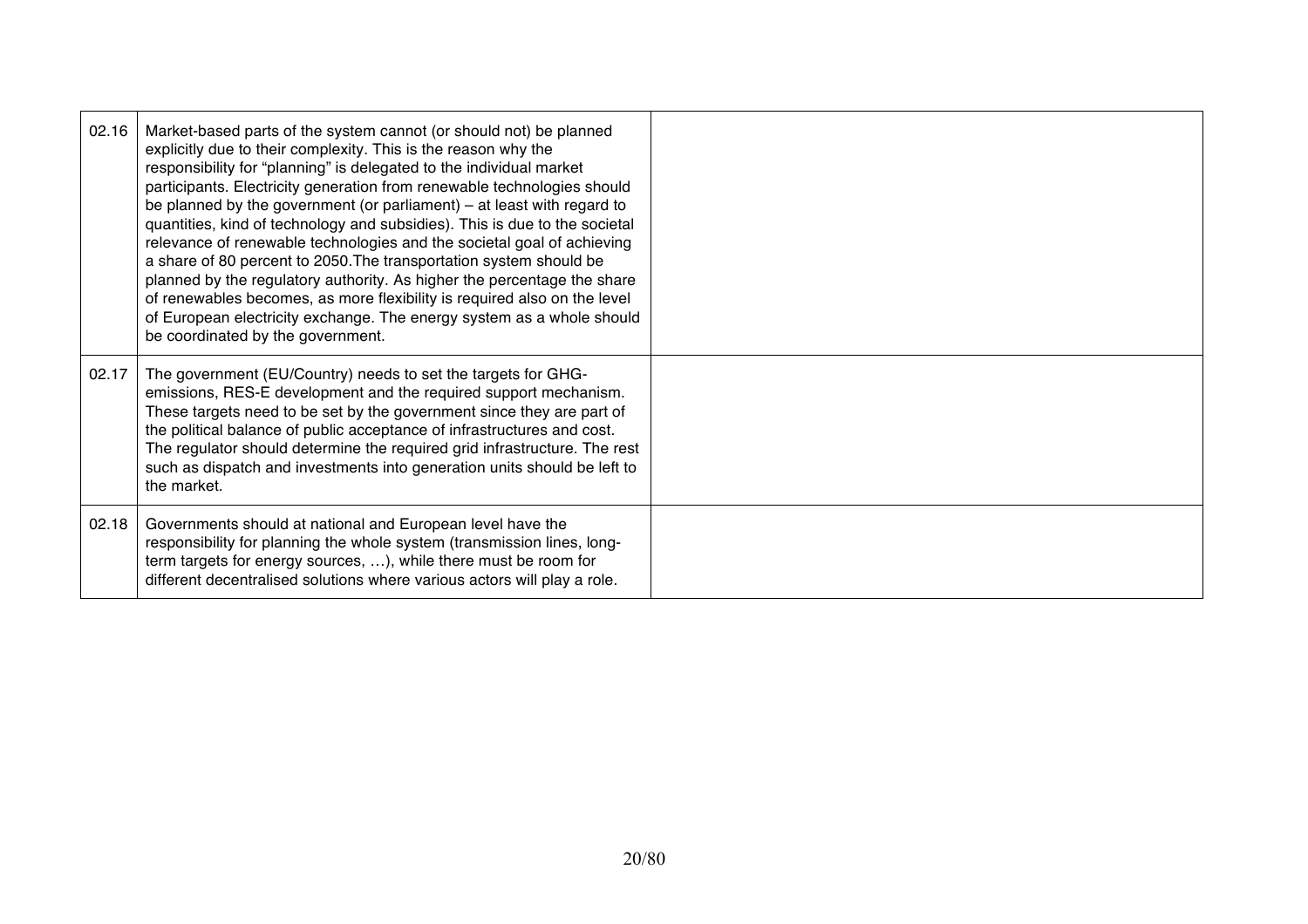| any case, the planner should be unbundled from owning any particular<br>asset because of conflicts of interest. Planning may take place at<br>different levels of aggregation, i.e. a European grid and large-scale<br>(offshore etc) planning agency, national agencies and possibly sub-<br>national etc. Planning should cover both grid infrastructure and location<br>of RE generation (preferential development zones for larger VRE<br>projects to resolve some of the chicken-egg problems around grid<br>development). Auctions could award who gets to build projects. I would<br>keep grid and generation planning together, the fact that they are<br>separated today is a major issue. The answer suggests a scale-based<br>disaggregation of planning tasks (multi-national, national, sub-national).<br>I think grid and generation planning should rest in one hand, because<br>there are strong interactions between both. Note that there is an<br>important class of problems, where centralised planning will not lead to<br>good outcomes. In particular where information is distributed over vast<br>number of agents and cannot be aggregated easily (think of demand-<br>side response potential in different industrial processes) |
|--------------------------------------------------------------------------------------------------------------------------------------------------------------------------------------------------------------------------------------------------------------------------------------------------------------------------------------------------------------------------------------------------------------------------------------------------------------------------------------------------------------------------------------------------------------------------------------------------------------------------------------------------------------------------------------------------------------------------------------------------------------------------------------------------------------------------------------------------------------------------------------------------------------------------------------------------------------------------------------------------------------------------------------------------------------------------------------------------------------------------------------------------------------------------------------------------------------------------------------------------------------|
|--------------------------------------------------------------------------------------------------------------------------------------------------------------------------------------------------------------------------------------------------------------------------------------------------------------------------------------------------------------------------------------------------------------------------------------------------------------------------------------------------------------------------------------------------------------------------------------------------------------------------------------------------------------------------------------------------------------------------------------------------------------------------------------------------------------------------------------------------------------------------------------------------------------------------------------------------------------------------------------------------------------------------------------------------------------------------------------------------------------------------------------------------------------------------------------------------------------------------------------------------------------|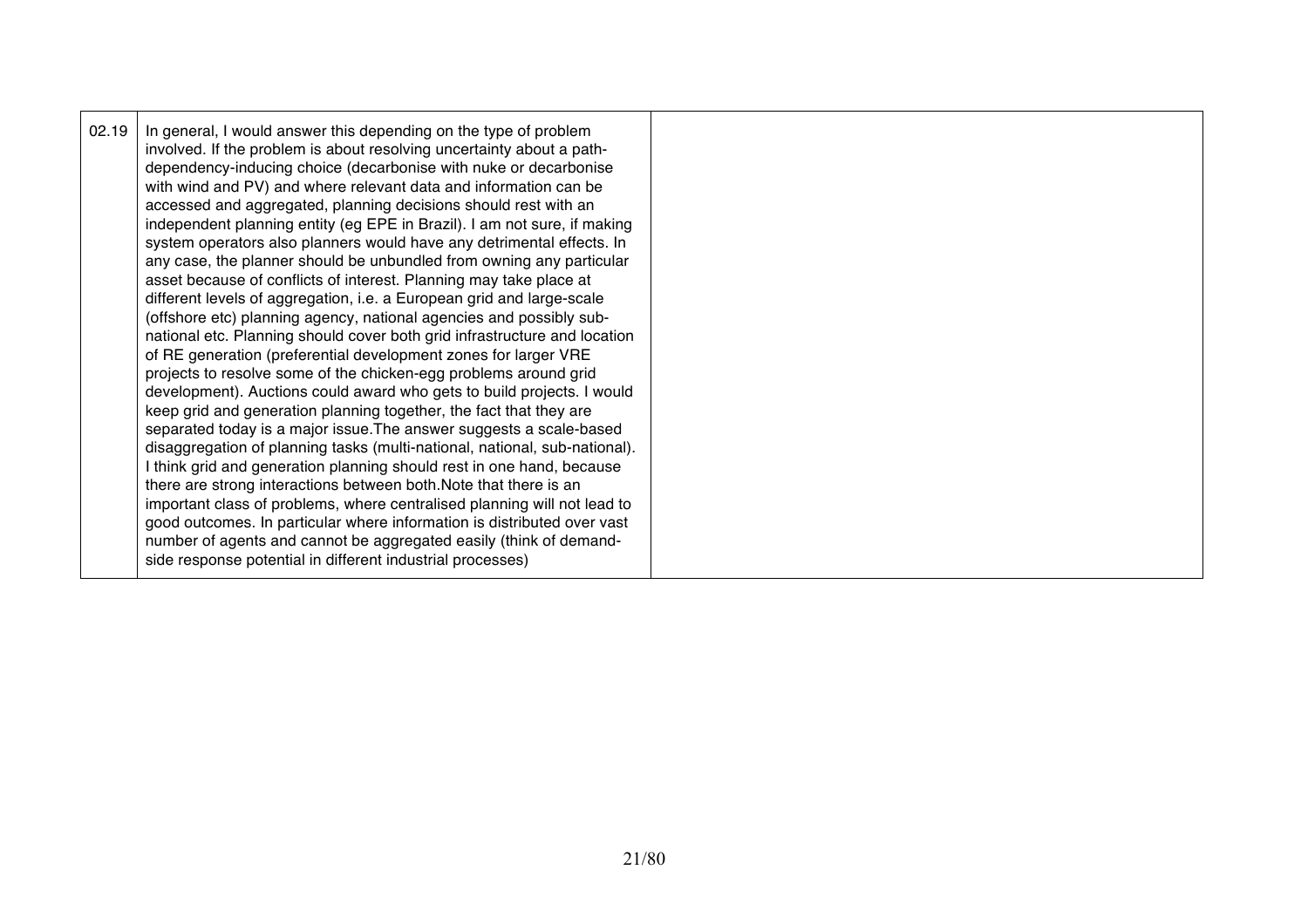| 02.20 | Here I am unsure if 'part of the system' refers to geography (geographic<br>or electrical portions of a larger grid) or to function (e.g. generation vs<br>transmission vs distribution, or energy markets vs capacity markets).<br>With respect to variable renewables, I think it is clear that the incentives<br>of individual developers are not the same as the incentives of the<br>system as a whole (i.e., the system operator and its customers). Good<br>wind and solar sites from a revenue perspective are not the same as<br>good wind and solar sites with respect to grid integration - things like<br>transmission cost, predictability of output or variability of output.<br>That being said, I think it is also clear that the gains to coordination in<br>the siting of wind and solar plants diminish rapidly after a relatively small<br>number of plants are interconnected. (In other words, maximal<br>geographic smoothing occurs with a relatively small number of plants.)<br>So on the generation side there is room for more decentralised<br>decision-making than on the transmission or distribution side.<br>Planning of the system as a whole is an interesting question. In light of<br>variable renewables investment and the need for transmission to<br>interconnect, it does seem like some coordination is needed between<br>the generation and transmission functions. This could arise through a<br>variety of channels - regulations to encourage transmission investment<br>or a structure of long-term purchase contracts for wind or solar energy<br>that would provide a signal to wires businesses (much the same type of<br>arrangement is necessary in natural gas). | (i.e., the system operator and its customers, as mentioned in the answer to<br>the previous question). Good wind<br>Planning of the system as a whole is an interesting question. Perhaps the<br>best thing that government could (and should) provide is certainty<br>surrounding regulatory requirements, market design and so forth. In light of<br>variable renewables |
|-------|------------------------------------------------------------------------------------------------------------------------------------------------------------------------------------------------------------------------------------------------------------------------------------------------------------------------------------------------------------------------------------------------------------------------------------------------------------------------------------------------------------------------------------------------------------------------------------------------------------------------------------------------------------------------------------------------------------------------------------------------------------------------------------------------------------------------------------------------------------------------------------------------------------------------------------------------------------------------------------------------------------------------------------------------------------------------------------------------------------------------------------------------------------------------------------------------------------------------------------------------------------------------------------------------------------------------------------------------------------------------------------------------------------------------------------------------------------------------------------------------------------------------------------------------------------------------------------------------------------------------------------------------------------------------------------------------------------------------|----------------------------------------------------------------------------------------------------------------------------------------------------------------------------------------------------------------------------------------------------------------------------------------------------------------------------------------------------------------------------|
| 02.21 | See answer 01.21 above: 1a) no planning by the regulator, regulator<br>should only set a robust framework for contract fulfilment; 1b-1e) and 2)<br>the regulator                                                                                                                                                                                                                                                                                                                                                                                                                                                                                                                                                                                                                                                                                                                                                                                                                                                                                                                                                                                                                                                                                                                                                                                                                                                                                                                                                                                                                                                                                                                                                      |                                                                                                                                                                                                                                                                                                                                                                            |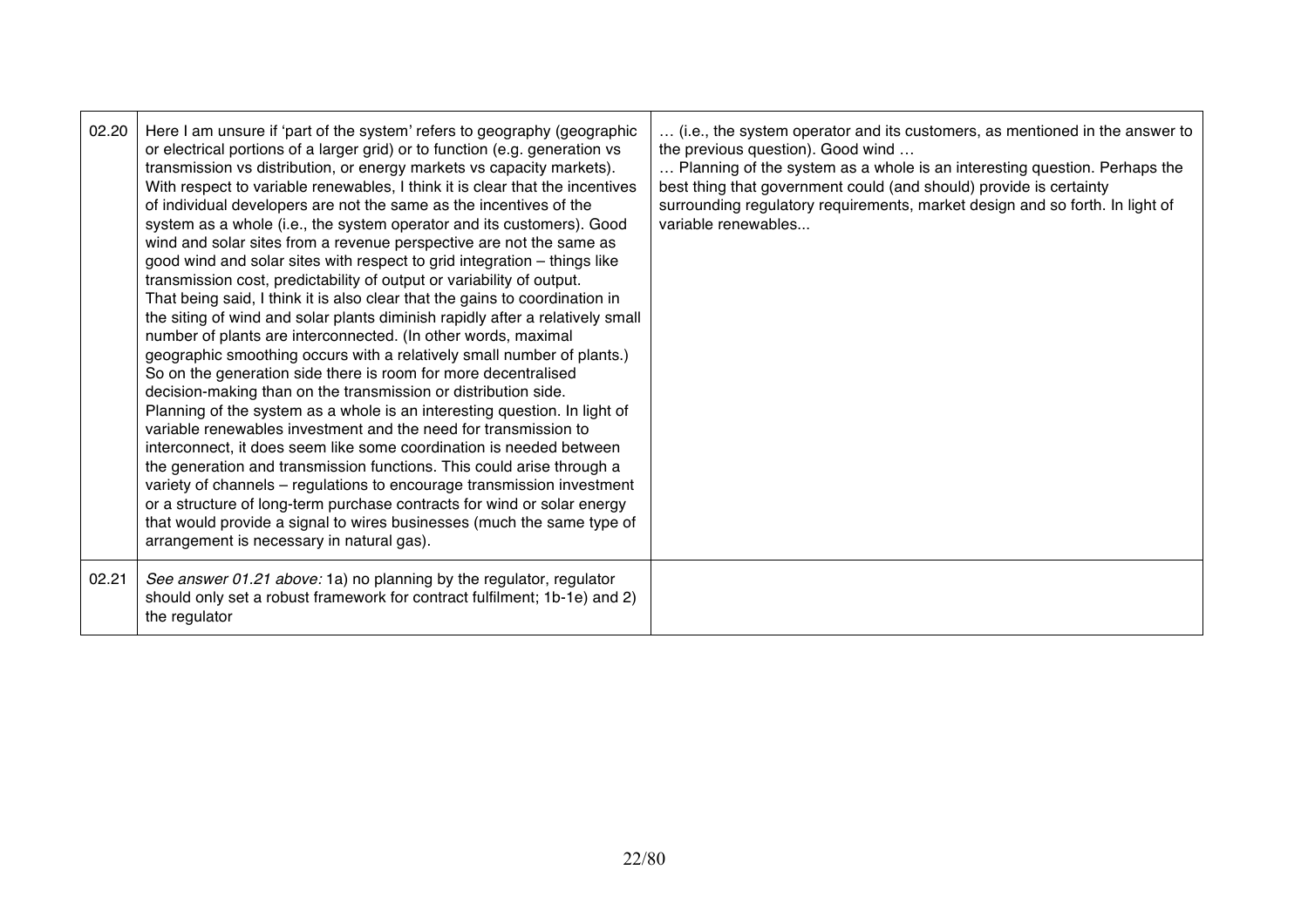| 02.22 | Planning of the regulated infrastructure (e.g. expansion of transmission<br>capacity) needs to be done by a regulatory administrative body (such as<br>the Bundesnetzagentur). However, this does not necessarily mean<br>micro-planning but setting the right incentives (e.g. expansion of<br>distribution capacity, smart-grid-investments). The market-based sector<br>does not need planning in a strict sense, resources are allocated based<br>on price signals. However, every market needs a legal framework that<br>needs to be developed and executed by the administration (esp. EU-<br>Kommission, Bundeswirtschaftsministerium, Bundesnetzagentur) and<br>decided on by the legislative bodies (esp. EU-parliament, Bundestag).<br>Especially RES-deployment is an area where governments can drive<br>developments (technology, location, quantity). The "overall system<br>planning" is basically the challenge to coordinate decisions on regulated<br>infrastructure investments and market dynamics. It needs to be done<br>and decided on by the abovementioned bodies. |                                                                                                                                                                                                                            |
|-------|---------------------------------------------------------------------------------------------------------------------------------------------------------------------------------------------------------------------------------------------------------------------------------------------------------------------------------------------------------------------------------------------------------------------------------------------------------------------------------------------------------------------------------------------------------------------------------------------------------------------------------------------------------------------------------------------------------------------------------------------------------------------------------------------------------------------------------------------------------------------------------------------------------------------------------------------------------------------------------------------------------------------------------------------------------------------------------------------|----------------------------------------------------------------------------------------------------------------------------------------------------------------------------------------------------------------------------|
| 02.23 | Policies/regulation/market framework: Our elected representatives.<br>Need to have stakeholder dialogues in place and principles like<br>transparency, accountability etc. Individual decisions within the<br>framework: private sector. Key question is who manages the grid in the<br>future if it is not the giant utilities of the past in quasi-monopolistic<br>structures.                                                                                                                                                                                                                                                                                                                                                                                                                                                                                                                                                                                                                                                                                                            |                                                                                                                                                                                                                            |
| 02.24 | I don't believe these questions have one answer. It depends on the<br>nature of the system being planned. As a general principle: the people<br>whose success depends on deploying the solution, should plan it. In a<br>competitive market, that will be multiple players, each planning their<br>own portion. In monopoly (and presumably regulated) portions of the<br>grid, it will be just the one player, subject to regulatory oversight.                                                                                                                                                                                                                                                                                                                                                                                                                                                                                                                                                                                                                                            |                                                                                                                                                                                                                            |
| 02.25 |                                                                                                                                                                                                                                                                                                                                                                                                                                                                                                                                                                                                                                                                                                                                                                                                                                                                                                                                                                                                                                                                                             | Planning of monopoly infrastructure is as a public good by gov. authorities<br>with public consultation. Competition by competitors investment decisions.                                                                  |
| 02.26 |                                                                                                                                                                                                                                                                                                                                                                                                                                                                                                                                                                                                                                                                                                                                                                                                                                                                                                                                                                                                                                                                                             | EU should set binding targets for each part of the system (generation/grid<br>integration/infrastructure). Member states should put in place effective<br>market-based mechanisms to ensure targets are reached - in close |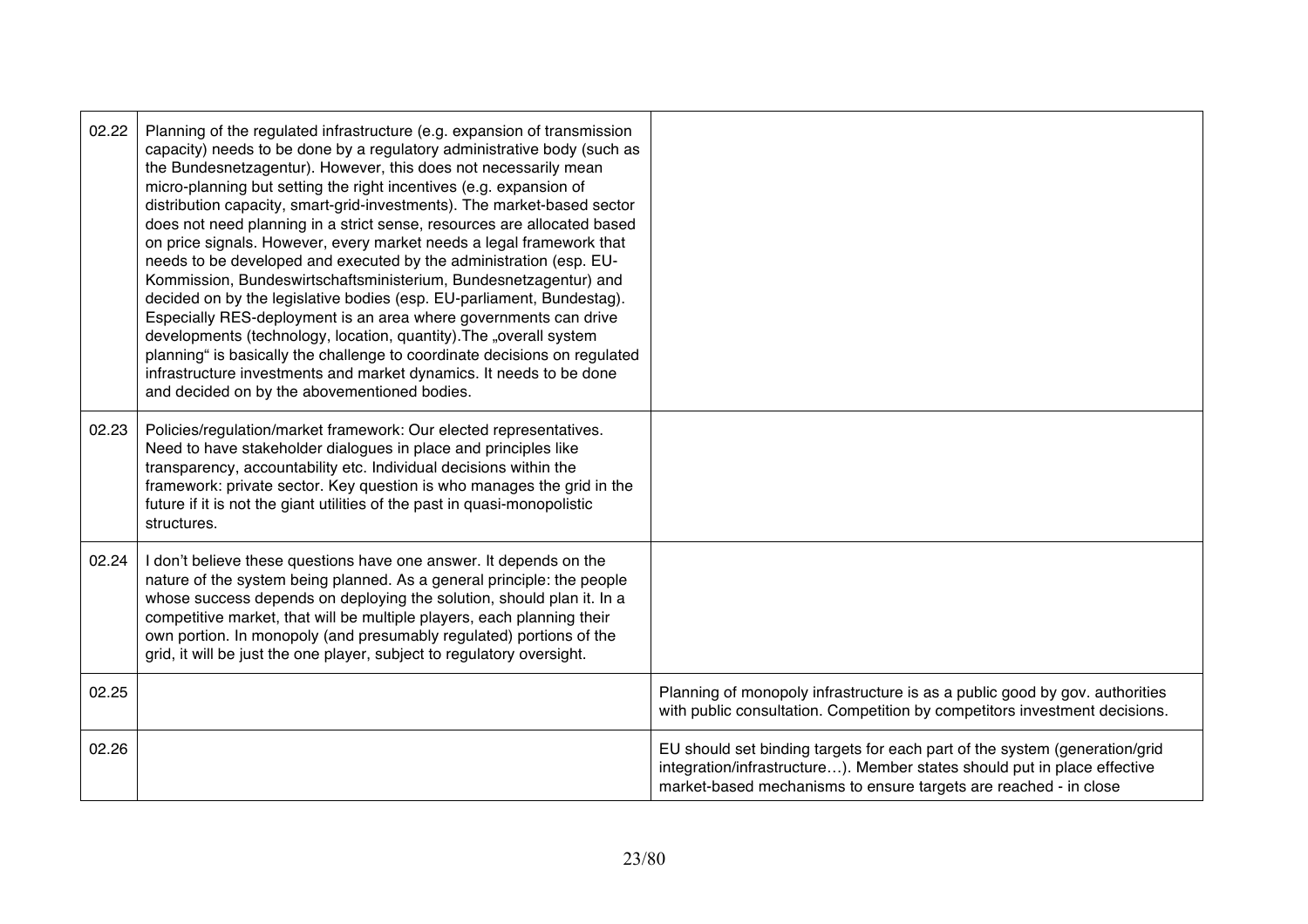|       |                                                                                                                                                                                                                                                                                                                                                                                                                                                                                                                                                                                          | coordination with the national regulatory bodies and civil society.                                                                                                                                                                                                                                                                                                                                                                                                                                                                                                                                                                                 |
|-------|------------------------------------------------------------------------------------------------------------------------------------------------------------------------------------------------------------------------------------------------------------------------------------------------------------------------------------------------------------------------------------------------------------------------------------------------------------------------------------------------------------------------------------------------------------------------------------------|-----------------------------------------------------------------------------------------------------------------------------------------------------------------------------------------------------------------------------------------------------------------------------------------------------------------------------------------------------------------------------------------------------------------------------------------------------------------------------------------------------------------------------------------------------------------------------------------------------------------------------------------------------|
|       | Q3: How should the interaction between the responsible actors/institutions be governed so as to ensure an efficient and effective overall<br>coordination among the components of the system?                                                                                                                                                                                                                                                                                                                                                                                            |                                                                                                                                                                                                                                                                                                                                                                                                                                                                                                                                                                                                                                                     |
| 03.01 | What should be an effective overall coordination among the<br>components? The electricity system is too complex that neither the<br>regulator nor the market can accomplish this task. The market is not<br>effective but at least it is able to coordinate, in contrast to political<br>institutions. It is obvious that they create a growing mis-coordination.                                                                                                                                                                                                                        | What should  political institutions. It is obvious that the intensified<br>interventions cause mis-coordination thus requiring even more interventions.                                                                                                                                                                                                                                                                                                                                                                                                                                                                                             |
| 03.02 | Assuming that this question refers to coordination of resources in<br>operation (and not in extension planning) this should be ensured by<br>market places (power exchanges, bilateral markets) for energy and<br>other services required (e.g. balancing, control power). Market rules<br>must allow and support services to integrate distributed resources on<br>both the generation and demand sides.                                                                                                                                                                                | Coordination in structural planning in an ideal world would to be implicitly<br>ensured by the legal and regulatory market framework. In reality at least I am<br>not aware of such a perfect framework - in the best case unbundled markets<br>are still searching for it (it is important to understand that liberalisation is still<br>work in progress!), but more likely there is no perfect system. That means that<br>a supervisory authority needs to monitor the market permanently and initiate<br>adaptations of the framework as soon as wrong developments are observed.<br>(What refers back to the response to the second question.) |
| 03.03 | one way: to develop the current law "NABEG" not only as law for the<br>transmission grid, but also as law for the system as whole, this can help<br>to include the process of participation and the right balancing of all<br>complex aspects. In every case: organisation of emergency process<br>with help of a developed EnSiG (law from 1975 for SoS)<br>Organisation of education and operational training of all (!!) new players<br>like Energiegenossenschaften, Stadtwerke, local grids, multilateral<br>players and so(implementation of a "driver license for energy system") |                                                                                                                                                                                                                                                                                                                                                                                                                                                                                                                                                                                                                                                     |
| 03.04 | Coordination of existing generation plants/units: Priority access for<br>intermittent renewables with respect to any other system option, priority<br>access for cogeneration with respect to conventional plants; in case of                                                                                                                                                                                                                                                                                                                                                            |                                                                                                                                                                                                                                                                                                                                                                                                                                                                                                                                                                                                                                                     |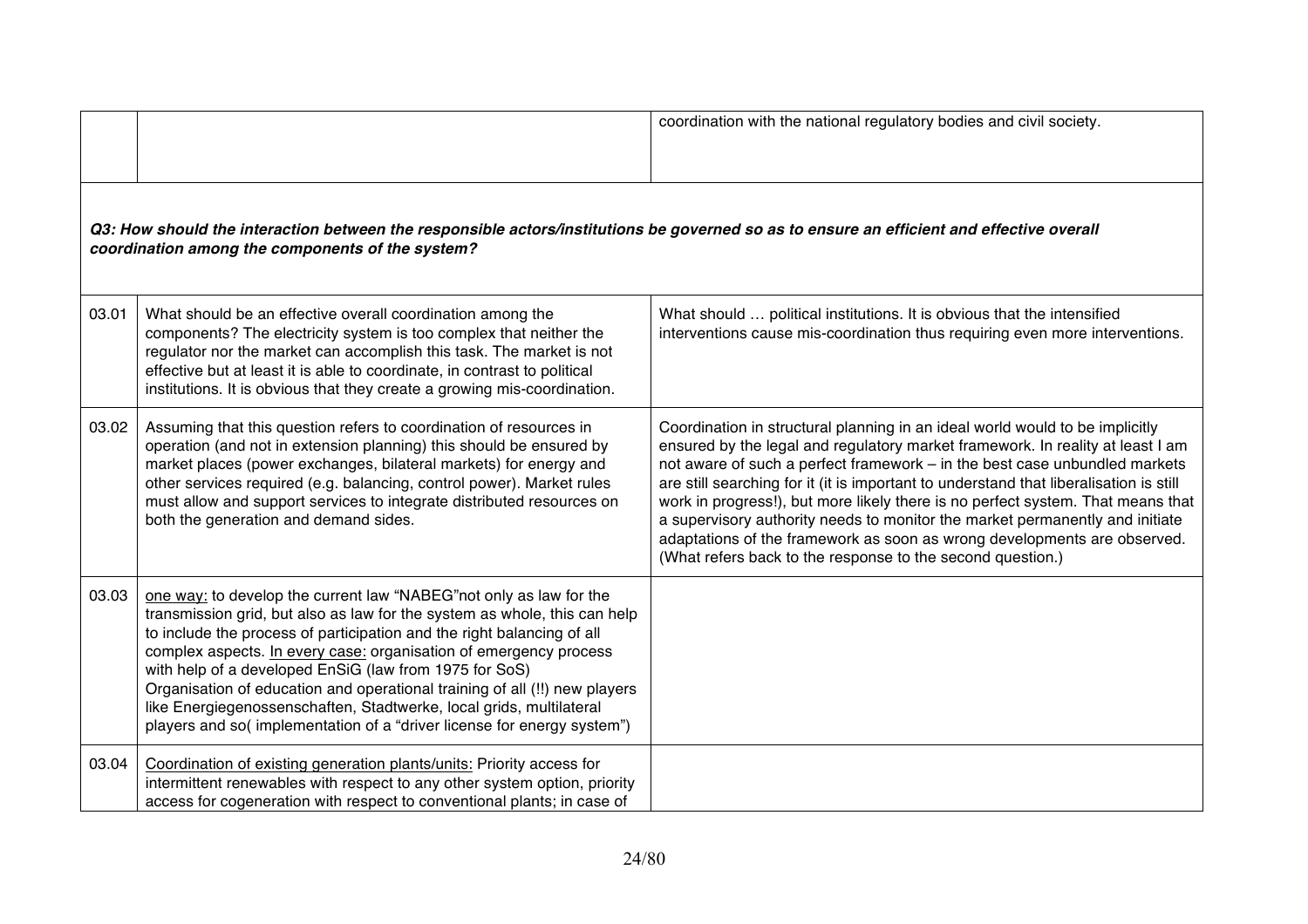|       | "too much" intermittent renewables in the electricity system the suppliers<br>should be responsible for handling it (heating market, electric vehicles<br>etc.). In case of "too much" cogeneration in the electricity system the<br>price signal of the spot market will give guidance, as well as for the<br>coordination of the existing conventional power plants. In case of<br>network restrictions the TSOs have to coordinate the re-dispatch. If<br>beside the political targets for renewables and cogeneration another<br>target for storages is adopted framework conditions for storages have to<br>be fixed in order to ensure their proper position in the merit order of the<br>spot market - like it has to be done for cogeneration. Coordination of<br>new-to-build generation plants/units: We need political targets for<br>renewables, cogeneration and eventually storages. Other backup<br>capacities could be acquired through auctions where ecological criteria<br>could play a role beside prices. The amount of backup/reserve<br>capacities has to be fixed by the Bundesnetzagentur. |  |
|-------|---------------------------------------------------------------------------------------------------------------------------------------------------------------------------------------------------------------------------------------------------------------------------------------------------------------------------------------------------------------------------------------------------------------------------------------------------------------------------------------------------------------------------------------------------------------------------------------------------------------------------------------------------------------------------------------------------------------------------------------------------------------------------------------------------------------------------------------------------------------------------------------------------------------------------------------------------------------------------------------------------------------------------------------------------------------------------------------------------------------------|--|
| 03.05 | See Answer 01.05 above                                                                                                                                                                                                                                                                                                                                                                                                                                                                                                                                                                                                                                                                                                                                                                                                                                                                                                                                                                                                                                                                                              |  |
| 03.06 | Same as above (see answer 02.06 above)                                                                                                                                                                                                                                                                                                                                                                                                                                                                                                                                                                                                                                                                                                                                                                                                                                                                                                                                                                                                                                                                              |  |
| 03.07 | The more market elements are installed, the higher the need for an<br>adaptive planning process, as market developments cannot be<br>predicted in detail – and neither can their effects on other parts of the<br>system. As the object of governance is the evolving electricity sector,<br>the governance system needs to incorporate negative feedback<br>mechanisms that provide agents with information about the sectors<br>development in order to qualify them to take responsible action. In<br>general: static goals trigger problems with uncertain market dynamics;<br>static means (i.e. the static FIT within the EEG) trigger unintended<br>consequences in other parts of the system (i.e. rising EEG-costs for<br>consumers). Design guidelines for a smart regulatory scheme should<br>involve negative feedback mechanisms and rule-based decision-<br>making.                                                                                                                                                                                                                                   |  |
| 03.08 | It should be governed in a multi-level way. The information should flow<br>from the lowest levels of territorial units to the central level just for<br>gathering and analysing them. However, the system should be divided                                                                                                                                                                                                                                                                                                                                                                                                                                                                                                                                                                                                                                                                                                                                                                                                                                                                                         |  |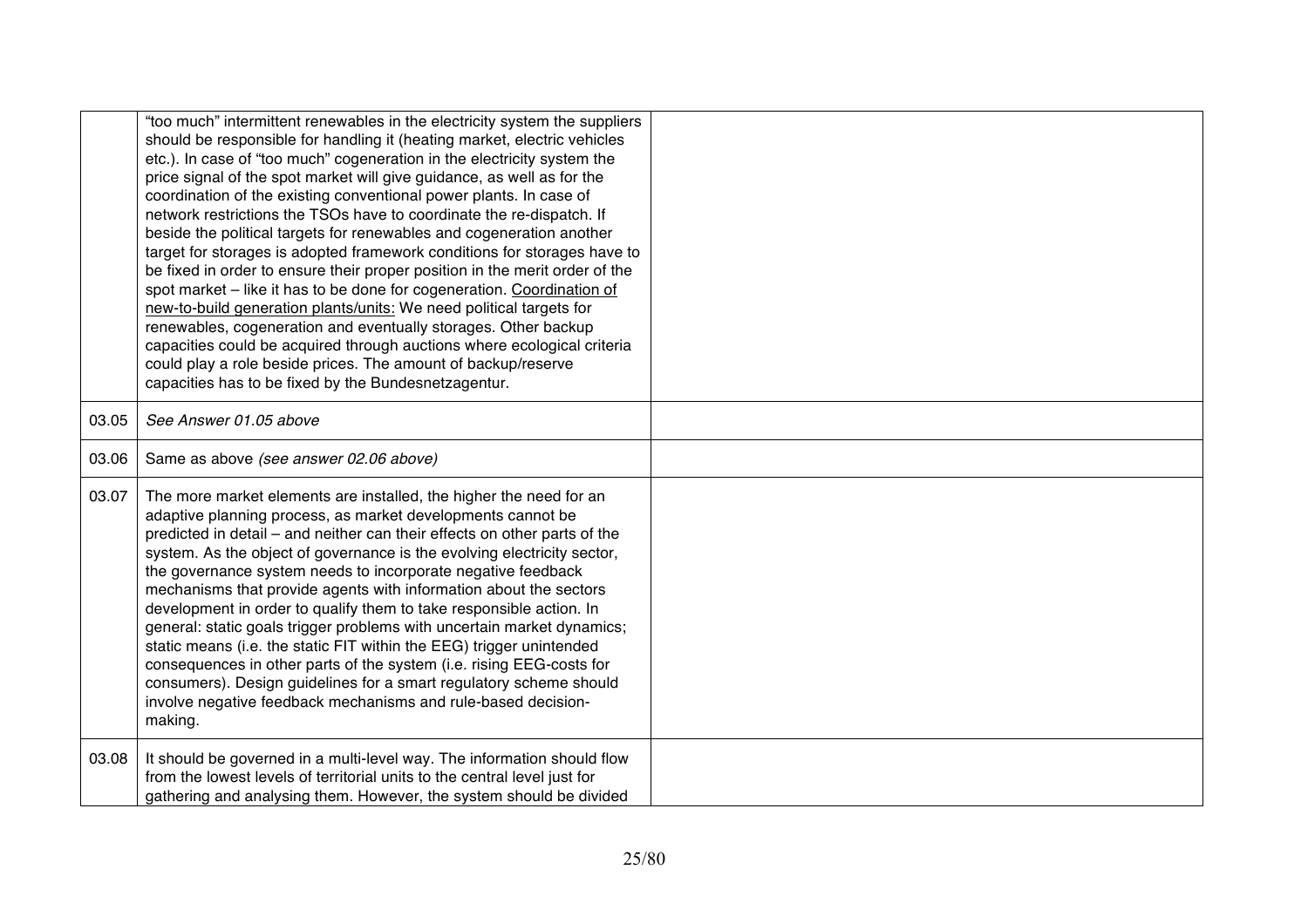|       | into smaller units so governance would take place at local level so it<br>would enable better coordination.                                                                                                                                                                                                                                                                                                                    |                                                                                                                                                                                                                                                                                                                                                                                                                                                                                                                                                                                                                                                                                                                                 |
|-------|--------------------------------------------------------------------------------------------------------------------------------------------------------------------------------------------------------------------------------------------------------------------------------------------------------------------------------------------------------------------------------------------------------------------------------|---------------------------------------------------------------------------------------------------------------------------------------------------------------------------------------------------------------------------------------------------------------------------------------------------------------------------------------------------------------------------------------------------------------------------------------------------------------------------------------------------------------------------------------------------------------------------------------------------------------------------------------------------------------------------------------------------------------------------------|
| 03.09 | Effective coordination: government has the authority to allocate power<br>resource in clear-defined emergency situation. Maybe it is too general<br>answer, I am not very clear yet.<br>Efficient coordination: TSO and dispatching center are the key roles to<br>link generation and consumers together. They should be in strict<br>regulation and monitoring. As well, maybe too general and not very<br>clear yet for me. | (1.13) (Some additional words on the understanding) I interpret the "overall<br>coordination" targeting to keep the system balanced, reliable, and safety.<br>Roles of TSO and ISO are both important, but the way they keep balance of<br>the system at each second should/could be market-oriented (e.g. auction,<br>purchase of balance source etc.).                                                                                                                                                                                                                                                                                                                                                                        |
| 03.10 | The central authorities governing the capacity need estimates and the<br>renewables promotion scheme definition should closely interact or even<br>be in the same entity, as capacity need estimates are dependent both<br>on expected demand and renewables capacity. One could also think of<br>having all organised by the responsible federal ministry of energy.                                                          |                                                                                                                                                                                                                                                                                                                                                                                                                                                                                                                                                                                                                                                                                                                                 |
| 03.11 | See above (see answer 02.11 above)                                                                                                                                                                                                                                                                                                                                                                                             |                                                                                                                                                                                                                                                                                                                                                                                                                                                                                                                                                                                                                                                                                                                                 |
| 03.12 | n. a.                                                                                                                                                                                                                                                                                                                                                                                                                          |                                                                                                                                                                                                                                                                                                                                                                                                                                                                                                                                                                                                                                                                                                                                 |
| 03.13 | Medium-term investment needs analysed by central agency. Basis for<br>regular auctions.                                                                                                                                                                                                                                                                                                                                        | The third question was about the interaction between the actors and<br>institutions. A big problem in this context is the time lag between adjustment<br>of rules and arising problems. The first study about the problems of<br>coordination between renewables and infrastructure was published in 2005<br>10 years ago and it took too long before adjustments were made. Efficient<br>coordination means flexibility. On the other hand regulations laid down in a<br>law that has to be accepted in a parliamentary way are extremely inflexible. If<br>the task of the government is to set targets rather than to intervene into the<br>coordination of the process by a higher degree of flexibility could be possible. |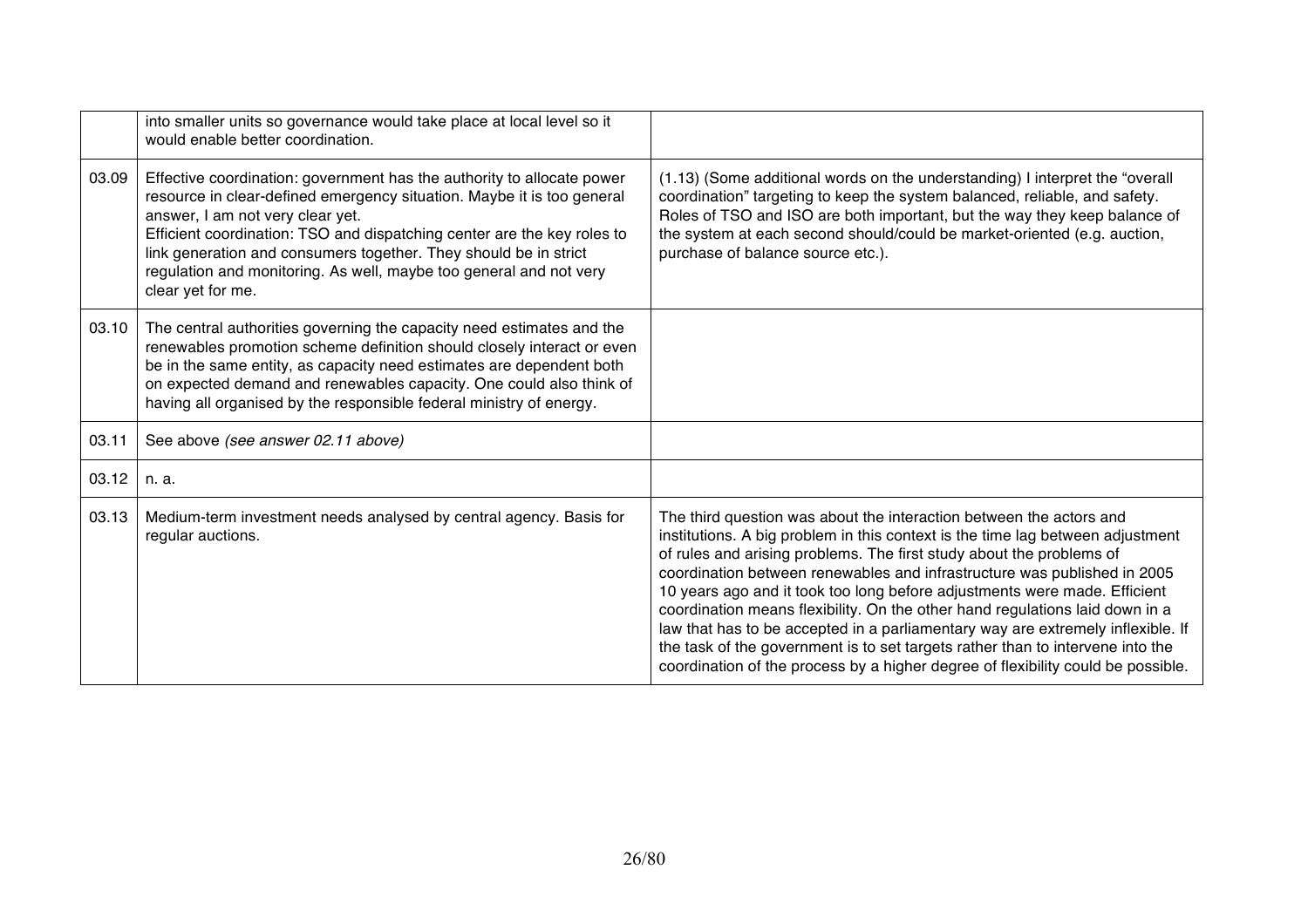| 03.14 | The answer once again depends on the system $-$ or more precise the<br>system level - under consideration and the stage of system<br>transformation or time step respectively. In my opinion new "grass-<br>roots" developments and social innovations at the lowest system level<br>shouldn't by governed at all by a central institution. If there is a need to<br>support certain very decentralised low level developments, this should<br>be governed by local authorities (e.g. quarter management actors like<br>being in place by local agenda 21 initiatives or the municipality). The<br>expansion of RES-E generation technologies at an early transformation<br>stage should by governed by the federal and national authorities in<br>close cooperation. The grid and the overall framework conditions<br>("Leitplanken") must be governed by a central intuition (e.g. the state)<br>but should be derived by a deliberative and democratic process. Last<br>but not least, in my opinion there is already one actor in the system that<br>should be given a more coordinating and responsible function in the<br>future: the energy supply companies (dt. EVU). Because they are the<br>only actors in the system who have direct consumer contact on the<br>generation as well as the consumption side of the electricity system.<br>Therefore they are predestined for the complex coordination of variable<br>supply and (stochastic and in the near future still inelastic) demand by<br>taking control over all the available flexibilisation options being out<br>there. | I will stick mainly to my previous answers of round one. For the need for<br>capacity markets either for firm or flexible capacity, see my answer above<br>(Question 1 and 2). But I also want to stretch once more my idea/concept of<br>integrating the VRE via the suppliers (or "Bilanzkreisverantwortliche") directly,<br>which is described in my discussion paper. In this concept the supplier/retailer<br>should be responsible for balancing the system in the long run by directly<br>integrating the volatile feed-in of RES into their portfolios. The way of<br>marketing the VRE on the spot market like today, is not goal constructive,<br>because in the end "in the open market" no one will take the responsibility of<br>handling the intermittency. Therefore in the near future VRE will always be<br>curtailed by market forces first, as it will always be the "cheapest" option<br>compared to invest in flexibility options. But with a (forced) central "dispatch"<br>of VRE into the portfolios of the suppliers ("physikalische Wälzung") or by<br>(voluntary) bilateral contracts between RES generators and suppliers<br>(including an additional "integration bonus"), the suppliers will need to look in<br>the system/market for the cheapest options of balancing and coordinating the<br>more intermittent supply with the yet inflexible demand. This way an<br>additional capacity market would be unnecessary and the price for a secured<br>supply with be set market endogenously. The short-term balancing of the grid<br>will be done like today by the TSOs. The overall long-term goals need to be<br>set by the government through a deliberative and democratic process. |
|-------|-----------------------------------------------------------------------------------------------------------------------------------------------------------------------------------------------------------------------------------------------------------------------------------------------------------------------------------------------------------------------------------------------------------------------------------------------------------------------------------------------------------------------------------------------------------------------------------------------------------------------------------------------------------------------------------------------------------------------------------------------------------------------------------------------------------------------------------------------------------------------------------------------------------------------------------------------------------------------------------------------------------------------------------------------------------------------------------------------------------------------------------------------------------------------------------------------------------------------------------------------------------------------------------------------------------------------------------------------------------------------------------------------------------------------------------------------------------------------------------------------------------------------------------------------------------------------------------------------|--------------------------------------------------------------------------------------------------------------------------------------------------------------------------------------------------------------------------------------------------------------------------------------------------------------------------------------------------------------------------------------------------------------------------------------------------------------------------------------------------------------------------------------------------------------------------------------------------------------------------------------------------------------------------------------------------------------------------------------------------------------------------------------------------------------------------------------------------------------------------------------------------------------------------------------------------------------------------------------------------------------------------------------------------------------------------------------------------------------------------------------------------------------------------------------------------------------------------------------------------------------------------------------------------------------------------------------------------------------------------------------------------------------------------------------------------------------------------------------------------------------------------------------------------------------------------------------------------------------------------------------------------------------------------------------------------------------------------|
| 03.15 | The governance should work via the mechanisms laid out above (i.e.<br>overarching long-term goals/plans by governance, regulatory<br>mechanisms to ensure the boundary conditions and market<br>mechanisms for efficient execution)                                                                                                                                                                                                                                                                                                                                                                                                                                                                                                                                                                                                                                                                                                                                                                                                                                                                                                                                                                                                                                                                                                                                                                                                                                                                                                                                                           |                                                                                                                                                                                                                                                                                                                                                                                                                                                                                                                                                                                                                                                                                                                                                                                                                                                                                                                                                                                                                                                                                                                                                                                                                                                                                                                                                                                                                                                                                                                                                                                                                                                                                                                          |
| 03.16 | Coordination by the government with inclusion of relevant political<br>bodies, market actors, NGOs and other institutions has proved to be an<br>efficient means of governance.                                                                                                                                                                                                                                                                                                                                                                                                                                                                                                                                                                                                                                                                                                                                                                                                                                                                                                                                                                                                                                                                                                                                                                                                                                                                                                                                                                                                               |                                                                                                                                                                                                                                                                                                                                                                                                                                                                                                                                                                                                                                                                                                                                                                                                                                                                                                                                                                                                                                                                                                                                                                                                                                                                                                                                                                                                                                                                                                                                                                                                                                                                                                                          |
| 03.17 | The government needs to set the targets for the long-term development.<br>The rest of the system has to evolve accordingly.                                                                                                                                                                                                                                                                                                                                                                                                                                                                                                                                                                                                                                                                                                                                                                                                                                                                                                                                                                                                                                                                                                                                                                                                                                                                                                                                                                                                                                                                   |                                                                                                                                                                                                                                                                                                                                                                                                                                                                                                                                                                                                                                                                                                                                                                                                                                                                                                                                                                                                                                                                                                                                                                                                                                                                                                                                                                                                                                                                                                                                                                                                                                                                                                                          |
| 03.18 | Supranational solutions and institutions should be more important than                                                                                                                                                                                                                                                                                                                                                                                                                                                                                                                                                                                                                                                                                                                                                                                                                                                                                                                                                                                                                                                                                                                                                                                                                                                                                                                                                                                                                                                                                                                        |                                                                                                                                                                                                                                                                                                                                                                                                                                                                                                                                                                                                                                                                                                                                                                                                                                                                                                                                                                                                                                                                                                                                                                                                                                                                                                                                                                                                                                                                                                                                                                                                                                                                                                                          |

┯

 $\Gamma$ 

۳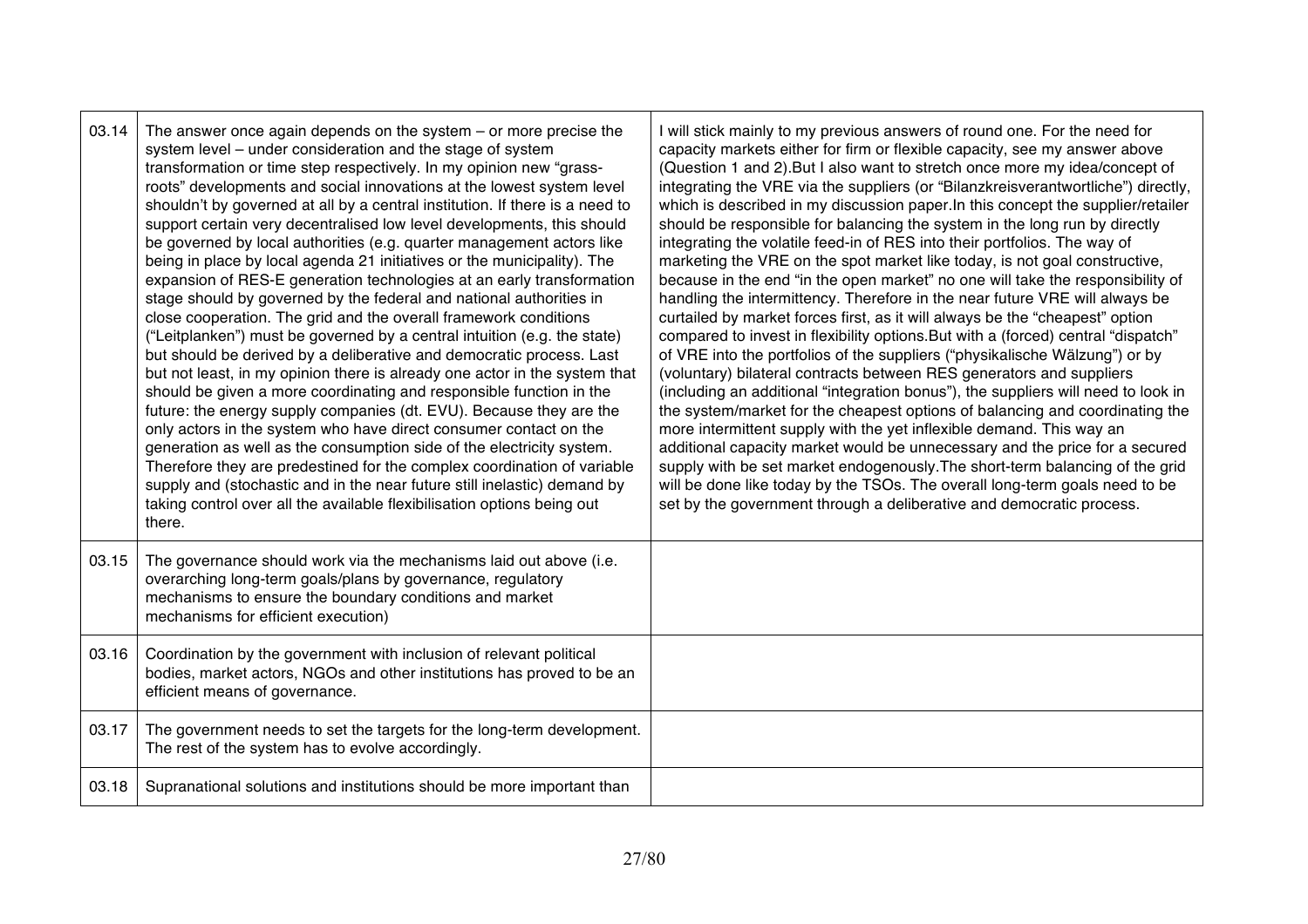|       | now.                                                                                                                                                                                                                                                                                                                                                                                                                                                                                                                                                                                                                                                                                                                                                                                                                                                                                                                                                                                                                                                                                                                                                                                                                                                                                                                                                   |                                                                                                                                                                                                                                                                                                                                                                                                                                                                                                                                                                                                                                                                                                                                                                                                                                                                      |
|-------|--------------------------------------------------------------------------------------------------------------------------------------------------------------------------------------------------------------------------------------------------------------------------------------------------------------------------------------------------------------------------------------------------------------------------------------------------------------------------------------------------------------------------------------------------------------------------------------------------------------------------------------------------------------------------------------------------------------------------------------------------------------------------------------------------------------------------------------------------------------------------------------------------------------------------------------------------------------------------------------------------------------------------------------------------------------------------------------------------------------------------------------------------------------------------------------------------------------------------------------------------------------------------------------------------------------------------------------------------------|----------------------------------------------------------------------------------------------------------------------------------------------------------------------------------------------------------------------------------------------------------------------------------------------------------------------------------------------------------------------------------------------------------------------------------------------------------------------------------------------------------------------------------------------------------------------------------------------------------------------------------------------------------------------------------------------------------------------------------------------------------------------------------------------------------------------------------------------------------------------|
| 03.19 | This is a tough question and I do not think there is an easy answer. A<br>clear political consensus, that is translated into long-term objectives<br>would appear very useful. This would give each planning level criteria<br>on which to base individual decisions. Apart from that, a system of<br>representation could ensure that higher level bodies duly factor in the<br>regional concerns. Maybe this could look a bit like parliaments in a<br>federal state, but I am just thinking out loud.                                                                                                                                                                                                                                                                                                                                                                                                                                                                                                                                                                                                                                                                                                                                                                                                                                               |                                                                                                                                                                                                                                                                                                                                                                                                                                                                                                                                                                                                                                                                                                                                                                                                                                                                      |
| 03.20 | I am not sure that 'efficient' in its strictest sense could ever realistically<br>be achievedbut it is a worthy goal so I will go with 'effective' (the word<br>that is often used in the US context is 'workable'). There are some<br>elements of the US system that I think are instructive here. In the Mid-<br>Atlantic US, for example (the PJM market) the level of market-based<br>and decentralised decision-making by generation firms in particular is so<br>high, and incentives are so dispersed, that either a strong democratic-<br>type coordination architecture or a strong centralised architecture is<br>needed explicitly for this coordination. The PJM market has a process<br>that is supposed to promote the former, but in reality PJM adopts the<br>position of the latter, either because institutionally it believes it has the<br>best ideas and policy proposals, or because important issues get caught<br>up in its democratic stakeholder process. In the Midwestern US (the<br>MISO market), a broad regional market is layered on top of a stronger<br>state regulatory system. There are thus a relatively small number of<br>powerful actors at the top (state regulators and the MISO itself), which<br>seems to make coordination much easier without the MISO needing to<br>act as a strong central authority. | MISO needing to act as a strong central authority. Part of the answer to this<br>question lies in the type of system that is judged to be desirable. A large-scale<br>highly-interconnected system would likely need more centralised coordination<br>(if not outright decision-making power or control) because there is an inherent<br>tension between the increased costs of self-organisation with a large number<br>of system actors and the overall performance goals of the system as a whole.<br>A system that does not have the level of geographic interconnection as<br>current grids in North America and Europe may not need the same level of<br>centralised coordination if the number of participatory actors is small. The<br>nature of that trade-off - between interconnectedness and organisational<br>complexity - is not very well understood. |
| 03.21 | The basic idea of a mainly market-based system, based on different<br>segments with different (short-term and long-term) contractual<br>arrangements is to address two functions of a market<br>• coordination of operations (and to some extent investments)<br>• closing the pay-back gap for investments by other revenues<br>In this system prices would overtake a large part of coordination. The<br>issue of regulatory demand-setting should be ensured by a governance<br>structure which is characterised by three main points                                                                                                                                                                                                                                                                                                                                                                                                                                                                                                                                                                                                                                                                                                                                                                                                               |                                                                                                                                                                                                                                                                                                                                                                                                                                                                                                                                                                                                                                                                                                                                                                                                                                                                      |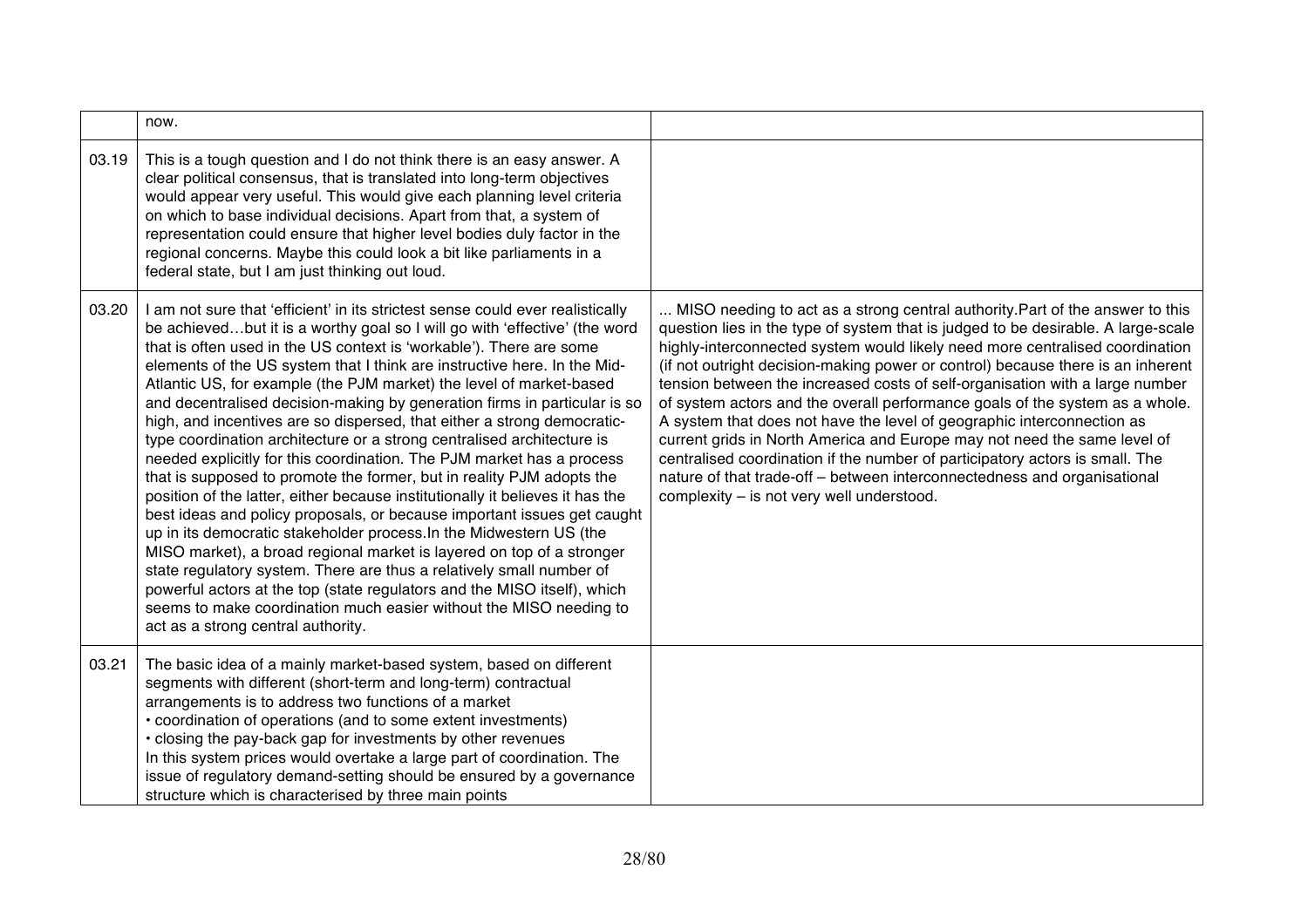|                                                                                                                                                                                                                                  | • independent institutions<br>• relatively high frequency of reviews and potential adjustments<br>• transparent processes and methodologies, strong role of public<br>consultation                                                                                                                                                       |                                                                                                                                                                                                                                                                                                                                                                                                                                                                                                                                                                                                                                    |
|----------------------------------------------------------------------------------------------------------------------------------------------------------------------------------------------------------------------------------|------------------------------------------------------------------------------------------------------------------------------------------------------------------------------------------------------------------------------------------------------------------------------------------------------------------------------------------|------------------------------------------------------------------------------------------------------------------------------------------------------------------------------------------------------------------------------------------------------------------------------------------------------------------------------------------------------------------------------------------------------------------------------------------------------------------------------------------------------------------------------------------------------------------------------------------------------------------------------------|
| 03.22                                                                                                                                                                                                                            | See above / don't know / too broad a question.                                                                                                                                                                                                                                                                                           |                                                                                                                                                                                                                                                                                                                                                                                                                                                                                                                                                                                                                                    |
| 03.23                                                                                                                                                                                                                            | Policymakers make smart decisions, the market/private sector<br>responds. If policies do not work, they need to be adjusted until they are<br>smart and working in the public interest.                                                                                                                                                  |                                                                                                                                                                                                                                                                                                                                                                                                                                                                                                                                                                                                                                    |
| 03.24                                                                                                                                                                                                                            | By contract, insofar as possible. Multiple models work in the US alone.                                                                                                                                                                                                                                                                  |                                                                                                                                                                                                                                                                                                                                                                                                                                                                                                                                                                                                                                    |
| 03.25                                                                                                                                                                                                                            |                                                                                                                                                                                                                                                                                                                                          | Public planning need to be app. 5 years ahead for efficient decisions within<br>markets                                                                                                                                                                                                                                                                                                                                                                                                                                                                                                                                            |
| 03.26                                                                                                                                                                                                                            |                                                                                                                                                                                                                                                                                                                                          | The goals set by the EU have to be translated into national goals.<br>Governments should involve relevant groups of stakeholders in the process to<br>ensure a consensus that is a broad as possible.                                                                                                                                                                                                                                                                                                                                                                                                                              |
| Q4: After having answered the questions above, please tell us how you think your suggested scheme would perform in a scenario in which both<br>households and industry each produce 25% of their own electricity consumption and |                                                                                                                                                                                                                                                                                                                                          |                                                                                                                                                                                                                                                                                                                                                                                                                                                                                                                                                                                                                                    |
| 04.01                                                                                                                                                                                                                            | The suggested scheme has nothing to do with own (decentralised)<br>generation. Such result is possible as well as the contrary. The<br>incumbents risk to lose and will therefore develop strategies to<br>compensate for their losses (if not exit the market). Today these<br>strategies are based on state aid (direct and indirect). | The suggested scheme has nothing to do with own (decentralised)<br>generation. Such result is possible as well as the contrary. Consumption of<br>autogenerated electricity obviously corresponds to the risk that incumbents<br>lose market share. They will therefore develop innovative strategies to<br>prevent autogeneration or to compensate for the associated losses (if not exit<br>the market). Today these strategies are based on claiming state aid (direct<br>and indirect, for example the new tax on autogeneration introduced 2014). It<br>is rather absurd that the government has introduced this tax with the |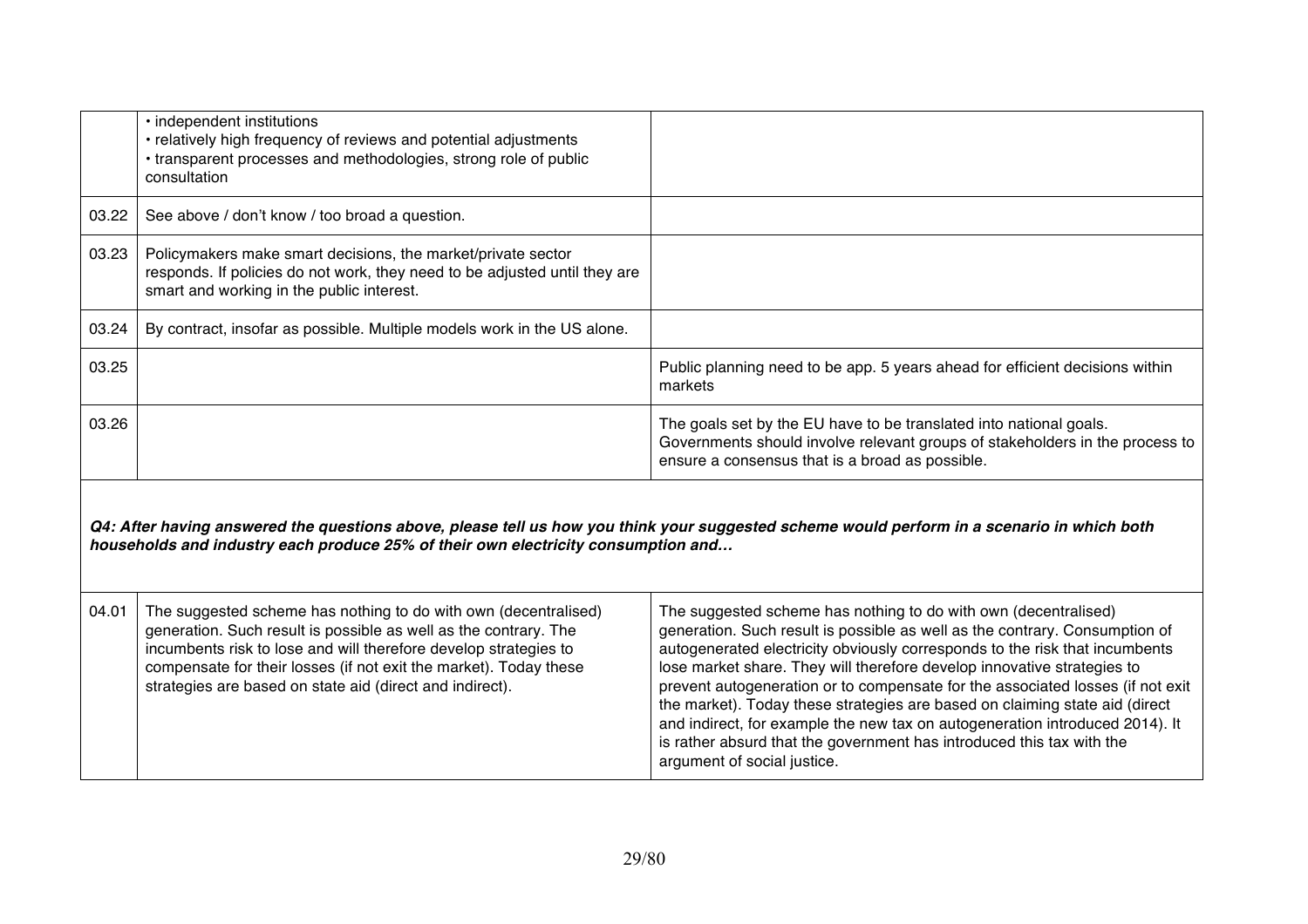| 04.02 | Assuming that covering their own consumption means locally balanced<br>generation this would reduce the required grid capacity. However, at a<br>self-supply rate of 25% I would not expect fundamental changes to what<br>has been said before.                                                                                                                                                                                                                                                   |  |
|-------|----------------------------------------------------------------------------------------------------------------------------------------------------------------------------------------------------------------------------------------------------------------------------------------------------------------------------------------------------------------------------------------------------------------------------------------------------------------------------------------------------|--|
| 04.03 | Sorry, but it is not the question. Important is the acceptance of the<br>understanding: 1. of the system as whole, 2.the future of an energy<br>market, 3.the principle of a high level of SoS, 4.the cooperation and<br>coordination with Europe in accordance with the European law, article<br>194 regarding energy and of course, 5. in accordance with climate<br>protection                                                                                                                  |  |
| 04.04 | For the industry this would mean much more cogeneration and a little<br>PV (assumed that wind parks in the near of industrial parks are more an<br>exception), for households it would mean much more PV and batteries<br>in the cellar.<br>If these shares of cogeneration and PV are already included in the<br>above mentioned political targets, nothing in my argumentation would<br>change. If not, the targets should be reconsidered if they still make<br>sense in the system as a whole. |  |
| 04.05 | See Answer 01.05 above                                                                                                                                                                                                                                                                                                                                                                                                                                                                             |  |
| 04.06 | Planning for energy infrastructure will need to be done with long-term<br>energy and climate targets. Incentives need to be introduced in the<br>market for flexibility. Increasing shares of RES would be the main<br>mandate of the ISO                                                                                                                                                                                                                                                          |  |
| 04.07 | As the profitability of own electricity consumption depends largely on the<br>regulatory framework, the stability of this framework is the more<br>important the higher the percentage of own electricity consumption.                                                                                                                                                                                                                                                                             |  |
| 04.08 | The production of power would be more sustainable and efficient. The<br>more independence would be shifted to single stakeholders. The<br>system would promote smaller producers than large utilities.                                                                                                                                                                                                                                                                                             |  |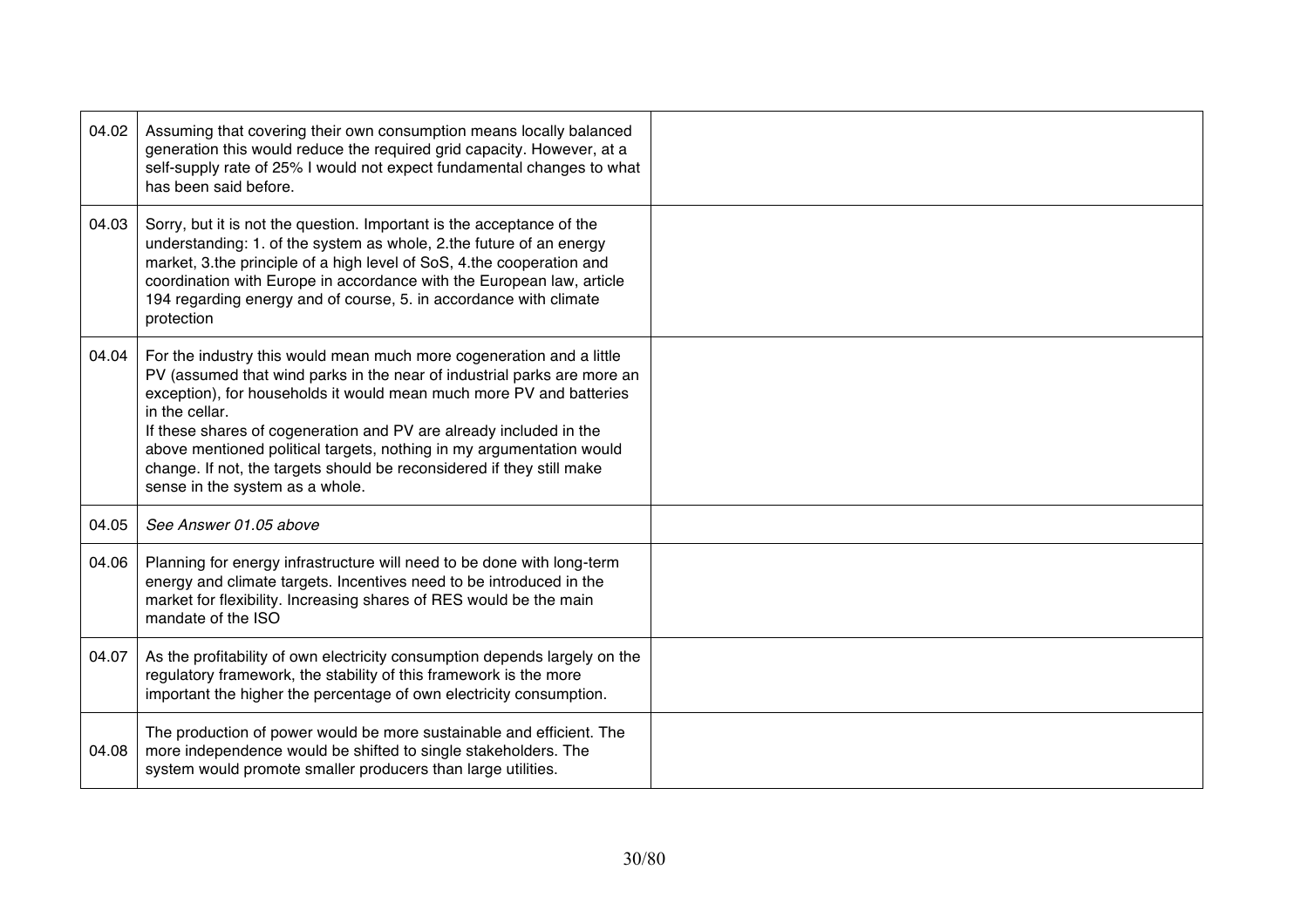| 04.09 | The further development of Germany current status could be this case.<br>The grid operators would have bigger challenge to face more and more<br>complicated situation. The technology (e.g. smart grid) and<br>management (e.g. more backup) countermeasures to adapt to reduced,<br>centralised electricity supply/demand modes are needed. To a large<br>degree, conventional fossil fuel generators with high operating cost<br>would be out of the market, and take only the backup and reserve role.<br>The flexibility of electricity usage for prosumer is enhanced.                                                                                                                                                                                                    |  |
|-------|---------------------------------------------------------------------------------------------------------------------------------------------------------------------------------------------------------------------------------------------------------------------------------------------------------------------------------------------------------------------------------------------------------------------------------------------------------------------------------------------------------------------------------------------------------------------------------------------------------------------------------------------------------------------------------------------------------------------------------------------------------------------------------|--|
| 04.10 | If 25% of the electricity is self-consumed, one of the main questions<br>arising is, how the network infrastructure financing is organised. If self-<br>consumed energy is exempted from network tariffs, the base of paying<br>electricity consumers shrinks, rendering network tariffs higher and<br>incentivising self-consumption even more -> a vicious circle with respect<br>to the financing of the network infrastructure. Therefore, a general base<br>tariff for network infrastructure or some kind of other financing scheme<br>has to be thought of. The other parts of the system should not be<br>significantly affected by self-consumption, as this translates simply into<br>a lower demand seen by electricity producers (in certain hours of the<br>year). |  |
| 04.11 | A proper segmentation of the regulated and the market-based regimes<br>would also function in this kind of framework. Whenever a disproportion<br>between public and private optimisation occurs, regulation would<br>intervene. Eg when there is 25% or more private production and the grid<br>is used for stability, capacity prices for infrastructure have to be<br>implemented as an instrument to maintain public benefits.                                                                                                                                                                                                                                                                                                                                              |  |
| 04.12 | n. a.                                                                                                                                                                                                                                                                                                                                                                                                                                                                                                                                                                                                                                                                                                                                                                           |  |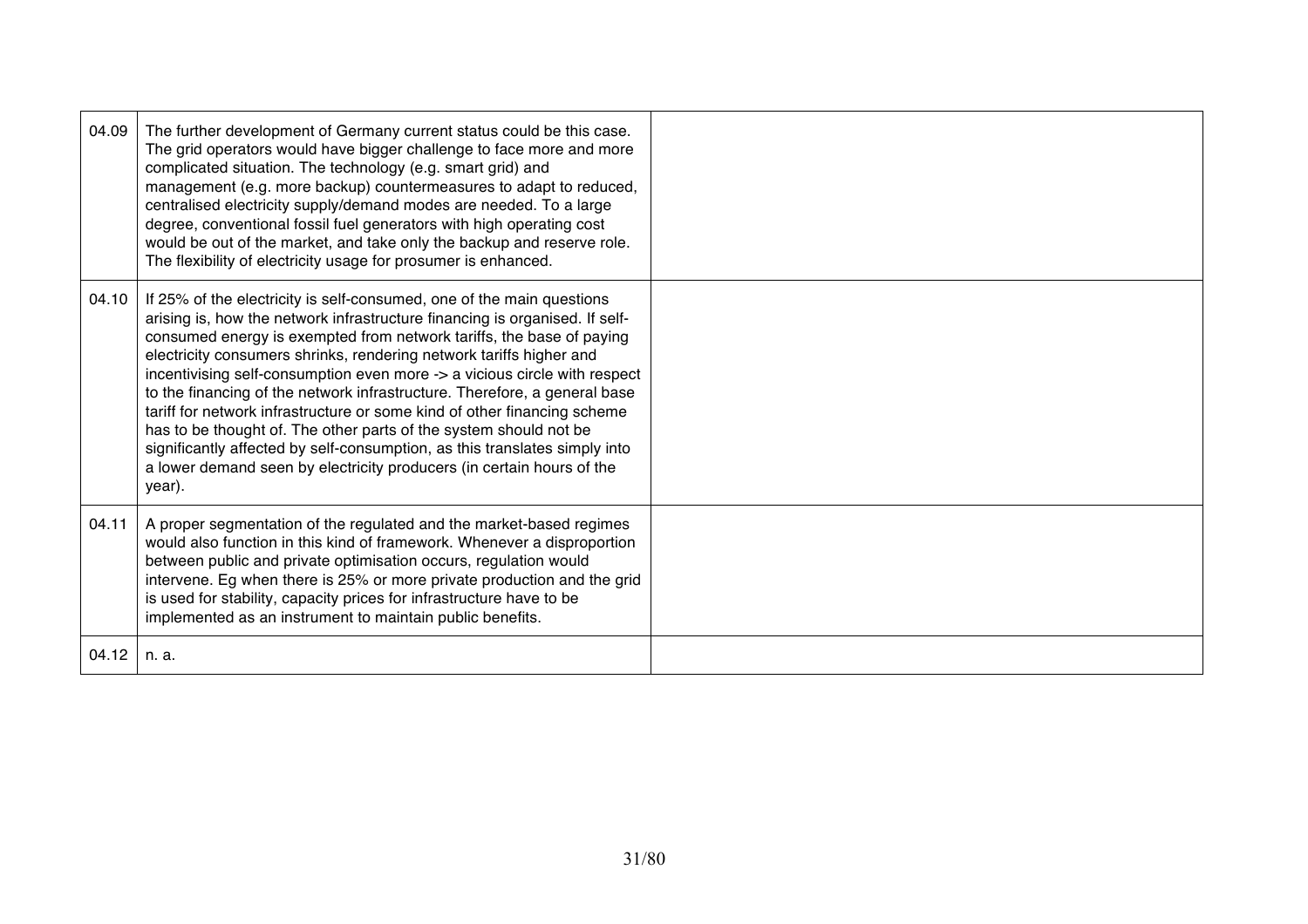| 04.13 | Depends on degree of independence from network. Could be zero if full<br>backup power is needed, could be 100% if autoproduction leads to no<br>need for backup from network. Leads to completely different scenarios.                                                                                                                                                                                                                                                                                                                                                                                                          | Regarding the questions relating to higher share of 25 or 50% renewable<br>production by consumers many different scenarios are possible I must<br>honestly say that my fantasy is not sufficient to imagine all these different<br>scenarios without going into any more details about a lot of the framework<br>parameters. Autoproduction is no problem as long no system backup is<br>desired. Consumers that produces for his own needs can do so and of course<br>have to take the risk of insufficient production at certain times.<br>If however autoproducers are connected in order to partly supply other<br>consumers and partly need the network to back up their own needs a lot of<br>additional infrastructure is necessary to solve all the information and control<br>problems in such a system. Network operators have to adjust their role and a<br>lot of innovation is needed. Nobody knows the answer about the best<br>arrangement and so my answer would be that the best arrangement is one<br>where we find out the answer step-by-step and also allow different<br>approaches at least for a certain time. Again this is a learning process. A kind<br>of experimental stage is necessary. |
|-------|---------------------------------------------------------------------------------------------------------------------------------------------------------------------------------------------------------------------------------------------------------------------------------------------------------------------------------------------------------------------------------------------------------------------------------------------------------------------------------------------------------------------------------------------------------------------------------------------------------------------------------|------------------------------------------------------------------------------------------------------------------------------------------------------------------------------------------------------------------------------------------------------------------------------------------------------------------------------------------------------------------------------------------------------------------------------------------------------------------------------------------------------------------------------------------------------------------------------------------------------------------------------------------------------------------------------------------------------------------------------------------------------------------------------------------------------------------------------------------------------------------------------------------------------------------------------------------------------------------------------------------------------------------------------------------------------------------------------------------------------------------------------------------------------------------------------------------------------------------------|
| 04.14 | The system would perform perfect, no matter how much electricity is<br>being consumed by households and industry. I call this "flexible<br>regulation schemes". For further information I can only refer to my<br>discussion paper:<br>http://www.dlr.de/tt/de/Portaldata/41/Resources/dokumente/institut/syste<br>m/discussion_papers/STB_Diskussionspapier_01-<br>2014_Entwurf_eines_ganzheitlichen_Strommarktdesigns_fuer_hohe_A<br>nteile_erneuerbarer_Energien.pdf                                                                                                                                                         |                                                                                                                                                                                                                                                                                                                                                                                                                                                                                                                                                                                                                                                                                                                                                                                                                                                                                                                                                                                                                                                                                                                                                                                                                        |
| 04.15 | (i.e. in sum 50% generated on consumers premises!)<br>For Germany I do not see 50% generation on consumers premises as a<br>beneficial way for society, neither from a cost perspective, nor from a<br>security of supply perspective, nor from an ecological perspective, nor<br>from a feasibility perspective (since decentral needs to be essentially<br>PV, as long as CHP is based on fossil fuel). Note: if the end-customer<br>tariffs are more reflective of cost structure (i.e. ratio fix/ variable) from an<br>economic viewpoint, decentral generation cost of about 5 ct/kWh would<br>be needed to be attractive. | Regarding question 4: I have briefly reflected to change my response to<br>question 4, but have finally decided to stick with my initial statement. I appear<br>to be the only participant, who deems 25% of "on premise" generation as<br>unrealistic/not adequate, but would like to stick with this assessment for the<br>following reasons: we are talking about the energy system of the future (ie.<br>Ca. 2050), in which RES are dominating, i.e. having a share (in power as well<br>as heating etc.) of significantly more than 50% (e.g. 60, 70,80%). Therefore<br>fossil-based CHP cannot play a major role any more for various reasons<br>(CO <sub>2</sub> , little flexibility without large storages, too expensive etc.). The only<br>major generation source "on premise" will then be PV. For households I can<br>imagine a share of 25% (although this might be difficult for inner city                                                                                                                                                                                                                                                                                                           |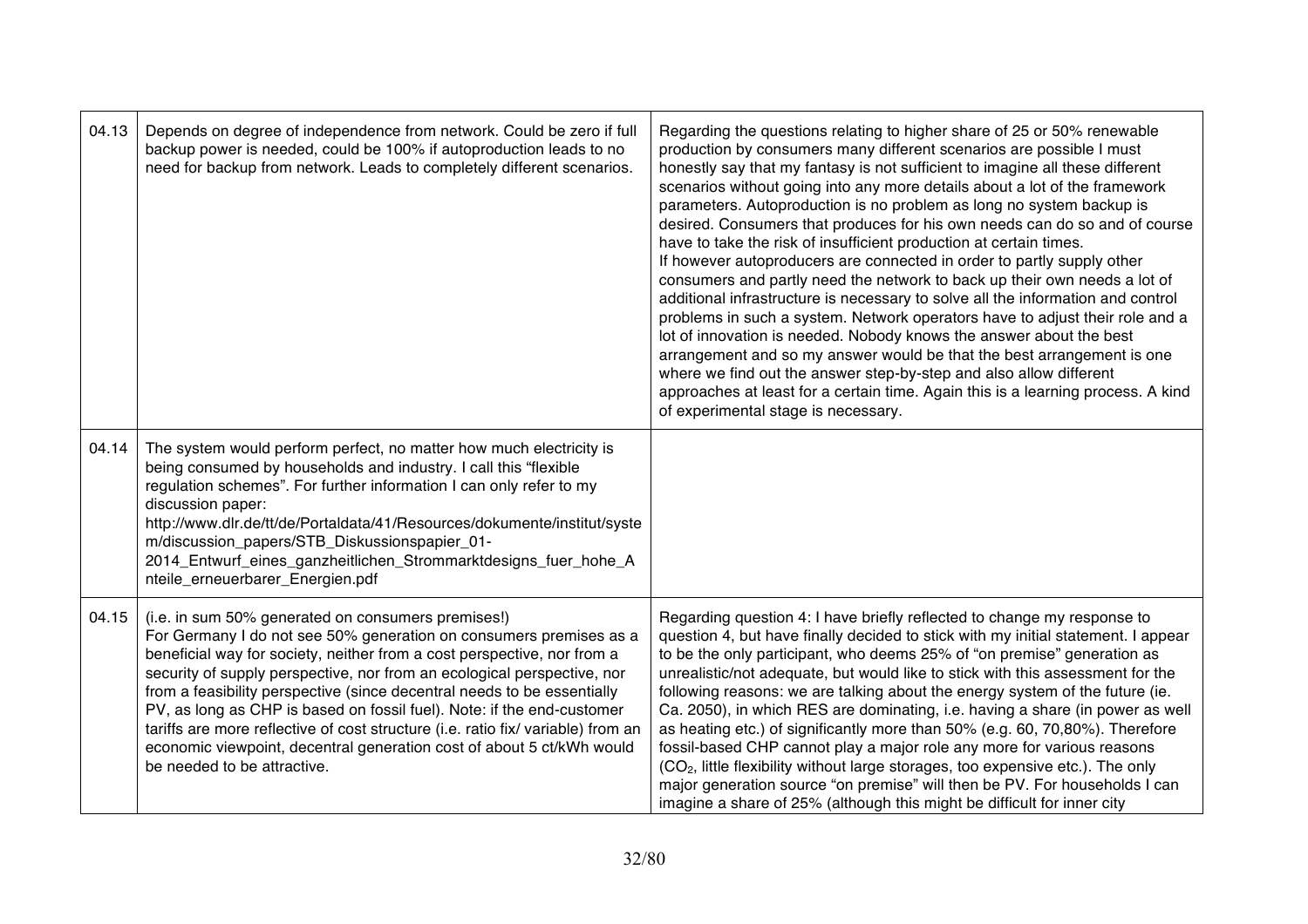|       |                                                                                                                                                                                                                                                                                                                                                                                                                                                                                                                                                                                                 | apartment buildings), but for industry I do not see this share. One could<br>think of H <sub>2</sub> -driven Fuel cells for generation, but for this we would need a gas<br>grid besides a power grid on the one hand and this would be by far less<br>efficient than direct use of electricity from (more central) RES.                                                                                                                                                                                                                                                   |
|-------|-------------------------------------------------------------------------------------------------------------------------------------------------------------------------------------------------------------------------------------------------------------------------------------------------------------------------------------------------------------------------------------------------------------------------------------------------------------------------------------------------------------------------------------------------------------------------------------------------|----------------------------------------------------------------------------------------------------------------------------------------------------------------------------------------------------------------------------------------------------------------------------------------------------------------------------------------------------------------------------------------------------------------------------------------------------------------------------------------------------------------------------------------------------------------------------|
| 04.16 | The grid which has been planned by the regulatory authority might not<br>be designed for this kind of usage. Therefore planning of the grid has to<br>bear in mind the development of self-generation and must be updated<br>regularly.                                                                                                                                                                                                                                                                                                                                                         |                                                                                                                                                                                                                                                                                                                                                                                                                                                                                                                                                                            |
| 04.17 | The suggested scheme would still be working as the government can<br>set the rules for the res-e development in the private sector. An efficient<br>market for dispatch and the investment into generation units is still<br>required. The actual location of the generation units is not the crucial<br>aspect. If generation and demand are still matched on a market it does<br>not matter if the consumption and generation take place on the same<br>site.                                                                                                                                 |                                                                                                                                                                                                                                                                                                                                                                                                                                                                                                                                                                            |
| 04.18 | See answer on question 1 (see answer 01.18 above)                                                                                                                                                                                                                                                                                                                                                                                                                                                                                                                                               |                                                                                                                                                                                                                                                                                                                                                                                                                                                                                                                                                                            |
| 04.19 | See answer below. (see answer 05.19 below)                                                                                                                                                                                                                                                                                                                                                                                                                                                                                                                                                      |                                                                                                                                                                                                                                                                                                                                                                                                                                                                                                                                                                            |
| 04.20 | There is some irony here in that the higher level of customer-owned<br>production, the more coordination required for the larger grid as a<br>whole, because the grid's requirements for reliable service may change<br>and because the mechanism for paying fixed costs to keep the grid<br>operating will need to be adjusted. That being said, at 25% customer-<br>owned generation I think additional coordination would be required in<br>terms of resources available to the grid to ensure reliable service. I am<br>not sure that the financing mechanism for the grid would need to be | grid operating will need to be adjusted. The way that customer-owned<br>generation, which would include basically everything from PV to energy<br>storage to electric vehicles to small fossil generators, offers services to the<br>broader electric grid or market (unless all customer-generators are simply<br>supplying for self-consumption, which seems unlikely as new technologies<br>and IT/communication systems emerge) would entail a fairly radical<br>adjustment to both market and regulatory constructs. In addition, at 25%<br>customer-owned generation |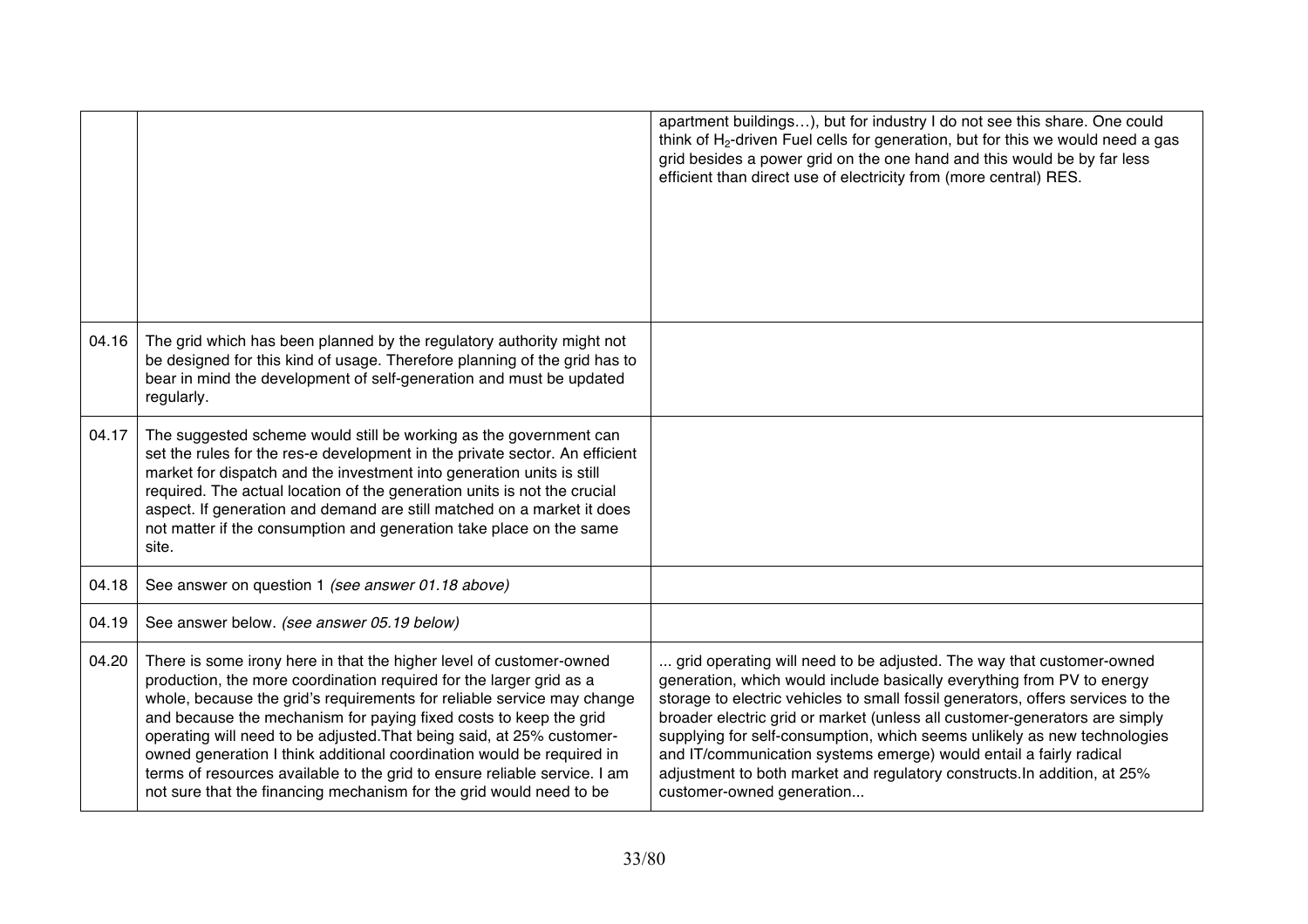|       | adjusted at this level although it may be highly context dependent (for<br>example, if customer-owned generation growth increases at the same<br>time as a massive transmission build-out for renewables integration, this<br>may create basic solvency issues).                                                                                                                                                                                                                                                                                                                                                                                                                                                                                                                                                                                                                                                                                                                       |                                                                                                                                                                                                                                                                                       |
|-------|----------------------------------------------------------------------------------------------------------------------------------------------------------------------------------------------------------------------------------------------------------------------------------------------------------------------------------------------------------------------------------------------------------------------------------------------------------------------------------------------------------------------------------------------------------------------------------------------------------------------------------------------------------------------------------------------------------------------------------------------------------------------------------------------------------------------------------------------------------------------------------------------------------------------------------------------------------------------------------------|---------------------------------------------------------------------------------------------------------------------------------------------------------------------------------------------------------------------------------------------------------------------------------------|
| 04.21 | The issue is not what share of self-generation exists. The key issue is<br>the role of indirect transfers (avoided network access fees, structure of<br>surcharges for system costs etc.). Each system would collapse if 20% of<br>total consumption (this would be the equivalent of the shares mentioned<br>above) would not contribute to significant parts of the system costs.<br>The power market arrangement indicated above would however work<br>also in this situation: the energy-only market would shrink, for the other<br>markets the share of self-generation would be reflected in the demand-<br>setting process. Nevertheless, if 20% of the system opt-out from system<br>coordination and optimisation, the total system costs would significantly<br>increase because of the significantly increasing cost of flexibility (which<br>would arise from the lacking portfolio effects among the system<br>resources which are solely subject to micro-optimisation). |                                                                                                                                                                                                                                                                                       |
| 04.22 | See below. (see answer 05.22 below)                                                                                                                                                                                                                                                                                                                                                                                                                                                                                                                                                                                                                                                                                                                                                                                                                                                                                                                                                    |                                                                                                                                                                                                                                                                                       |
| 04.23 | It would work well at this and all other shares.                                                                                                                                                                                                                                                                                                                                                                                                                                                                                                                                                                                                                                                                                                                                                                                                                                                                                                                                       |                                                                                                                                                                                                                                                                                       |
| 04.24 | Just fine.                                                                                                                                                                                                                                                                                                                                                                                                                                                                                                                                                                                                                                                                                                                                                                                                                                                                                                                                                                             |                                                                                                                                                                                                                                                                                       |
| 04.25 |                                                                                                                                                                                                                                                                                                                                                                                                                                                                                                                                                                                                                                                                                                                                                                                                                                                                                                                                                                                        | Same as above. But, I believe self-generation on this percentage level within<br>today's technologies would be very un-economically. It could happen by bad<br>incentives i.e. surcharges. Because of the inefficiency of this scenario, the<br>wrong incentives needs to be avoided. |
| 04.26 |                                                                                                                                                                                                                                                                                                                                                                                                                                                                                                                                                                                                                                                                                                                                                                                                                                                                                                                                                                                        | Hard to say. I think the industry is already producing 20 percent of their<br>electricity consumption, households only around 1 percent.                                                                                                                                              |
|       |                                                                                                                                                                                                                                                                                                                                                                                                                                                                                                                                                                                                                                                                                                                                                                                                                                                                                                                                                                                        |                                                                                                                                                                                                                                                                                       |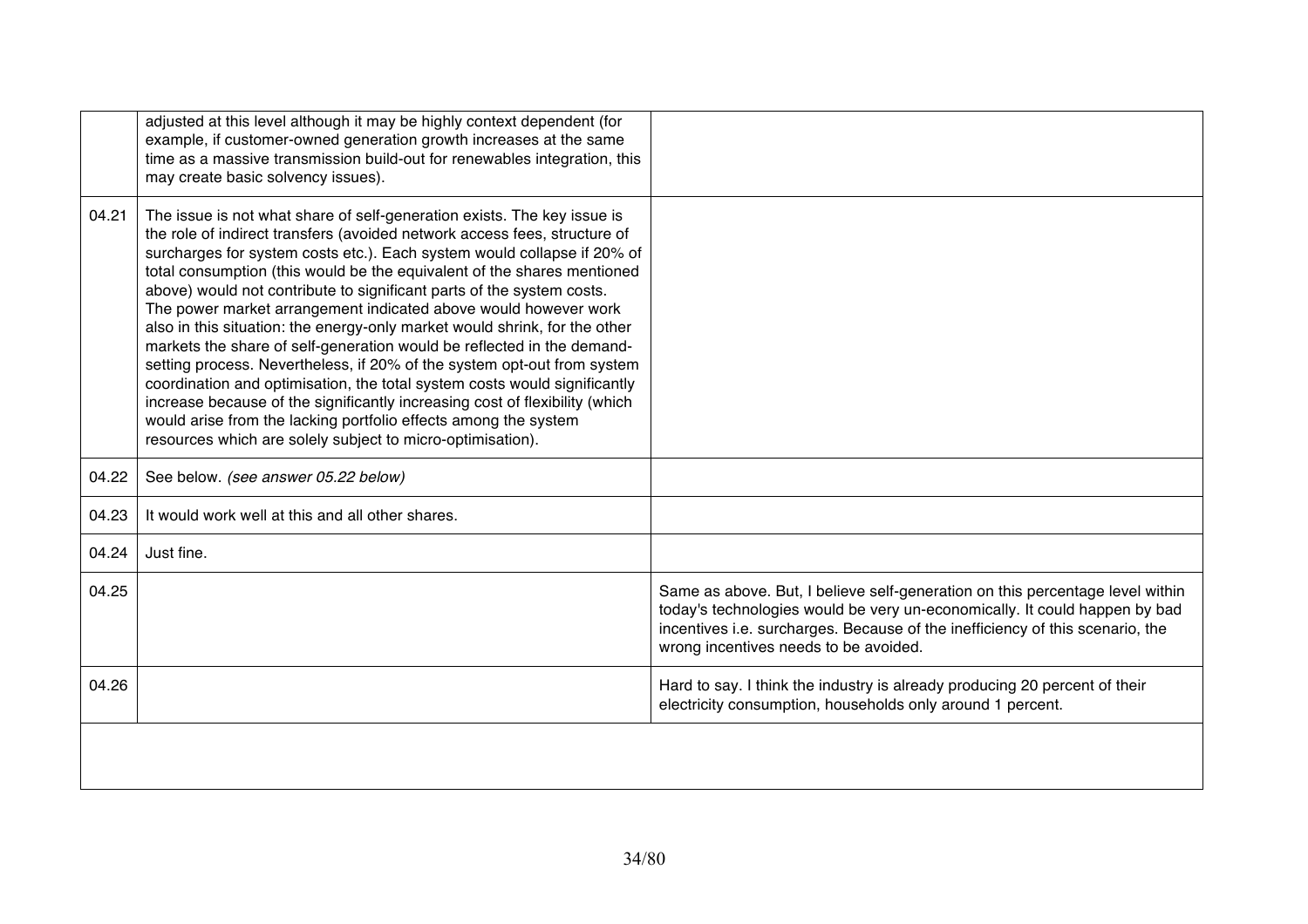#### *Q5:...50% of their own electricity consumption?*

| 05.01 | The incumbents would have to carry even higher losses.                                                                                                                                                                                                                                                                                                                                |                                                                                                                                                                                                                                                                                                                                                                                                                                                                                                                                                                   |
|-------|---------------------------------------------------------------------------------------------------------------------------------------------------------------------------------------------------------------------------------------------------------------------------------------------------------------------------------------------------------------------------------------|-------------------------------------------------------------------------------------------------------------------------------------------------------------------------------------------------------------------------------------------------------------------------------------------------------------------------------------------------------------------------------------------------------------------------------------------------------------------------------------------------------------------------------------------------------------------|
| 05.02 | Based on the same assumption as before, i.e. local balance of load<br>and generation, a self-supply rate of 50% (and more) could further<br>reduce the required grid capacity. In case this applies a competitive<br>approach for the remaining 50% and less may become less attractive<br>as a competitive market requires a grid infrastructure with a reasonable<br>over-capacity. | It is important to address that the answer looks very different in case "own<br>consumption" is meaning only production of 50% of their annual load, but<br>without assuming physical local balance (which is a quite likely scenario<br>considering PV being an important source). In this case the liberalised<br>scenario still may make sense, but it will require much more sophisticated<br>services (i.e. offerings) than we are seeing today to integrate highly<br>distributed resources on both the generation and the demand sides into the<br>market. |
| 05.03 | n. a.                                                                                                                                                                                                                                                                                                                                                                                 |                                                                                                                                                                                                                                                                                                                                                                                                                                                                                                                                                                   |
| 05.04 | How should this happen except for PV with batteries in the household<br>sector? Or do you think micro-cogeneration on the basis of power-to-<br>gas (hydrogen, methane) will prevail? I really do not consider this<br>scenario as a realistic one. But it could be good starting point for a<br>common project financed by the Ministry for Economic Affairs.                        |                                                                                                                                                                                                                                                                                                                                                                                                                                                                                                                                                                   |
| 05.05 | See Answer 01.05 above                                                                                                                                                                                                                                                                                                                                                                |                                                                                                                                                                                                                                                                                                                                                                                                                                                                                                                                                                   |
| 05.06 | Same as above. You will need a flat rate for grid infrastructure. The<br>grid should be a social good like hospitals and schools, everyone pays<br>for it however, the more you use it the more you pay                                                                                                                                                                               |                                                                                                                                                                                                                                                                                                                                                                                                                                                                                                                                                                   |
| 05.07 | see above (see answer 04.07 above)                                                                                                                                                                                                                                                                                                                                                    |                                                                                                                                                                                                                                                                                                                                                                                                                                                                                                                                                                   |
| 05.08 | The production of power would be even more sustainable and efficient.                                                                                                                                                                                                                                                                                                                 |                                                                                                                                                                                                                                                                                                                                                                                                                                                                                                                                                                   |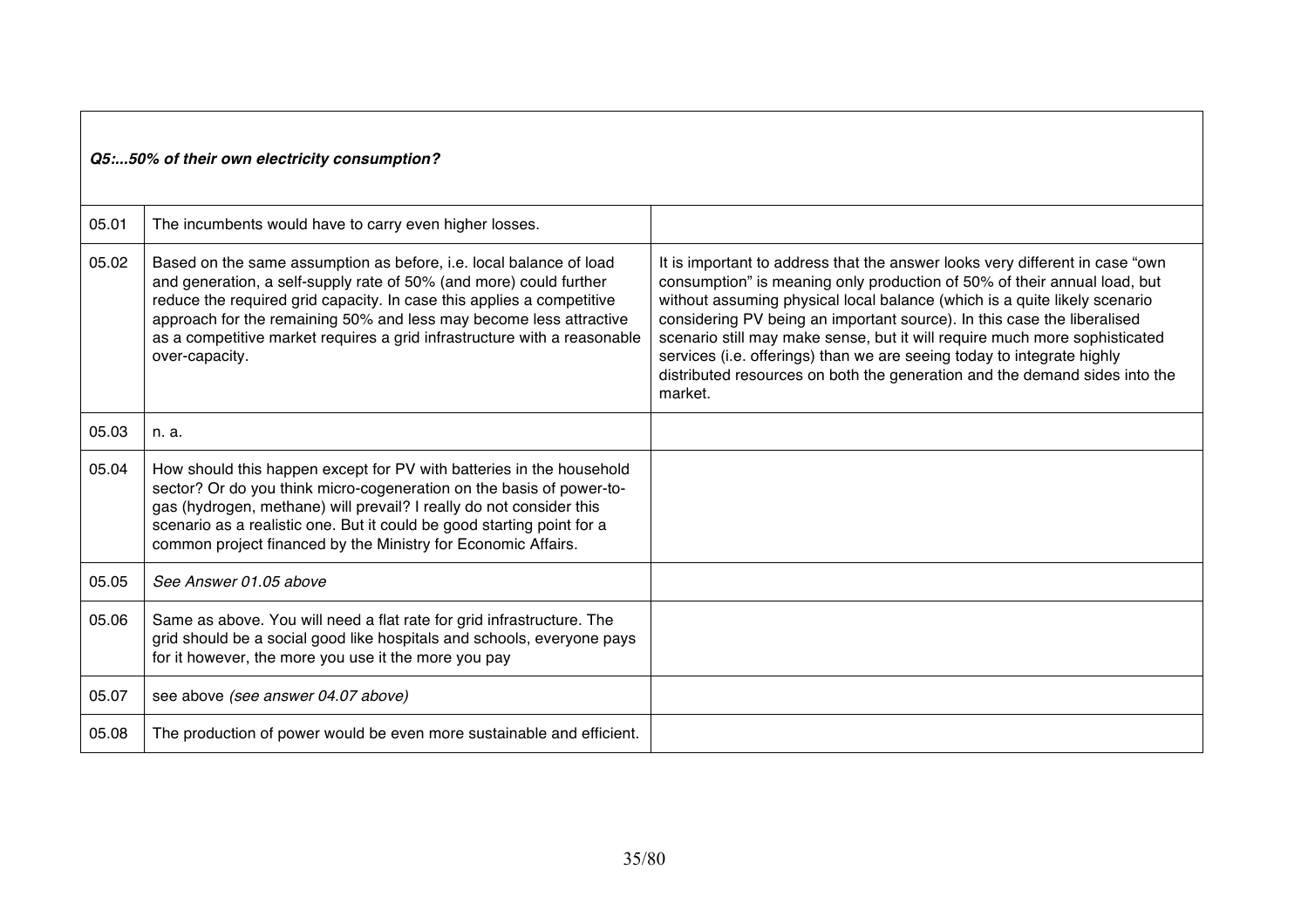| 05.09 | The predictability of system decline further. The demand response<br>would be important, otherwise, the system TSO must take a greater<br>role to invest on more resource to ensure the reliability and balance of<br>the power system.                                                                                                                                                                                                     | (1.19) Grid would NOT monopoly at all with market evolution and self-<br>solution. It becomes a public good to need the supporting role of regulators to<br>keep it alive and exerts benefit to the system (otherwise, the self-solution for<br>the reliability and credit capacity would be higher cost and risky).                                                                                                  |
|-------|---------------------------------------------------------------------------------------------------------------------------------------------------------------------------------------------------------------------------------------------------------------------------------------------------------------------------------------------------------------------------------------------------------------------------------------------|-----------------------------------------------------------------------------------------------------------------------------------------------------------------------------------------------------------------------------------------------------------------------------------------------------------------------------------------------------------------------------------------------------------------------|
| 05.10 | If self-consumption rises to 50%, any quantity-based network tariff with<br>exemption of self-consumption is no longer possible. Or a flat rate for<br>network services or some other financing scheme have to be<br>implemented. The other parts of the system should not be significantly<br>affected by self-consumption, as this translates simply into a lower<br>demand seen by electricity producers (in certain hours of the year). |                                                                                                                                                                                                                                                                                                                                                                                                                       |
| 05.11 | See above (see answer 04.11 above)                                                                                                                                                                                                                                                                                                                                                                                                          |                                                                                                                                                                                                                                                                                                                                                                                                                       |
| 05.12 | This shouldn't be a problem as long as those actors take responsibility<br>for system stability / services and assuming, that we speak about<br>average own electricity consumption.                                                                                                                                                                                                                                                        |                                                                                                                                                                                                                                                                                                                                                                                                                       |
| 05.13 | See above (see answer 04.13 above)                                                                                                                                                                                                                                                                                                                                                                                                          | See answer 04.13 above                                                                                                                                                                                                                                                                                                                                                                                                |
| 05.14 | See above (see answer 04.14 above)                                                                                                                                                                                                                                                                                                                                                                                                          | developed my holistic market design concept among others especially for<br>the above mentioned case of ours, as I think that a main driver for RES and<br>capacity investment in the future will be determined by the prosumer concept<br>and the wish of many people/companies of being "energy<br>independent/autarkic" or at least less dependent on the big utilities, world<br>market developments and politics. |
| 05.15 | See previous answer (see answer 04.15 above)                                                                                                                                                                                                                                                                                                                                                                                                |                                                                                                                                                                                                                                                                                                                                                                                                                       |
| 05.16 | See above (see answer 04.16 above)                                                                                                                                                                                                                                                                                                                                                                                                          |                                                                                                                                                                                                                                                                                                                                                                                                                       |
| 05.17 | The suggested scheme would still be working as the government can<br>set the rules for the res-e development in the private sector. An<br>efficient market for dispatch and the investment into generation units is<br>still required. The actual location of the generation units is not the<br>crucial aspect. If generation and demand are still matched on a market                                                                     |                                                                                                                                                                                                                                                                                                                                                                                                                       |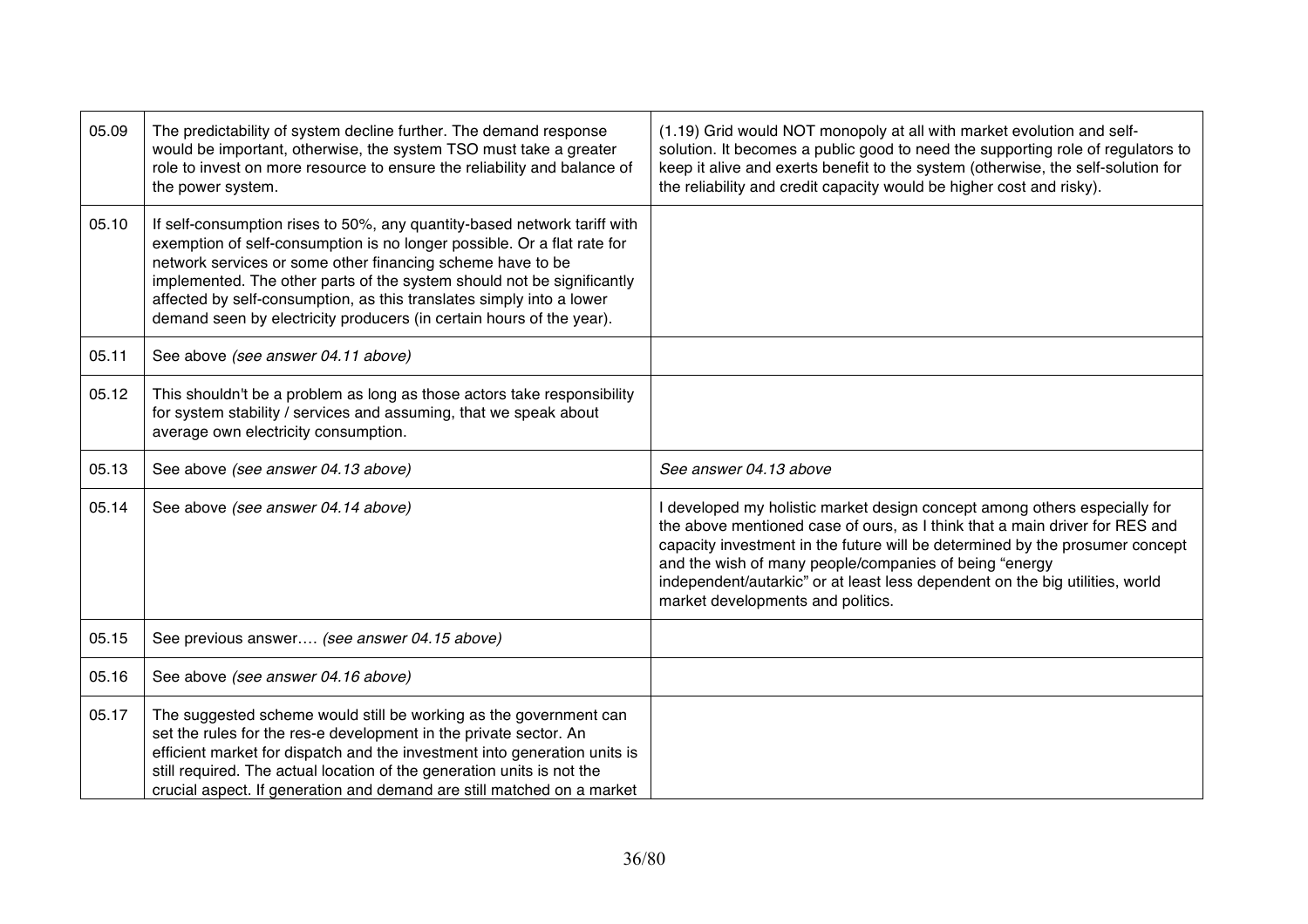|       | it does not matter if the consumption and generation take place on the<br>same site.                                                                                                                                                                                                                                                                                                                                                                                                                                                                                                                                                                                                                                                                                                                                                                                                                                                                                                                                                                                                                                                                                                          |                                                                                                                                                                                                                                                                              |
|-------|-----------------------------------------------------------------------------------------------------------------------------------------------------------------------------------------------------------------------------------------------------------------------------------------------------------------------------------------------------------------------------------------------------------------------------------------------------------------------------------------------------------------------------------------------------------------------------------------------------------------------------------------------------------------------------------------------------------------------------------------------------------------------------------------------------------------------------------------------------------------------------------------------------------------------------------------------------------------------------------------------------------------------------------------------------------------------------------------------------------------------------------------------------------------------------------------------|------------------------------------------------------------------------------------------------------------------------------------------------------------------------------------------------------------------------------------------------------------------------------|
| 05.18 | See answer on question 1 (see answer 01.18 above)                                                                                                                                                                                                                                                                                                                                                                                                                                                                                                                                                                                                                                                                                                                                                                                                                                                                                                                                                                                                                                                                                                                                             |                                                                                                                                                                                                                                                                              |
| 05.19 | I think what is behind this question is, if centralised decision-making -<br>which is suggested by many experts, stakeholders in the current<br>debate - will ultimately collapse once self-generation becomes<br>dominant. I agree that there is a point here. A centrally planned<br>allocation of millions of distributed generators is theoretically awkward<br>and practically impossible.<br>I would still see an important role for providing the infrastructure both<br>for the physical and the economic exchange of the different agents.<br>Even if storage becomes much cheaper, an electricity grid will remain<br>in densely populated areas and where there are seasonal patterns in<br>generation that can be mitigated by different technology mixes in<br>different locations (think wind and sun complementarity in Germany).<br>For large-scale build-out of distributed resources to take place in an<br>orderly fashion, planning standards for such infrastructure need to be<br>robust in the face of such high uptake of distributed resources.<br>Mobilising demand-side response to integrate centralised (V)RE plants<br>raises quite similar issues, by the way. |                                                                                                                                                                                                                                                                              |
| 05.20 | At 50% customer-owned production I think the model of the large-scale<br>grid basically falls apart, and a different model may be needed entirely<br>for both the physical system and the business/regulatory arrangements<br>that govern it.                                                                                                                                                                                                                                                                                                                                                                                                                                                                                                                                                                                                                                                                                                                                                                                                                                                                                                                                                 | At 50% customer-owned production I think that existing financial models in<br>support of the large-scale grid basically fall apart, and a different model may<br>be needed entirely for both the physical system and the business/regulatory<br>arrangements that govern it. |
| 05.21 | See answer above, no significant difference, the challenge would only<br>be bigger (one third of the system would have opted-out from<br>contributions to the system costs and system optimisation).                                                                                                                                                                                                                                                                                                                                                                                                                                                                                                                                                                                                                                                                                                                                                                                                                                                                                                                                                                                          |                                                                                                                                                                                                                                                                              |
| 05.22 | What kind of scenario is this? Is that likely to come about? Under which<br>conditions? What makes it so special?In general: The coordination-<br>challenges described above need to be met in any case, independent<br>of who owns RES-capacity and whether or not there will be a lot of<br>self-consumption or not (this is only one of many different open                                                                                                                                                                                                                                                                                                                                                                                                                                                                                                                                                                                                                                                                                                                                                                                                                                |                                                                                                                                                                                                                                                                              |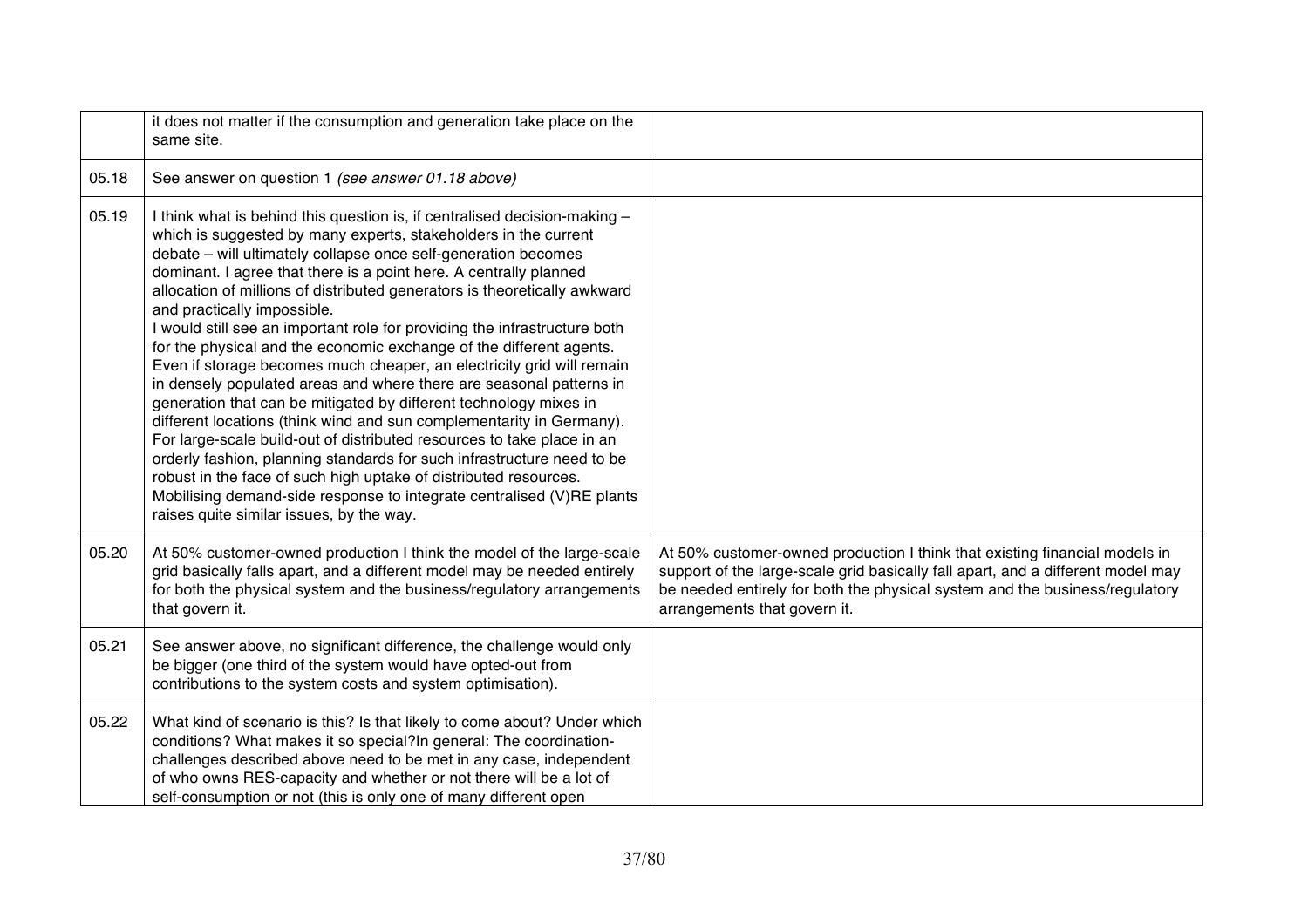|                                                                       | features of the future system).                  |                                                                                                                                                                                                                                                                                                                                                                                                                                                                                          |
|-----------------------------------------------------------------------|--------------------------------------------------|------------------------------------------------------------------------------------------------------------------------------------------------------------------------------------------------------------------------------------------------------------------------------------------------------------------------------------------------------------------------------------------------------------------------------------------------------------------------------------------|
| 05.23                                                                 | It would work well at this and all other shares. |                                                                                                                                                                                                                                                                                                                                                                                                                                                                                          |
| 05.24                                                                 | Also fine.                                       |                                                                                                                                                                                                                                                                                                                                                                                                                                                                                          |
| 05.25                                                                 |                                                  | Even more worse, and more inefficient scenario.                                                                                                                                                                                                                                                                                                                                                                                                                                          |
| 05.26                                                                 |                                                  | There would be problems with the grid/backup capacities. How would the<br>infrastructure be financed if 50 percent don't use it anymore? (Agree with<br>4.16)                                                                                                                                                                                                                                                                                                                            |
| Miscellaneous: final remarks / other answers / not linked to question |                                                  |                                                                                                                                                                                                                                                                                                                                                                                                                                                                                          |
| XX.15                                                                 |                                                  | One more question regarding the key topic, we are addressing in our Delphi<br>Round: in my understanding the key questions, we discussed in our workshop<br>were: 1) if the RES-based energy system of the future needs central planning<br>(or in other words: who decides which technologies will be built or sets the<br>incentives) and 2) how can the financing be done (FIT, ROCs, EOM). In our<br>Delphi Round answers to these central questions seem to be lacking.             |
| XX.17                                                                 |                                                  | "I do believe that a market-based dispatch the electricity system is still the<br>most efficient solution in a scenario with high shares of own production.<br>However, this requires dramatic adjustments in the regulatory framework for<br>the financing of grids and support for renewables. These adjustments will also<br>reduce the likelihood of such a scenario as the economics of own production<br>will suffer from these changes towards a higher share of fixed payments." |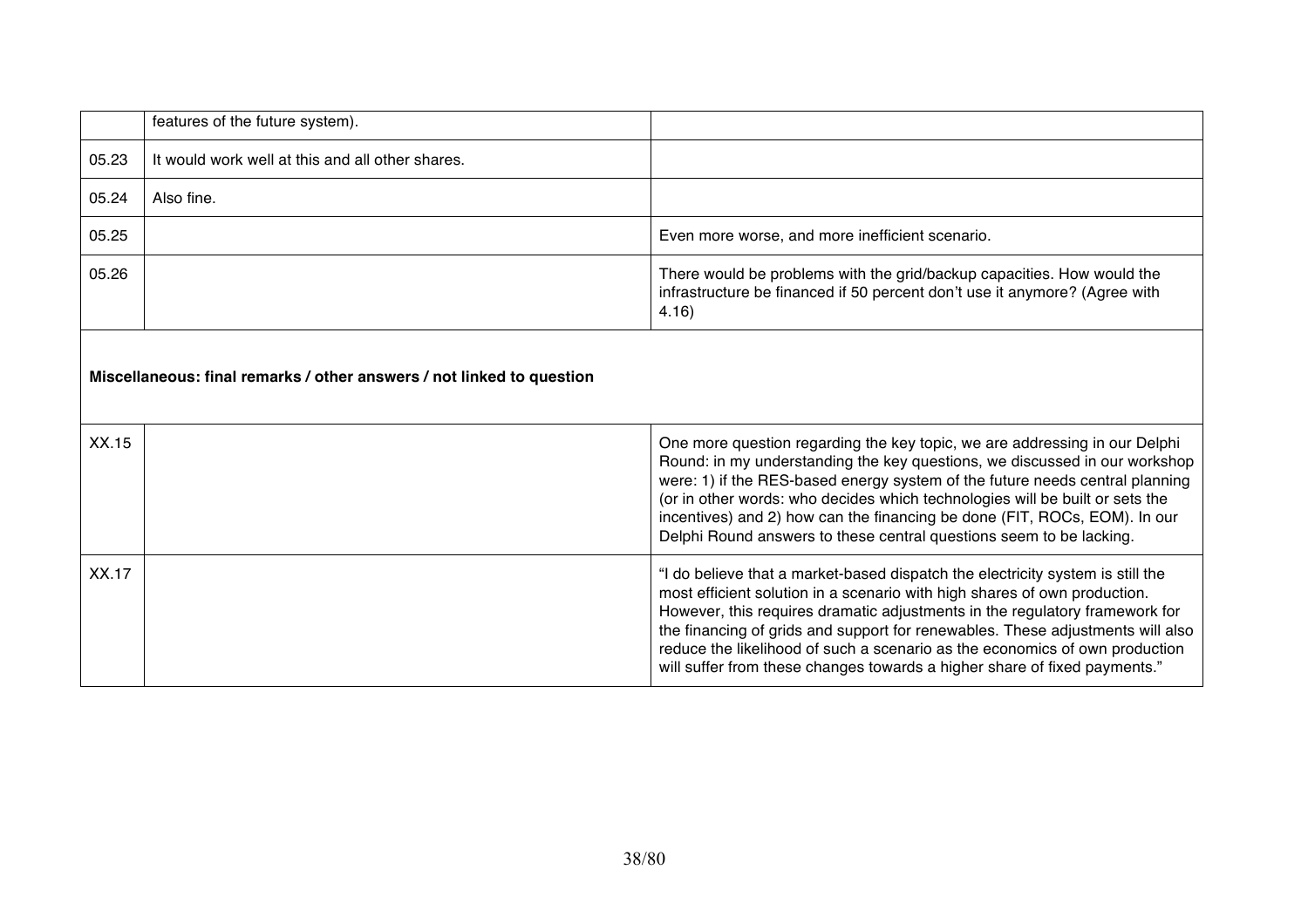| XX.21 | 1. The organisation of the electricity system should not only been seen<br>as a result of economic optimisation. Distributional aspects play a<br>major role as well as the legal framework (of the EU), at least for the<br>foreseeable future and the fundamental political core beliefs and<br>decisions (ordnungspolitische Grundüberzeugungen und -<br>entscheidungen) on how the electricity market should be organised.<br>2. The emergency of market design changes results less from self-<br>generation etc. but from the share of renewables in the system, which<br>is important for the levels of revenues which can be generated from the<br>energy-only market as well as the number of installations which need<br>to be coordinated (traditionally 300 installations, at 30% renewables:<br>1.5 million installations, at 60% renewables ~5 million installations, at<br>90% renewables >10 million installations)                                                                                                                                                                                                                                                                                                                                                                                                                                                                                                                                                                                                                                                                                                                                                                                        |  |
|-------|----------------------------------------------------------------------------------------------------------------------------------------------------------------------------------------------------------------------------------------------------------------------------------------------------------------------------------------------------------------------------------------------------------------------------------------------------------------------------------------------------------------------------------------------------------------------------------------------------------------------------------------------------------------------------------------------------------------------------------------------------------------------------------------------------------------------------------------------------------------------------------------------------------------------------------------------------------------------------------------------------------------------------------------------------------------------------------------------------------------------------------------------------------------------------------------------------------------------------------------------------------------------------------------------------------------------------------------------------------------------------------------------------------------------------------------------------------------------------------------------------------------------------------------------------------------------------------------------------------------------------------------------------------------------------------------------------------------------------|--|
| XX.24 | Building energy consumption in Europe is about half that of the US,<br>and the European grid still works. Efficiency is just another form of load<br>service, so this question is already answered in the field. Rates per unit<br>delivered may go up, but this is a function of the capital cost of the grid.<br>A more interesting question is whether the capital formation purpose of<br>the grid can be brought to bear to solve the problem of behind-the-<br>meter resource deployment, especially efficiency. We think it can. For<br>about 40 years, international energy policy has viewed behind-the-<br>meter resources as inevitably leading to what's now called the "death<br>spiral" – grid and utility economics destroyed by the undermining of the<br>rate base. This view of behind-the-meter resources as economically<br>destructive is rooted firmly in the belief that the grid can only pay for<br>behind-the-meter resources by delivering savings - fewer units. But the<br>development of the feed-in tariff (associated with rooftop solar energy<br>and the German experience), and with the "qualifying facility"<br>(associated typically with combined cycle industrial operations in the<br>US) and much more recently with the advent of the metered energy<br>efficiency transaction system (see www.meetscoalition.org),<br>demonstrate that behind-the-meter resources need not reduce the<br>transaction potential in units on the grid. In each of these cases, the<br>resource is treated like a conventional powerplant; the grid is<br>effectively issuing a power purchase agreement. In each, the<br>powerplant output is not understood as supply to the host building, but |  |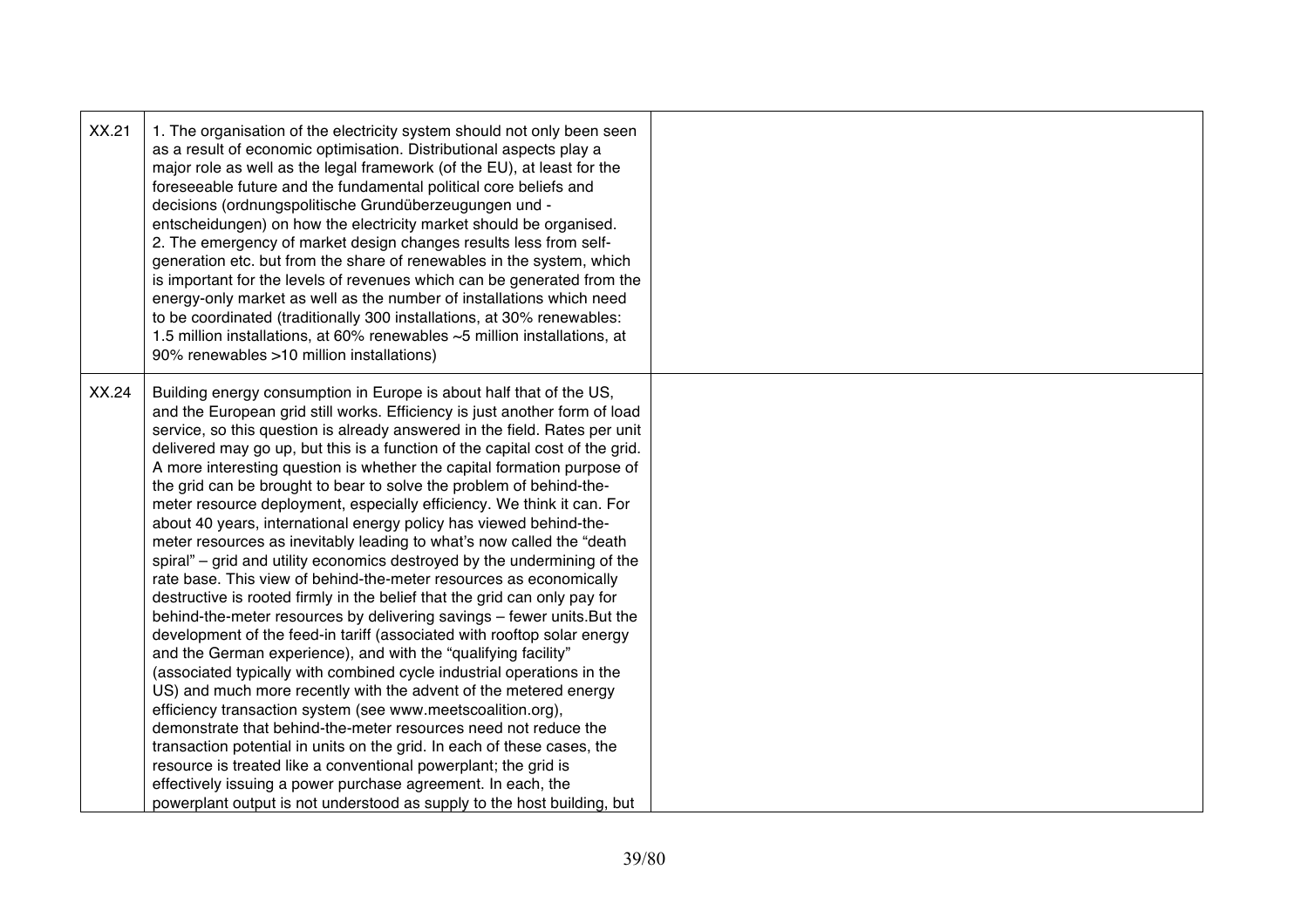| instead as supply to the grid - which then supplies the host building at<br>normal rates. Each of these systems enables the transaction and |  |
|---------------------------------------------------------------------------------------------------------------------------------------------|--|
|                                                                                                                                             |  |
| capital formation infrastructure of the grid to access, and scale, behind-                                                                  |  |
| the-meter resources. Each encourages the long-term maintenance and                                                                          |  |
| persistence of the resource it contracts. And conceptually, each shows                                                                      |  |
| the way for the same utility transaction and investment system that lit                                                                     |  |
| up the planet in the 20th century, to green it in the 21st.                                                                                 |  |
|                                                                                                                                             |  |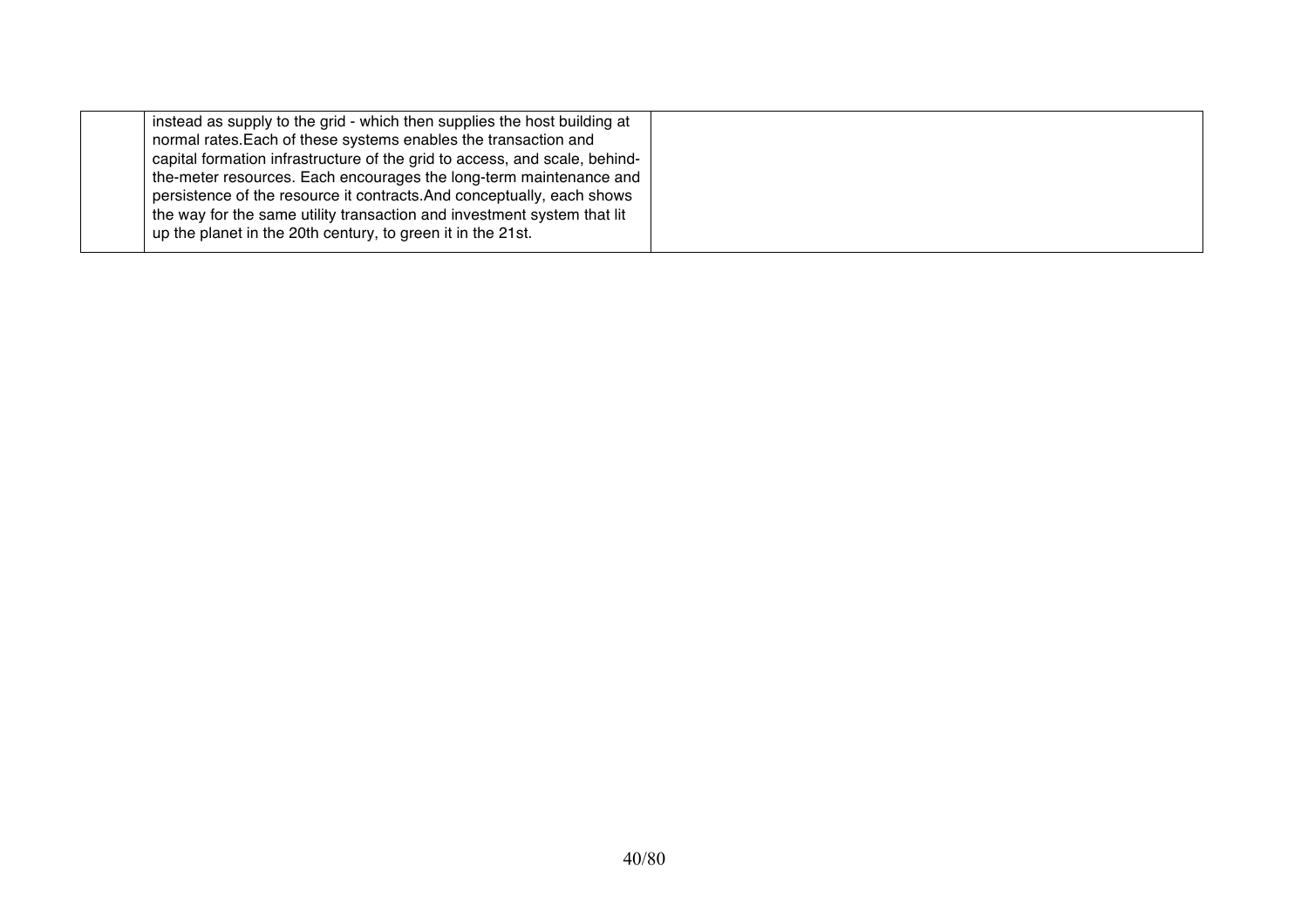## **Appendix 2: The Responses of Round 1 – Sorted by Respondents**

All answers are tagged with individual identifiers for easy reference. The format used is A.R, where A is the answer to the respective question, and R is the respondent. For example, 3.15 is the answer to question 3 given by respondent 15. Where an answer or general remark was given without tagging it to a specific question, we use the XX.R format.

| Ident.<br>(A.R) | Answers sorted by respondents<br>$n.a. = no answer; own remarks$                                                                                                                                                                                                                                                                                                  |                                                                                                                                                                                                                                                                                                                                                                           |
|-----------------|-------------------------------------------------------------------------------------------------------------------------------------------------------------------------------------------------------------------------------------------------------------------------------------------------------------------------------------------------------------------|---------------------------------------------------------------------------------------------------------------------------------------------------------------------------------------------------------------------------------------------------------------------------------------------------------------------------------------------------------------------------|
|                 | <b>Round 1</b>                                                                                                                                                                                                                                                                                                                                                    | Round 2                                                                                                                                                                                                                                                                                                                                                                   |
|                 |                                                                                                                                                                                                                                                                                                                                                                   |                                                                                                                                                                                                                                                                                                                                                                           |
| 01.01           | Grid as natural monopoly should be regulated, the rest of the value<br>chain market-based.                                                                                                                                                                                                                                                                        |                                                                                                                                                                                                                                                                                                                                                                           |
| 02.01           | Those who take the financial risk in case of failure to make profits.                                                                                                                                                                                                                                                                                             | Those should have the responsibilities who take the financial risk in case of<br>failure / losses instead of profits. If the government would stop to intervene<br>into the market (beyond providing information and continuing the emission cap<br>and trade system, the system as a whole will work because most actors are<br>able to quickly adapt to new situations. |
| 03.01           | What should be an effective overall coordination among the<br>components? The electricity system is too complex that neither the<br>regulator nor the market can accomplish this task. The market is not<br>effective but at least it is able to coordinate, in contrast to political<br>institutions. It is obvious that they create a growing mis-coordination. | What should  political institutions. It is obvious that the intensified<br>interventions cause mis-coordination thus requiring even more interventions.                                                                                                                                                                                                                   |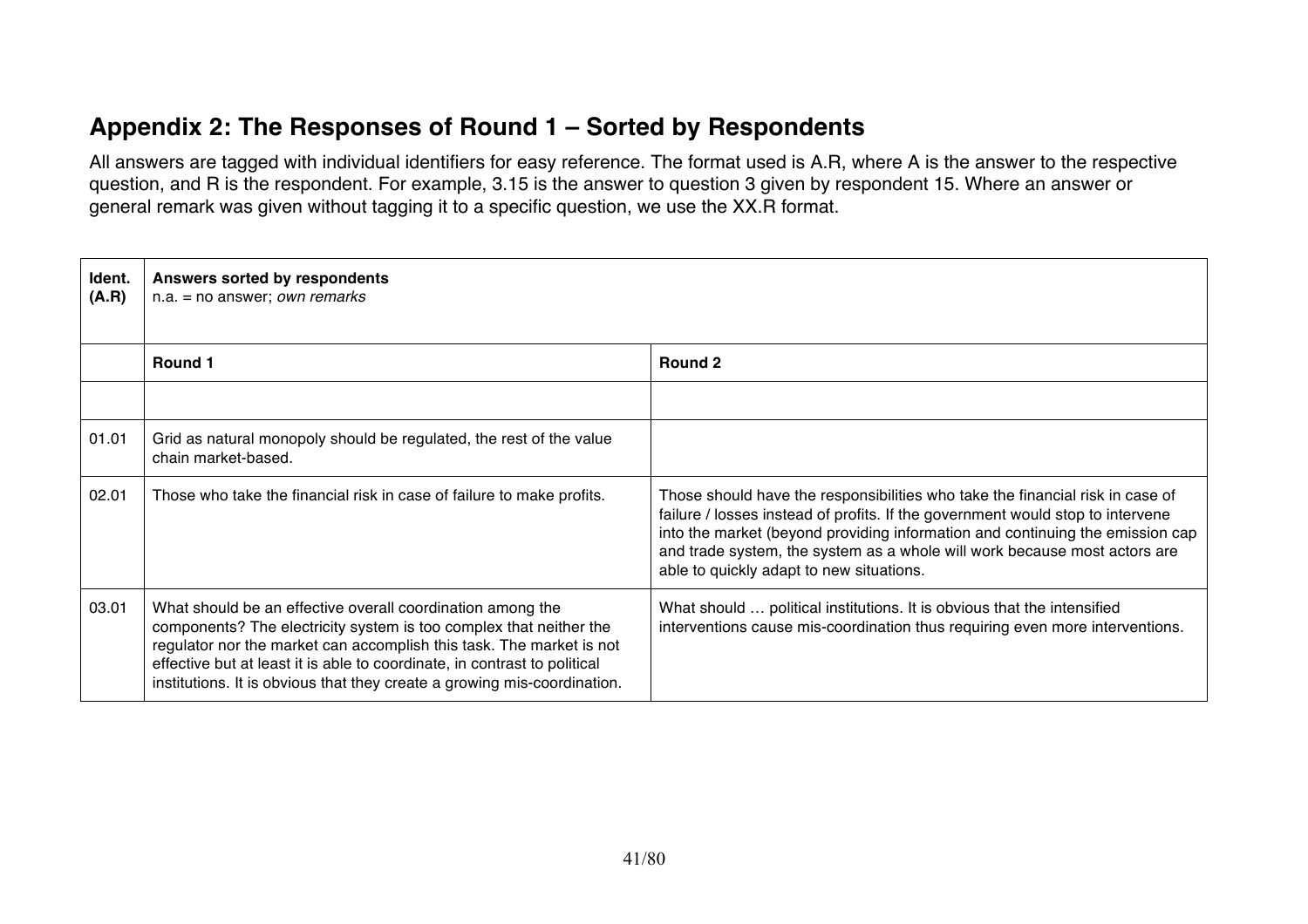| 04.01 | The suggested scheme has nothing to do with own (decentralised)<br>generation. Such result is possible as well as the contrary. The<br>incumbents risk to lose and will therefore develop strategies to<br>compensate for their losses (if not exit the market). Today these<br>strategies are based on state aid (direct and indirect).                                                                                                                                                                                                                                                                                                                                                                          | The suggested scheme has nothing to do with own (decentralised) generation.<br>Such result is possible as well as the contrary. Consumption of autogenerated<br>electricity obviously corresponds to the risk that incumbents lose market<br>share. They will therefore develop innovative strategies to prevent<br>autogeneration or to compensate for the associated losses (if not exit the<br>market). Today these strategies are based on claiming state aid (direct and<br>indirect, for example the new tax on autogeneration introduced 2014). It is<br>rather absurd that the government has introduced this tax with the argument of<br>social justice. |
|-------|-------------------------------------------------------------------------------------------------------------------------------------------------------------------------------------------------------------------------------------------------------------------------------------------------------------------------------------------------------------------------------------------------------------------------------------------------------------------------------------------------------------------------------------------------------------------------------------------------------------------------------------------------------------------------------------------------------------------|-------------------------------------------------------------------------------------------------------------------------------------------------------------------------------------------------------------------------------------------------------------------------------------------------------------------------------------------------------------------------------------------------------------------------------------------------------------------------------------------------------------------------------------------------------------------------------------------------------------------------------------------------------------------|
| 05.01 | The incumbents would have to carry even higher losses.                                                                                                                                                                                                                                                                                                                                                                                                                                                                                                                                                                                                                                                            |                                                                                                                                                                                                                                                                                                                                                                                                                                                                                                                                                                                                                                                                   |
|       |                                                                                                                                                                                                                                                                                                                                                                                                                                                                                                                                                                                                                                                                                                                   |                                                                                                                                                                                                                                                                                                                                                                                                                                                                                                                                                                                                                                                                   |
| 01.02 | Infrastructure, i.e. the grids as well as technical system operation<br>(ensuring stable and reliable operation of the entire system) should be<br>regulated, energy business and provision of services using either<br>generation or demand resources should be market-based.                                                                                                                                                                                                                                                                                                                                                                                                                                    |                                                                                                                                                                                                                                                                                                                                                                                                                                                                                                                                                                                                                                                                   |
| 02.02 | As the infrastructure is not a business case in itself but enabling other<br>businesses this part of the system requires external supervision and<br>also planning. Governments or other suitable public authorities, such<br>as regulators, should be in charge for this. In the market-based part of<br>the system I would not talk about one party having the responsibility of<br>planning - this is the task of the individual market players for their<br>enterprises. But a public authority should monitor whether the<br>competitive market provides sufficient capacity and uses the<br>infrastructure efficiently and take counteractions by adapting the<br>market rules in case this does not apply. | In the light of the responses from the first round of this study I would like to<br>emphasise that monitoring the competitive market explicitly includes<br>surveillance of generation adequacy and the interference between positioning<br>power plants and grid requirements (a task which is addressed in vertically<br>integrated systems by integrated planning of generation and grid).                                                                                                                                                                                                                                                                     |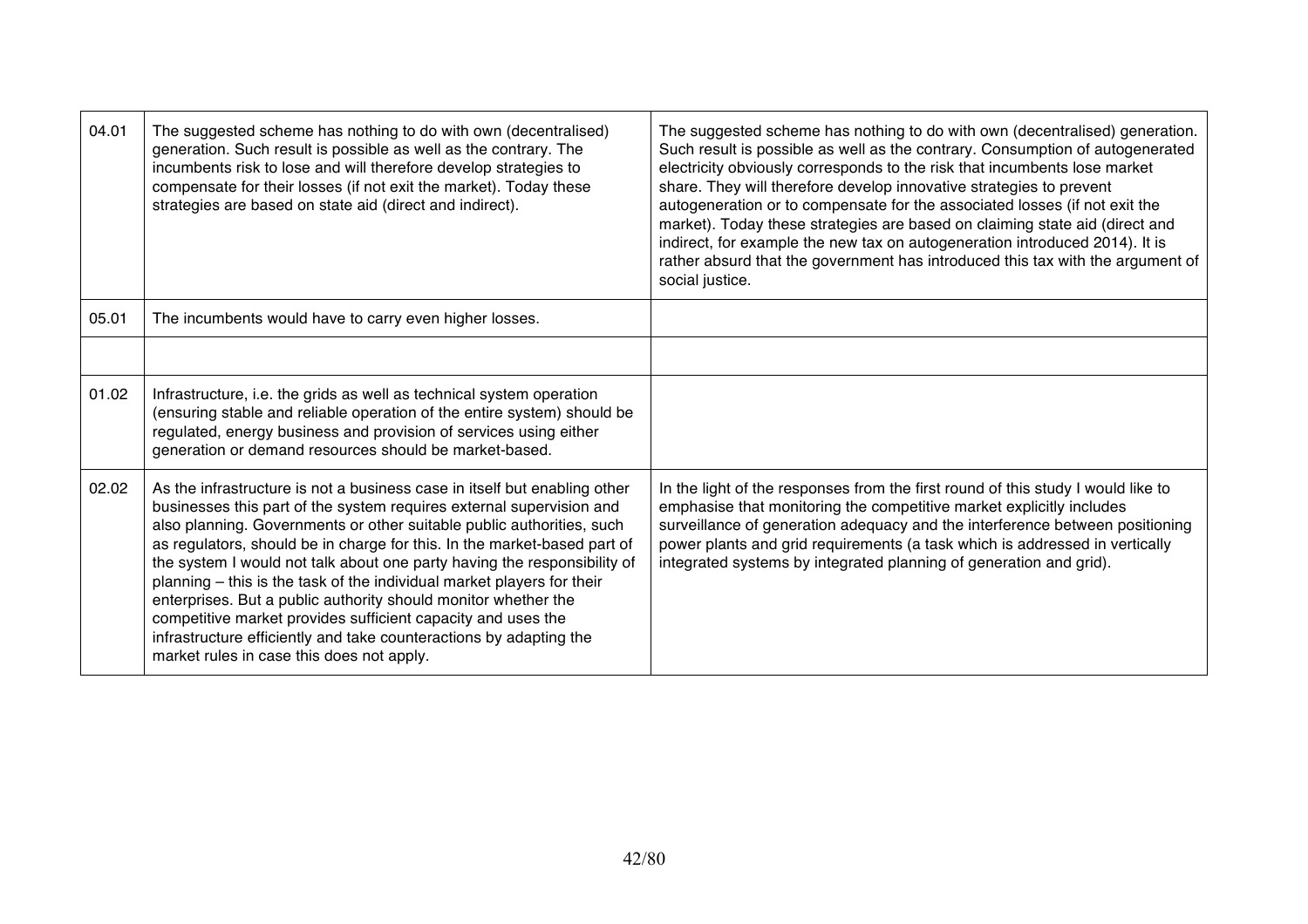| 03.02 | Assuming that this question refers to coordination of resources in<br>operation (and not in extension planning) this should be ensured by<br>market places (power exchanges, bilateral markets) for energy and<br>other services required (e.g. balancing, control power). Market rules<br>must allow and support services to integrate distributed resources on<br>both the generation and demand sides. | Coordination in structural planning in an ideal world would to be implicitly<br>ensured by the legal and regulatory market framework. In reality at least I am<br>not aware of such a perfect framework - in the best case unbundled markets<br>are still searching for it (it is important to understand that liberalisation is still<br>work in progress!), but more likely there is no perfect system. That means that<br>a supervisory authority needs to monitor the market permanently and initiate<br>adaptations of the framework as soon as wrong developments are observed.<br>(What refers back to the response to the second question.) |
|-------|-----------------------------------------------------------------------------------------------------------------------------------------------------------------------------------------------------------------------------------------------------------------------------------------------------------------------------------------------------------------------------------------------------------|-----------------------------------------------------------------------------------------------------------------------------------------------------------------------------------------------------------------------------------------------------------------------------------------------------------------------------------------------------------------------------------------------------------------------------------------------------------------------------------------------------------------------------------------------------------------------------------------------------------------------------------------------------|
| 04.02 | Assuming that covering their own consumption means locally balanced<br>generation this would reduce the required grid capacity. However, at a<br>self-supply rate of 25% I would not expect fundamental changes to<br>what has been said before.                                                                                                                                                          |                                                                                                                                                                                                                                                                                                                                                                                                                                                                                                                                                                                                                                                     |
| 05.02 | Based on the same assumption as before, i.e. local balance of load<br>and generation, a self-supply rate of 50% (and more) could further<br>reduce the required grid capacity. In case this applies a competitive<br>approach for the remaining 50% and less may become less attractive<br>as a competitive market requires a grid infrastructure with a reasonable<br>over-capacity.                     | It is important to address that the answer looks very different in case "own<br>consumption" is meaning only production of 50% of their annual load, but<br>without assuming physical local balance (which is a quite likely scenario<br>considering PV being an important source). In this case the liberalised<br>scenario still may make sense, but it will require much more sophisticated<br>services (i.e. offerings) than we are seeing today to integrate highly distributed<br>resources on both the generation and demand sides into the market.                                                                                          |
|       |                                                                                                                                                                                                                                                                                                                                                                                                           |                                                                                                                                                                                                                                                                                                                                                                                                                                                                                                                                                                                                                                                     |
| 01.03 | generation(all kinds), supply and trade- market-based; TSO-system,<br>DSO- system, storage, transformation between electricity, gas and<br>heat, controlling of load, real-time communication and data transfer,<br>prevention and all aspects of security of supply - regulatory-based                                                                                                                   |                                                                                                                                                                                                                                                                                                                                                                                                                                                                                                                                                                                                                                                     |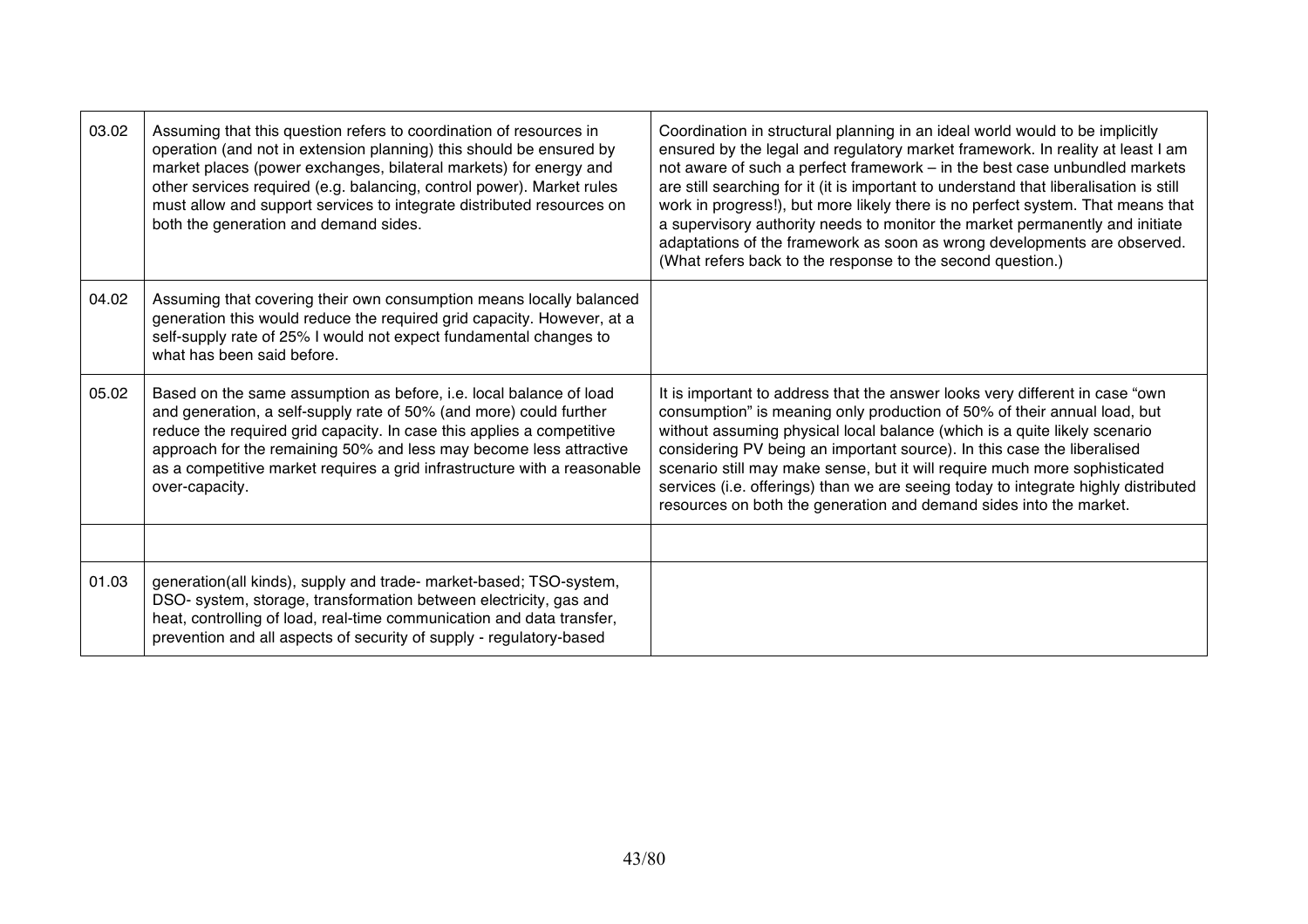| 02.03 | In general- Federal Ministry for Economic Affairs and Energy (BMWi)<br>under control of a new committee of the Bundestag (realisation of<br>Energiewende), For coordination with Europe and in Germany: A new<br>federal authority for coordination of energy aspects, esp. electricity,<br>gas, heat, storage and energy-based communication (including the<br>current departments of BNetzA) and realisation of Energiewende. The<br>responsibility for the system as whole, esp. for the frequency, the<br>general SoS, all voltages higher 220 kV, the coordination and<br>cooperation with the European partners is given direct by the new<br>federal authority (in cooperation with the national TSO's). The<br>responsibility for the local SoS, all other voltages, DSM, local<br>communication between all players, real-time communication,<br>transparency of all data is given by the energy authority of the federal<br>states (in close cooperation with the national new authority for energy<br>and Energiewende). |  |
|-------|-------------------------------------------------------------------------------------------------------------------------------------------------------------------------------------------------------------------------------------------------------------------------------------------------------------------------------------------------------------------------------------------------------------------------------------------------------------------------------------------------------------------------------------------------------------------------------------------------------------------------------------------------------------------------------------------------------------------------------------------------------------------------------------------------------------------------------------------------------------------------------------------------------------------------------------------------------------------------------------------------------------------------------------|--|
| 03.03 | one way: to develop the current law "NABEG" not only as law for the<br>transmission grid, but also as law for the system as whole, this can<br>help to include the process of participation and the right balancing of all<br>complex aspects. In every case: organisation of emergency process<br>with help of a developed EnSiG (law from 1975 for SoS)<br>Organisation of education and operational training of all (!!) new<br>players like Energiegenossenschaften, Stadtwerke, local grids,<br>multilateral players and so(implementation of a "driver license for<br>energy system")                                                                                                                                                                                                                                                                                                                                                                                                                                         |  |
| 04.03 | Sorry, but it is not the question. Important is the acceptance of the<br>understanding: 1. of the system as whole, 2.the future of an energy<br>market, 3.the principle of a high level of SoS, 4.the cooperation and<br>coordination with Europe in accordance with the European law, article<br>194 regarding energy and of course, 5. in accordance with climate<br>protection                                                                                                                                                                                                                                                                                                                                                                                                                                                                                                                                                                                                                                                   |  |
| 05.03 | n. a.                                                                                                                                                                                                                                                                                                                                                                                                                                                                                                                                                                                                                                                                                                                                                                                                                                                                                                                                                                                                                               |  |
|       |                                                                                                                                                                                                                                                                                                                                                                                                                                                                                                                                                                                                                                                                                                                                                                                                                                                                                                                                                                                                                                     |  |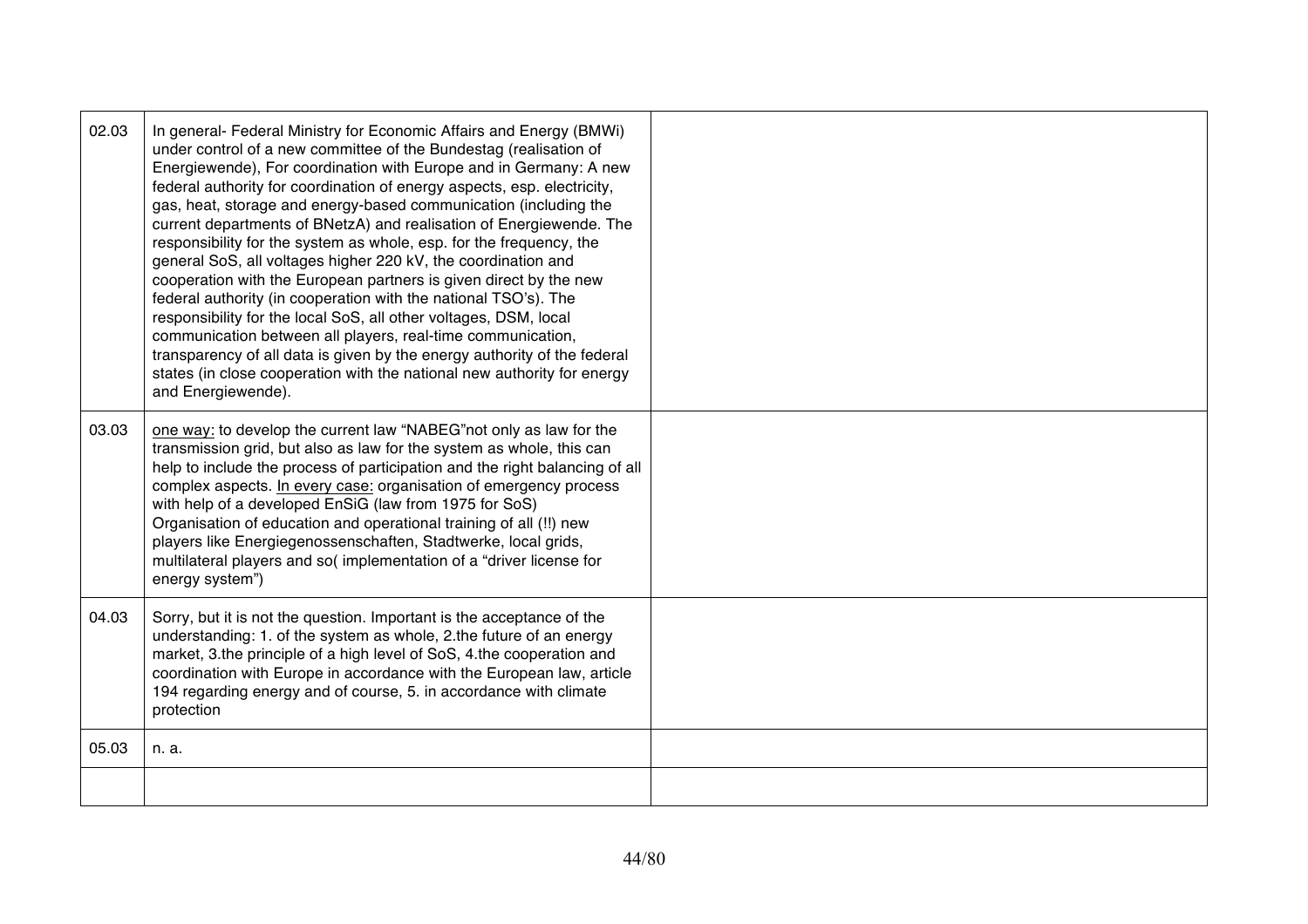| 01.04 | The electricity system is composed of the following elements:<br>hardware: generation plants/units and transmission and distribution<br>networks including metering devices; generation plants/units system<br>contributions: electricity, capacity, system services for security of<br>supply; system arrangements: wholesale markets / power exchanges -<br>OTC arrangements, retail markets / non-discriminatory access to the<br>grids; balancing markets; TSO responsibilities for system services;<br>network regulation<br>a) market-based parts of the system: As long as we have generation<br>plants/units with different marginal costs larger than zero we need<br>wholesale markets/power exchanges in order to determine which of<br>them should be used. Beside this the regulator might decide that<br>market arrangements can provide certain well-defined products and<br>services efficiently and effectively. This holds true today for the<br>balancing markets, and it might hold true in the future eventually for<br>reserve and/or capacity markets as well as for renewables, CHP plants<br>and storages ("auctions"). I doubt whether the price signal of the<br>wholesale market will ever provide a stable investment signal for<br>renewables, CHP plants, storages or backup capacities. In principle<br>markets are blind with respect to long-term necessities, so the<br>framework for well-defined market arrangements is essential. b)<br>regulatory-based parts of the system: Networks as natural monopolies<br>will always be regulated. The same holds true for ensuring security of<br>supply because this must be seen as a public good ("meritorisches<br>Gut"). Balancing accounts ("Bilanzkreise") of the suppliers/retailers will<br>have to be regulated as well. Beside this market design for special<br>markets and auctions is always a regulatory task. |  |
|-------|-------------------------------------------------------------------------------------------------------------------------------------------------------------------------------------------------------------------------------------------------------------------------------------------------------------------------------------------------------------------------------------------------------------------------------------------------------------------------------------------------------------------------------------------------------------------------------------------------------------------------------------------------------------------------------------------------------------------------------------------------------------------------------------------------------------------------------------------------------------------------------------------------------------------------------------------------------------------------------------------------------------------------------------------------------------------------------------------------------------------------------------------------------------------------------------------------------------------------------------------------------------------------------------------------------------------------------------------------------------------------------------------------------------------------------------------------------------------------------------------------------------------------------------------------------------------------------------------------------------------------------------------------------------------------------------------------------------------------------------------------------------------------------------------------------------------------------------------------------------------------------------------------------------|--|
| 02.04 | Networks: Bundesnetzagentur plus TSOs and DSOs; Security of<br>supply: Bundesnetzagentur plus TSOs and DSOs; renewables targets:<br>Government / Ministry for Economic Affairs; CHP/cogeneration targets:<br>Government / Ministry for Economic Affairs; Other backup capacities:<br>wholesale market plus eventually a decentralised capacity market<br>and/or a reserve market plus "Bilanzkreisausgleich" of the<br>suppliers/retailers.<br>The monitoring of the system as a whole including security of supply<br>should be with the government / Federal Ministry for Economic Affairs                                                                                                                                                                                                                                                                                                                                                                                                                                                                                                                                                                                                                                                                                                                                                                                                                                                                                                                                                                                                                                                                                                                                                                                                                                                                                                                |  |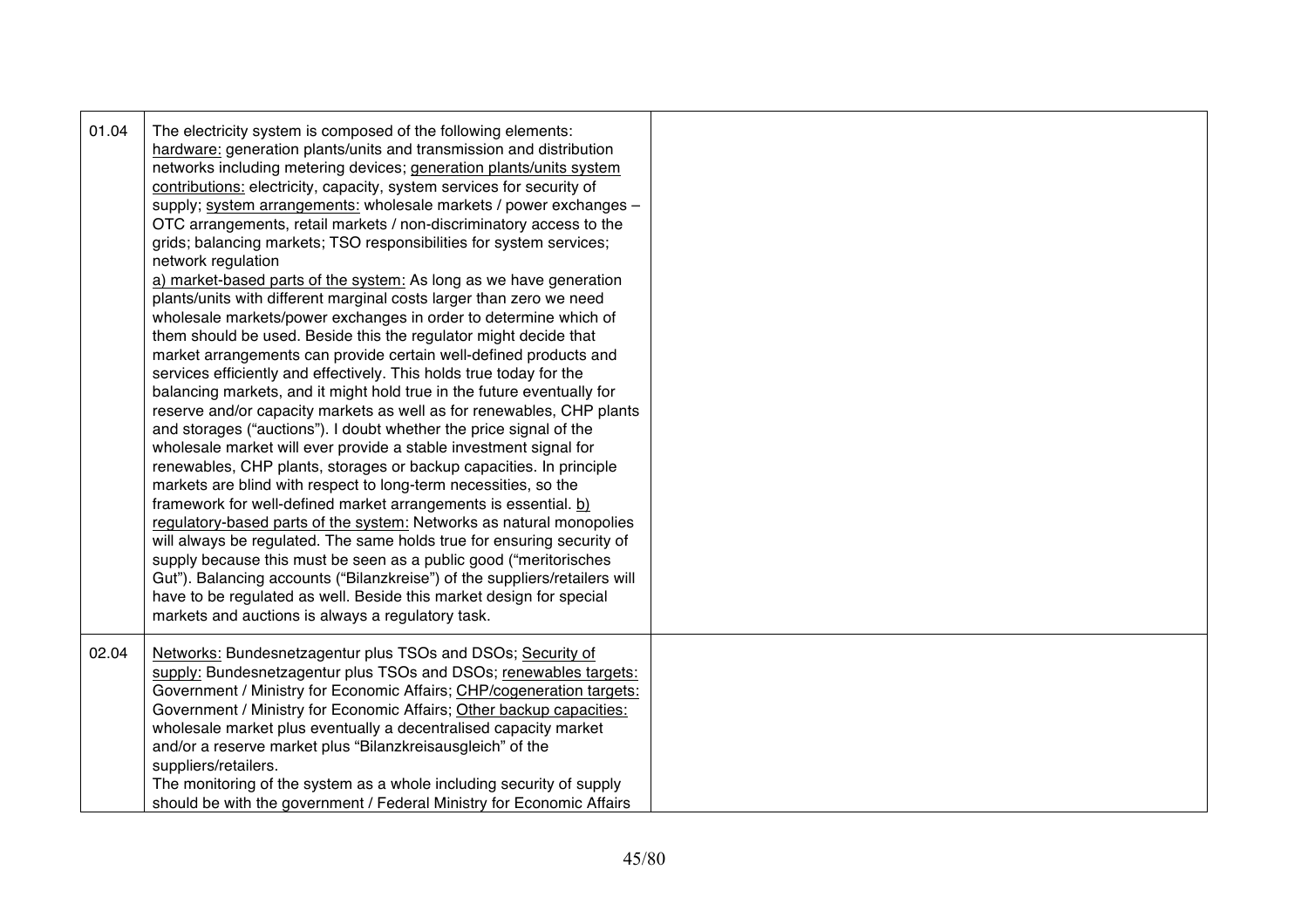|       | and Energy and the Bundesnetzagentur on a yearly basis. "Monitoring"<br>is not "planning", but the authorities should have the instruments to<br>intervene if security of supply is at risk or if certain political targets will<br>obviously be missed.                                                                                                                                                                                                                                                                                                                                                                                                                                                                                                                                                                                                                                                                                                                                                                                                                                                                                                                                                                                                                                                                                             |  |
|-------|------------------------------------------------------------------------------------------------------------------------------------------------------------------------------------------------------------------------------------------------------------------------------------------------------------------------------------------------------------------------------------------------------------------------------------------------------------------------------------------------------------------------------------------------------------------------------------------------------------------------------------------------------------------------------------------------------------------------------------------------------------------------------------------------------------------------------------------------------------------------------------------------------------------------------------------------------------------------------------------------------------------------------------------------------------------------------------------------------------------------------------------------------------------------------------------------------------------------------------------------------------------------------------------------------------------------------------------------------|--|
| 03.04 | Coordination of existing generation plants/units: Priority access for<br>intermittent renewables with respect to any other system option, priority<br>access for cogeneration with respect to conventional plants; in case of<br>"too much" intermittent renewables in the electricity system the<br>suppliers should be responsible for handling it (heating market, electric<br>vehicles etc.). In case of "too much" cogeneration in the electricity<br>system the price signal of the spot market will give guidance, as well as<br>for the coordination of the existing conventional power plants. In case<br>of network restrictions the TSOs have to coordinate the re-dispatch. If<br>beside the political targets for renewables and cogeneration another<br>target for storages is adopted framework conditions for storages have<br>to be fixed in order to ensure their proper position in the merit order of<br>the spot market - like it has to be done for cogeneration. Coordination<br>of new-to-build generation plants/units: We need political targets for<br>renewables, cogeneration and eventually storages. Other backup<br>capacities could be acquired through auctions where ecological criteria<br>could play a role beside prices. The amount of backup/reserve<br>capacities has to be fixed by the Bundesnetzagentur. |  |
| 04.04 | For the industry this would mean much more cogeneration and a little<br>PV (assumed that wind parks in the near of industrial parks are more<br>an exception), for households it would mean much more PV and<br>batteries in the cellar.<br>If these shares of cogeneration and PV are already included in the<br>above mentioned political targets, nothing in my argumentation would<br>change. If not, the targets should be reconsidered if they still make<br>sense in the system as a whole.                                                                                                                                                                                                                                                                                                                                                                                                                                                                                                                                                                                                                                                                                                                                                                                                                                                   |  |
| 05.04 | How should this happen except for PV with batteries in the household<br>sector? Or do you think micro-cogeneration on the basis of power-to-<br>gas (hydrogen, methane) will prevail? I really do not consider this<br>scenario as a realistic one. But it could be good starting point for a                                                                                                                                                                                                                                                                                                                                                                                                                                                                                                                                                                                                                                                                                                                                                                                                                                                                                                                                                                                                                                                        |  |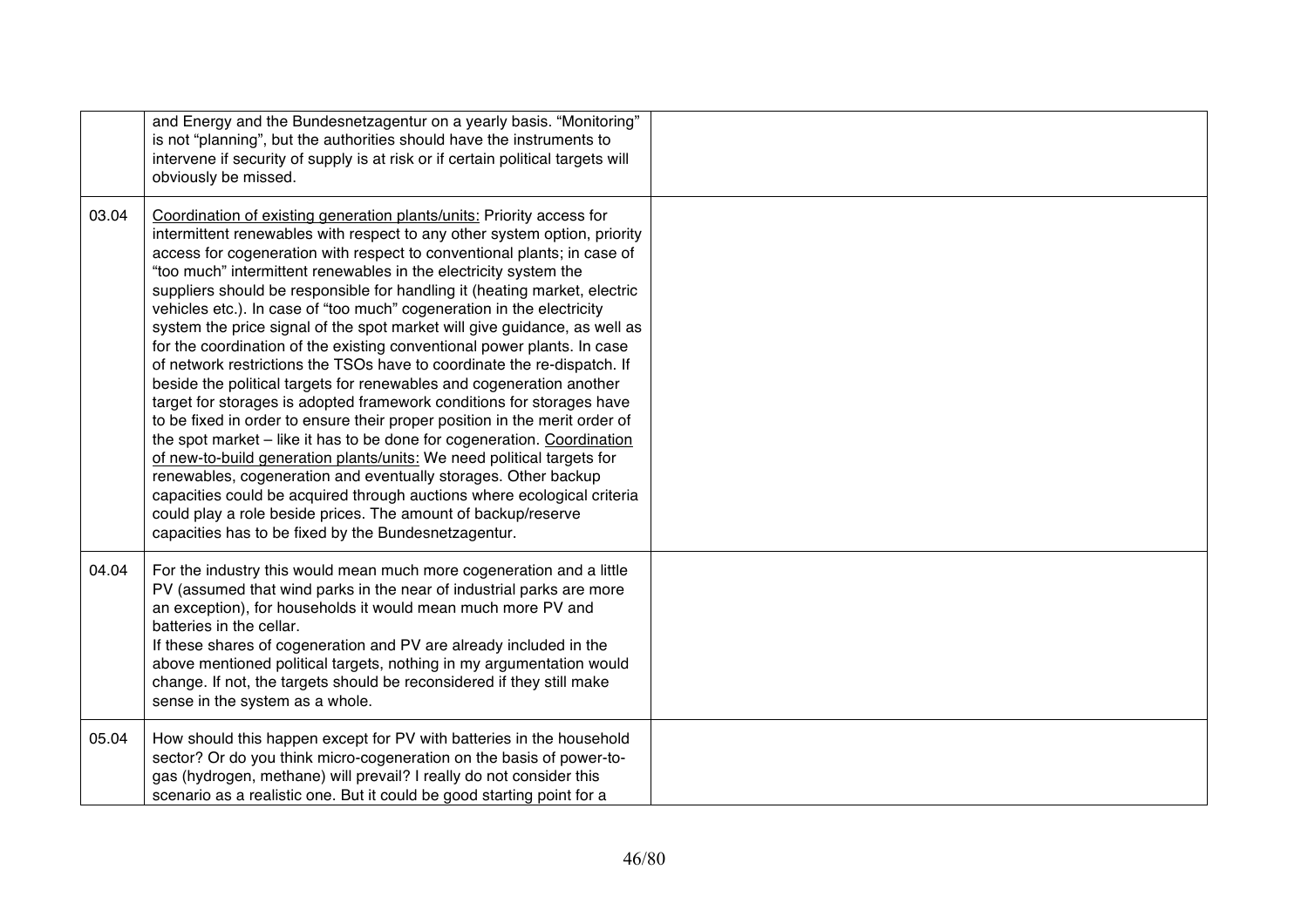|       | common project financed by the Ministry for Economic Affairs.                                                                                                                                                                                                                                                                                                                                                                                                                                                                                                                                                                                                                                                                                                                                                                                                                                                           |  |
|-------|-------------------------------------------------------------------------------------------------------------------------------------------------------------------------------------------------------------------------------------------------------------------------------------------------------------------------------------------------------------------------------------------------------------------------------------------------------------------------------------------------------------------------------------------------------------------------------------------------------------------------------------------------------------------------------------------------------------------------------------------------------------------------------------------------------------------------------------------------------------------------------------------------------------------------|--|
|       |                                                                                                                                                                                                                                                                                                                                                                                                                                                                                                                                                                                                                                                                                                                                                                                                                                                                                                                         |  |
| 01.05 | I do not know enough about the German electricity system to give the<br>kind of detailed answers that I think your questions require. I don't think<br>they can be answered concisely. In general, I advocate that the new<br>German regulatory system follow the older US cost-of-service based<br>regulatory system with something equivalent to a US Public Utility<br>Commission being the appropriate authority to plan the system, set<br>electricity rates for consumers, etc. I don't think markets for electricity<br>are needed, perhaps with an exception being a long-term electricity<br>supply contract market. Obviously, given all the municipal electric<br>systems in Germany, the new "PUC" type agency will need to<br>coordinate very closely with each municipal utility. But I don't know<br>what kinds of new laws consistent with overall German law would be<br>required to make that happen. |  |
| 02.05 | See Answer 01.05 above                                                                                                                                                                                                                                                                                                                                                                                                                                                                                                                                                                                                                                                                                                                                                                                                                                                                                                  |  |
| 03.05 | See Answer 01.05 above                                                                                                                                                                                                                                                                                                                                                                                                                                                                                                                                                                                                                                                                                                                                                                                                                                                                                                  |  |
| 04.05 | See Answer 01.05 above                                                                                                                                                                                                                                                                                                                                                                                                                                                                                                                                                                                                                                                                                                                                                                                                                                                                                                  |  |
| 05.05 | See Answer 01.05 above                                                                                                                                                                                                                                                                                                                                                                                                                                                                                                                                                                                                                                                                                                                                                                                                                                                                                                  |  |
|       |                                                                                                                                                                                                                                                                                                                                                                                                                                                                                                                                                                                                                                                                                                                                                                                                                                                                                                                         |  |
| 01.06 | Only ownership should be market-based the rest should be regulated.                                                                                                                                                                                                                                                                                                                                                                                                                                                                                                                                                                                                                                                                                                                                                                                                                                                     |  |
| 02.06 | An independent system operator should do the planning.                                                                                                                                                                                                                                                                                                                                                                                                                                                                                                                                                                                                                                                                                                                                                                                                                                                                  |  |
| 03.06 | Same as above (see answer 02.06 above)                                                                                                                                                                                                                                                                                                                                                                                                                                                                                                                                                                                                                                                                                                                                                                                                                                                                                  |  |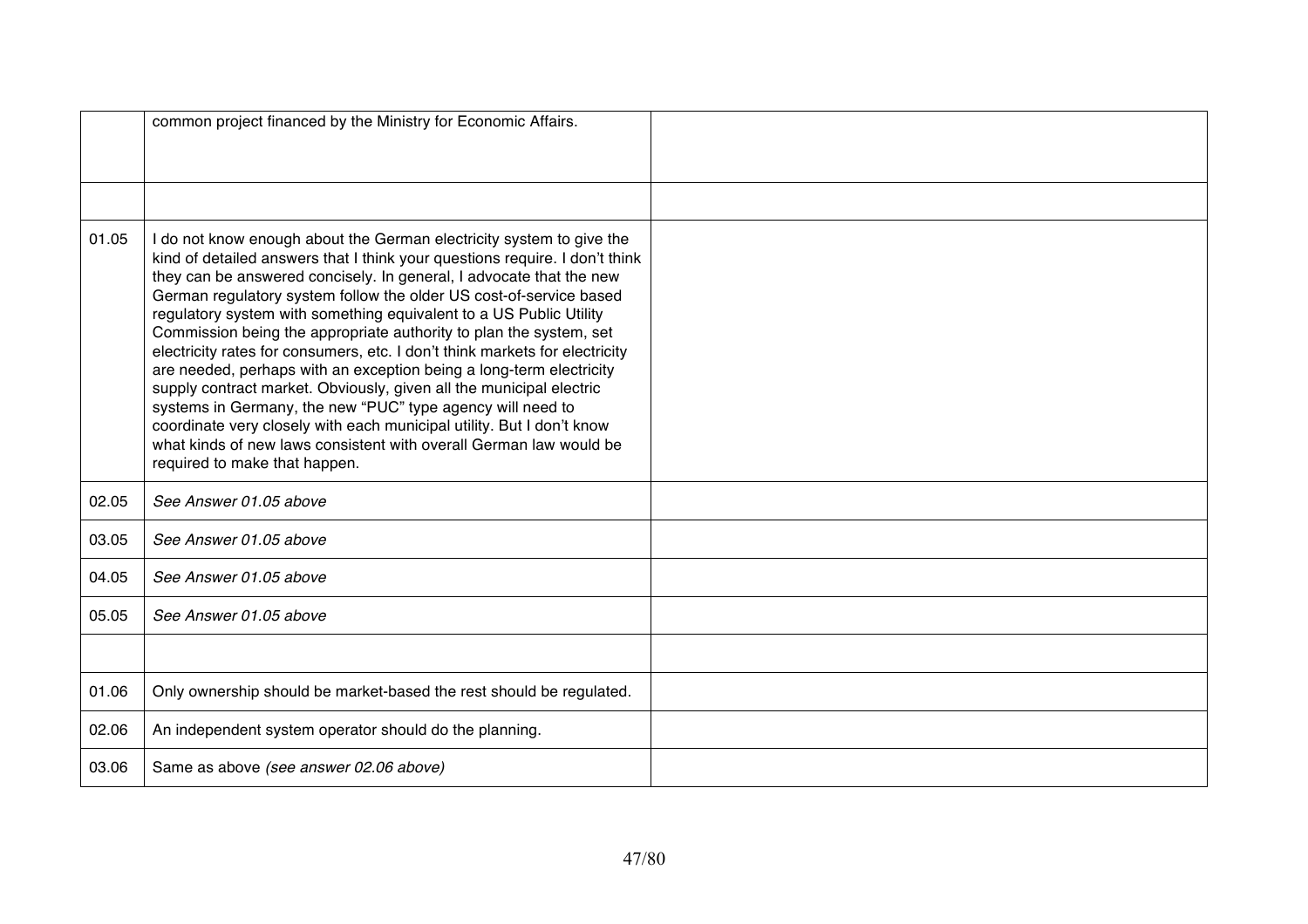| 04.06 | Planning for energy infrastructure will need to be done with long-term<br>energy and climate targets. Incentives need to be introduced in the<br>market for flexibility. Increasing shares of RES would be the main<br>mandate of the ISO                                                                                                                                                                                                                                                                                                                                                                                                                                                                                                                                                                                                                                                                                                                                                                                                                                                                                                                                                                                                                                                                                                                                                                                                                                                                                                                                                                                                                                                                                                                                                                            |  |
|-------|----------------------------------------------------------------------------------------------------------------------------------------------------------------------------------------------------------------------------------------------------------------------------------------------------------------------------------------------------------------------------------------------------------------------------------------------------------------------------------------------------------------------------------------------------------------------------------------------------------------------------------------------------------------------------------------------------------------------------------------------------------------------------------------------------------------------------------------------------------------------------------------------------------------------------------------------------------------------------------------------------------------------------------------------------------------------------------------------------------------------------------------------------------------------------------------------------------------------------------------------------------------------------------------------------------------------------------------------------------------------------------------------------------------------------------------------------------------------------------------------------------------------------------------------------------------------------------------------------------------------------------------------------------------------------------------------------------------------------------------------------------------------------------------------------------------------|--|
| 05.06 | Same as above. You will need a flat rate for grid infrastructure. The<br>grid should be a social good like hospitals and schools, everyone pays<br>for it however, the more you use it the more you pay                                                                                                                                                                                                                                                                                                                                                                                                                                                                                                                                                                                                                                                                                                                                                                                                                                                                                                                                                                                                                                                                                                                                                                                                                                                                                                                                                                                                                                                                                                                                                                                                              |  |
|       |                                                                                                                                                                                                                                                                                                                                                                                                                                                                                                                                                                                                                                                                                                                                                                                                                                                                                                                                                                                                                                                                                                                                                                                                                                                                                                                                                                                                                                                                                                                                                                                                                                                                                                                                                                                                                      |  |
| 01.07 | As energy supply has features of a public good, it is necessary to have<br>a division between market-based and regulatory-based elements in the<br>design of the energy sector. From a banking perspective, the division<br>between market- and regulatory-based elements is primarily important<br>as is bears implications for the assessment of risks and thus - the<br>costs and conditions of finance. In general, regulatory-based<br>instruments bear political risks, while market-based instruments bear<br>competitive risks.<br>An assessment of regulatory risks needs to take into consideration the<br>prevailing contextual arrangements. Take for example the regulation of<br>RE-advancement. In Germany, the political risks of the FIT scheme -<br>the EEG - have been relatively low. The EEG provided RE-producers<br>with guaranteed prices and banks with highly predictable cash-flows,<br>making highly standardised non-recourse project finance solutions<br>possible that were an important backbone of the growth-story of<br>German RE. The political risks of the Spanish FIT, however, turned out<br>to be much higher. The retrograde price adjustments in Spain<br>destroyed a lot of trust in the regulatory framework and in the<br>predictability of RE-development. An assessment of the preferability of<br>regulation in general - or even FIT-regimes in particular - is therefore<br>difficult. What matters is predictability; the higher the predictability of<br>the regulatory framework, the lower the risks and the better the<br>conditions for finance.<br>Market risks on the other hand are in general borne with<br>unpredictability and therefore often require different forms of finance.<br>As cash-flows are not as predictable as under FIT-schemes, non- |  |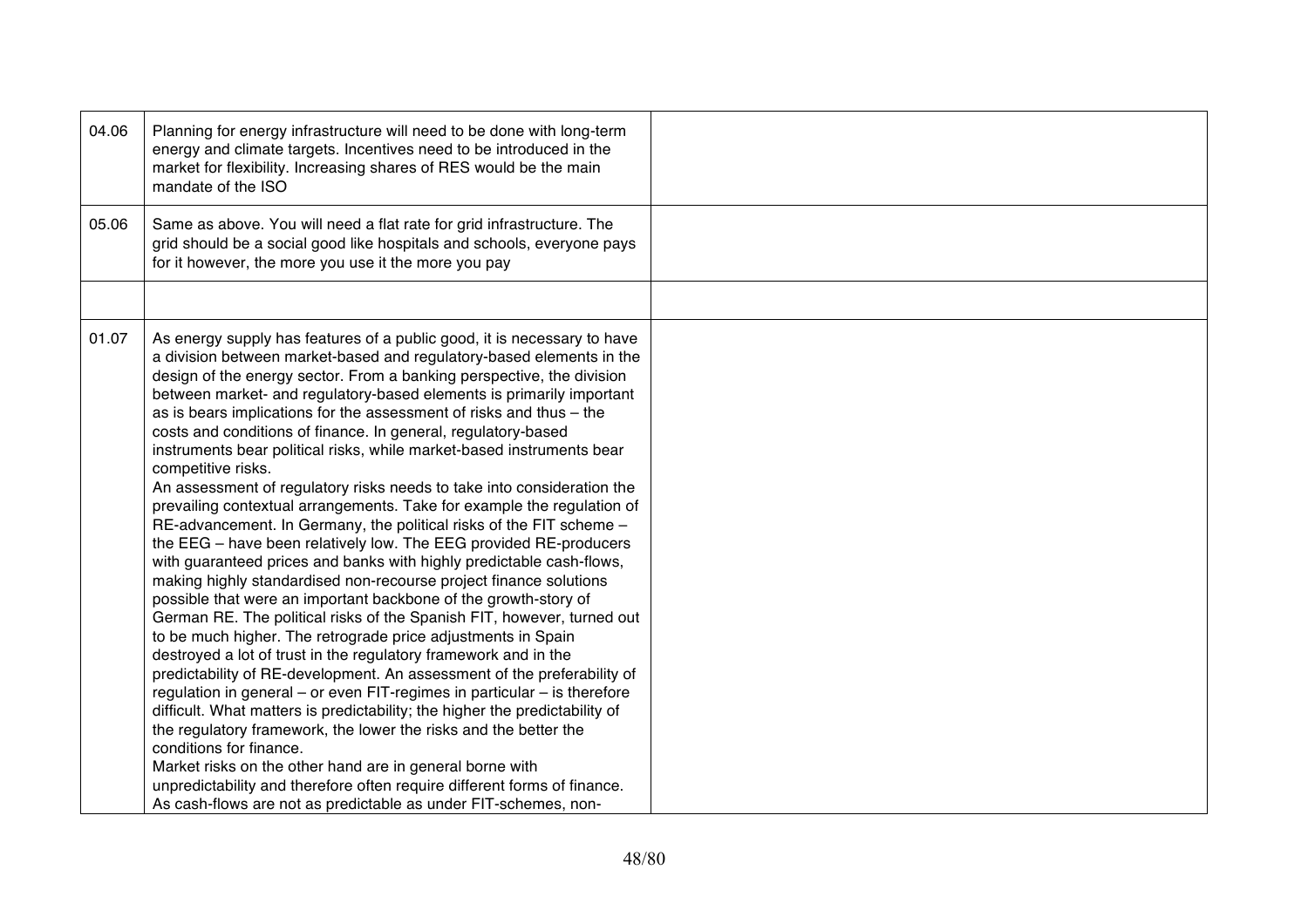|       | recourse structures often require different forms of mitigants - such as<br>price hedges, guarantees or variable obligations. Another option to<br>mitigate market risks is more collateral, which may give classical on-<br>balance finance an advantage. A switch towards on-balance products<br>would also implies a change in the loan periods: non-recourse project<br>finance contracts typically provide maturities up to 17 years while<br>corporate loans usually have durations between 5 to 7 years. In the<br>end, such changes may have lasting effects on both, the composition<br>of market players and the growth dynamics of the sector as a whole.<br>From a banking perspective, there is no preference for a general<br>division between market- and regulatory elements. This choice remains<br>political. What matters for the bank is the particular design of the<br>measures and their implications for the risk assessment. Regulatory<br>elements being predictable and safe bear low risks and hence allow for<br>beneficial conditions of finance; market elements tend to increase<br>complexity and thus may lead to alterations in the availability and<br>conditions of debt. As such implications may change the composition<br>and dynamics of the electricity sector - political agents should take<br>these assessments into account when planning new measures of the<br>future electricity market design. |  |
|-------|--------------------------------------------------------------------------------------------------------------------------------------------------------------------------------------------------------------------------------------------------------------------------------------------------------------------------------------------------------------------------------------------------------------------------------------------------------------------------------------------------------------------------------------------------------------------------------------------------------------------------------------------------------------------------------------------------------------------------------------------------------------------------------------------------------------------------------------------------------------------------------------------------------------------------------------------------------------------------------------------------------------------------------------------------------------------------------------------------------------------------------------------------------------------------------------------------------------------------------------------------------------------------------------------------------------------------------------------------------------------------------------------------------------------------------------------------|--|
| 02.07 | The political planning of the diverse parts of the electricity sector<br>should focus on the setting-up of an adequate regulatory framework<br>under which market dynamics can prosper. To set up such a<br>framework, the legislator should involve private stakeholders. Such<br>private stakeholders should include manufacturers, producers, grid<br>operators, distributers, consumers and financiers. Such a broad range<br>of addressees is important as the dynamics of each part of the system<br>are intertwined with all the other parts.<br>As the electricity grid is a natural monopoly, an eligible regulatory body<br>(i.e. BNetzA) should have a central role in the planning of the system. It<br>is important to note, however, that legally, this part of the system needs<br>to be unbundled from the other parts since the liberalisation of the<br>European energy sectors. A close collaboration with ministries, utilities<br>and regional bodies is nevertheless advisable to maintain requisite<br>information about the system as a whole. A concentration of<br>responsibilities, such as the implementation of the German Ministerium                                                                                                                                                                                                                                                                              |  |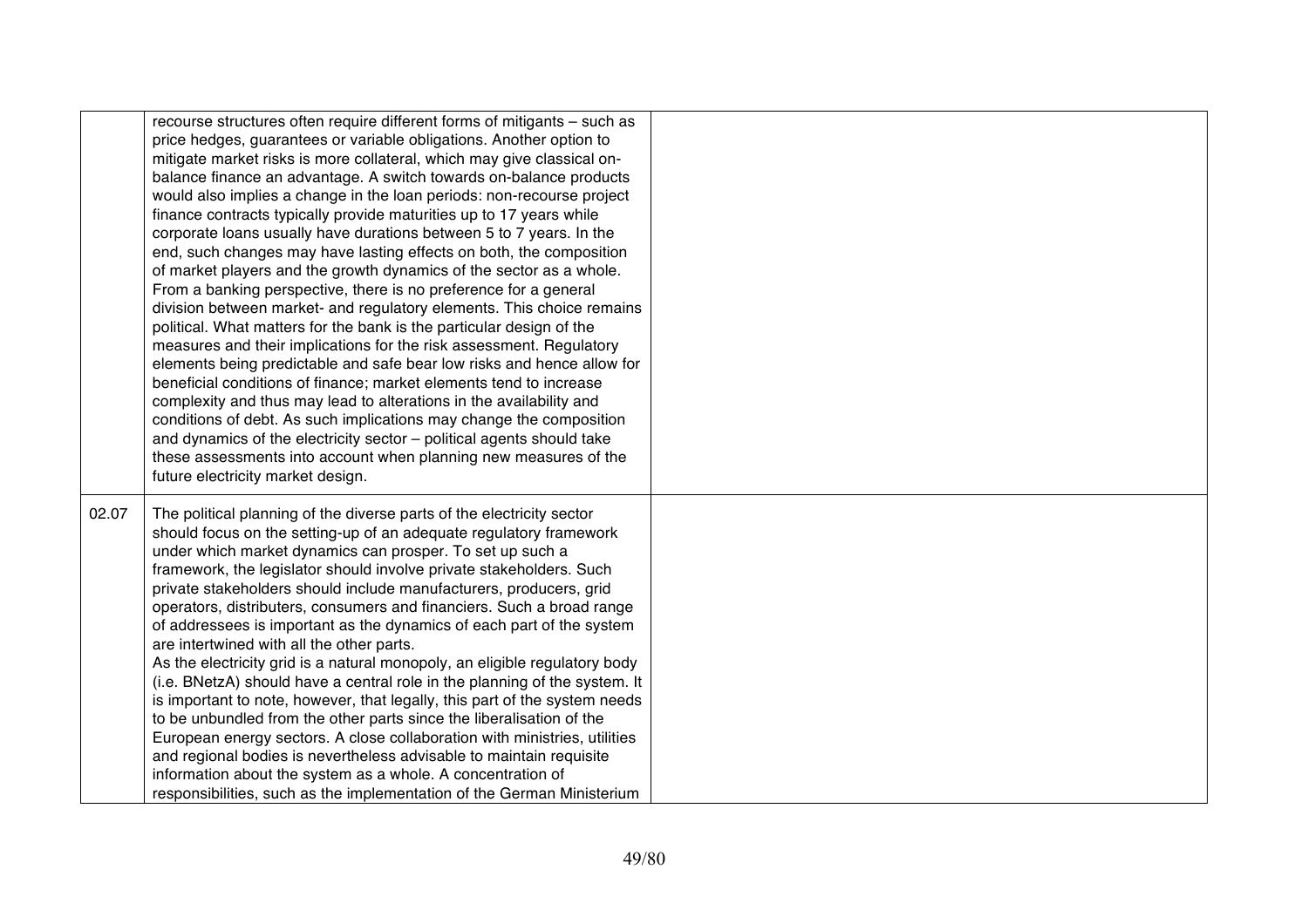|       | für Wirtschaft und Energie, may help to acquire additional legislative<br>impact.                                                                                                                                                                                                                                                                                                                                                                                                                                                                                                                                                                                                                                                                                                                                                                                                 |                                                                                                                                                                                                                                                                                                                                                                                                                                                                                                                                                                                                                                                       |
|-------|-----------------------------------------------------------------------------------------------------------------------------------------------------------------------------------------------------------------------------------------------------------------------------------------------------------------------------------------------------------------------------------------------------------------------------------------------------------------------------------------------------------------------------------------------------------------------------------------------------------------------------------------------------------------------------------------------------------------------------------------------------------------------------------------------------------------------------------------------------------------------------------|-------------------------------------------------------------------------------------------------------------------------------------------------------------------------------------------------------------------------------------------------------------------------------------------------------------------------------------------------------------------------------------------------------------------------------------------------------------------------------------------------------------------------------------------------------------------------------------------------------------------------------------------------------|
| 03.07 | The more market elements are installed, the higher the need for an<br>adaptive planning process, as market developments cannot be<br>predicted in detail – and neither can their effects on other parts of the<br>system. As the object of governance is the evolving electricity sector,<br>the governance system needs to incorporate negative feedback<br>mechanisms that provide agents with information about the sectors<br>development in order to qualify them to take responsible action. In<br>general: static goals trigger problems with uncertain market dynamics;<br>static means (i.e. the static FIT within the EEG) trigger unintended<br>consequences in other parts of the system (i.e. rising EEG-costs for<br>consumers). Design guidelines for a smart regulatory scheme should<br>involve negative feedback mechanisms and rule-based decision-<br>making. |                                                                                                                                                                                                                                                                                                                                                                                                                                                                                                                                                                                                                                                       |
| 04.07 | As the profitability of own electricity consumption depends largely on<br>the regulatory framework, the stability of this framework is the more<br>important the higher the percentage of own electricity consumption.                                                                                                                                                                                                                                                                                                                                                                                                                                                                                                                                                                                                                                                            |                                                                                                                                                                                                                                                                                                                                                                                                                                                                                                                                                                                                                                                       |
| 05.07 | see above (see answer 04.07 above)                                                                                                                                                                                                                                                                                                                                                                                                                                                                                                                                                                                                                                                                                                                                                                                                                                                |                                                                                                                                                                                                                                                                                                                                                                                                                                                                                                                                                                                                                                                       |
|       |                                                                                                                                                                                                                                                                                                                                                                                                                                                                                                                                                                                                                                                                                                                                                                                                                                                                                   |                                                                                                                                                                                                                                                                                                                                                                                                                                                                                                                                                                                                                                                       |
| 01.08 | The question is not clear enough for me or I have too little knowledge<br>about it. If the solutions were totally market-based, there wouldn't be<br>any regulations at all. However, there will always be regulatory<br>component, because the electricity system works inside the country,<br>it's connected with other countries' system, it's taxed etc.                                                                                                                                                                                                                                                                                                                                                                                                                                                                                                                      | Having seen the other answers this question is now clearer to me. Thank you<br>for sending the summarised replies. Anyway, I agree with the European<br>paradigm of electricity market liberalisation, however I think that power<br>generation should stay regulated to some extent, because there are big<br>differences in power production between different European states. Without a<br>proper coordination and regulation only market-based instruments will not<br>solve all problems. Transmission and distribution should remain regulated;<br>however, once again it requires strong collaboration between different actors<br>in Europe. |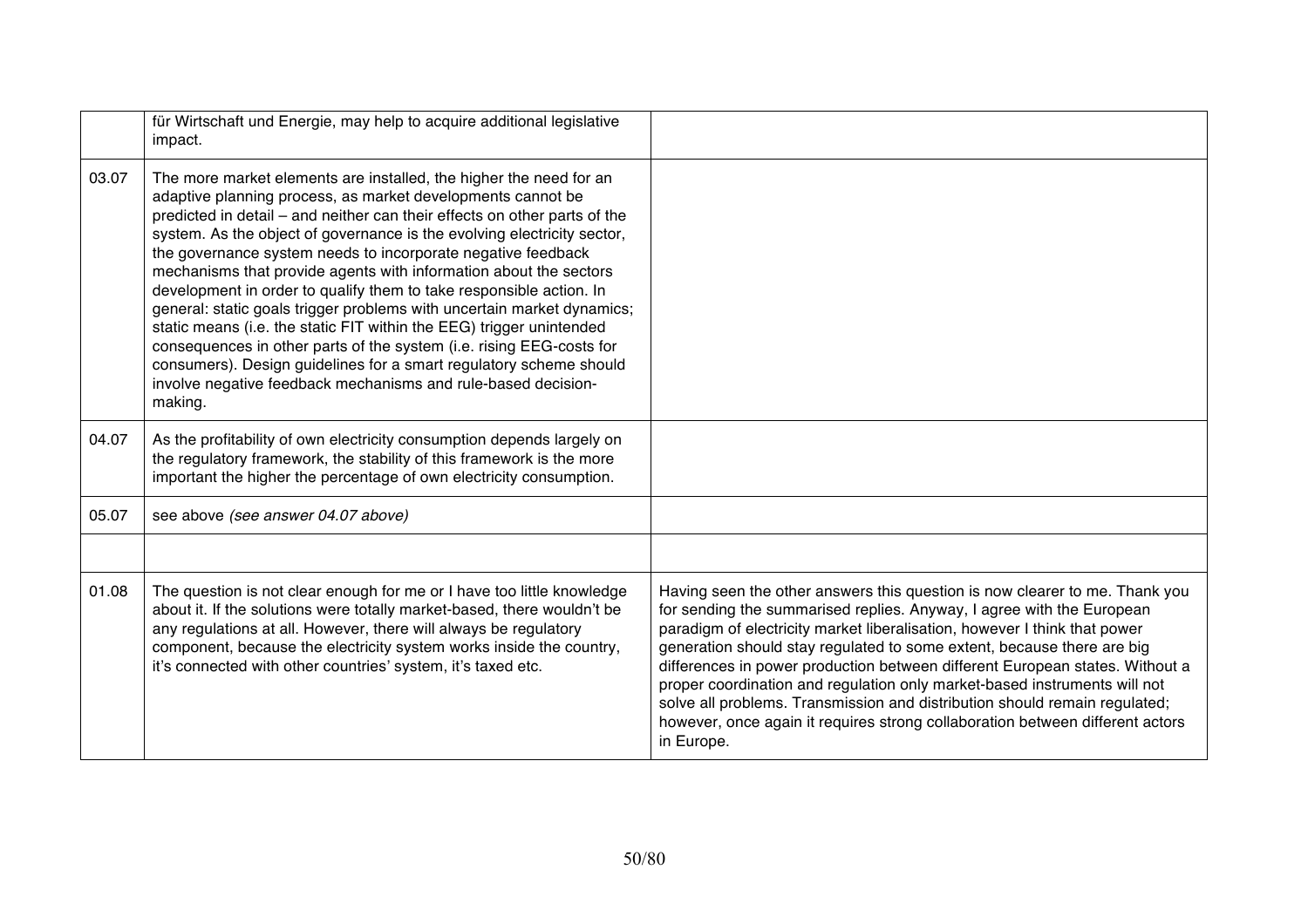| 02.08 | State should have responsibility for planning the system as a whole,<br>however state should do it in close cooperation with DSO's, TSO's and<br>representatives of civic society. It tackles the issue of governance,<br>financial support for developing technologies, environmental protection<br>and energy security.                  |  |
|-------|--------------------------------------------------------------------------------------------------------------------------------------------------------------------------------------------------------------------------------------------------------------------------------------------------------------------------------------------|--|
| 03.08 | It should be governed in a multi-level way. The information should flow<br>from the lowest levels of territorial units to the central level just for<br>gathering and analysing them. However, the system should be divided<br>into smaller units so governance would take place at local level so it<br>would enable better coordination. |  |
| 04.08 | The production of power would be more sustainable and efficient. The<br>more independence would be shifted to single stakeholders. The<br>system would promote smaller producers than large utilities.                                                                                                                                     |  |
| 05.08 | The production of power would be even more sustainable and efficient.                                                                                                                                                                                                                                                                      |  |
|       |                                                                                                                                                                                                                                                                                                                                            |  |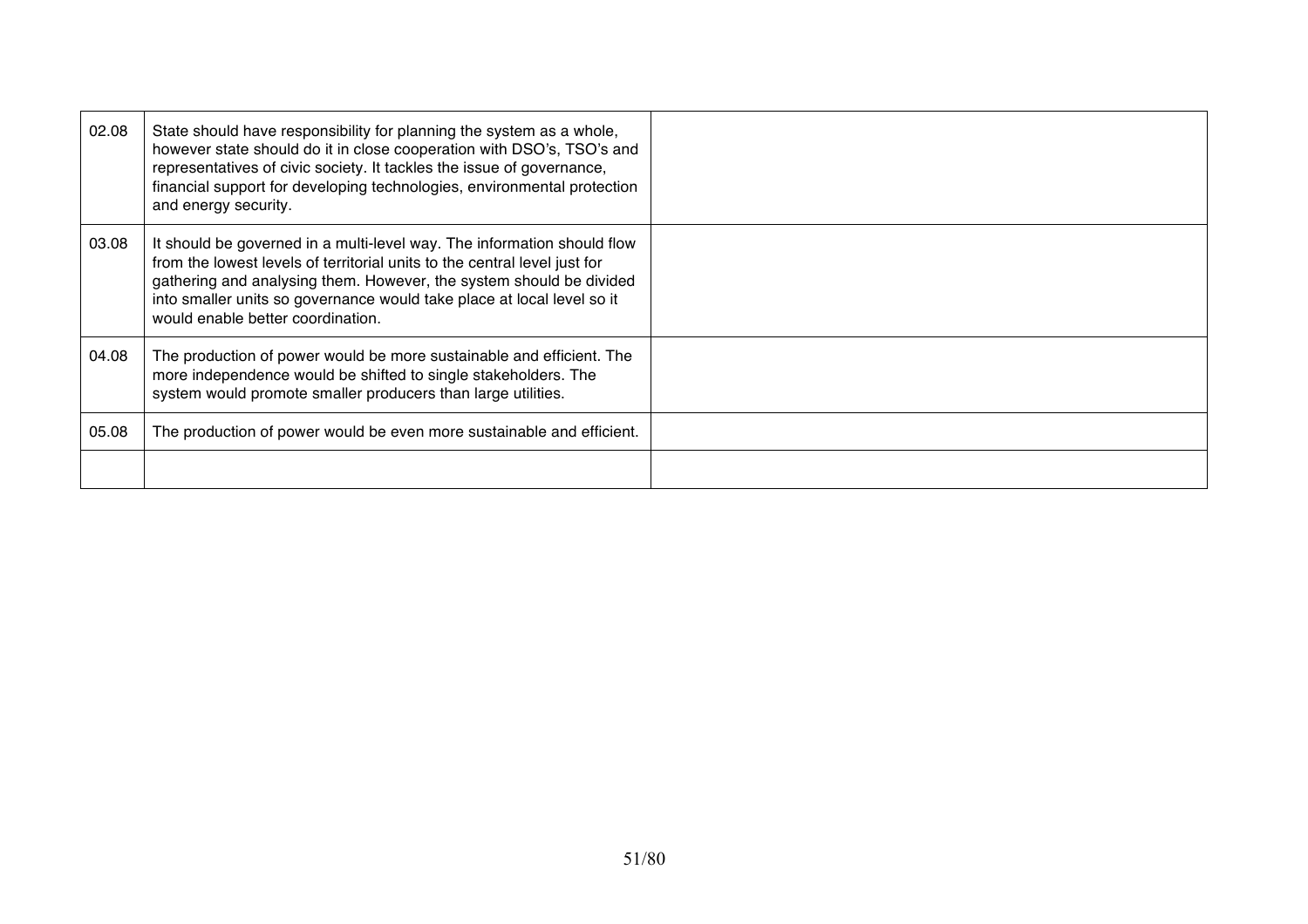| 01.09 | The transmission (I would include distribution grid as well in this<br>category) part, which is deemed to be natural monopoly, could be<br>regulatory-based. That is, the regulatory body and the operation of<br>transmission bodies (companies or other agencies) should be bundling<br>to make sure that the tariff was set in a reasonable way and the access<br>of the third parties.<br>Other parts of the system, including the generation and retail, which<br>could be market-based and with multi-sellers and multi-buyers.<br>The dispatching center would be one part of the competition in<br>generation system. | (1.19 & XX.24) Inspired from some peer comments, I would like to add a<br>temporal limit on the consensus (market-based for generation/retails, and<br>natural monopoly for the transmission), limited to short- to medium- term. In<br>fact, as the original idea, the natural monopoly means that one single supplier<br>can provide the lowest price due to the rising return to scale (paralleled lines<br>impossible and infeasible economically). But this might be invalid and<br>outdated with the technology progress (e.g. in the communication sector), or<br>competition in some other forms, or beyond the "power line" sector. In a future<br>world with enough large prosumers and suppliers, if (!) this is true, I would<br>tend to believe that the competition between the grid and the consumers on<br>the reliability of electricity supply (with means of storage, interruptible supply<br>with the grid ancillary service) would exist. This is reflected in the worrying of<br>future role of grid as "Death spiral", where a condition of the grid service in<br>which costs rapidly increase as a result of changes in the covered electricity<br>volume. So the grid part of the system will be exposed into the competition,<br>and it will not need to be regulated in some degree. Grid might not disappear,<br>but also can't do strategic market behavior as now.<br>Of course, this change is very radical and only possible in a long-term horizon.<br>This paper analysed this balance development between solar PV system and<br>grid from overall cost perspective<br>(www.sciencedirect.com/science/article/pii/S0301421515001111). It could be<br>a foundation for some further more detailed and data-oriented discussion. |
|-------|-------------------------------------------------------------------------------------------------------------------------------------------------------------------------------------------------------------------------------------------------------------------------------------------------------------------------------------------------------------------------------------------------------------------------------------------------------------------------------------------------------------------------------------------------------------------------------------------------------------------------------|--------------------------------------------------------------------------------------------------------------------------------------------------------------------------------------------------------------------------------------------------------------------------------------------------------------------------------------------------------------------------------------------------------------------------------------------------------------------------------------------------------------------------------------------------------------------------------------------------------------------------------------------------------------------------------------------------------------------------------------------------------------------------------------------------------------------------------------------------------------------------------------------------------------------------------------------------------------------------------------------------------------------------------------------------------------------------------------------------------------------------------------------------------------------------------------------------------------------------------------------------------------------------------------------------------------------------------------------------------------------------------------------------------------------------------------------------------------------------------------------------------------------------------------------------------------------------------------------------------------------------------------------------------------------------------------------------------------------------------------------------------------------|
| 02.09 | The owners of the corresponding property have the responsibility to<br>plan its future, and they would do that by themselves.<br>Typically, the TSO have the responsibility to invest on the grid system,<br>and maintain a working balance capacity market.<br>The government is responsible for planning the system as a whole, but<br>to what degree this plan involves is an open question. It can include<br>(but not limited) in rules, market framework (e.g. capacity market), and<br>spatially-relevant usage plan, and large-scale, cross-border projects,<br>nationalisation of some assets etc.                   | No change. To what extend the planning needed and with which criteria (value<br>standard) to plan seems very controversial.                                                                                                                                                                                                                                                                                                                                                                                                                                                                                                                                                                                                                                                                                                                                                                                                                                                                                                                                                                                                                                                                                                                                                                                                                                                                                                                                                                                                                                                                                                                                                                                                                                        |
| 03.09 | Effective coordination: government has the authority to allocate power<br>resource in clear-defined emergency situation. Maybe it is too general<br>answer, I am not very clear yet.<br>Efficient coordination: TSO and dispatching center are the key roles to                                                                                                                                                                                                                                                                                                                                                               | (1.13) (Some additional words on the understanding) I interpret the "overall<br>coordination" targeting to keep the system balanced, reliable, and safety.<br>Roles of TSO and ISO are both important, but the way they keep balance of<br>the system at each second should/could be market-oriented (e.g. auction,                                                                                                                                                                                                                                                                                                                                                                                                                                                                                                                                                                                                                                                                                                                                                                                                                                                                                                                                                                                                                                                                                                                                                                                                                                                                                                                                                                                                                                                |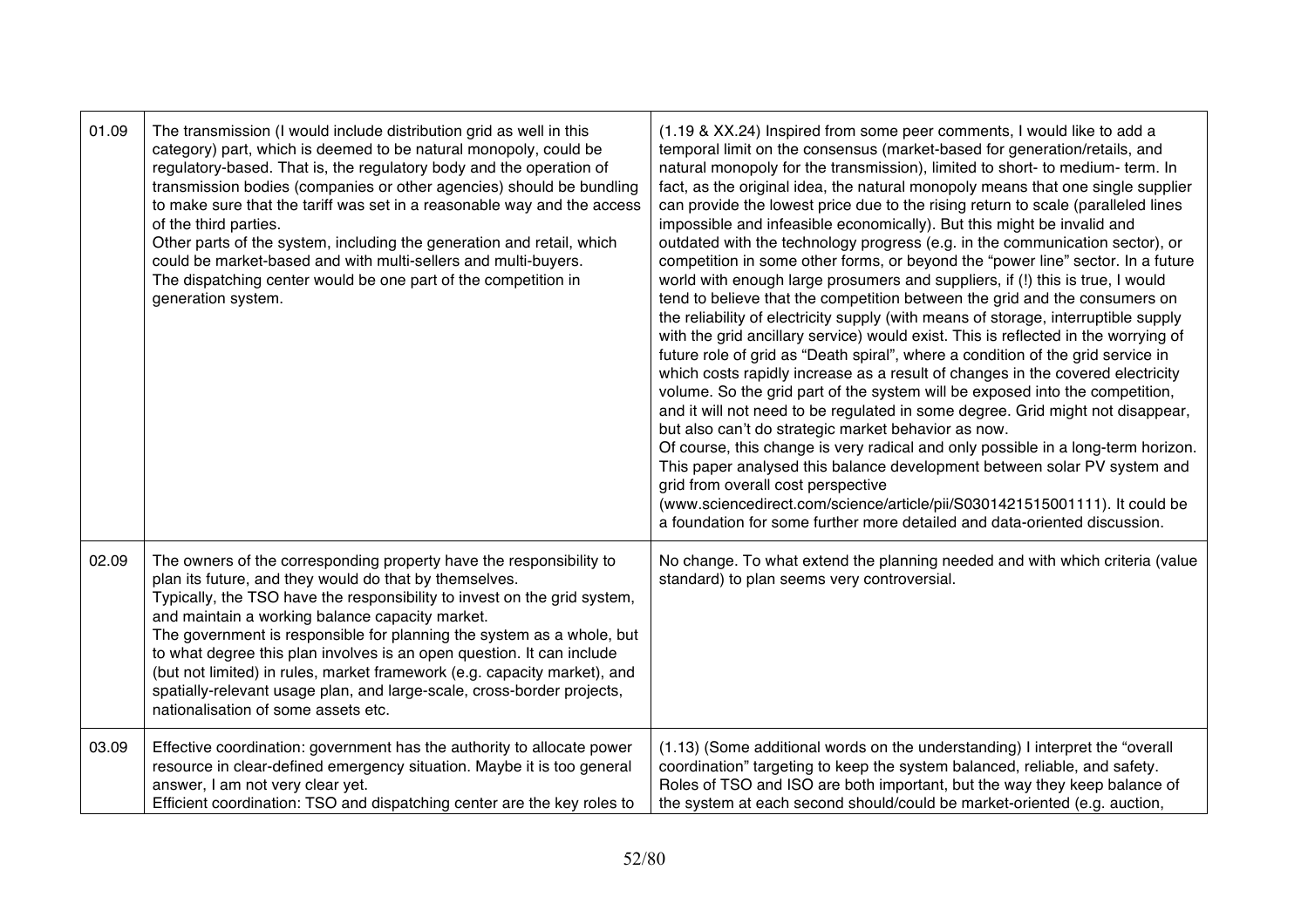|       | link generation and consumers together. They should be in strict<br>regulation and monitoring. As well, maybe too general and not very<br>clear yet for me.                                                                                                                                                                                                                                                                                                                                                                                                                                                                                                                                                                                   | purchase of balance source etc.).                                                                                                                                                                                                                                                                                                                                 |
|-------|-----------------------------------------------------------------------------------------------------------------------------------------------------------------------------------------------------------------------------------------------------------------------------------------------------------------------------------------------------------------------------------------------------------------------------------------------------------------------------------------------------------------------------------------------------------------------------------------------------------------------------------------------------------------------------------------------------------------------------------------------|-------------------------------------------------------------------------------------------------------------------------------------------------------------------------------------------------------------------------------------------------------------------------------------------------------------------------------------------------------------------|
| 04.09 | The further development of Germany current status could be this case.<br>The grid operators would have bigger challenge to face more and more<br>complicated situation. The technology (e.g. smart grid) and<br>management (e.g. more backup) countermeasures to adapt to<br>reduced, centralised electricity supply/demand modes are needed. To<br>a large degree, conventional fossil fuel generators with high operating<br>cost would be out of the market, and take only the backup and reserve<br>role. The flexibility of electricity usage for prosumer is enhanced.                                                                                                                                                                  |                                                                                                                                                                                                                                                                                                                                                                   |
| 05.09 | The predictability of system decline further. The demand response<br>would be important, otherwise, the system TSO must take a greater<br>role to invest on more resource to ensure the reliability and balance of<br>the power system.                                                                                                                                                                                                                                                                                                                                                                                                                                                                                                       | (1.19) Grid would NOT monopoly at all with market evolution and self-solution.<br>It becomes a public good to need the supporting role of regulators to keep it<br>alive and exerts benefit to the system (otherwise, the self-solution for the<br>reliability and credit capacity would be higher cost and risky).                                               |
|       |                                                                                                                                                                                                                                                                                                                                                                                                                                                                                                                                                                                                                                                                                                                                               |                                                                                                                                                                                                                                                                                                                                                                   |
| 01.10 | Primarily market-based: Dispatch decision of electricity market<br>(conventionals, renewables, flexibility options). Capacity payments<br>based on market-based auctions, while capacity needs estimated by a<br>central authority (regulated). Liberalised end-consumer tariffs. Primarily<br>regulation-based: Network operation & planning, Renewables<br>promotion scheme organisation                                                                                                                                                                                                                                                                                                                                                    | Primarily regulation-based: Network operation & planning, renewables<br>promotion scheme organisation (if promotion scheme is necessary. However<br>promotion scheme itself can be market-based, only scheme design needs<br>regulation), regulated inclusion of externalities of electricity generation<br>(nuclear hazard&waste, air pollution, health issues). |
| 02.10 | Capacity needs: a central authority that estimates the needed capacity<br>to ensure security of supply in respective year for which capacity<br>auction is held. Renewables promotion: a central authority needs to<br>organise auctions (if auction-based promotion scheme) or needs to set<br>the levels of the feed-in tariffs (if FIT scheme). Network operation &<br>planning: a central authority needs to regulate the network companies<br>(natural monopolies) and check network expansion plans. Dispatch.<br>end-consumer tariffs: planned and organised by market participants.<br>Overall system planning: The federal ministry responsible for energy<br>should be responsible for planning the system as a whole, e.g. setting | Overall system planning: The federal ministry responsible for energy should<br>be responsible for planning the system as a whole, e.g. setting the market<br>design rules, etc, based on climate targets being the result of an international<br>political process.                                                                                               |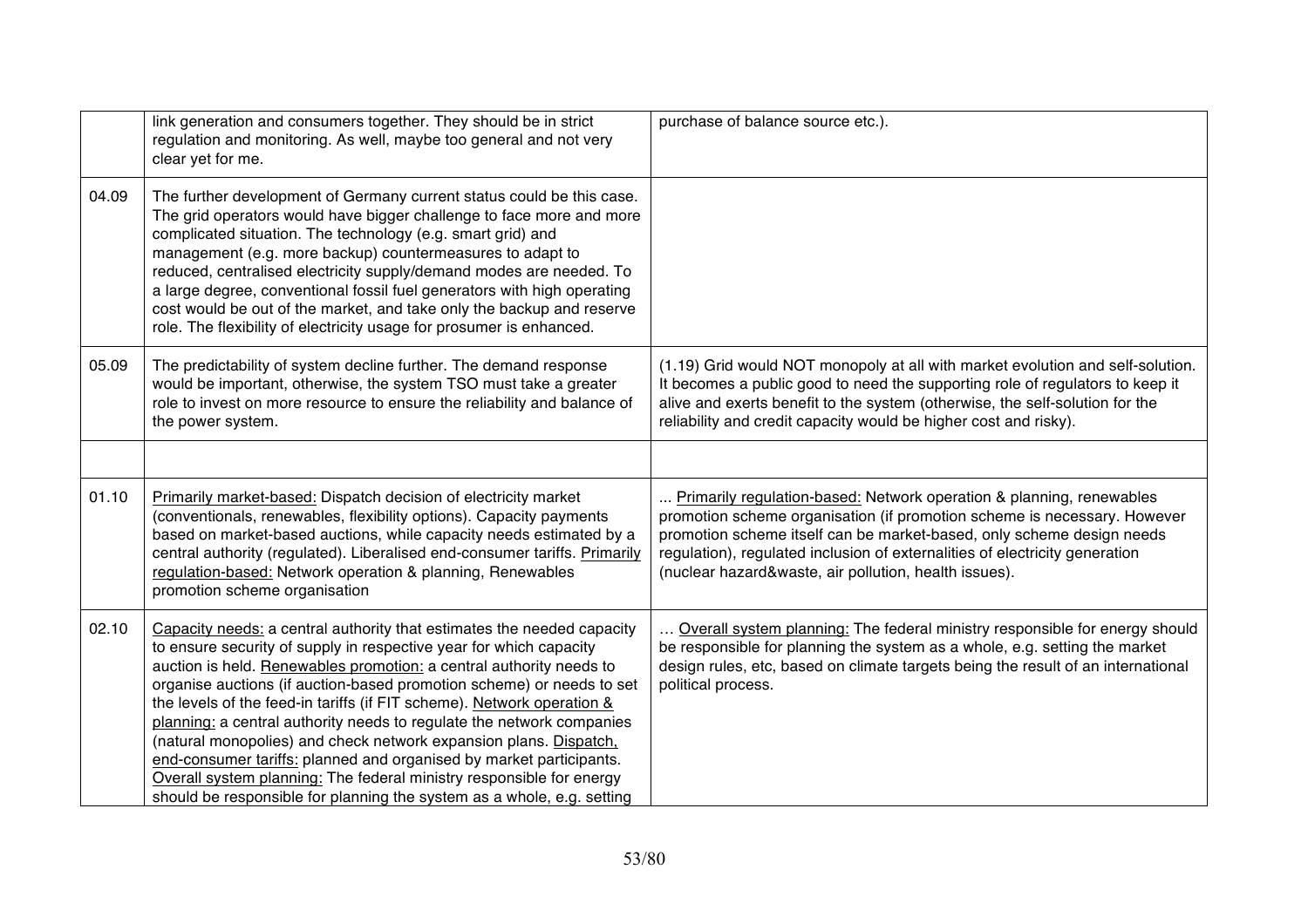|       | the market design rules, etc                                                                                                                                                                                                                                                                                                                                                                                                                                                                                                                                                                                                                                                                                                                                                    |  |
|-------|---------------------------------------------------------------------------------------------------------------------------------------------------------------------------------------------------------------------------------------------------------------------------------------------------------------------------------------------------------------------------------------------------------------------------------------------------------------------------------------------------------------------------------------------------------------------------------------------------------------------------------------------------------------------------------------------------------------------------------------------------------------------------------|--|
| 03.10 | The central authorities governing the capacity need estimates and the<br>renewables promotion scheme definition should closely interact or<br>even be in the same entity, as capacity need estimates are dependent<br>both on expected demand and renewables capacity. One could also<br>think of having all organised by the responsible federal ministry of<br>energy.                                                                                                                                                                                                                                                                                                                                                                                                        |  |
| 04.10 | If 25% of the electricity is self-consumed, one of the main questions<br>arising is, how the network infrastructure financing is organised. If self-<br>consumed energy is exempted from network tariffs, the base of paying<br>electricity consumers shrinks, rendering network tariffs higher and<br>incentivising self-consumption even more -> a vicious circle with<br>respect to the financing of the network infrastructure. Therefore, a<br>general base tariff for network infrastructure or some kind of other<br>financing scheme has to be thought of. The other parts of the system<br>should not be significantly affected by self-consumption, as this<br>translates simply into a lower demand seen by electricity producers (in<br>certain hours of the year). |  |
| 05.10 | If self-consumption rises to 50%, any quantity-based network tariff with<br>exemption of self-consumption is no longer possible. Or a flat rate for<br>network services or some other financing scheme have to be<br>implemented. The other parts of the system should not be significantly<br>affected by self-consumption, as this translates simply into a lower<br>demand seen by electricity producers (in certain hours of the year).                                                                                                                                                                                                                                                                                                                                     |  |
| 01.11 | In general: market-based. Exemptions: Natural monopoly (grid), market<br>failure/distortion (eg domination), market introduction (RES-support),<br>disproportion between private and public benefit (RES-support)                                                                                                                                                                                                                                                                                                                                                                                                                                                                                                                                                               |  |
| 02.11 | Each individual part should be subject to private governance; only the<br>exemptions should be managed by regulatory authorities; the system<br>as a whole has to be managed by private parties and regulatory                                                                                                                                                                                                                                                                                                                                                                                                                                                                                                                                                                  |  |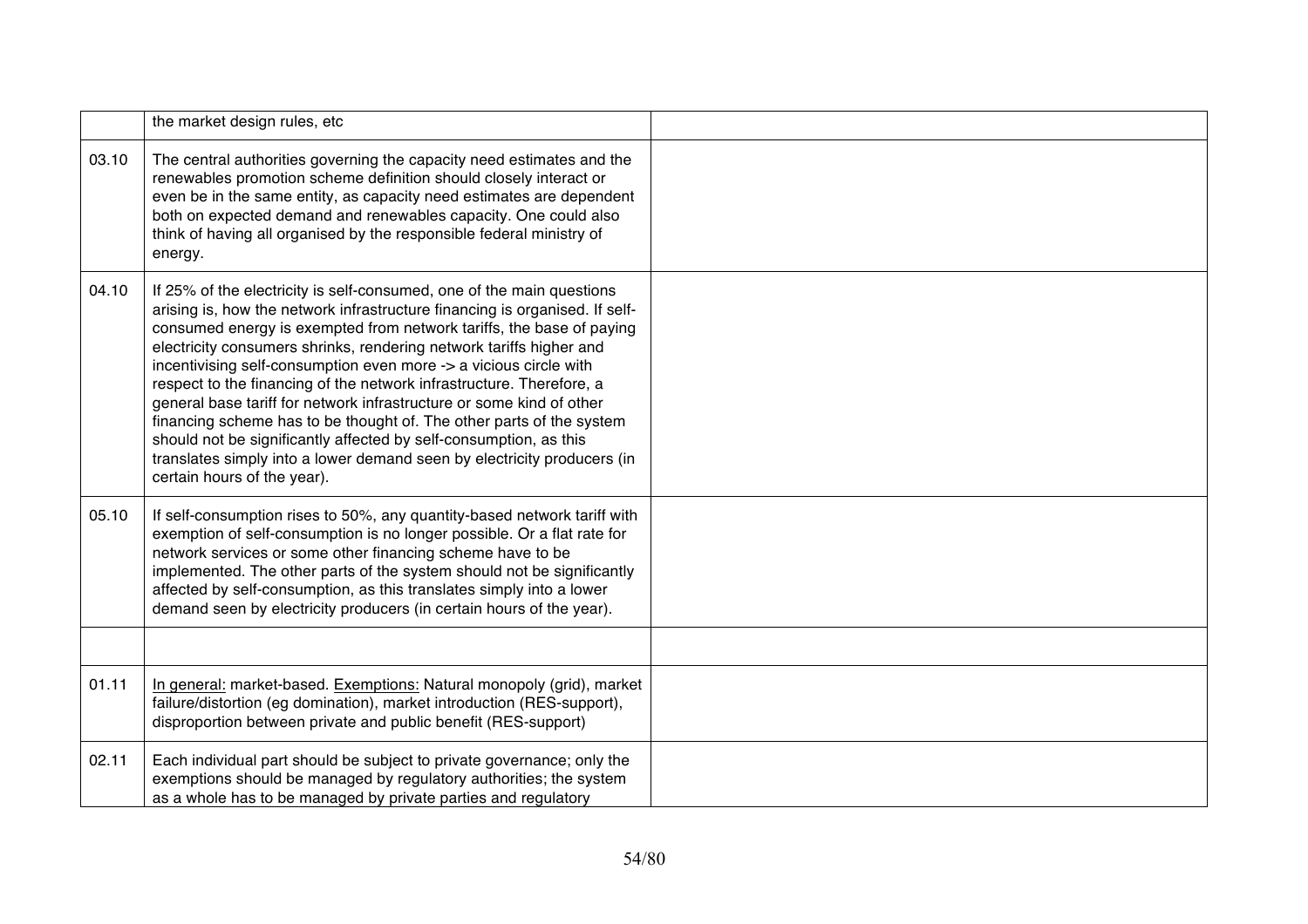|       | authorities on a well-balanced level-playing field which has to be<br>granted as a framework by the state.                                                                                                                                                                                                                                                                                                                            |  |
|-------|---------------------------------------------------------------------------------------------------------------------------------------------------------------------------------------------------------------------------------------------------------------------------------------------------------------------------------------------------------------------------------------------------------------------------------------|--|
| 03.11 | See above (see answer 02.11 above)                                                                                                                                                                                                                                                                                                                                                                                                    |  |
| 04.11 | A proper segmentation of the regulated and the market-based regimes<br>would also function in this kind of framework. Whenever a<br>disproportion between public and private optimisation occurs,<br>regulation would intervene. Eg when there is 25% or more private<br>production and the grid is used for stability, capacity prices for<br>infrastructure have to be implemented as an instrument to maintain<br>public benefits. |  |
| 05.11 | See above (see answer 04.11 above)                                                                                                                                                                                                                                                                                                                                                                                                    |  |
|       |                                                                                                                                                                                                                                                                                                                                                                                                                                       |  |
| 01.12 | A combination of energy-only market and focused (!) capacity market,<br>combined with increasing energy tax or ETS. Actors who produce own<br>electricity should nevertheless contribute to necessary system<br>services.                                                                                                                                                                                                             |  |
| 02.12 | State (and related actors) should introduce climate targets, standard<br>for grid stability, renewable energy targets, energy efficiency target and<br>tools, focused capacity market. Market should decide the rest - but in a<br>way that individuals, co-operatives have a fair access to market place.                                                                                                                            |  |
| 03.12 | n. a.                                                                                                                                                                                                                                                                                                                                                                                                                                 |  |
| 04.12 | n. a.                                                                                                                                                                                                                                                                                                                                                                                                                                 |  |
| 05.12 | This shouldn't be a problem as long as those actors take responsibility<br>for system stability / services and assuming, that we speak about<br>average own electricity consumption.                                                                                                                                                                                                                                                  |  |
|       |                                                                                                                                                                                                                                                                                                                                                                                                                                       |  |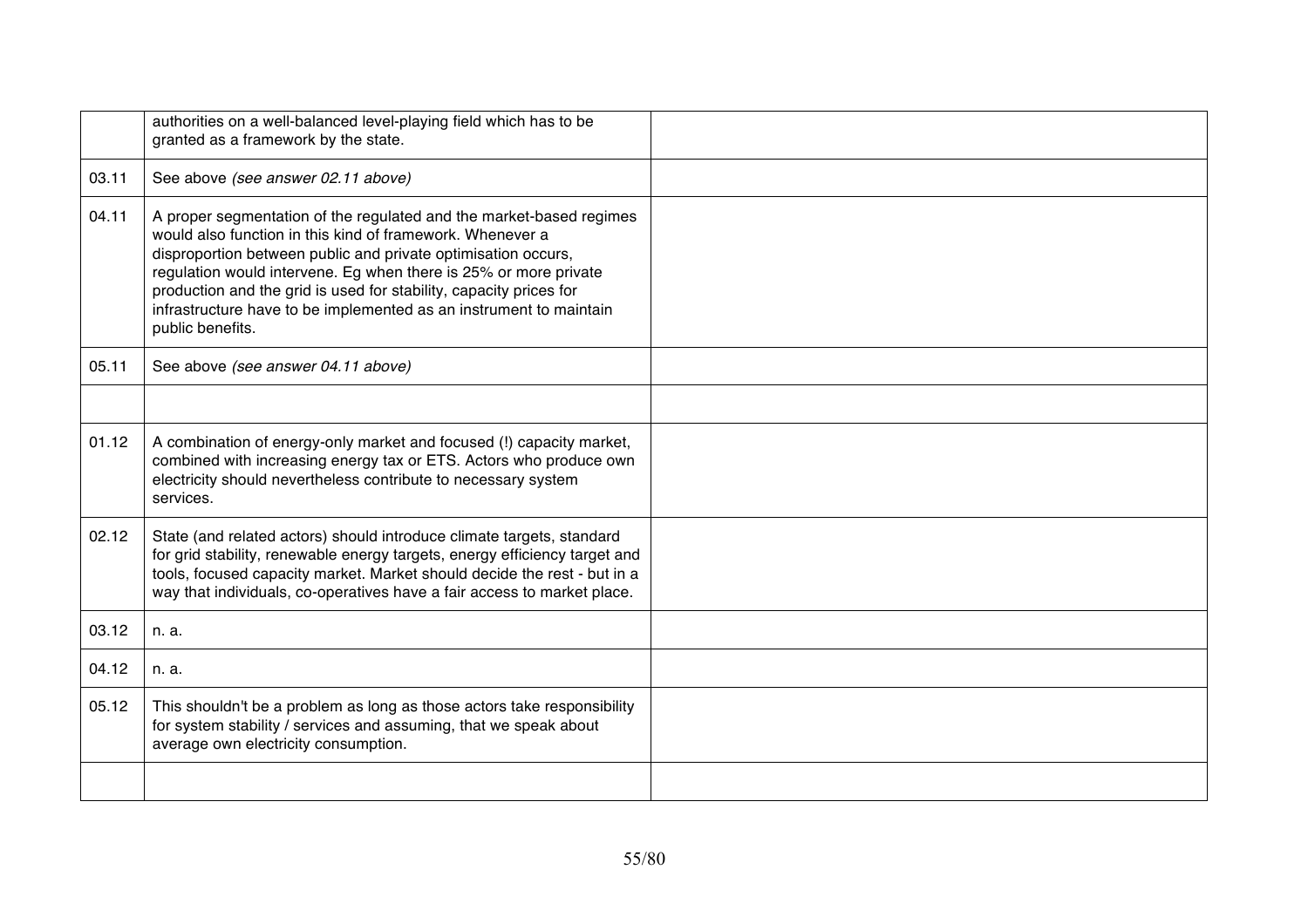| 01.13 | Policy sets targets and rules, regulation monitors them, and the market<br>fulfils them.                                                                                                                                                                                                                                                                                                                                                                 | The first question was about the division between market-based and<br>regulatory-based parts of the system.<br>As we know there is no general optimal setup of institutions. On the one hand<br>institutions have to regard proper incentives so that decision-making is<br>channeled into the direction wanted, on the other hand cultural traditions to a<br>large extent are important as to what kind of setup of institutions will lead to<br>success. The present setup of institutions regarding the promotion of<br>renewable energy has led to a number of follow-up problems that need to be<br>considered when we discuss the future institutional setup. At present the<br>addition of renewable energy plants is not synchronised with necessary<br>infrastructure. This is like producing cars in a country where there are no<br>roads. In addition the stability of the electricity system is in danger because<br>fluctuations in the renewable segment need to be compensated by other<br>plants guaranteeing stability. The price disparity between renewable plants<br>and other plants makes stabilising plants more and more uneconomic and<br>thus the system stability is in danger. But in the future the twofold market<br>structure (legally fixed prices for renewables and open market for all others)<br>has to be changed towards a unified market system. Regulation is necessary<br>to make sure that infrastructure develops in line with the increase in renewable<br>production and in order to make sure that renewables grow according to<br>targets.<br>As mentioned there is no optimum setup of institutions. What is much more<br>important is a learning process so that the rules of the game are adjusted<br>whenever this seems necessary. |
|-------|----------------------------------------------------------------------------------------------------------------------------------------------------------------------------------------------------------------------------------------------------------------------------------------------------------------------------------------------------------------------------------------------------------------------------------------------------------|------------------------------------------------------------------------------------------------------------------------------------------------------------------------------------------------------------------------------------------------------------------------------------------------------------------------------------------------------------------------------------------------------------------------------------------------------------------------------------------------------------------------------------------------------------------------------------------------------------------------------------------------------------------------------------------------------------------------------------------------------------------------------------------------------------------------------------------------------------------------------------------------------------------------------------------------------------------------------------------------------------------------------------------------------------------------------------------------------------------------------------------------------------------------------------------------------------------------------------------------------------------------------------------------------------------------------------------------------------------------------------------------------------------------------------------------------------------------------------------------------------------------------------------------------------------------------------------------------------------------------------------------------------------------------------------------------------------------------------------------------------------------------------------|
| 02.13 | Producers of renewable and non-renewable plan their investment and<br>production. Competition by auctioning investment slots. Production on<br>the basis of merit order. TSOs plan network investment. DSOs plan<br>network investment. A central agency is needed to coordinate<br>investment plans by producers and TSOs, could be the regulator.<br>DSOs need to develop IT tools and incentives to coordinate<br>autoproduction (virtual generation) | The second question was about responsibility within the system and for the<br>system as a whole. In order to synchronise infrastructure development and the<br>development of renewable production it may be a good idea to auction slots<br>for additional renewable production where ever infrastructure is available or<br>can be made available. This could be the task of the TSO's. Either under<br>supervision of the regulator or directly done by the regulator. A certain amount<br>of independence from direct government intervention seems necessary so that<br>direct interference by interested groups can be at least partly avoided.                                                                                                                                                                                                                                                                                                                                                                                                                                                                                                                                                                                                                                                                                                                                                                                                                                                                                                                                                                                                                                                                                                                                    |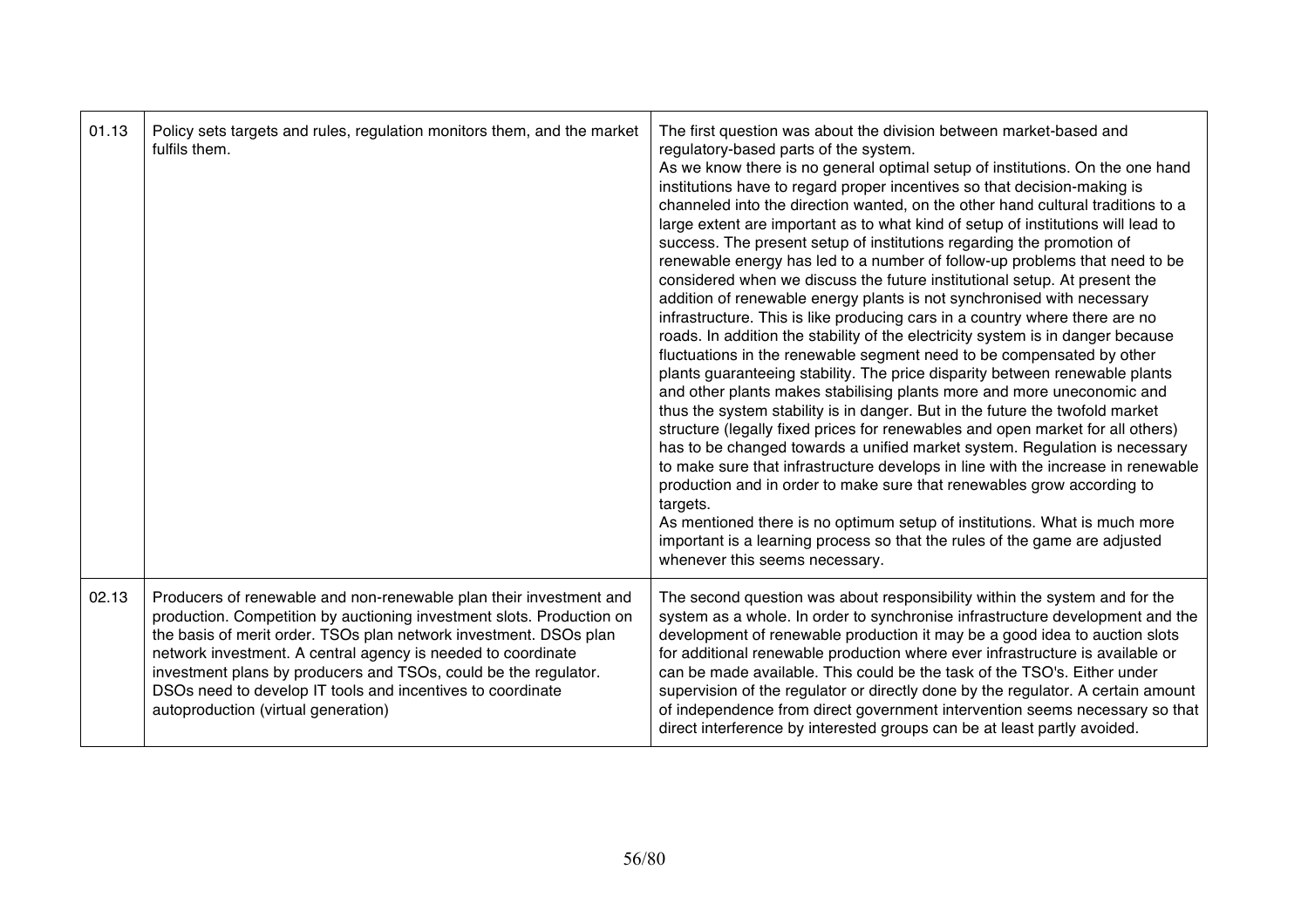| 03.13 | Medium-term investment needs analysed by central agency. Basis for<br>regular auctions.                                                                                                                                                                                                                                                                                                                                            | The third question was about the interaction between the actors and<br>institutions. A big problem in this context is the time lag between adjustment of<br>rules and arising problems. The first study about the problems of coordination<br>between renewables and infrastructure was published in 2005 10 years ago<br>and it took too long before adjustments were made. Efficient coordination<br>means flexibility. On the other hand regulations laid down in a law that has to<br>be accepted in a parliamentary way are extremely inflexible. If the task of the<br>government is to set targets rather than to intervene into the coordination of<br>the process by a higher degree of flexibility could be possible.                                                                                                                                                                                                                                                                                                                                                                                                                                                                                        |
|-------|------------------------------------------------------------------------------------------------------------------------------------------------------------------------------------------------------------------------------------------------------------------------------------------------------------------------------------------------------------------------------------------------------------------------------------|------------------------------------------------------------------------------------------------------------------------------------------------------------------------------------------------------------------------------------------------------------------------------------------------------------------------------------------------------------------------------------------------------------------------------------------------------------------------------------------------------------------------------------------------------------------------------------------------------------------------------------------------------------------------------------------------------------------------------------------------------------------------------------------------------------------------------------------------------------------------------------------------------------------------------------------------------------------------------------------------------------------------------------------------------------------------------------------------------------------------------------------------------------------------------------------------------------------------|
| 04.13 | Depends on degree of independence from network. Could be zero if<br>full backup power is needed, could be 100% if autoproduction leads to<br>no need for backup from network. Leads to completely different<br>scenarios.                                                                                                                                                                                                          | Regarding the questions relating to higher share of 25 or 50% renewable<br>production by consumers many different scenarios are possible I must<br>honestly say that my fantasy is not sufficient to imagine all these different<br>scenarios without going into any more details about a lot of the framework<br>parameters. Autoproduction is no problem as long no system backup is<br>desired. Consumers that produces for his own needs can do so and of course<br>have to take the risk of insufficient production at certain times.<br>If however autoproducers are connected in order to partly supply other<br>consumers and partly need the network to back up their own needs a lot of<br>additional infrastructure is necessary to solve all the information and control<br>problems in such a system. Network operators have to adjust their role and a<br>lot of innovation is needed. Nobody knows the answer about the best<br>arrangement and so my answer would be that the best arrangement is one<br>where we find out the answer step-by-step and also allow different<br>approaches at least for a certain time. Again this is a learning process. A kind<br>of experimental stage is necessary. |
| 05.13 | See above (see answer 04.13 above)                                                                                                                                                                                                                                                                                                                                                                                                 | See answer 04.13 above                                                                                                                                                                                                                                                                                                                                                                                                                                                                                                                                                                                                                                                                                                                                                                                                                                                                                                                                                                                                                                                                                                                                                                                                 |
|       |                                                                                                                                                                                                                                                                                                                                                                                                                                    |                                                                                                                                                                                                                                                                                                                                                                                                                                                                                                                                                                                                                                                                                                                                                                                                                                                                                                                                                                                                                                                                                                                                                                                                                        |
| 01.14 | In my opinion the division should be determined on the one hand by<br>the type of (technology) supply market and system service under<br>consideration/investigation and on the other hand on the costs and<br>lifetime characteristics of the infrastructure entity. For example:<br>Technologies with high investment but barley marginal cost on the one<br>hand and longtime economical and technological lifetimes (wind, PV, | In Principle I stick to my answer of the 1 <sup>st</sup> round, that the definition of the<br>devision between market and regulated based parts should be determined by<br>the type and cost structure of the technologies in the market. Real capital-<br>intensive technologies like RES as well as nuclear will never be able to handle<br>the high financing risks on the completely free and liberalised market without<br>hedging the investment risked though high risk premiums (compare historic or                                                                                                                                                                                                                                                                                                                                                                                                                                                                                                                                                                                                                                                                                                           |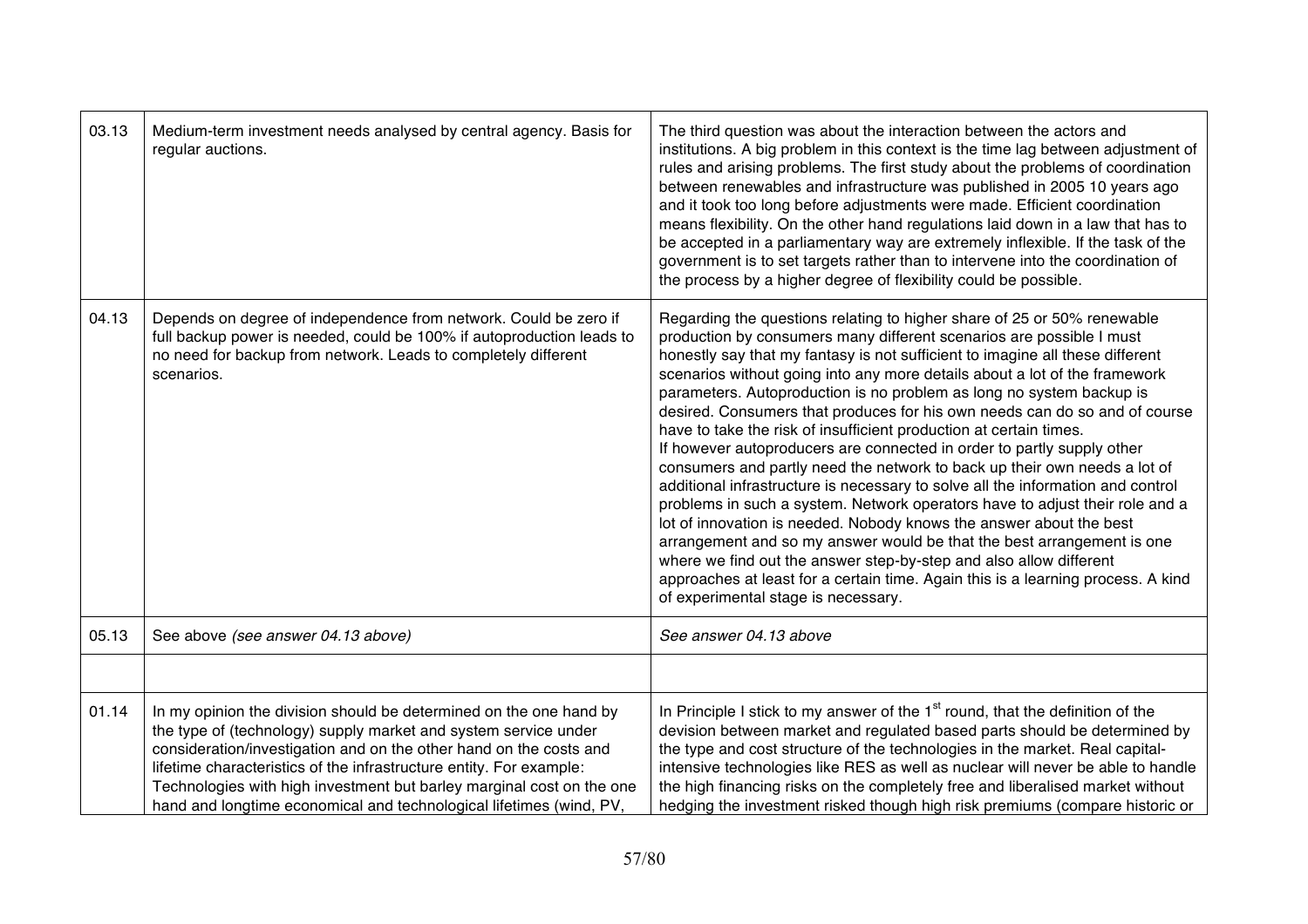| grid and sometimes storage and base-load technologies) suffer from      | current investment decisions in RES and nuclear, where no investments would         |
|-------------------------------------------------------------------------|-------------------------------------------------------------------------------------|
| high financing risks in a liberalised and therefore more or less        | have been undertake without the takeover of risks by the state or end               |
| unpredictable future development of (wholesale) market prices and       | consumer (see EEG mechanism or contract for differences and the state               |
| regulation frameworks. In these cases risks can be decreased by being   | guarantee of payment of a loan for the new build Hinkley Point C Nuclear            |
| hedged by some kind off accountable and big insurance institution the   | Power Plant in UK). In the end high risk premiums makes the system                  |
| best (e.g. the state) or by a widespread diversification of the risk    | unnecessarily expensive from a macro-economic perspective.                          |
| through many risk takers (e.g. the millions of end consumers). By doing | Therefore I would agree with the answer of other respondents that generation        |
| so, cost of capital (and therefor the "system costs") can be kept low.  | sector can (in principle) be organised market-based but only to a certain           |
| This would probably lead to the lowest macro-economic costs.            | extent. And that the market-based area also require a certain amount of             |
|                                                                         | regulation, especially if there is the political will to transform the system to a  |
|                                                                         | renewable-based one with high share of volatile RES (VRE) with high capital         |
|                                                                         | cost. So yes, development/deployment of RE would require a more regulated           |
|                                                                         | environment (1.10, 1.11, 1.16, 1.17) on the generation sector.                      |
|                                                                         | I think that the need for the grid sector as natural monopoly to be completely      |
|                                                                         | regulated is unquestioned.                                                          |
|                                                                         | The retail sector though can be organised by a liberalised market. Although         |
|                                                                         | local RES direct marketing and prosumer concepts do not require a "market"          |
|                                                                         | at all.                                                                             |
|                                                                         | I also agree with other respondents that IF the generation sector is completely     |
|                                                                         | market-based we will probably need some kind of capacity payments in the            |
|                                                                         | future (with high share of RES), but not yet! And that's for the same reason as     |
|                                                                         | mentioned above: Probably no one will invest in capital-intensive technologies      |
|                                                                         | in a market environment with no possibility of long-term price development          |
|                                                                         | predictions as well as very volatile short-term price developments because of       |
|                                                                         | high shares of VRE in the systems. A capacity market could lower the involved       |
|                                                                         | risks.                                                                              |
|                                                                         | So in the end I stick to my general opinion, that it is all about handling the risk |
|                                                                         | to attract new capital for investment. But I am not able the determine in the       |
|                                                                         | end weather the marked-based or the political-based induced risks will play a       |
|                                                                         | more important role. Although for now I tended to believe that market risks are     |
|                                                                         | more complex and expansive to handle.                                               |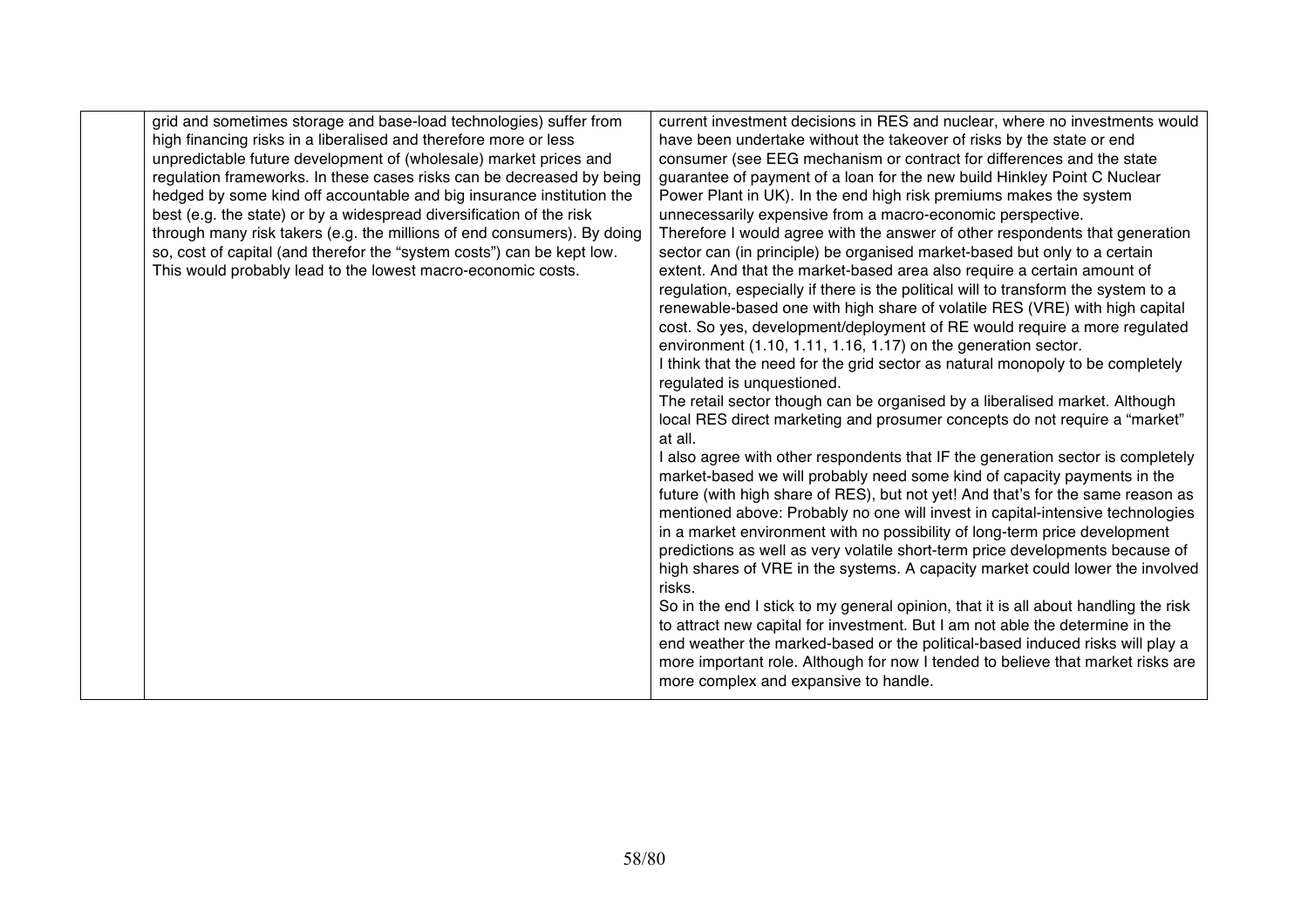| 02.14 | This question depends on (a) the kind of system one wants do have,<br>(b) at within which time frame the system should undergo a transition<br>path and (c) the (spatial) boundary definition of the system under<br>discussion. If we follow a normative goal like being formulated in the<br>German energy concept of 2011, the transition of the system and be<br>accelerated if 'innovation niches' for specific technologies, business<br>models and (new) consumer behavior are being created by specific<br>"economic development zones" (e.g. the EEG, direct marketing of<br>RES-E via the former 'green electricity privilege'). Therefore the<br>answer is:<br>- As long as we have no "level-playing-field" (e.g. in the generation<br>sector by not internalised external costs), the regulator needs to<br>intervene with specific instruments to at least converge to fair market<br>conditions for every market participant.<br>- The grid is generally accepted of been a natural monopoly and must<br>therefore be regulated at all times.<br>- The supply side can be organised by market forces as long as there<br>are no unequal market entry and market participation conditions (e.g. if<br>there are fair market conditions in place, e.g. by enforced EU<br>directives). | For the second questions I also stick to my previous answers of the 1 <sup>st</sup> round.<br>Although I deeply think that the security of supply should be a public good, or<br>public service respectively. But I am not sure if capacity needs should be<br>determined [only] by regulatory-based processes (1.10). What do I mean by<br>that?<br>1) In my opinion the state needs to ensure every end consumer to have the<br>level of security of supply (SoS) he wants and that the general<br>assumption/obligation about the level should be the need for almost 100% of<br>SoS around the clock.<br>2) But I believe that we can lower the total system (backup) costs, if we leave<br>the decision of really requiring a 100% SoS-level to the end consumer itself.<br>So in the end every end consumer can refrain from the 100% level and offer a<br>lower level on needed SoS to its utility company in exchange to a lower tariff,<br>DSM measures of storage usage.<br>Therefore some mixture of regulated and market-based approach would be<br>helpful to reach SoS a the lowest costs (e.g. similar to the decentralised<br>capacity market concept).<br>Furthermore, I would go along with respondent (2.19), who mentions the need<br>to keep grid and generation planning together. Especially with higher shares of<br>VRE the need for more regulated approaches or a hybrid approach of price<br>and quantity instruments (1.19) is necessary in my opinion. But this does not<br>mean that the deployment of RES should follow the speed of grid extension,<br>but rather to better harmonise the process in total.<br>I also go along with the tree respondents (2.7, 2.8, 2.11) to explicitly including<br>stakeholder participation as well as an explicit need for target setting, either<br>"governmental" for RE, CHP, (2.4, 2.5, 2.9, 2.10, 2.12, 2.16, 2.17, 2.21), but<br>NOT for DSM! |
|-------|----------------------------------------------------------------------------------------------------------------------------------------------------------------------------------------------------------------------------------------------------------------------------------------------------------------------------------------------------------------------------------------------------------------------------------------------------------------------------------------------------------------------------------------------------------------------------------------------------------------------------------------------------------------------------------------------------------------------------------------------------------------------------------------------------------------------------------------------------------------------------------------------------------------------------------------------------------------------------------------------------------------------------------------------------------------------------------------------------------------------------------------------------------------------------------------------------------------------------------------------------------------------------------------------------|--------------------------------------------------------------------------------------------------------------------------------------------------------------------------------------------------------------------------------------------------------------------------------------------------------------------------------------------------------------------------------------------------------------------------------------------------------------------------------------------------------------------------------------------------------------------------------------------------------------------------------------------------------------------------------------------------------------------------------------------------------------------------------------------------------------------------------------------------------------------------------------------------------------------------------------------------------------------------------------------------------------------------------------------------------------------------------------------------------------------------------------------------------------------------------------------------------------------------------------------------------------------------------------------------------------------------------------------------------------------------------------------------------------------------------------------------------------------------------------------------------------------------------------------------------------------------------------------------------------------------------------------------------------------------------------------------------------------------------------------------------------------------------------------------------------------------------------------------------------------------------------------------------------------------|
|-------|----------------------------------------------------------------------------------------------------------------------------------------------------------------------------------------------------------------------------------------------------------------------------------------------------------------------------------------------------------------------------------------------------------------------------------------------------------------------------------------------------------------------------------------------------------------------------------------------------------------------------------------------------------------------------------------------------------------------------------------------------------------------------------------------------------------------------------------------------------------------------------------------------------------------------------------------------------------------------------------------------------------------------------------------------------------------------------------------------------------------------------------------------------------------------------------------------------------------------------------------------------------------------------------------------|--------------------------------------------------------------------------------------------------------------------------------------------------------------------------------------------------------------------------------------------------------------------------------------------------------------------------------------------------------------------------------------------------------------------------------------------------------------------------------------------------------------------------------------------------------------------------------------------------------------------------------------------------------------------------------------------------------------------------------------------------------------------------------------------------------------------------------------------------------------------------------------------------------------------------------------------------------------------------------------------------------------------------------------------------------------------------------------------------------------------------------------------------------------------------------------------------------------------------------------------------------------------------------------------------------------------------------------------------------------------------------------------------------------------------------------------------------------------------------------------------------------------------------------------------------------------------------------------------------------------------------------------------------------------------------------------------------------------------------------------------------------------------------------------------------------------------------------------------------------------------------------------------------------------------|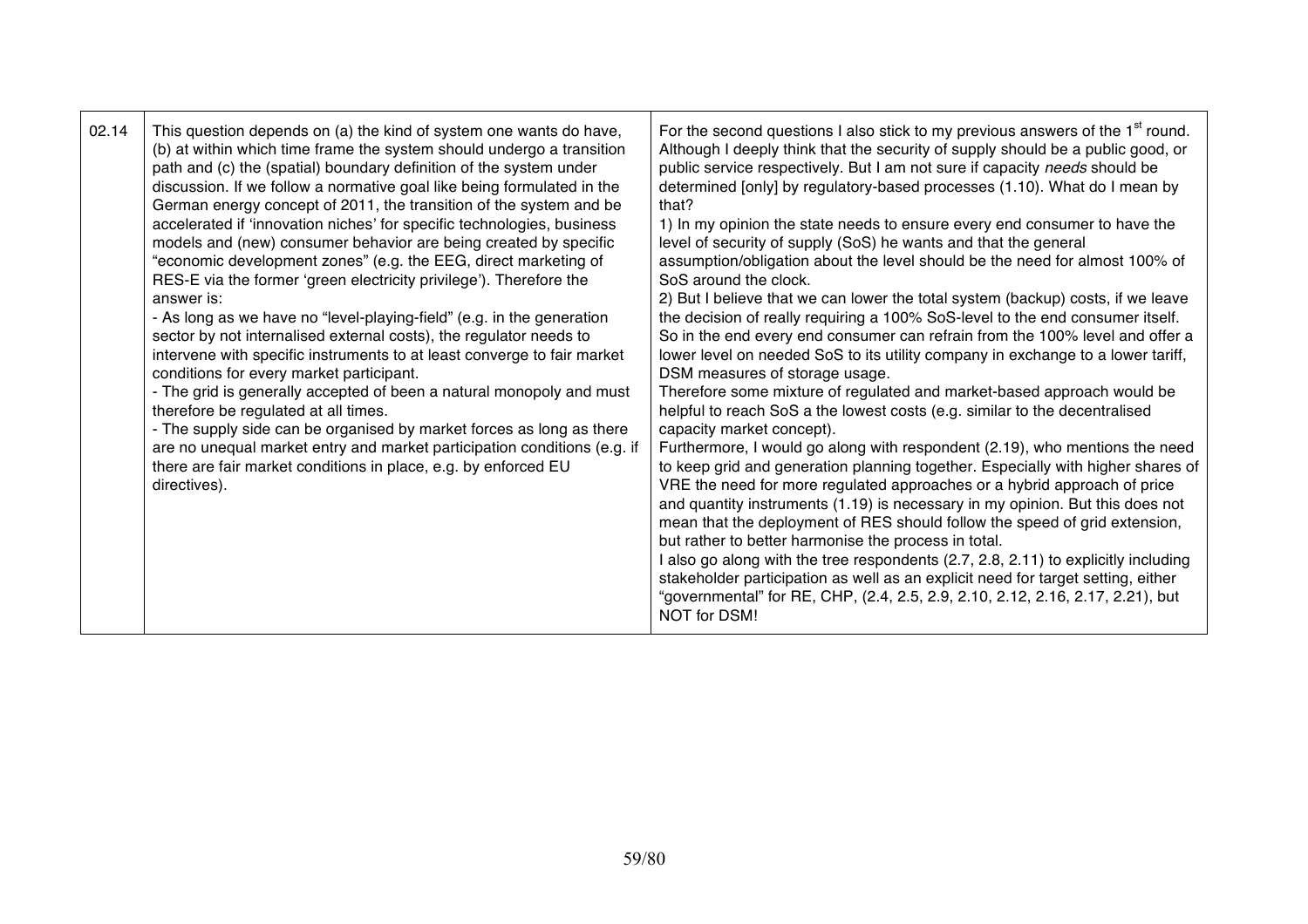| 03.14 | The answer once again depends on the system $-$ or more precise the<br>system level - under consideration and the stage of system<br>transformation or time step respectively. In my opinion new "grass-<br>roots" developments and social innovations at the lowest system level<br>shouldn't by governed at all by a central institution. If there is a need to<br>support certain very decentralised low level developments, this should<br>be governed by local authorities (e.g. quarter management actors like<br>being in place by local agenda 21 initiatives or the municipality). The<br>expansion of RES-E generation technologies at an early transformation<br>stage should by governed by the federal and national authorities in<br>close cooperation. The grid and the overall framework conditions<br>("Leitplanken") must be governed by a central intuition (e.g. the state)<br>but should be derived by a deliberative and democratic process. Last<br>but not least, in my opinion there is already one actor in the system<br>that should be given a more coordinating and responsible function in<br>the future: the energy supply companies (dt. EVU). Because they are<br>the only actors in the system who have direct consumer contact on the<br>generation as well as the consumption side of the electricity system.<br>Therefore they are predestined for the complex coordination of variable<br>supply and (stochastic and in the near future still inelastic) demand by<br>taking control over all the available flexibilisation options being out<br>there. | will stick mainly to my previous answers of round one. For the need for<br>capacity markets either for firm or flexible capacity, see my answer above<br>(Question 1 and 2).<br>But I also want to stretch once more my idea/concept of integrating the VRE<br>via the suppliers (or "Bilanzkreisverantwortliche") directly, which is described<br>in my discussion paper. In this concept the supplier/retailer should be<br>responsible for balancing the system in the long run by directly integrating the<br>volatile feed-in of RES into their portfolios. The way of marketing the VRE on<br>the spot market like today, is not goal constructive, because in the end "in the<br>open market" no one will take the responsibility of handling the intermittency.<br>Therefore in the near future VRE will always be curtailed by market forces<br>first, as it will always be the "cheapest" option compared to invest in flexibility<br>options.<br>But with a (forced) central "dispatch" of VRE into the portfolios of the suppliers<br>("physikalische Wälzung") or by (voluntary) bilateral contracts between RES<br>generators and suppliers (including an additional "integration bonus"), the<br>suppliers will need to look in the system/market for the cheapest options of<br>balancing and coordinating the more intermittent supply with the yet inflexible<br>demand. This way an additional capacity market would be unnecessary and<br>the price for a secured supply with be set market endogenously.<br>The short-term balancing of the grid will be done like today by the TSOs. The<br>overall long-term goals need to be set by the government through a<br>deliberative and democratic process. |
|-------|-----------------------------------------------------------------------------------------------------------------------------------------------------------------------------------------------------------------------------------------------------------------------------------------------------------------------------------------------------------------------------------------------------------------------------------------------------------------------------------------------------------------------------------------------------------------------------------------------------------------------------------------------------------------------------------------------------------------------------------------------------------------------------------------------------------------------------------------------------------------------------------------------------------------------------------------------------------------------------------------------------------------------------------------------------------------------------------------------------------------------------------------------------------------------------------------------------------------------------------------------------------------------------------------------------------------------------------------------------------------------------------------------------------------------------------------------------------------------------------------------------------------------------------------------------------------------------------------------|------------------------------------------------------------------------------------------------------------------------------------------------------------------------------------------------------------------------------------------------------------------------------------------------------------------------------------------------------------------------------------------------------------------------------------------------------------------------------------------------------------------------------------------------------------------------------------------------------------------------------------------------------------------------------------------------------------------------------------------------------------------------------------------------------------------------------------------------------------------------------------------------------------------------------------------------------------------------------------------------------------------------------------------------------------------------------------------------------------------------------------------------------------------------------------------------------------------------------------------------------------------------------------------------------------------------------------------------------------------------------------------------------------------------------------------------------------------------------------------------------------------------------------------------------------------------------------------------------------------------------------------------------------------------------------------------------------------------------|
| 04.14 | The system would perform perfect, no matter how much electricity is<br>being consumed by households and industry. I call this "flexible<br>regulation schemes". For further information I can only refer to my<br>discussion paper:<br>http://www.dlr.de/tt/de/Portaldata/41/Resources/dokumente/institut/syst<br>em/discussion_papers/STB_Diskussionspapier_01-<br>2014_Entwurf_eines_ganzheitlichen_Strommarktdesigns_fuer_hohe_A<br>nteile_erneuerbarer_Energien.pdf                                                                                                                                                                                                                                                                                                                                                                                                                                                                                                                                                                                                                                                                                                                                                                                                                                                                                                                                                                                                                                                                                                                       |                                                                                                                                                                                                                                                                                                                                                                                                                                                                                                                                                                                                                                                                                                                                                                                                                                                                                                                                                                                                                                                                                                                                                                                                                                                                                                                                                                                                                                                                                                                                                                                                                                                                                                                              |

┱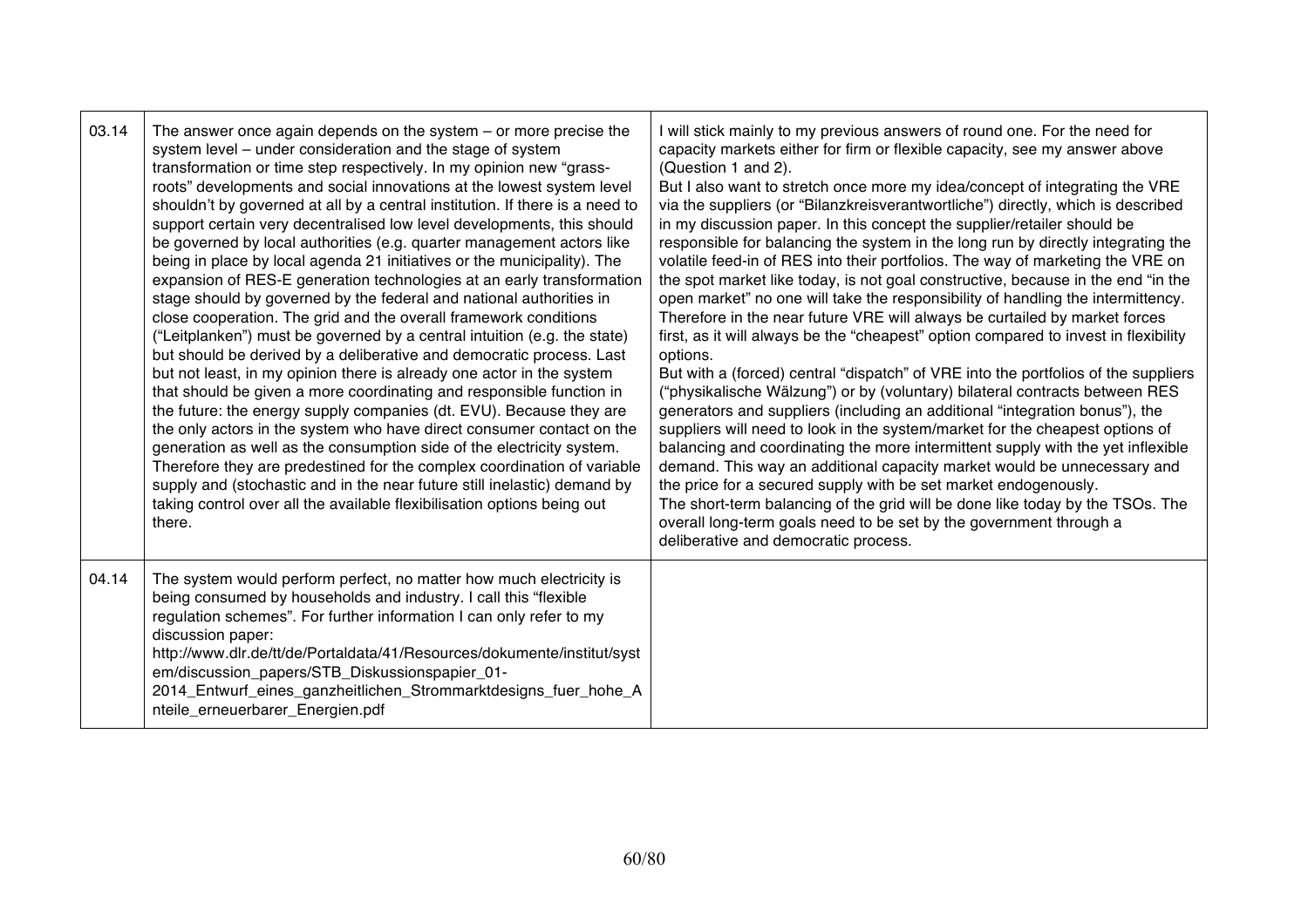| 05.14 | See above (see answer 04.14 above)                                                                                                                                                                                                                                                                                                                                                                                                                                                                                                                                                                                                                                                                                                                                                                                                                                                                                                                                                                                                                                                                                                                                                                                                                                                                                                                                   | I developed my holistic market design concept among others especially for the<br>above mentioned case of ours, as I think that a main driver for RES and<br>capacity investment in the future will be determined by the prosumer concept<br>and the wish of many people/companies of being "energy<br>independent/autarkic" or at least less dependent on the big utilities, world<br>market developments and politics.                                                                                                                                                                                                                                                                                                                                                                                                                                                                                                                                       |
|-------|----------------------------------------------------------------------------------------------------------------------------------------------------------------------------------------------------------------------------------------------------------------------------------------------------------------------------------------------------------------------------------------------------------------------------------------------------------------------------------------------------------------------------------------------------------------------------------------------------------------------------------------------------------------------------------------------------------------------------------------------------------------------------------------------------------------------------------------------------------------------------------------------------------------------------------------------------------------------------------------------------------------------------------------------------------------------------------------------------------------------------------------------------------------------------------------------------------------------------------------------------------------------------------------------------------------------------------------------------------------------|---------------------------------------------------------------------------------------------------------------------------------------------------------------------------------------------------------------------------------------------------------------------------------------------------------------------------------------------------------------------------------------------------------------------------------------------------------------------------------------------------------------------------------------------------------------------------------------------------------------------------------------------------------------------------------------------------------------------------------------------------------------------------------------------------------------------------------------------------------------------------------------------------------------------------------------------------------------|
|       |                                                                                                                                                                                                                                                                                                                                                                                                                                                                                                                                                                                                                                                                                                                                                                                                                                                                                                                                                                                                                                                                                                                                                                                                                                                                                                                                                                      |                                                                                                                                                                                                                                                                                                                                                                                                                                                                                                                                                                                                                                                                                                                                                                                                                                                                                                                                                               |
| 01.15 | In short: the overall direction will most probably be regulatory-based,<br>but the execution should be market-based wherever possible.<br><b>Examples: Generation: the general direction in generation mix will be</b><br>determined by society and thus by politics/regulation, since a pure<br>market-based choice without any restrictions would possibly neglect<br>societal goals such as climate protection or preference for renewables.<br>Also an adequate mechanism to ensure that the technologies of choice<br>are being built needs to be in place. However, the execution can be<br>market-based, via e.g. tender processes/auctions for new-built and the<br>present merit-order system for optimal operation of the generation<br>park. Decentral generation (i.e. beyond the meter on a customer's<br>premise): regulation (e.g. via tariffs, i.e. mix of kW/kWh-based) should<br>be set up in a way, so that the right investments from a societal<br>viewpoint are being enticed. Currently not the case! Grid: networks are<br>and should remain a natural monopoly, since it is not desirable to have<br>parallel network structures, neither from an economic nor from an<br>acceptance viewpoint (although in gas we have parallel systems).<br>However, performance incentive regulation and possibly other<br>mechanisms ensure efficiency. | Some thoughts on question 1: from a commercial point of view, PV (even in<br>combination with home battery) are already reaching competitiveness today<br>on the basis of grid parity (i.e. w/o FIT). However, from an economic point, this<br>is due to the market distortion immanent in the system, which is based on the<br>present situation that with PV on your roof you can save a lot of money due to<br>the high (EEG, tax etc. loaded) cost per kWh, while the savings in the overall<br>system are only a very small fraction of this, since the system is dominated by<br>fixed cost, while the tariffs are still largely variable cost. This is a state, which<br>cannot be continued ad ultimo, because then less and less consumers with<br>decentral generation (and still relying on the system as backup or feed-in)<br>would not pay for the system any more, leaving the burden to those w/o the<br>opportunity to generate decentrally. |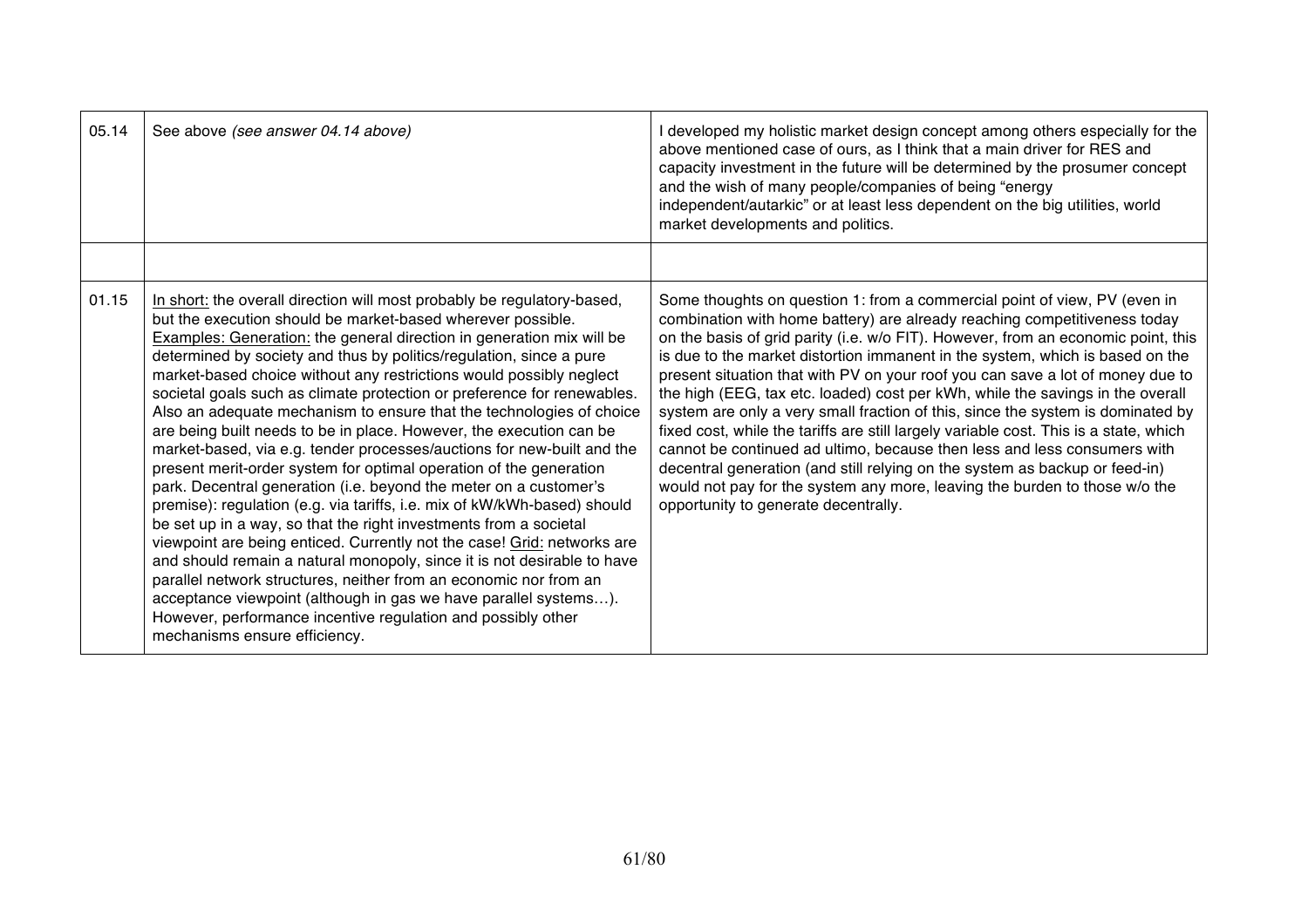| 02.15 | In short: Planning/execution for each plant/component of the system<br>should be in the hand of market players. However, adequate<br>supervisory mechanisms need to be in place in order to ensure esp.<br>security of supply and the adequate design of the overarching<br>infrastructure lay-out (esp. high-voltage grid).<br>- Supervisory mechanisms: responsibility can be given to either the<br>TSOs/DSOs or also to other market players (e.g. retailers) to ensure<br>sufficient capability to fulfil their supply contracts.<br>- Overarching: governmental bodies (on regional, national and EU-<br>level) need to plan iteratively and set guidelines that over time a well<br>functioning system develops. |                                                                                                                                                                                                                                                                                                                                                                                                                                                                                                                                                                                                                                                                                                                                                                                                                                                                                                                                                                                                                                                                                                                                                                                                                                 |
|-------|-------------------------------------------------------------------------------------------------------------------------------------------------------------------------------------------------------------------------------------------------------------------------------------------------------------------------------------------------------------------------------------------------------------------------------------------------------------------------------------------------------------------------------------------------------------------------------------------------------------------------------------------------------------------------------------------------------------------------|---------------------------------------------------------------------------------------------------------------------------------------------------------------------------------------------------------------------------------------------------------------------------------------------------------------------------------------------------------------------------------------------------------------------------------------------------------------------------------------------------------------------------------------------------------------------------------------------------------------------------------------------------------------------------------------------------------------------------------------------------------------------------------------------------------------------------------------------------------------------------------------------------------------------------------------------------------------------------------------------------------------------------------------------------------------------------------------------------------------------------------------------------------------------------------------------------------------------------------|
| 03.15 | The governance should work via the mechanisms laid out above (i.e.<br>overarching long-term goals/plans by governance, regulatory<br>mechanisms to ensure the boundary conditions and market<br>mechanisms for efficient execution)                                                                                                                                                                                                                                                                                                                                                                                                                                                                                     |                                                                                                                                                                                                                                                                                                                                                                                                                                                                                                                                                                                                                                                                                                                                                                                                                                                                                                                                                                                                                                                                                                                                                                                                                                 |
| 04.15 | (i.e. in sum 50% generated on consumers premises!)<br>For Germany I do not see 50% generation on consumers premises as<br>a beneficial way for society, neither from a cost perspective, nor from a<br>security of supply perspective, nor from an ecological perspective, nor<br>from a feasibility perspective (since decentral needs to be essentially<br>PV, as long as CHP is based on fossil fuel). Note: if the end-customer<br>tariffs are more reflective of cost structure (i.e. ratio fix/ variable) from<br>an economic viewpoint, decentral generation cost of about 5 ct/kWh<br>would be needed to be attractive.                                                                                         | Regarding question 4: I have briefly reflected to change my response to<br>question 4, but have finally decided to stick with my initial statement. I appear<br>to be the only participant, who deems 25% of "on premise" generation as<br>unrealistic/not adequate, but would like to stick with this assessment for the<br>following reasons: we are talking about the energy system of the future (i.e.<br>Ca. 2050), in which RES are dominating, i.e. having a share (in power as well<br>as heating etc.) of significantly more than 50% (e.g. 60, 70,80%). Therefore<br>fossil-based CHP cannot play a major role any more for various reasons $(CO2)$<br>little flexibility without large storages, too expensive etc.). The only major<br>generation source "on premise" will then be PV. For households I can imagine<br>a share of 25% (although this might be difficult for inner city apartment<br>buildings), but for industry I do not see this share. One could think of H <sub>2</sub> -<br>driven Fuel cells for generation, but for this we would need a gas grid besides<br>a power grid on the one hand and this would be by far less efficient than direct<br>use of electricity from (more central) RES. |
| 05.15 | See previous answer (see answer 04.15 above)                                                                                                                                                                                                                                                                                                                                                                                                                                                                                                                                                                                                                                                                            |                                                                                                                                                                                                                                                                                                                                                                                                                                                                                                                                                                                                                                                                                                                                                                                                                                                                                                                                                                                                                                                                                                                                                                                                                                 |
|       |                                                                                                                                                                                                                                                                                                                                                                                                                                                                                                                                                                                                                                                                                                                         |                                                                                                                                                                                                                                                                                                                                                                                                                                                                                                                                                                                                                                                                                                                                                                                                                                                                                                                                                                                                                                                                                                                                                                                                                                 |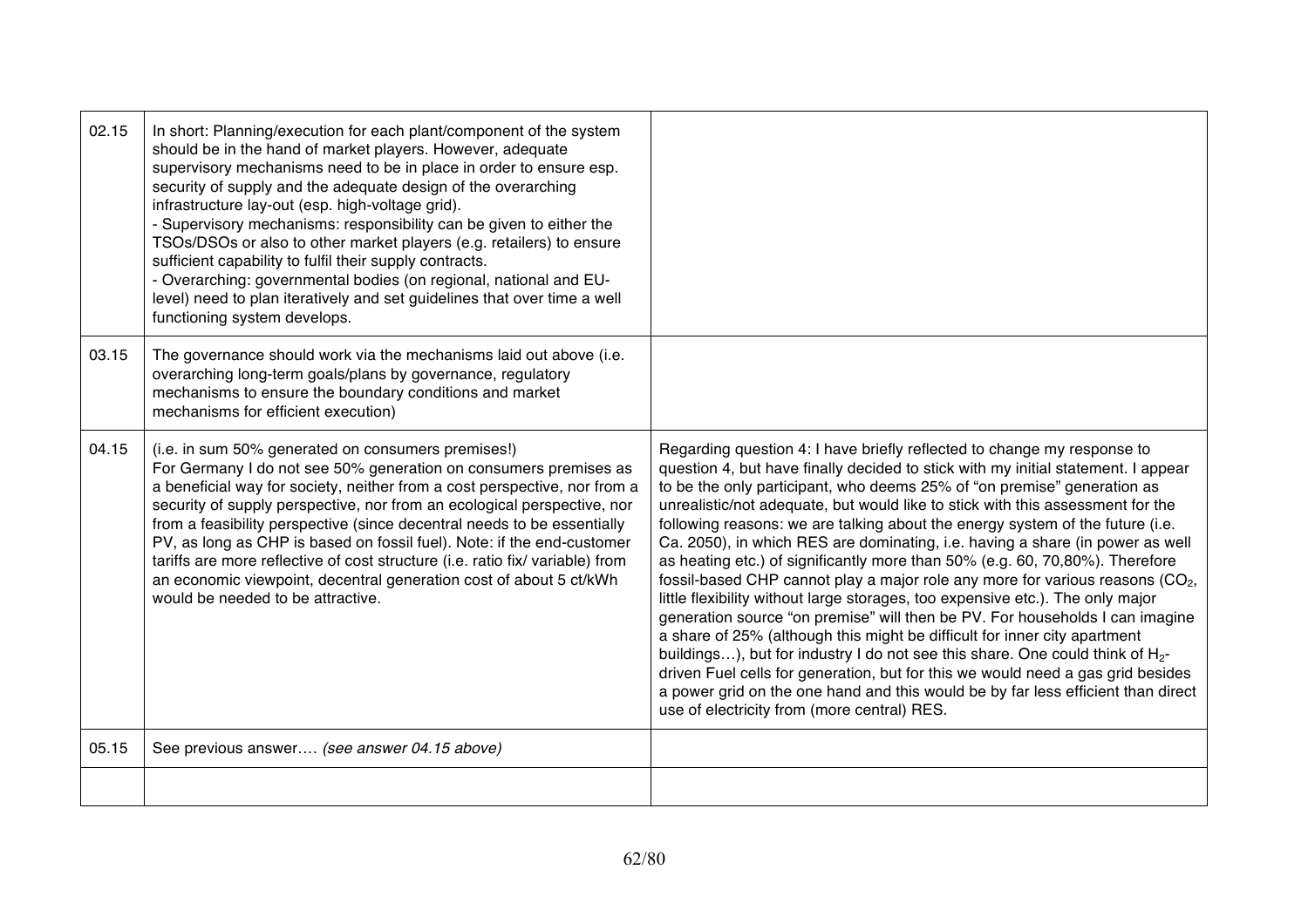| 01.16 | Generation and distribution of electricity should be primarily market-<br>based (except for the generation of renewable technologies which is<br>excluded from the market due to the government goal of achieving a<br>share of 80 percent to 2050). Transportation of electricity should be<br>primarily regulatory-based due to its character as a natural monopoly.                                                                                                                                                                                                                                                                                                                                                                                                                                                                                                   |  |
|-------|--------------------------------------------------------------------------------------------------------------------------------------------------------------------------------------------------------------------------------------------------------------------------------------------------------------------------------------------------------------------------------------------------------------------------------------------------------------------------------------------------------------------------------------------------------------------------------------------------------------------------------------------------------------------------------------------------------------------------------------------------------------------------------------------------------------------------------------------------------------------------|--|
| 02.16 | Market-based parts of the system cannot (or should not) be planned<br>explicitly due to their complexity. This is the reason why the<br>responsibility for "planning" is delegated to the individual market<br>participants. Electricity generation from renewable technologies should<br>be planned by the government (or parliament) $-$ at least with regard to<br>quantities, kind of technology and subsidies). This is due to the societal<br>relevance of renewable technologies and the societal goal of achieving<br>a share of 80 percent to 2050.<br>The transportation system should be planned by the regulatory<br>authority. As higher the percentage the share of renewables becomes,<br>as more flexibility is required also on the level of European electricity<br>exchange. The energy system as a whole should be coordinated by<br>the government. |  |
| 03.16 | Coordination by the government with inclusion of relevant political<br>bodies, market actors, NGOs and other institutions has proved to be an<br>efficient means of governance.                                                                                                                                                                                                                                                                                                                                                                                                                                                                                                                                                                                                                                                                                          |  |
| 04.16 | The grid which has been planned by the regulatory authority might not<br>be designed for this kind of usage. Therefore planning of the grid has<br>to bear in mind the development of self-generation and must be<br>updated regularly.                                                                                                                                                                                                                                                                                                                                                                                                                                                                                                                                                                                                                                  |  |
| 05.16 | See above (see answer 04.16 above)                                                                                                                                                                                                                                                                                                                                                                                                                                                                                                                                                                                                                                                                                                                                                                                                                                       |  |
|       |                                                                                                                                                                                                                                                                                                                                                                                                                                                                                                                                                                                                                                                                                                                                                                                                                                                                          |  |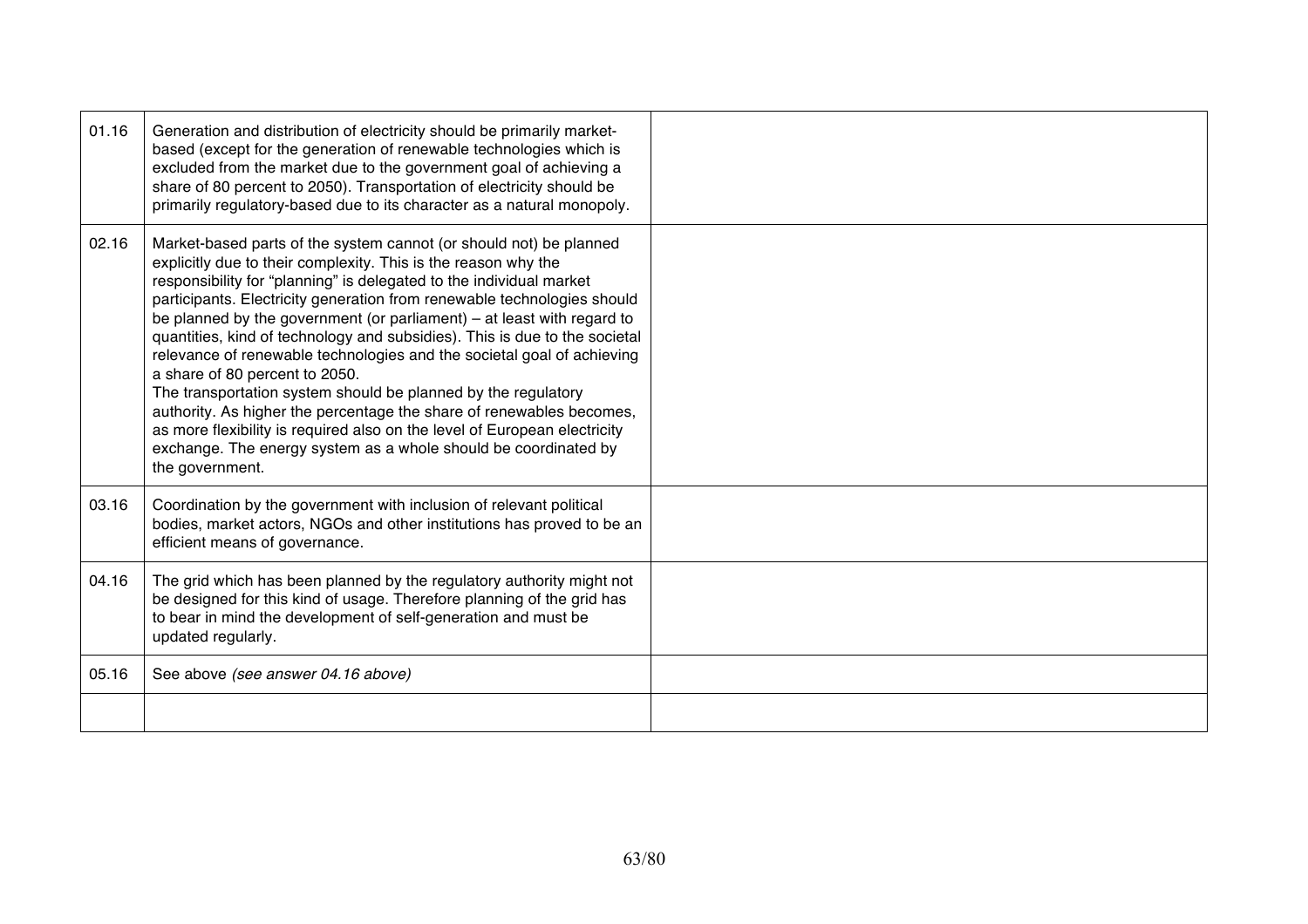| 01.17 | The RES-E development should be determined by the government<br>including the support mechanism (Main reason: Political balance of<br>public acceptance of infrastructures and cost is required.). Grid needs<br>to be planned by the regulator (Main reason: political balance of public<br>acceptance of infrastructures and cost) Leave the rest to the market<br>since it is more efficient than a regulator. (Acceptance issues between<br>the remaining generation, storage and flexibility options may not be as<br>important in these cases) |  |
|-------|------------------------------------------------------------------------------------------------------------------------------------------------------------------------------------------------------------------------------------------------------------------------------------------------------------------------------------------------------------------------------------------------------------------------------------------------------------------------------------------------------------------------------------------------------|--|
| 02.17 | The government (EU/Country) needs to set the targets for GHG-<br>emissions, RES-E development and the required support mechanism.<br>These targets need to be set by the government since they are part of<br>the political balance of public acceptance of infrastructures and cost.<br>The regulator should determine the required grid infrastructure. The<br>rest such as dispatch and investments into generation units should be<br>left to the market.                                                                                        |  |
| 03.17 | The government needs to set the targets for the long-term<br>development. The rest of the system has to evolve accordingly.                                                                                                                                                                                                                                                                                                                                                                                                                          |  |
| 04.17 | The suggested scheme would still be working as the government can<br>set the rules for the res-e development in the private sector. An<br>efficient market for dispatch and the investment into generation units is<br>still required. The actual location of the generation units is not the<br>crucial aspect. If generation and demand are still matched on a market<br>it does not matter if the consumption and generation take place on the<br>same site.                                                                                      |  |
| 05.17 | The suggested scheme would still be working as the government can<br>set the rules for the res-e development in the private sector. An<br>efficient market for dispatch and the investment into generation units is<br>still required. The actual location of the generation units is not the<br>crucial aspect. If generation and demand are still matched on a market<br>it does not matter if the consumption and generation take place on the<br>same site.                                                                                      |  |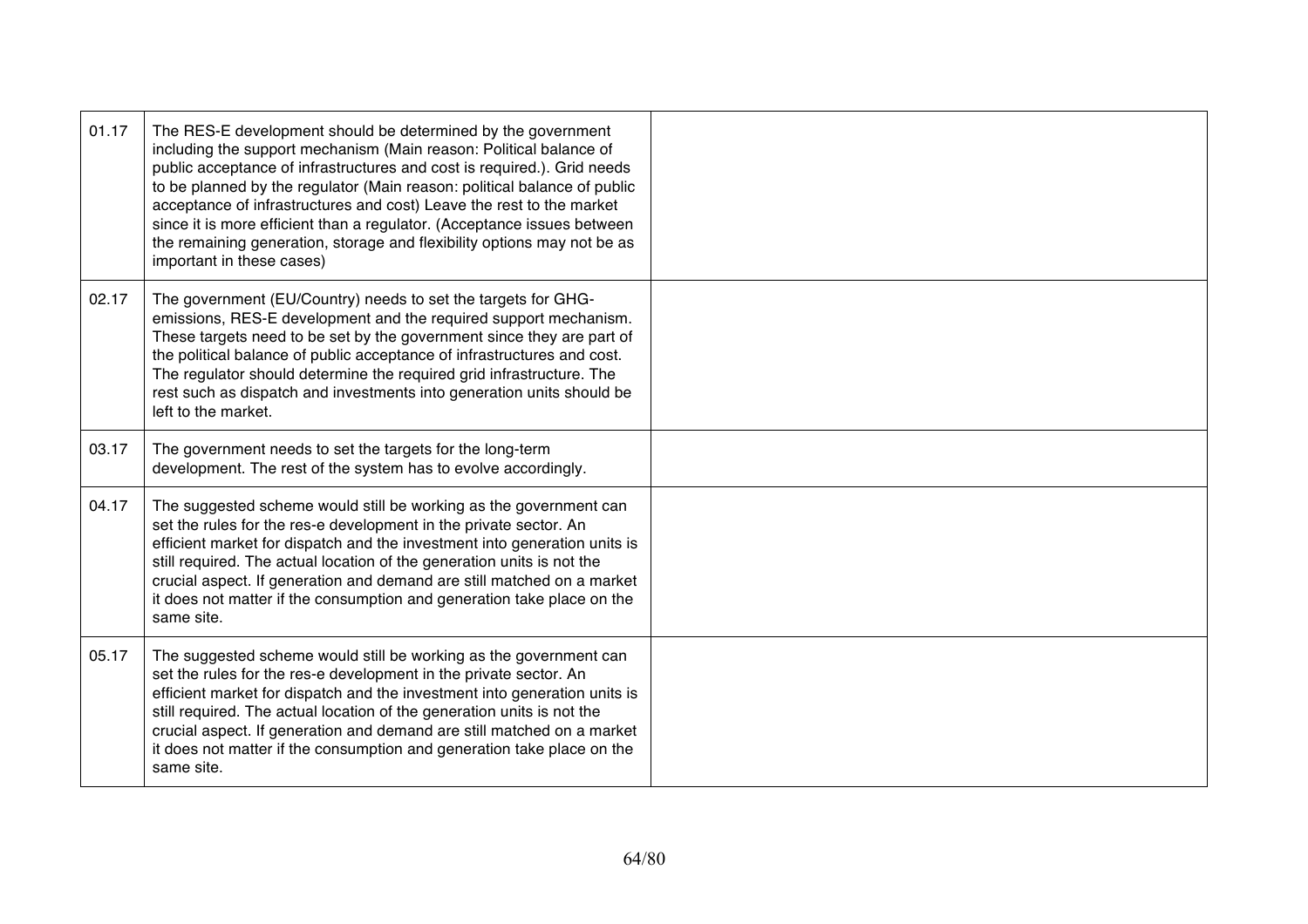| 01.18 | The electricity system has many subsystems that must be addressed<br>in different ways. So the answer cannot be such simple. Also you can<br>move to a market-based system from a regulatory-based subsystem<br>without changing the system very much (i.e. going from feed-in tariffs<br>to auctioning/"Ausschreibungsmodell"), while others may not change<br>the label of the subsystem (market vs. regulatory) but will change the<br>subsystem drastically. | ADDED: I wondered, what was meant with "the system". By breaking the<br>system into subsystem, what many respondents did, it is easier/possibly to<br>answer. But then I still have problems - any market-based solution (even so-<br>called free markets) needs a regulatory setting. There are several limitations<br>that have to be addressed (lack of storage, need to serve full demand,), so<br>that you definitely need a strong regulatory setting. Anyway, you may have<br>subcomponents that can be labelled "primarily market-based" - but in a larger<br>context, the subsystem won't. |
|-------|------------------------------------------------------------------------------------------------------------------------------------------------------------------------------------------------------------------------------------------------------------------------------------------------------------------------------------------------------------------------------------------------------------------------------------------------------------------|-----------------------------------------------------------------------------------------------------------------------------------------------------------------------------------------------------------------------------------------------------------------------------------------------------------------------------------------------------------------------------------------------------------------------------------------------------------------------------------------------------------------------------------------------------------------------------------------------------|
| 02.18 | Governments should at national and European level have the<br>responsibility for planning the whole system (transmission lines, long-<br>term targets for energy sources, ), while there must be room for<br>different decentralised solutions where various actors will play a role.                                                                                                                                                                            |                                                                                                                                                                                                                                                                                                                                                                                                                                                                                                                                                                                                     |
| 03.18 | Supranational solutions and institutions should be more important than<br>now.                                                                                                                                                                                                                                                                                                                                                                                   |                                                                                                                                                                                                                                                                                                                                                                                                                                                                                                                                                                                                     |
| 04.18 | See answer on question 1 (see answer 01.18 above)                                                                                                                                                                                                                                                                                                                                                                                                                |                                                                                                                                                                                                                                                                                                                                                                                                                                                                                                                                                                                                     |
| 05.18 | See answer on question 1 (see answer 01.18 above)                                                                                                                                                                                                                                                                                                                                                                                                                |                                                                                                                                                                                                                                                                                                                                                                                                                                                                                                                                                                                                     |
|       |                                                                                                                                                                                                                                                                                                                                                                                                                                                                  |                                                                                                                                                                                                                                                                                                                                                                                                                                                                                                                                                                                                     |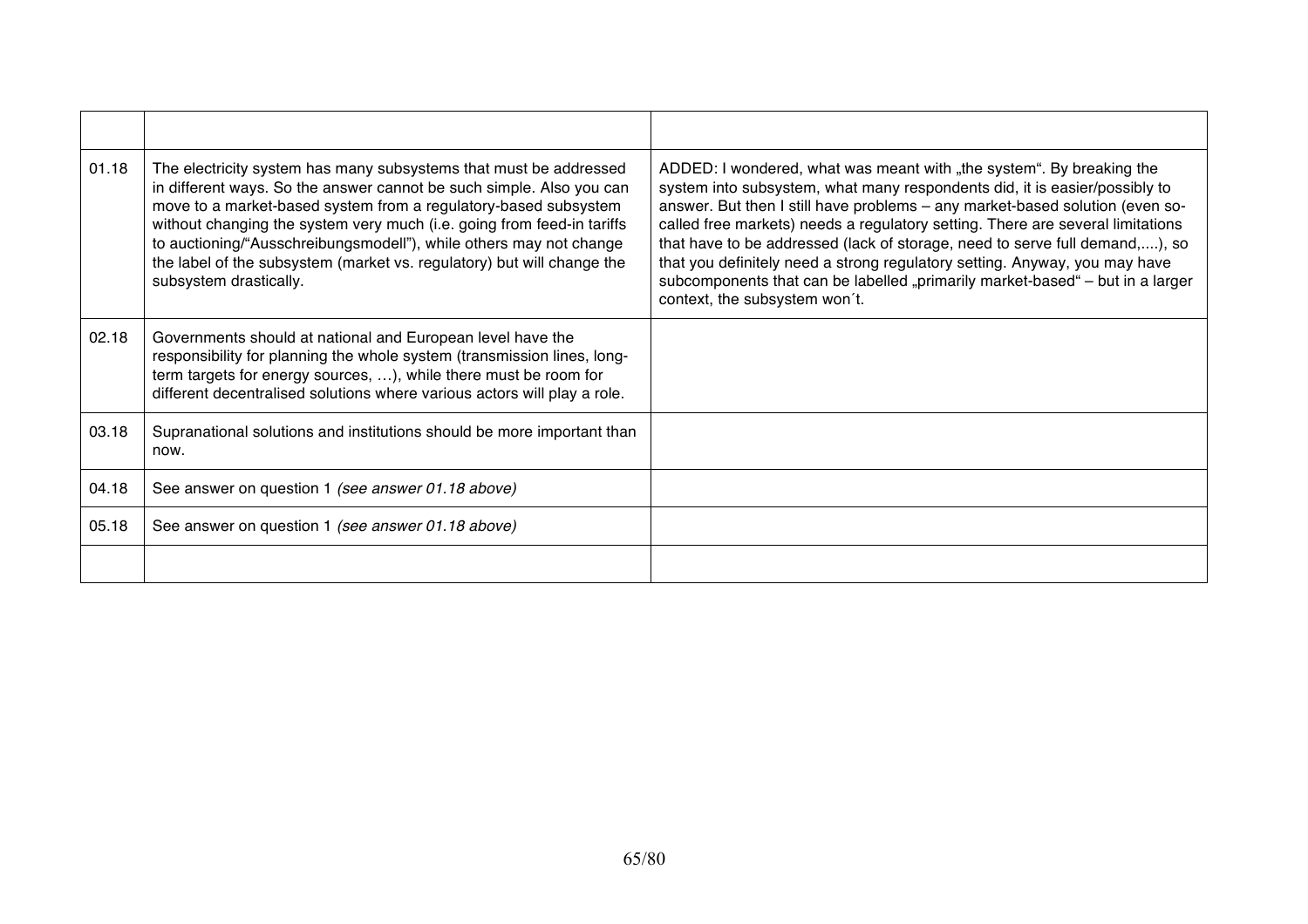|--|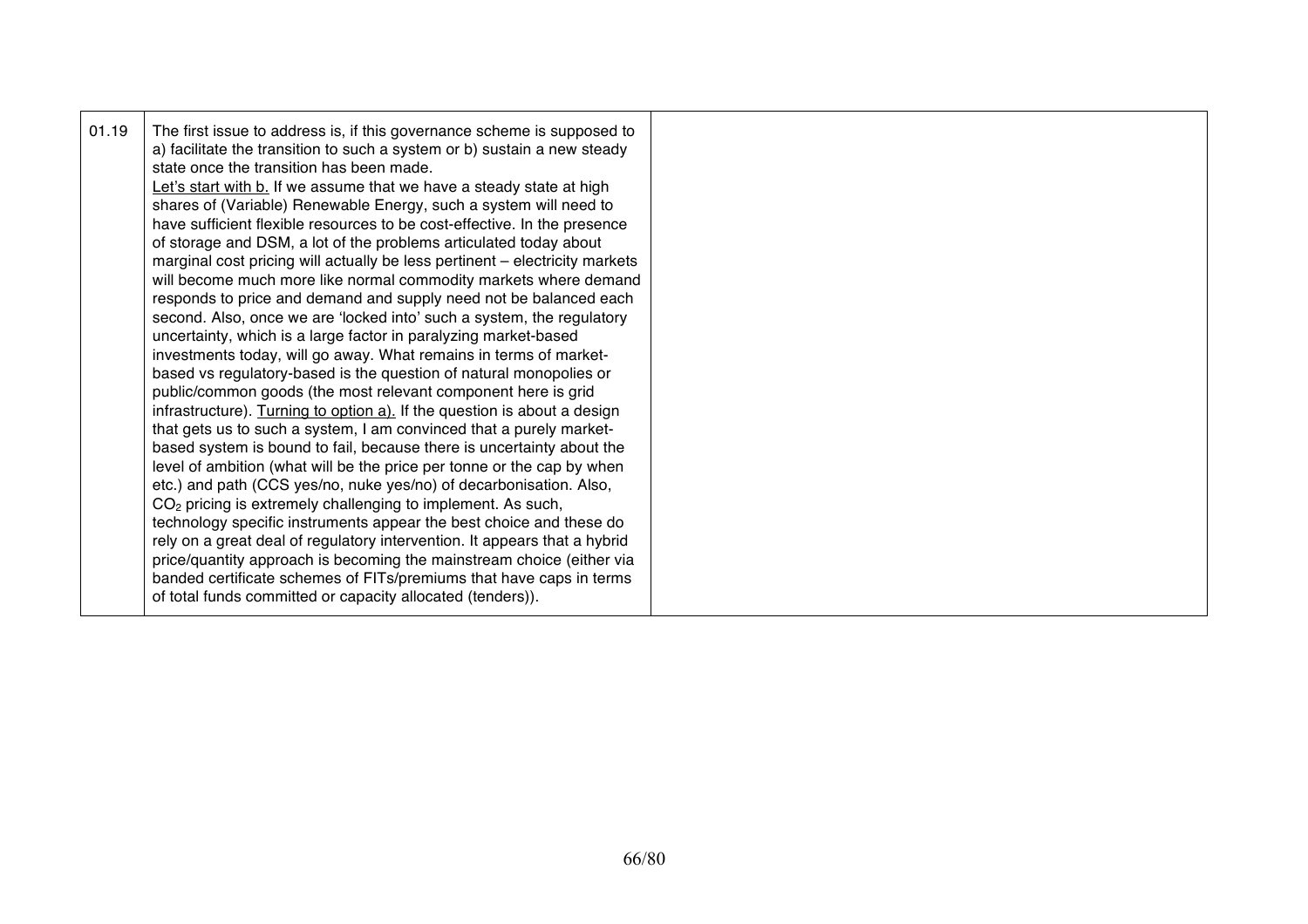| 02.19 | In general, I would answer this depending on the type of problem<br>involved. If the problem is about resolving uncertainty about a path-<br>dependency-inducing choice (decarbonise with nuke or decarbonise<br>with wind and PV) and where relevant data and information can be<br>accessed and aggregated, planning decisions should rest with an<br>independent planning entity (eg EPE in Brazil). I am not sure, if making<br>system operators also planners would have any detrimental effects. In<br>any case, the planner should be unbundled from owning any particular<br>asset because of conflicts of interest.<br>Planning may take place at different levels of aggregation, i.e. a<br>European grid and large-scale (offshore etc.) planning agency, national<br>agencies and possibly sub-national etc. Planning should cover both<br>grid infrastructure and location of RE generation (preferential<br>development zones for larger VRE projects to resolve some of the<br>chicken-egg problems around grid development). Auctions could award<br>who gets to build projects. I would keep grid and generation planning<br>together, the fact that they are separated today is a major issue.<br>The answer suggests a scale-based disaggregation of planning tasks<br>(multi-national, national, sub-national). I think grid and generation<br>planning should rest in one hand, because there are strong interactions<br>between both.<br>Note that there is an important class of problems, where centralised<br>planning will not lead to good outcomes. In particular where information<br>is distributed over vast number of agents and cannot be aggregated<br>easily (think of demand-side response potential in different industrial<br>processes). |  |
|-------|---------------------------------------------------------------------------------------------------------------------------------------------------------------------------------------------------------------------------------------------------------------------------------------------------------------------------------------------------------------------------------------------------------------------------------------------------------------------------------------------------------------------------------------------------------------------------------------------------------------------------------------------------------------------------------------------------------------------------------------------------------------------------------------------------------------------------------------------------------------------------------------------------------------------------------------------------------------------------------------------------------------------------------------------------------------------------------------------------------------------------------------------------------------------------------------------------------------------------------------------------------------------------------------------------------------------------------------------------------------------------------------------------------------------------------------------------------------------------------------------------------------------------------------------------------------------------------------------------------------------------------------------------------------------------------------------------------------------------------------------------------------------------------|--|
| 03.19 | This is a tough question and I do not think there is an easy answer. A<br>clear political consensus, that is translated into long-term objectives<br>would appear very useful. This would give each planning level criteria<br>on which to base individual decisions. Apart from that, a system of<br>representation could ensure that higher level bodies duly factor in the<br>regional concerns. Maybe this could look a bit like parliaments in a<br>federal state, but I am just thinking out loud.                                                                                                                                                                                                                                                                                                                                                                                                                                                                                                                                                                                                                                                                                                                                                                                                                                                                                                                                                                                                                                                                                                                                                                                                                                                                        |  |
| 04.19 | See answer below. (see answer 05.19 below)                                                                                                                                                                                                                                                                                                                                                                                                                                                                                                                                                                                                                                                                                                                                                                                                                                                                                                                                                                                                                                                                                                                                                                                                                                                                                                                                                                                                                                                                                                                                                                                                                                                                                                                                      |  |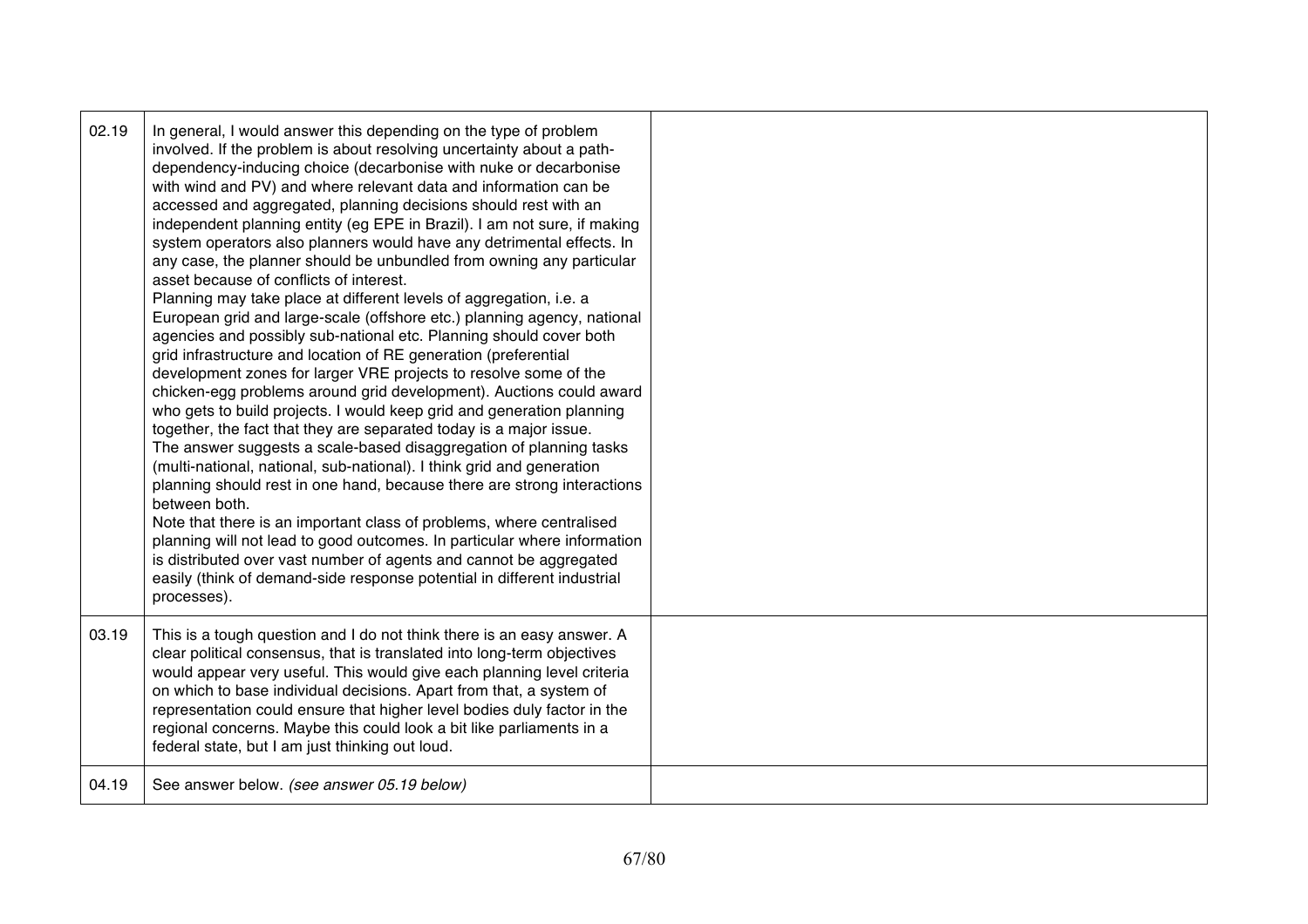| 05.19 | I think what is behind this question is, if centralised decision-making -<br>which is suggested by many experts, stakeholders in the current<br>debate - will ultimately collapse once self-generation becomes<br>dominant. I agree that there is a point here. A centrally planned<br>allocation of millions of distributed generators is theoretically awkward<br>and practically impossible.<br>I would still see an important role for providing the infrastructure both<br>for the physical and the economic exchange of the different agents.<br>Even if storage becomes much cheaper, an electricity grid will remain<br>in densely populated areas and where there are seasonal patterns in<br>generation that can be mitigated by different technology mixes in<br>different locations (think wind and sun complementarity in Germany).<br>For large-scale build-out of distributed resources to take place in an<br>orderly fashion, planning standards for such infrastructure need to be<br>robust in the face of such high uptake of distributed resources.<br>Mobilising demand-side response to integrate centralised (V)RE plants<br>raises quite similar issues, by the way.                                     |                                                                                                                                                                                                                                                                                                                                                                                                                                                                                                                                                                                                                                                                                                                           |
|-------|-----------------------------------------------------------------------------------------------------------------------------------------------------------------------------------------------------------------------------------------------------------------------------------------------------------------------------------------------------------------------------------------------------------------------------------------------------------------------------------------------------------------------------------------------------------------------------------------------------------------------------------------------------------------------------------------------------------------------------------------------------------------------------------------------------------------------------------------------------------------------------------------------------------------------------------------------------------------------------------------------------------------------------------------------------------------------------------------------------------------------------------------------------------------------------------------------------------------------------------|---------------------------------------------------------------------------------------------------------------------------------------------------------------------------------------------------------------------------------------------------------------------------------------------------------------------------------------------------------------------------------------------------------------------------------------------------------------------------------------------------------------------------------------------------------------------------------------------------------------------------------------------------------------------------------------------------------------------------|
| 01.20 | First, I do not believe that any part of a large-scale electricity system<br>(whether renewables are part of that system or not) can be primarily<br>market-based and free of regulation in the same way that markets for<br>other products or commodities are. We now have lots of experience<br>showing that lightly regulated markets for both generation and<br>transmission are either too easily manipulated; provide poor signals for<br>investment; or both. I may be convinced to change this view if large<br>amounts of distributed storage are deployed, along with market price<br>signals, so that individuals could have some ability to shift consumption<br>between local and grid-provided sources.<br>That being said, with appropriate regulation it may be the case that<br>generation decisions could be made in a more decentralised manner.<br>Having large amounts of zero-marginal cost generation does not really<br>change this, but new regulatory frameworks would be required that<br>reflect imperfections in forecasting output from variable energy<br>producers like wind and solar. It may be possible for multiple<br>transmission companies to exist within the same planning footprint (as | That being said, with appropriate regulation it may be the case that<br>generation decisions could be made in a more decentralised manner. There is<br>a basic risk-reward calculus here, however, that would require some<br>coordination between generating companies and consumer interests (as well<br>as an independent grid operator if one exists). Because of the presence of<br>various externalities related to power generation and because risk preferences<br>between generating companies and other interests (customers or grid<br>operators) may not be identical, I could easily see how decentralised power<br>generation decisions could lead to various undesirable outcomes. Having<br>large amounts |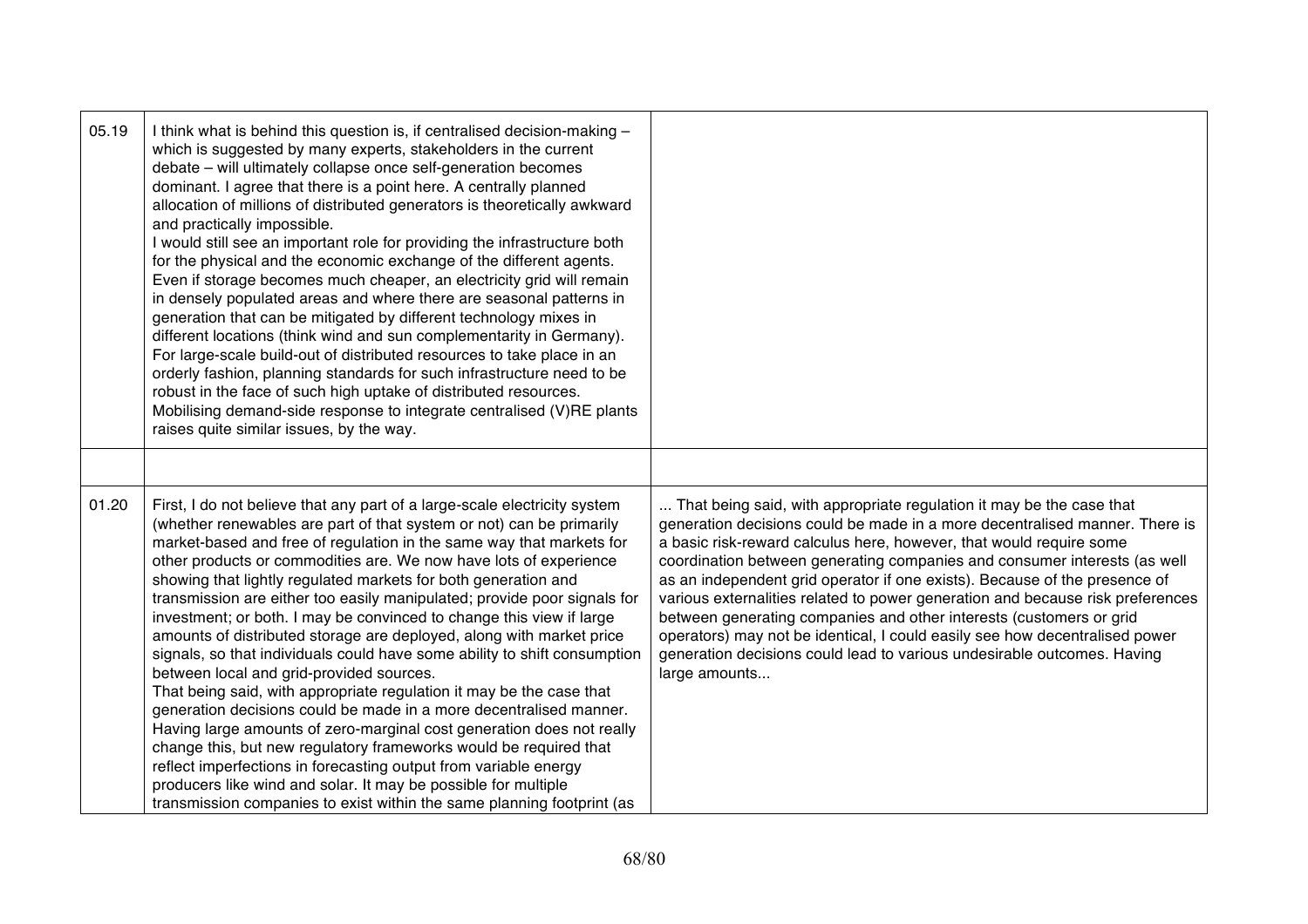|       | happens right now in the US), but particularly with respect to high<br>levels of renewable integration some level of coordination on the<br>transmission side seems necessary.                                                                                                                                                                                                                                                                                                                                                                                                                                                                                                                                                                                                                                                                                                                                                                                                                                                                                                                                                                                                                                                                                                                                                                                                                                                                                                                                                                                                                                                                                                                                            |                                                                                                                                                                                                                                                                                                                                                                                                                                                                                                                                                                                                                       |
|-------|---------------------------------------------------------------------------------------------------------------------------------------------------------------------------------------------------------------------------------------------------------------------------------------------------------------------------------------------------------------------------------------------------------------------------------------------------------------------------------------------------------------------------------------------------------------------------------------------------------------------------------------------------------------------------------------------------------------------------------------------------------------------------------------------------------------------------------------------------------------------------------------------------------------------------------------------------------------------------------------------------------------------------------------------------------------------------------------------------------------------------------------------------------------------------------------------------------------------------------------------------------------------------------------------------------------------------------------------------------------------------------------------------------------------------------------------------------------------------------------------------------------------------------------------------------------------------------------------------------------------------------------------------------------------------------------------------------------------------|-----------------------------------------------------------------------------------------------------------------------------------------------------------------------------------------------------------------------------------------------------------------------------------------------------------------------------------------------------------------------------------------------------------------------------------------------------------------------------------------------------------------------------------------------------------------------------------------------------------------------|
| 02.20 | Here I am unsure if 'part of the system' refers to geography<br>(geographic or electrical portions of a larger grid) or to function (e.g.<br>generation vs transmission vs distribution, or energy markets vs<br>capacity markets). With respect to variable renewables, I think it is<br>clear that the incentives of individual developers are not the same as<br>the incentives of the system as a whole (i.e., the system operator and<br>its customers). Good wind and solar sites from a revenue perspective<br>are not the same as good wind and solar sites with respect to grid<br>integration - things like transmission cost, predictability of output or<br>variability of output.<br>That being said, I think it is also clear that the gains to coordination in<br>the siting of wind and solar plants diminish rapidly after a relatively<br>small number of plants are interconnected. (In other words, maximal<br>geographic smoothing occurs with a relatively small number of plants.)<br>So on the generation side there is room for more decentralised<br>decision-making than on the transmission or distribution side.<br>Planning of the system as a whole is an interesting question. In light of<br>variable renewables investment and the need for transmission to<br>interconnect, it does seem like some coordination is needed between<br>the generation and transmission functions. This could arise through a<br>variety of channels - regulations to encourage transmission investment<br>or a structure of long-term purchase contracts for wind or solar energy<br>that would provide a signal to wires businesses (much the same type<br>of arrangement is necessary in natural gas). | (i.e., the system operator and its customers, as mentioned in the answer to<br>the previous question). Good wind<br>Planning of the system as a whole is an interesting question. Perhaps the<br>best thing that government could (and should) provide is certainty surrounding<br>regulatory requirements, market design and so forth. In light of variable<br>renewables                                                                                                                                                                                                                                            |
| 03.20 | I am not sure that 'efficient' in its strictest sense could ever realistically<br>be achievedbut it is a worthy goal so I will go with 'effective' (the<br>word that is often used in the US context is 'workable').<br>There are some elements of the US system that I think are instructive<br>here. In the Mid-Atlantic US, for example (the PJM market) the level of<br>market-based and decentralised decision-making by generation firms<br>in particular is so high, and incentives are so dispersed, that either a<br>strong democratic-type coordination architecture or a strong                                                                                                                                                                                                                                                                                                                                                                                                                                                                                                                                                                                                                                                                                                                                                                                                                                                                                                                                                                                                                                                                                                                                | MISO needing to act as a strong central authority.<br>Part of the answer to this question lies in the type of system that is judged to<br>be desirable. A large-scale highly-interconnected system would likely need<br>more centralised coordination (if not outright decision-making power or<br>control) because there is an inherent tension between the increased costs of<br>self-organisation with a large number of system actors and the overall<br>performance goals of the system as a whole. A system that does not have the<br>level of geographic interconnection as current grids in North America and |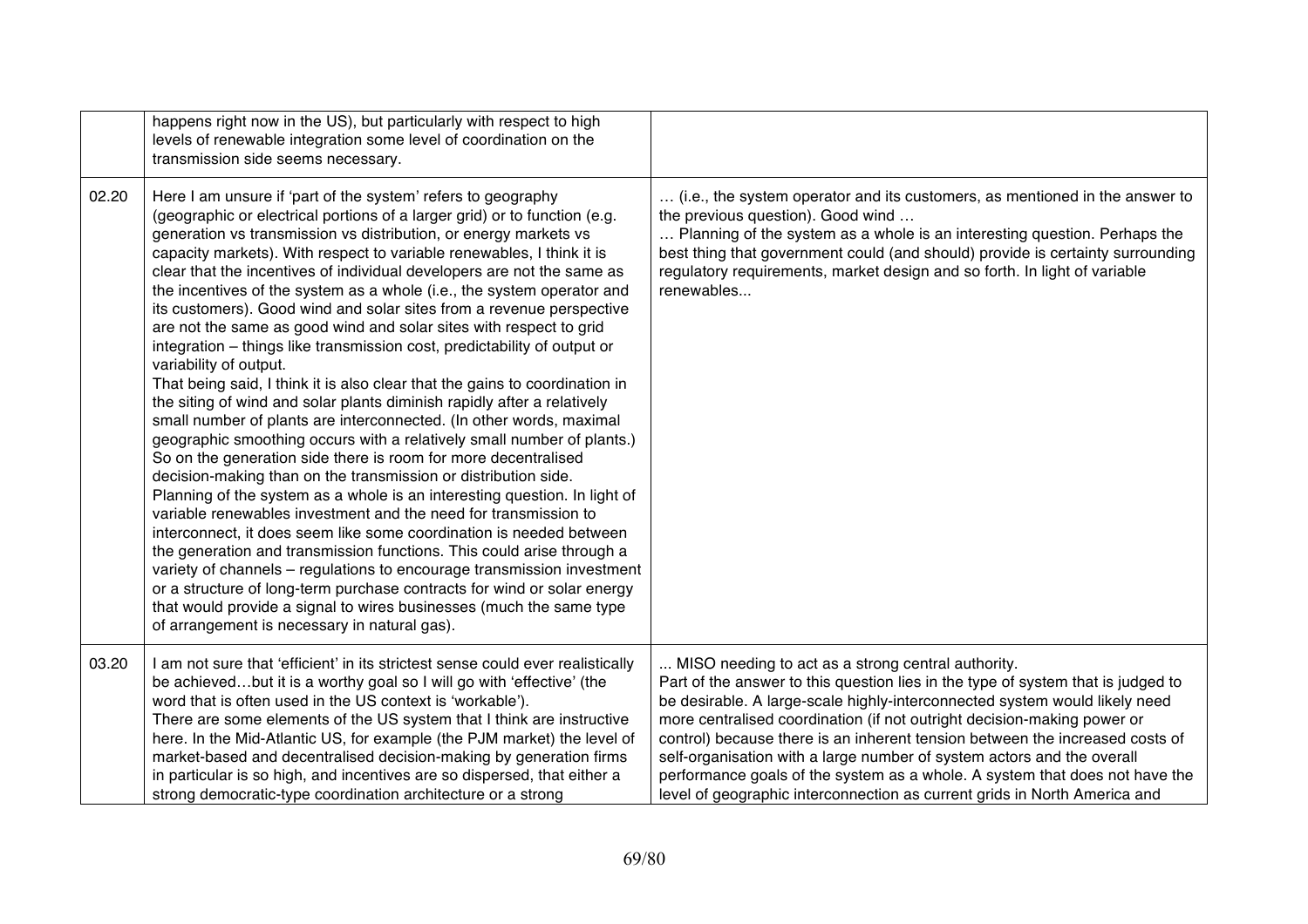|       | centralised architecture is needed explicitly for this coordination. The<br>PJM market has a process that is supposed to promote the former, but<br>in reality PJM adopts the position of the latter, either because<br>institutionally it believes it has the best ideas and policy proposals, or<br>because important issues get caught up in its democratic stakeholder<br>process.<br>In the Midwestern US (the MISO market), a broad regional market is<br>layered on top of a stronger state regulatory system. There are thus a<br>relatively small number of powerful actors at the top (state regulators<br>and the MISO itself), which seems to make coordination much easier<br>without the MISO needing to act as a strong central authority.                                                                                                             | Europe may not need the same level of centralised coordination if the number<br>of participatory actors is small. The nature of that trade-off - between<br>interconnectedness and organisational complexity - is not very well<br>understood.                                                                                                                                                                                                                                                                                                                             |
|-------|-----------------------------------------------------------------------------------------------------------------------------------------------------------------------------------------------------------------------------------------------------------------------------------------------------------------------------------------------------------------------------------------------------------------------------------------------------------------------------------------------------------------------------------------------------------------------------------------------------------------------------------------------------------------------------------------------------------------------------------------------------------------------------------------------------------------------------------------------------------------------|----------------------------------------------------------------------------------------------------------------------------------------------------------------------------------------------------------------------------------------------------------------------------------------------------------------------------------------------------------------------------------------------------------------------------------------------------------------------------------------------------------------------------------------------------------------------------|
| 04.20 | There is some irony here in that the higher level of customer-owned<br>production, the more coordination required for the larger grid as a<br>whole, because the grid's requirements for reliable service may change<br>and because the mechanism for paying fixed costs to keep the grid<br>operating will need to be adjusted.<br>That being said, at 25% customer-owned generation I think additional<br>coordination would be required in terms of resources available to the<br>grid to ensure reliable service. I am not sure that the financing<br>mechanism for the grid would need to be adjusted at this level although<br>it may be highly context dependent (for example, if customer-owned<br>generation growth increases at the same time as a massive<br>transmission build-out for renewables integration, this may create basic<br>solvency issues). | grid operating will need to be adjusted. The way that customer-owned<br>generation, which would include basically everything from PV to energy<br>storage to electric vehicles to small fossil generators, offers services to the<br>broader electric grid or market (unless all customer-generators are simply<br>supplying for self-consumption, which seems unlikely as new technologies and<br>IT/communication systems emerge) would entail a fairly radical adjustment to<br>both market and regulatory constructs.<br>In addition, at 25% customer-owned generation |
| 05.20 | At 50% customer-owned production I think the model of the large-scale<br>grid basically falls apart, and a different model may be needed entirely<br>for both the physical system and the business/regulatory arrangements<br>that govern it.                                                                                                                                                                                                                                                                                                                                                                                                                                                                                                                                                                                                                         | At 50% customer-owned production I think that existing financial models in<br>support of the large-scale grid basically fall apart, and a different model may<br>be needed entirely for both the physical system and the business/regulatory<br>arrangements that govern it.                                                                                                                                                                                                                                                                                               |
|       |                                                                                                                                                                                                                                                                                                                                                                                                                                                                                                                                                                                                                                                                                                                                                                                                                                                                       |                                                                                                                                                                                                                                                                                                                                                                                                                                                                                                                                                                            |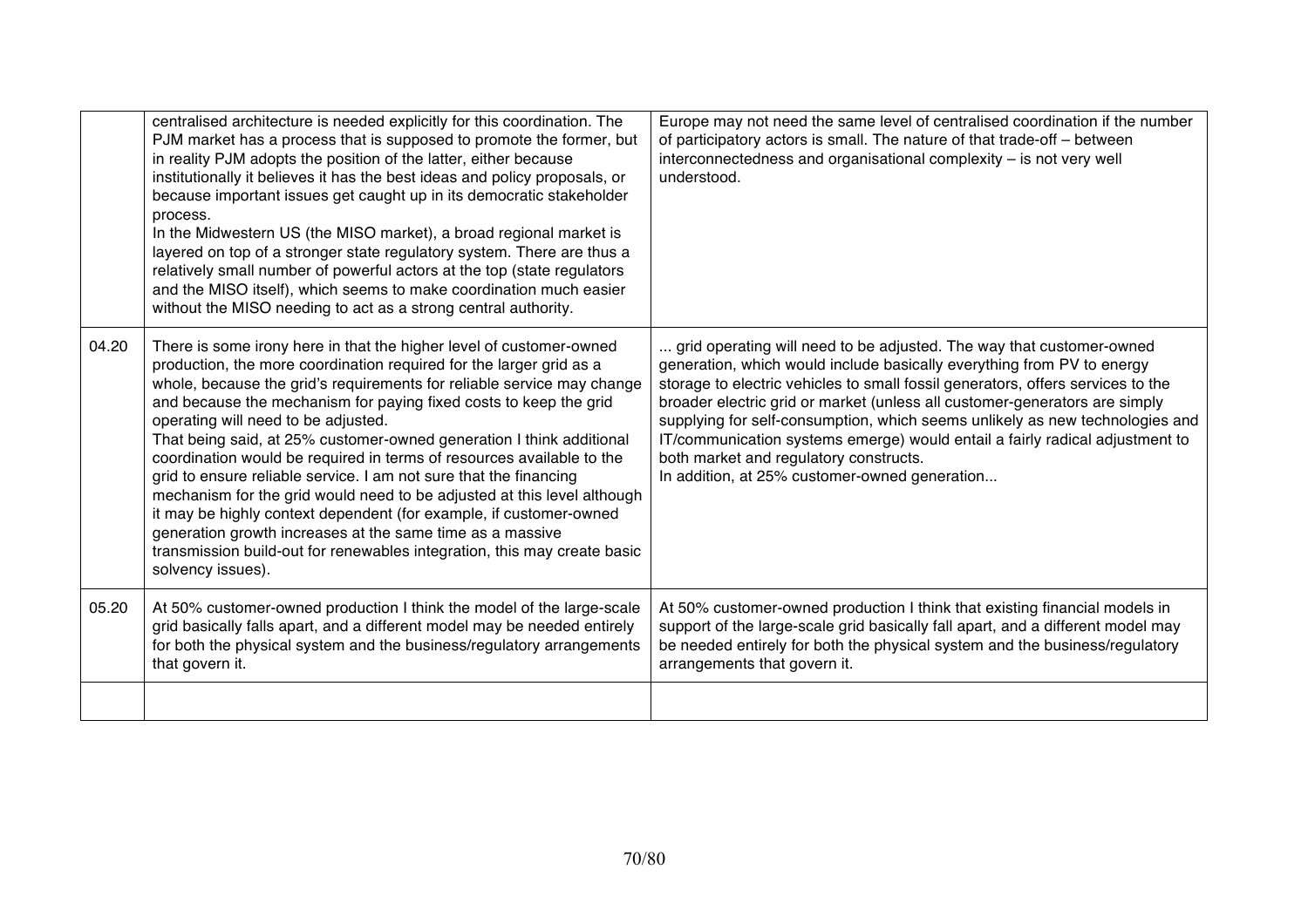| 01.21 | The key question is on the meaning of market-based and regulatory-<br>based. My definition refers to prices: If prices are set by the regulator I<br>would describe this as a regulatory-based approach, if prices are set<br>by competitive processes which identifies the equilibrium between<br>demand and supply (irrespectively of who defines the demand) I<br>describe this as a market-based approach. In the long term I would two<br>parts of the system: (1) the market-base part: fossil power<br>generation/generators, renewable power generation/generators,<br>demand response (including power-to-heat, power-to-X), storage; (2)<br>the regulatory-based part: network infrastructure<br>I see however in the market-based part different segments: (1a) a<br>segment driven by consumer demand: the energy-only-market, based<br>on short-term contracts, (1b) a segments driven by demand created by<br>the regulator: the system service markets, based on short-term<br>contracts, (1c) two or three segment driven by demand created by the<br>regulator: (1ci) markets for firm and flexible capacity (including storage)<br>and demand response/flexibility and (1cii) renewable capacity, based<br>on longer-term contracts<br>Last but not least, one should not forget two additional market<br>segments which will play a significant role for the system and the<br>system transformation: (1d) the market segment for clean dispatch aka<br>the EU ETS, (1e) the market segment for energy efficiency (which will<br>be indispensable in a world dominated by zero-marginal cost options)<br>The main functions are: Ensuring the coordination of the system: 1a,<br>1b, 1d; <i>Ensuring</i> investments at appropriate risks: 1ci, 1cii, 1e;<br><b>Ensuring the appropriate infrastructural basis which also provides</b><br>some flexibility for the range of transition pathways: 2 |  |
|-------|-----------------------------------------------------------------------------------------------------------------------------------------------------------------------------------------------------------------------------------------------------------------------------------------------------------------------------------------------------------------------------------------------------------------------------------------------------------------------------------------------------------------------------------------------------------------------------------------------------------------------------------------------------------------------------------------------------------------------------------------------------------------------------------------------------------------------------------------------------------------------------------------------------------------------------------------------------------------------------------------------------------------------------------------------------------------------------------------------------------------------------------------------------------------------------------------------------------------------------------------------------------------------------------------------------------------------------------------------------------------------------------------------------------------------------------------------------------------------------------------------------------------------------------------------------------------------------------------------------------------------------------------------------------------------------------------------------------------------------------------------------------------------------------------------------------------------------------------------------------------------------------------------------------------------|--|
| 02.21 | See answer 01.21 above: 1a) no planning by the regulator, regulator<br>should only set a robust framework for contract fulfilment; 1b-1e) and<br>2) the regulator                                                                                                                                                                                                                                                                                                                                                                                                                                                                                                                                                                                                                                                                                                                                                                                                                                                                                                                                                                                                                                                                                                                                                                                                                                                                                                                                                                                                                                                                                                                                                                                                                                                                                                                                                     |  |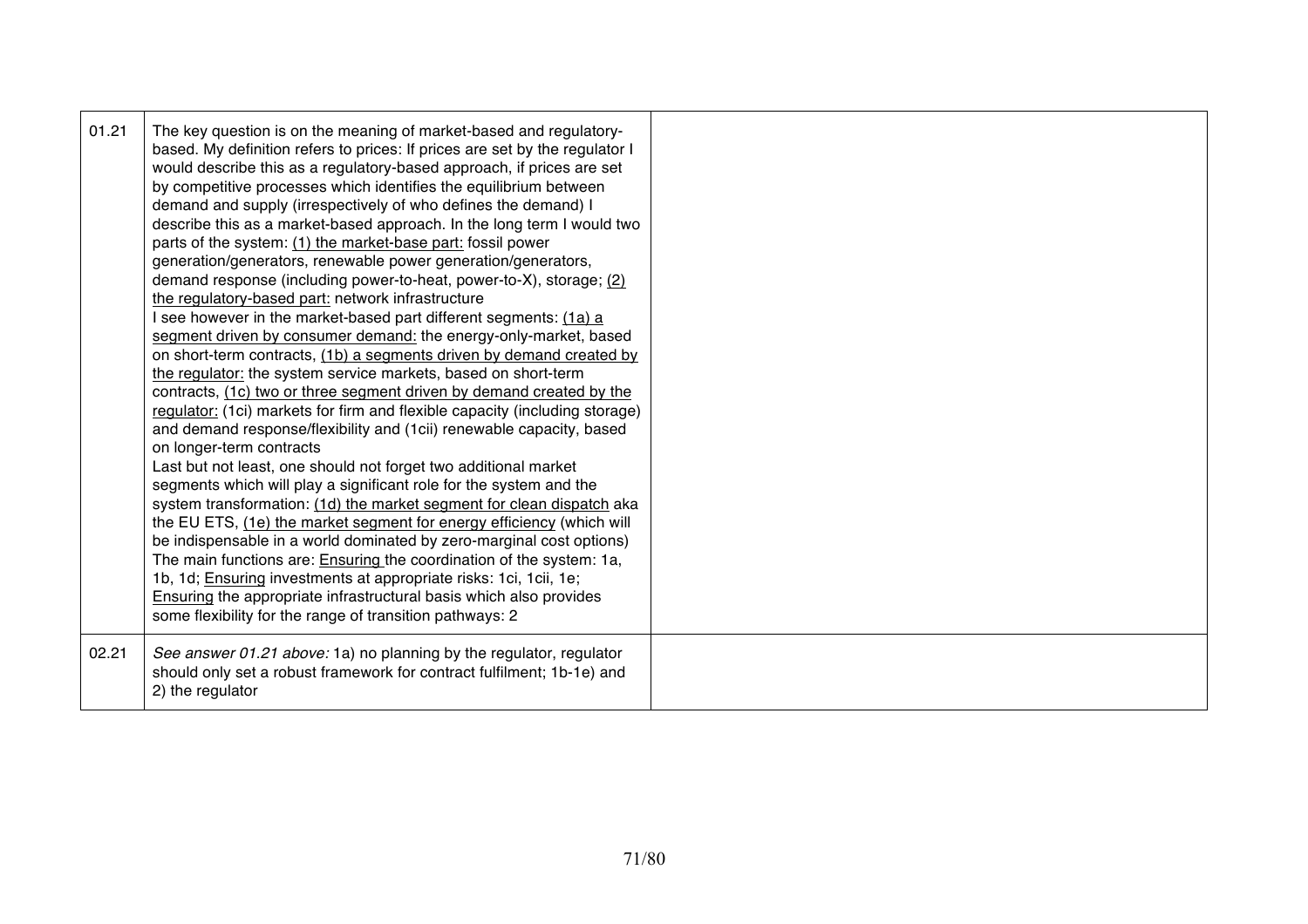| 03.21 | The basic idea of a mainly market-based system, based on different<br>segments with different (short-term and long-term) contractual<br>arrangements is to address two functions of a market<br>• coordination of operations (and to some extent investments)<br>• closing the pay-back gap for investments by other revenues<br>In this system prices would overtake a large part of coordination. The<br>issue of regulatory demand-setting should be ensured by a governance<br>structure which is characterised by three main points<br>· independent institutions<br>• relatively high frequency of reviews and potential adjustments<br>• transparent processes and methodologies, strong role of public<br>consultation                                                                                                                                                                                                                                                            |  |
|-------|-------------------------------------------------------------------------------------------------------------------------------------------------------------------------------------------------------------------------------------------------------------------------------------------------------------------------------------------------------------------------------------------------------------------------------------------------------------------------------------------------------------------------------------------------------------------------------------------------------------------------------------------------------------------------------------------------------------------------------------------------------------------------------------------------------------------------------------------------------------------------------------------------------------------------------------------------------------------------------------------|--|
| 04.21 | The issue is not what share of self-generation exists. The key issue is<br>the role of indirect transfers (avoided network access fees, structure of<br>surcharges for system costs etc.). Each system would collapse if 20%<br>of total consumption (this would be the equivalent of the shares<br>mentioned above) would not contribute to significant parts of the<br>system costs.<br>The power market arrangement indicated above would however work<br>also in this situation: the energy-only market would shrink, for the other<br>markets the share of self-generation would be reflected in the demand-<br>setting process. Nevertheless, if 20% of the system opt-out from<br>system coordination and optimisation, the total system costs would<br>significantly increase because of the significantly increasing cost of<br>flexibility (which would arise from the lacking portfolio effects among<br>the system resources which are solely subject to micro-optimisation). |  |
| 05.21 | See answer above, no significant difference, the challenge would only<br>be bigger (one third of the system would have opted-out from<br>contributions to the system costs and system optimisation).                                                                                                                                                                                                                                                                                                                                                                                                                                                                                                                                                                                                                                                                                                                                                                                      |  |
|       |                                                                                                                                                                                                                                                                                                                                                                                                                                                                                                                                                                                                                                                                                                                                                                                                                                                                                                                                                                                           |  |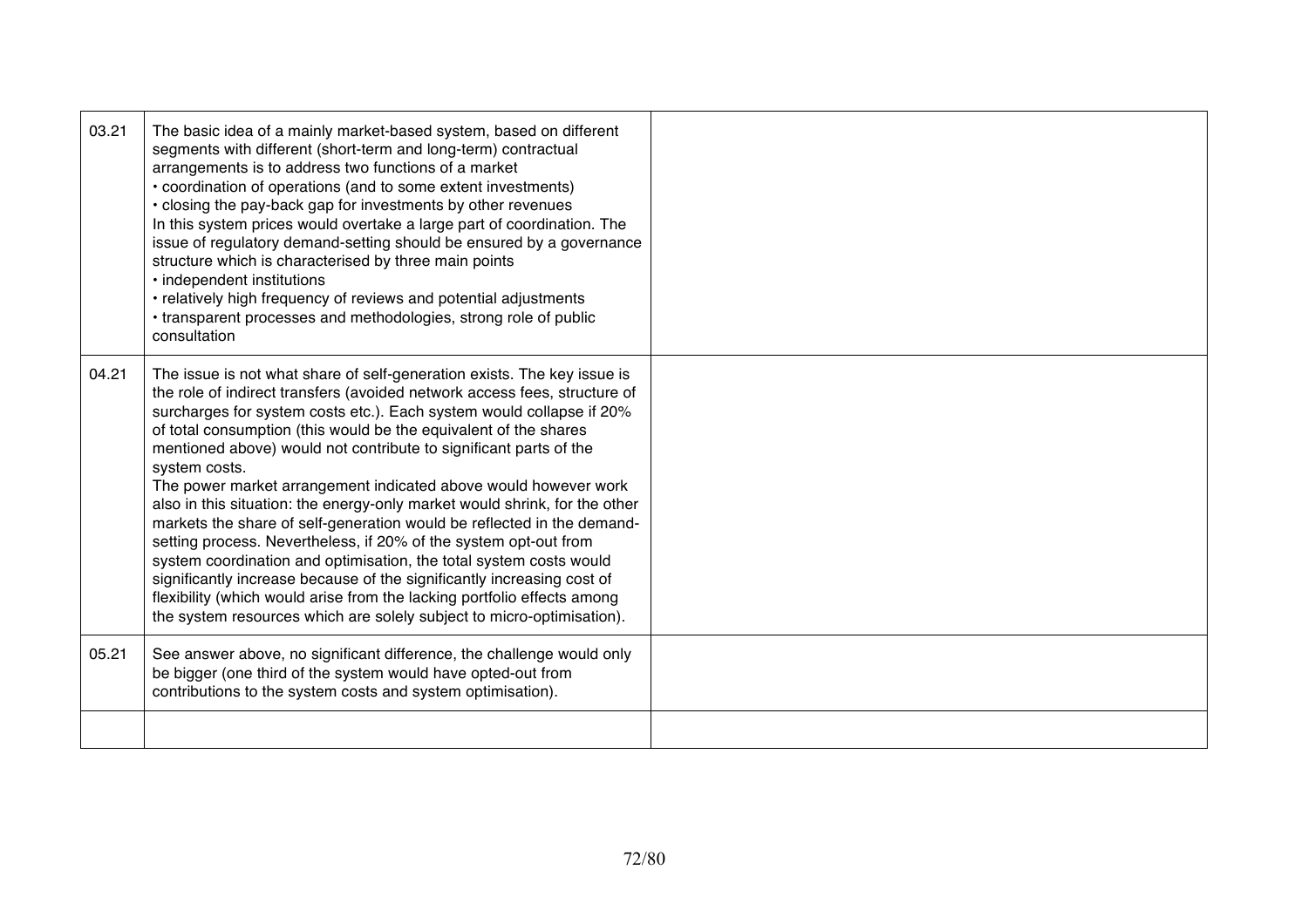| 01.22 | It is economic orthodoxy that the natural monopoly of the grid<br>infrastructure is primarily regulatory-based while there is $-$ in the<br>interest of efficiency and innovation - no reason to deviate from<br>market-based approaches where there is no such market failure<br>(generation, retail, services).                                                                                                                                                                                                                                                                                                                                                                                                                                                                                                                                                                                                                                                                                                                                                                                |  |
|-------|--------------------------------------------------------------------------------------------------------------------------------------------------------------------------------------------------------------------------------------------------------------------------------------------------------------------------------------------------------------------------------------------------------------------------------------------------------------------------------------------------------------------------------------------------------------------------------------------------------------------------------------------------------------------------------------------------------------------------------------------------------------------------------------------------------------------------------------------------------------------------------------------------------------------------------------------------------------------------------------------------------------------------------------------------------------------------------------------------|--|
| 02.22 | Planning of the regulated infrastructure (e.g. expansion of transmission<br>capacity) needs to be done by a regulatory administrative body (such<br>as the Bundesnetzagentur). However, this does not necessarily mean<br>micro-planning but setting the right incentives (e.g. expansion of<br>distribution capacity, smart-grid-investments).<br>The market-based sector does not need planning in a strict sense,<br>resources are allocated based on price signals. However, every market<br>needs a legal framework that needs to be developed and executed by<br>the administration (esp. EU-Kommission,<br>Bundeswirtschaftsministerium, Bundesnetzagentur) and decided on by<br>the legislative bodies (esp. EU-parliament, Bundestag). Especially<br>RES-deployment is an area where governments can drive<br>developments (technology, location, quantity).<br>The "overall system planning" is basically the challenge to coordinate<br>decisions on regulated infrastructure investments and market<br>dynamics. It needs to be done and decided on by the abovementioned<br>bodies. |  |
| 03.22 | See above / don't know / too broad a question.                                                                                                                                                                                                                                                                                                                                                                                                                                                                                                                                                                                                                                                                                                                                                                                                                                                                                                                                                                                                                                                   |  |
| 04.22 | See below. (see answer 05.22 below)                                                                                                                                                                                                                                                                                                                                                                                                                                                                                                                                                                                                                                                                                                                                                                                                                                                                                                                                                                                                                                                              |  |
| 05.22 | What kind of scenario is this? Is that likely to come about? Under which<br>conditions? What makes it so special?<br>In general: The coordination-challenges described above need to be<br>met in any case, independent of who owns RES-capacity and whether<br>or not there will be a lot of self-consumption or not (this is only one of<br>many different open features of the future system).                                                                                                                                                                                                                                                                                                                                                                                                                                                                                                                                                                                                                                                                                                |  |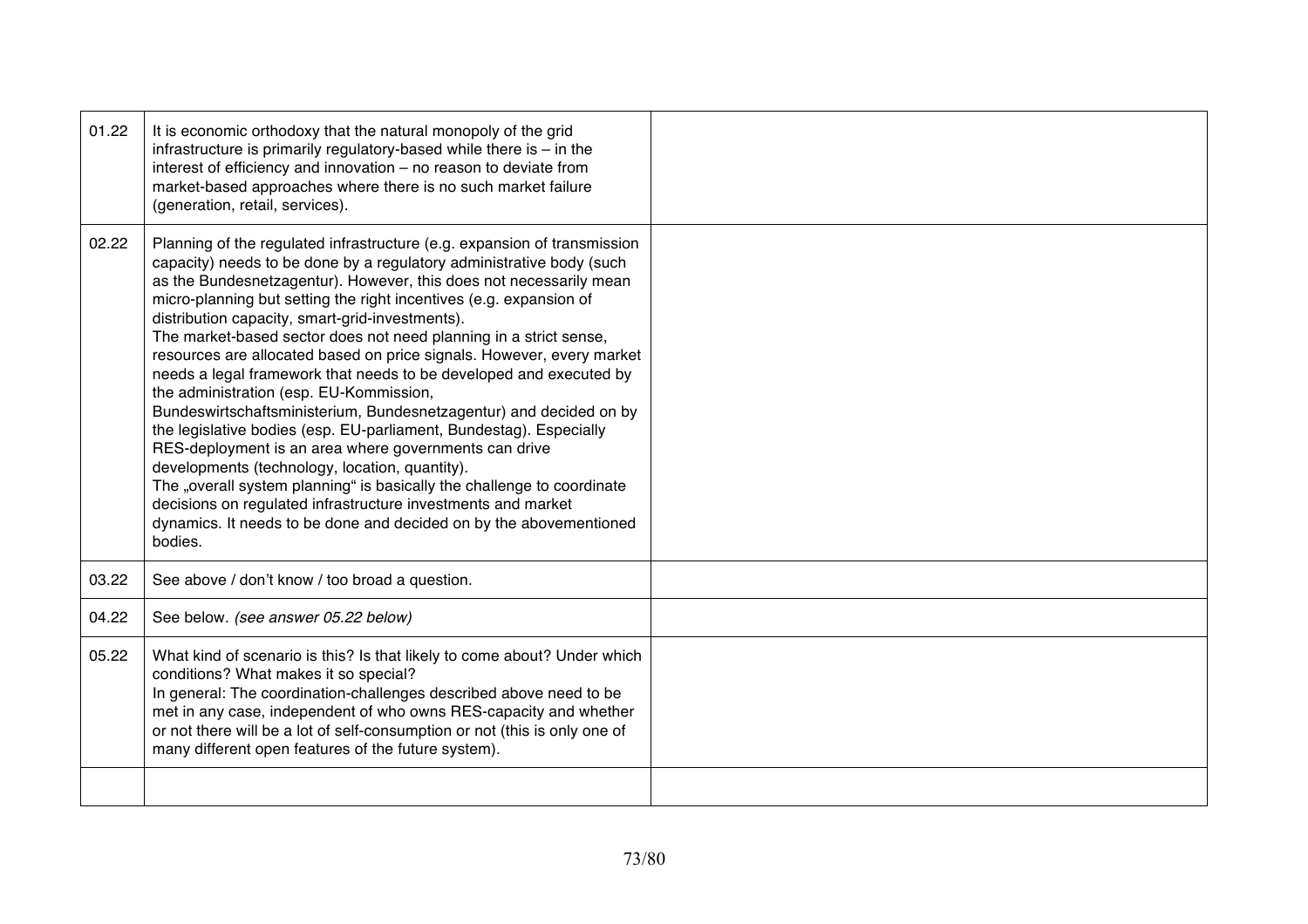| 01.23 | Cannot be answered in general. It's not about whether we use market-<br>based components or other forms of regulation (market instruments<br>are a form of regulation as much as regulations impede markets) $-$ it is<br>about how well these instruments are designed and how well they play<br>together in the policy mix. Think effectiveness, efficiency, fairness, etc.<br>as guiding principles.                                                                                                                                                                                                                                                                                                                                                                                                                                                                                       |  |
|-------|-----------------------------------------------------------------------------------------------------------------------------------------------------------------------------------------------------------------------------------------------------------------------------------------------------------------------------------------------------------------------------------------------------------------------------------------------------------------------------------------------------------------------------------------------------------------------------------------------------------------------------------------------------------------------------------------------------------------------------------------------------------------------------------------------------------------------------------------------------------------------------------------------|--|
| 02.23 | Policies/regulation/market framework: Our elected representatives.<br>Need to have stakeholder dialogues in place and principles like<br>transparency, accountability etc. Individual decisions within the<br>framework: private sector. Key question is who manages the grid in the<br>future if it is not the giant utilities of the past in quasi-monopolistic<br>structures.                                                                                                                                                                                                                                                                                                                                                                                                                                                                                                              |  |
| 03.23 | Policymakers make smart decisions, the market/private sector<br>responds. If policies do not work, they need to be adjusted until they<br>are smart and working in the public interest.                                                                                                                                                                                                                                                                                                                                                                                                                                                                                                                                                                                                                                                                                                       |  |
| 04.23 | It would work well at this and all other shares.                                                                                                                                                                                                                                                                                                                                                                                                                                                                                                                                                                                                                                                                                                                                                                                                                                              |  |
| 05.23 | It would work well at this and all other shares.                                                                                                                                                                                                                                                                                                                                                                                                                                                                                                                                                                                                                                                                                                                                                                                                                                              |  |
|       |                                                                                                                                                                                                                                                                                                                                                                                                                                                                                                                                                                                                                                                                                                                                                                                                                                                                                               |  |
| 01.24 | Multiple division points are possible. In the US alone, entirely<br>regulated, and almost entirely market-based, grids are functioning<br>physically. The key question is the understood purpose of the grid.<br>If it is a physical purpose, then logically one regulates any monopoly<br>link in the functioning of the grid, and allows the rest to function on a<br>purely market basis. But a principal purpose of the grid's original<br>design was capital formation - utilities historically were the capital<br>formation engines of the community energy grid, with two functions: 1)<br>aggregate chaotic disaggregated short-term demand into stable,<br>creditworthy, long-term demand that could support long-term finance,<br>and 2) thereby reduce the cost of capital and with it the cost of energy,<br>making long-term infrastructure affordable and keeping energy rates |  |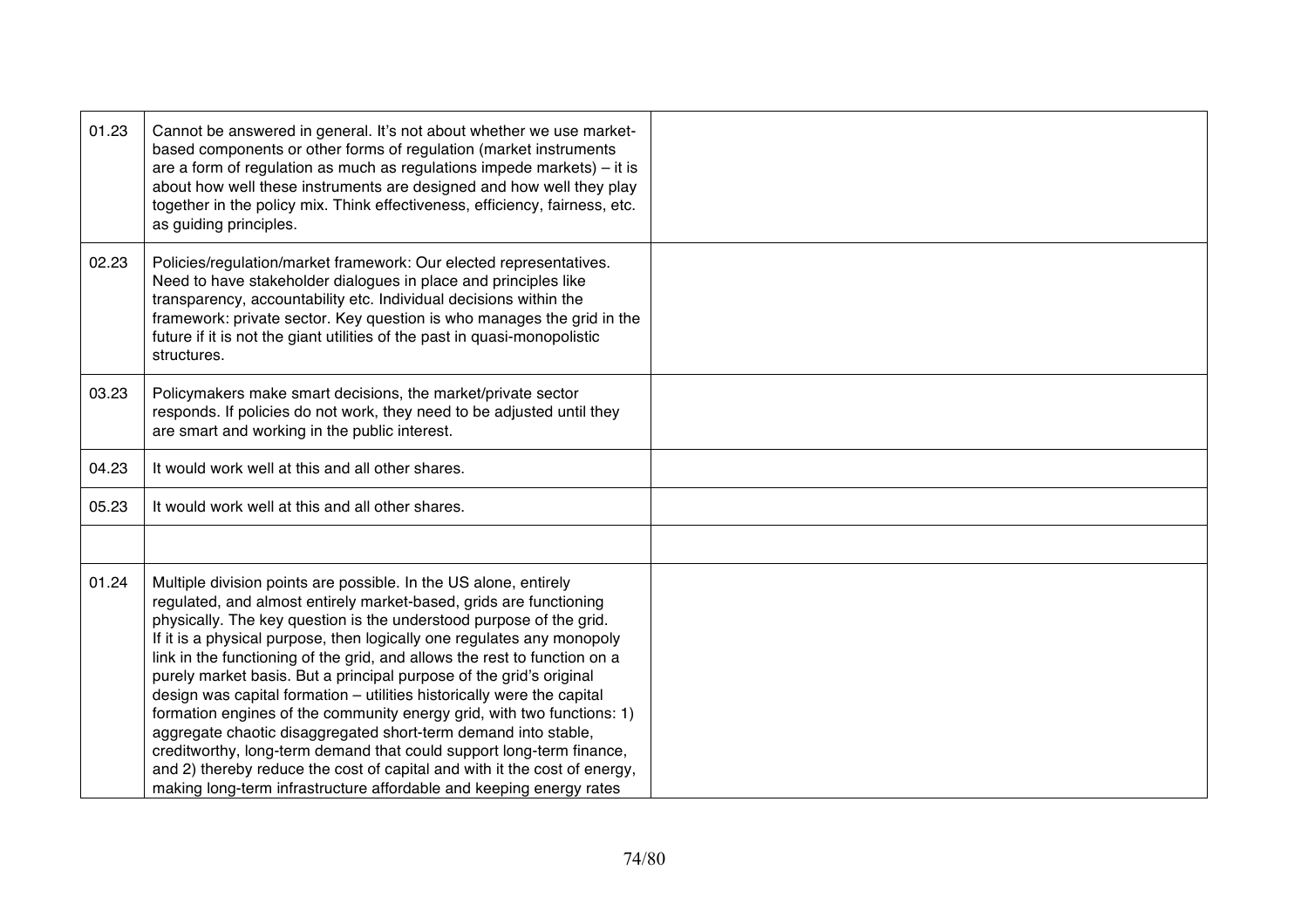|       | fair and affordable.<br>It's worth examining whether purely market-based systems have<br>replicated the historical ability of rate compact utilities to accomplish<br>these functions.                                                                                                                                                                                                                                                           |                                                                                                                                                                                                                                                                                       |
|-------|--------------------------------------------------------------------------------------------------------------------------------------------------------------------------------------------------------------------------------------------------------------------------------------------------------------------------------------------------------------------------------------------------------------------------------------------------|---------------------------------------------------------------------------------------------------------------------------------------------------------------------------------------------------------------------------------------------------------------------------------------|
| 02.24 | I don't believe these questions have one answer. It depends on the<br>nature of the system being planned. As a general principle: the people<br>whose success depends on deploying the solution, should plan it. In a<br>competitive market, that will be multiple players, each planning their<br>own portion. In monopoly (and presumably regulated) portions of the<br>grid, it will be just the one player, subject to regulatory oversight. |                                                                                                                                                                                                                                                                                       |
| 03.24 | By contract, insofar as possible. Multiple models work in the US alone.                                                                                                                                                                                                                                                                                                                                                                          |                                                                                                                                                                                                                                                                                       |
| 04.24 | Just fine.                                                                                                                                                                                                                                                                                                                                                                                                                                       |                                                                                                                                                                                                                                                                                       |
| 05.24 | Also fine.                                                                                                                                                                                                                                                                                                                                                                                                                                       |                                                                                                                                                                                                                                                                                       |
|       |                                                                                                                                                                                                                                                                                                                                                                                                                                                  |                                                                                                                                                                                                                                                                                       |
| 01.25 |                                                                                                                                                                                                                                                                                                                                                                                                                                                  | Monopoly and competition: Heutige Entscheidung (die ich schlüssig finde)<br>Netz-Monopol, der Rest im Markt. Nur bei Zählern könnte man streiten                                                                                                                                      |
| 02.25 |                                                                                                                                                                                                                                                                                                                                                                                                                                                  | Planning of monopoly infrastructure is as a public good by gov. authorities with<br>public consultation. Competition by competitors' investment decisions.                                                                                                                            |
| 03.25 |                                                                                                                                                                                                                                                                                                                                                                                                                                                  | Public planning need to be app. 5 years ahead for efficient decisions within<br>markets                                                                                                                                                                                               |
| 04.25 |                                                                                                                                                                                                                                                                                                                                                                                                                                                  | Same as above. But, I believe self-generation on this percentage level within<br>today's technologies would be very un-economically. It could happen by bad<br>incentives i.e. surcharges. Because of the inefficiency of this scenario, the<br>wrong incentives needs to be avoided. |
| 05.25 |                                                                                                                                                                                                                                                                                                                                                                                                                                                  | Even more worse, and more inefficient scenario.                                                                                                                                                                                                                                       |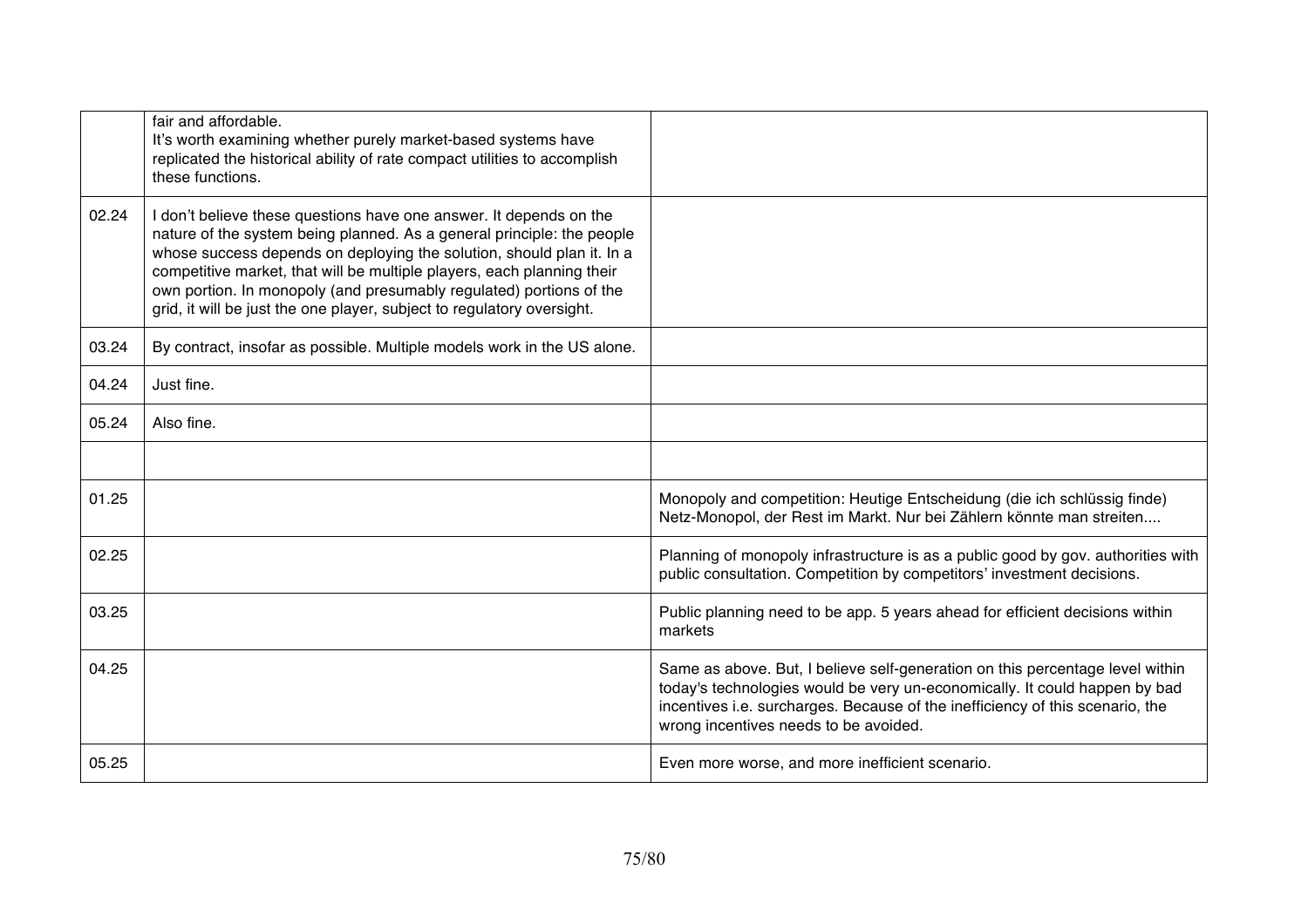| 01.26 | I agree with 01.12. As the system becomes more decentralised we need to<br>ensure that all producers of energy contribute to the grid (even though<br>investment in the distribution grid could become less necessary when smart,<br>ICT-driven solutions are put in place). The whole system is and should stay<br>highly regulated. Even though EU should check whether regulation is still fit for<br>the Energiewende and the current investment needs (is unbundling blocking<br>private investment?). Mechanisms like the ETS should be strengthened. To<br>ensure there is enough backup capacity (and investment in backup capacity)<br>in a mostly renewable system, we need focused capacity mechanisms that are<br>in line with the climate goals. (I agree with 1.12) |
|-------|-----------------------------------------------------------------------------------------------------------------------------------------------------------------------------------------------------------------------------------------------------------------------------------------------------------------------------------------------------------------------------------------------------------------------------------------------------------------------------------------------------------------------------------------------------------------------------------------------------------------------------------------------------------------------------------------------------------------------------------------------------------------------------------|
| 02.26 | EU should set binding targets for each part of the system (generation/grid<br>integration/infrastructure). Member states should put in place effective<br>market-based mechanisms to ensure targets are reached - in close<br>coordination with the national regulatory bodies and civil society.                                                                                                                                                                                                                                                                                                                                                                                                                                                                                 |
| 03.26 | The goals set by the EU have to be translated into national goals.<br>Governments should involve relevant groups of stakeholders in the process to<br>ensure a consensus that is a broad as possible.                                                                                                                                                                                                                                                                                                                                                                                                                                                                                                                                                                             |
| 04.26 | Hard to say. I think the industry is already producing 20 percent of their<br>electricity consumption, households only around 1 percent.                                                                                                                                                                                                                                                                                                                                                                                                                                                                                                                                                                                                                                          |
| 05.26 | There would be problems with the grid/backup capacities. How would the<br>infrastructure be financed if 50 percent don't use it anymore? (Agree with<br>4.16                                                                                                                                                                                                                                                                                                                                                                                                                                                                                                                                                                                                                      |
|       |                                                                                                                                                                                                                                                                                                                                                                                                                                                                                                                                                                                                                                                                                                                                                                                   |
|       |                                                                                                                                                                                                                                                                                                                                                                                                                                                                                                                                                                                                                                                                                                                                                                                   |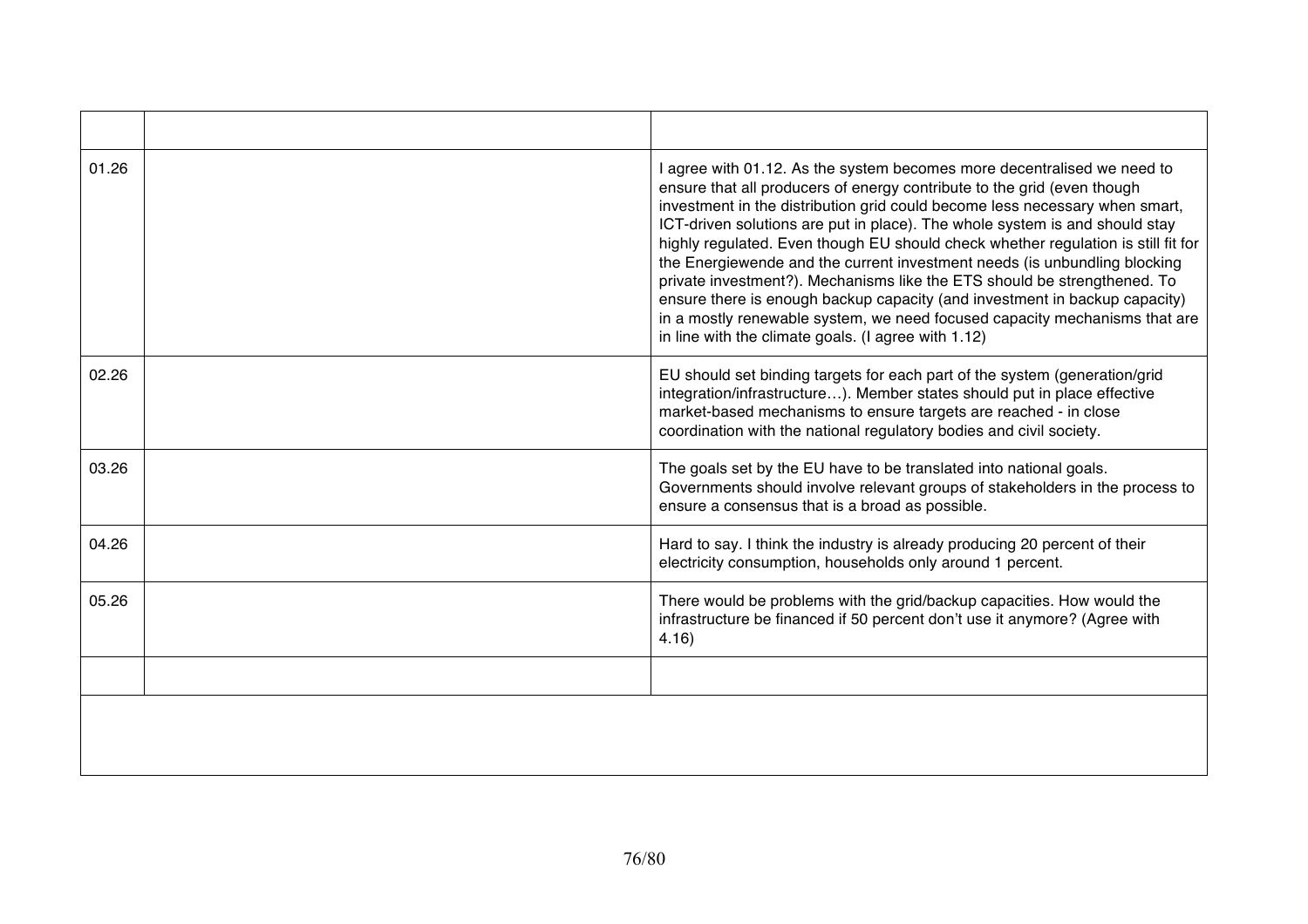| XX.15 |                                                                                                                                                                                                                                                                                                                                                                                                                                                                                                                                                                                                                                                                                                                                                                                                                                                                                                                                     | One more question regarding the key topic, we are addressing in our Delphi<br>Round: in my understanding the key questions, we discussed in our workshop<br>were: 1) if the RES-based energy system of the future needs central planning<br>(or in other words: who decides which technologies will be built or sets the<br>incentives) and 2) how can the financing be done (FIT, ROCs, EOM). In our<br>Delphi Round answers to these central questions seem to be lacking.             |
|-------|-------------------------------------------------------------------------------------------------------------------------------------------------------------------------------------------------------------------------------------------------------------------------------------------------------------------------------------------------------------------------------------------------------------------------------------------------------------------------------------------------------------------------------------------------------------------------------------------------------------------------------------------------------------------------------------------------------------------------------------------------------------------------------------------------------------------------------------------------------------------------------------------------------------------------------------|------------------------------------------------------------------------------------------------------------------------------------------------------------------------------------------------------------------------------------------------------------------------------------------------------------------------------------------------------------------------------------------------------------------------------------------------------------------------------------------|
| XX.17 |                                                                                                                                                                                                                                                                                                                                                                                                                                                                                                                                                                                                                                                                                                                                                                                                                                                                                                                                     | "I do believe that a market-based dispatch the electricity system is still the<br>most efficient solution in a scenario with high shares of own production.<br>However, this requires dramatic adjustments in the regulatory framework for<br>the financing of grids and support for renewables. These adjustments will also<br>reduce the likelihood of such a scenario as the economics of own production<br>will suffer from these changes towards a higher share of fixed payments." |
| XX.21 | 1. The organisation of the electricity system should not only been seen<br>as a result of economic optimisation. Distributional aspects play a<br>major role as well as the legal framework (of the EU), at least for the<br>foreseeable future and the fundamental political core beliefs and<br>decisions (ordnungspolitische Grundüberzeugungen und -<br>entscheidungen) on how the electricity market should be organised.<br>2. The emergency of market design changes results less from self-<br>generation etc. but from the share of renewables in the system, which<br>is important for the levels of revenues which can be generated from the<br>energy-only market as well as the number of installations which need<br>to be coordinated (traditionally 300 installations, at 30% renewables:<br>1.5 million installations, at 60% renewables ~5 million installations, at<br>90% renewables >10 million installations) |                                                                                                                                                                                                                                                                                                                                                                                                                                                                                          |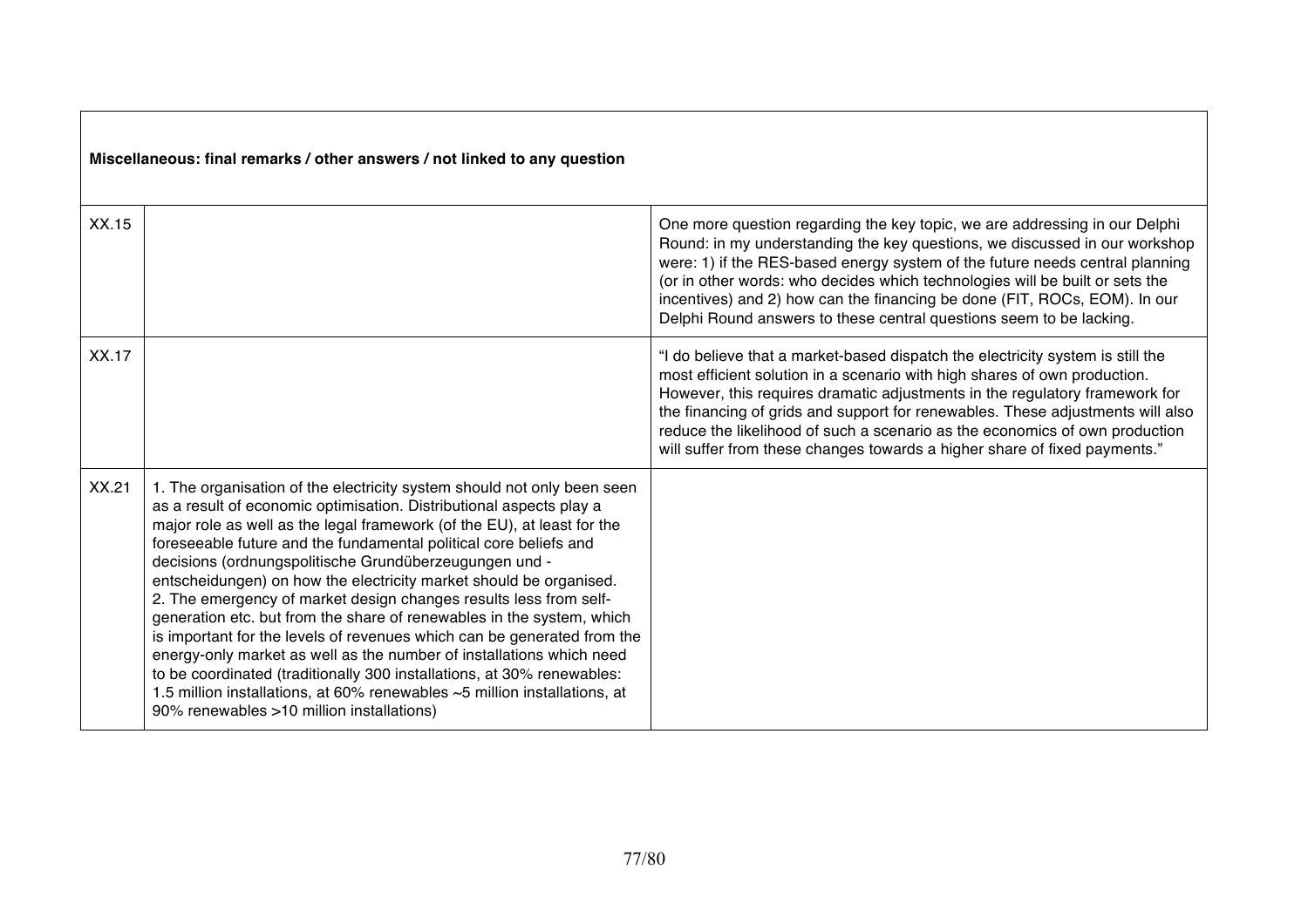| XX.24 | Building energy consumption in Europe is about half that of the US,<br>and the European grid still works. Efficiency is just another form of load<br>service, so this question is already answered in the field. Rates per unit<br>delivered may go up, but this is a function of the capital cost of the grid.<br>A more interesting question is whether the capital formation purpose of<br>the grid can be brought to bear to solve the problem of behind-the-<br>meter resource deployment, especially efficiency. We think it can. For<br>about 40 years, international energy policy has viewed behind-the-<br>meter resources as inevitably leading to what's now called the "death"<br>spiral" – grid and utility economics destroyed by the undermining of the<br>rate base. This view of behind-the-meter resources as economically<br>destructive is rooted firmly in the belief that the grid can only pay for<br>behind-the-meter resources by delivering savings - fewer units.<br>But the development of the feed-in tariff (associated with rooftop solar<br>energy and the German experience), and with the "qualifying facility"<br>(associated typically with combined cycle industrial operations in the<br>US) and much more recently with the advent of the metered energy<br>efficiency transaction system (see www.meetscoalition.org),<br>demonstrate that behind-the-meter resources need not reduce the<br>transaction potential in units on the grid.<br>In each of these cases, the resource is treated like a conventional<br>powerplant; the grid is effectively issuing a power purchase agreement.<br>In each, the powerplant output is not understood as supply to the host<br>building, but instead as supply to the grid - which then supplies the<br>host building at normal rates.<br>Each of these systems enables the transaction and capital formation<br>infrastructure of the grid to access, and scale, behind-the-meter<br>resources. Each encourages the long-term maintenance and<br>persistence of the resource it contracts.<br>And conceptually, each shows the way for the same utility transaction<br>and investment system that lit up the planet in the 20th century, to<br>green it in the 21st. |  |
|-------|---------------------------------------------------------------------------------------------------------------------------------------------------------------------------------------------------------------------------------------------------------------------------------------------------------------------------------------------------------------------------------------------------------------------------------------------------------------------------------------------------------------------------------------------------------------------------------------------------------------------------------------------------------------------------------------------------------------------------------------------------------------------------------------------------------------------------------------------------------------------------------------------------------------------------------------------------------------------------------------------------------------------------------------------------------------------------------------------------------------------------------------------------------------------------------------------------------------------------------------------------------------------------------------------------------------------------------------------------------------------------------------------------------------------------------------------------------------------------------------------------------------------------------------------------------------------------------------------------------------------------------------------------------------------------------------------------------------------------------------------------------------------------------------------------------------------------------------------------------------------------------------------------------------------------------------------------------------------------------------------------------------------------------------------------------------------------------------------------------------------------------------------------------------------------------------------------------------------------------------------------------|--|
|-------|---------------------------------------------------------------------------------------------------------------------------------------------------------------------------------------------------------------------------------------------------------------------------------------------------------------------------------------------------------------------------------------------------------------------------------------------------------------------------------------------------------------------------------------------------------------------------------------------------------------------------------------------------------------------------------------------------------------------------------------------------------------------------------------------------------------------------------------------------------------------------------------------------------------------------------------------------------------------------------------------------------------------------------------------------------------------------------------------------------------------------------------------------------------------------------------------------------------------------------------------------------------------------------------------------------------------------------------------------------------------------------------------------------------------------------------------------------------------------------------------------------------------------------------------------------------------------------------------------------------------------------------------------------------------------------------------------------------------------------------------------------------------------------------------------------------------------------------------------------------------------------------------------------------------------------------------------------------------------------------------------------------------------------------------------------------------------------------------------------------------------------------------------------------------------------------------------------------------------------------------------------|--|